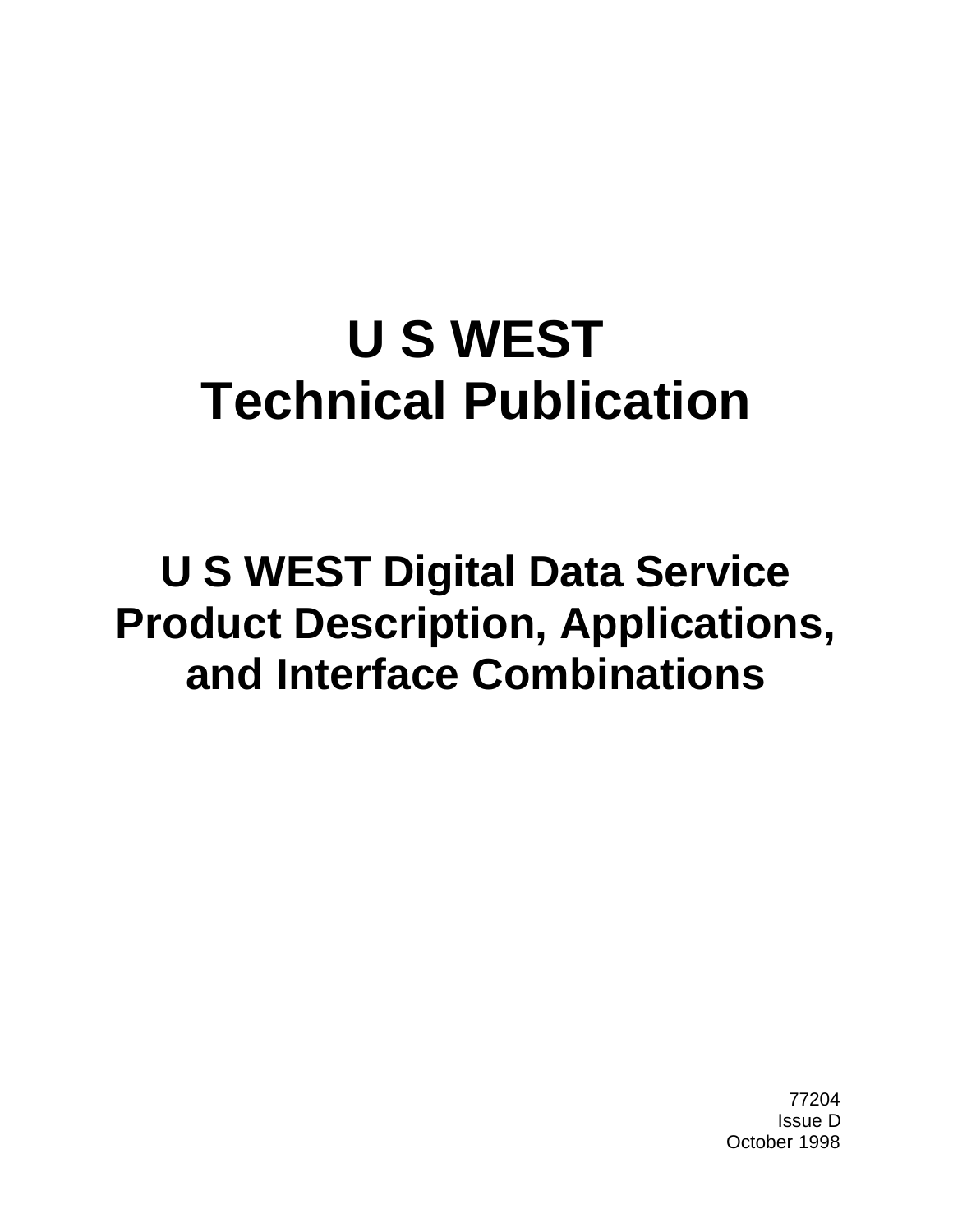# **U S WEST Technical Publication**

# **U S WEST Digital Data Service Product Description, Applications, and Interface Combinations**

**Copyright 1994, 1995, 1997, 1998 77204 Printed in U.S.A. Issue D All Rights Reserved**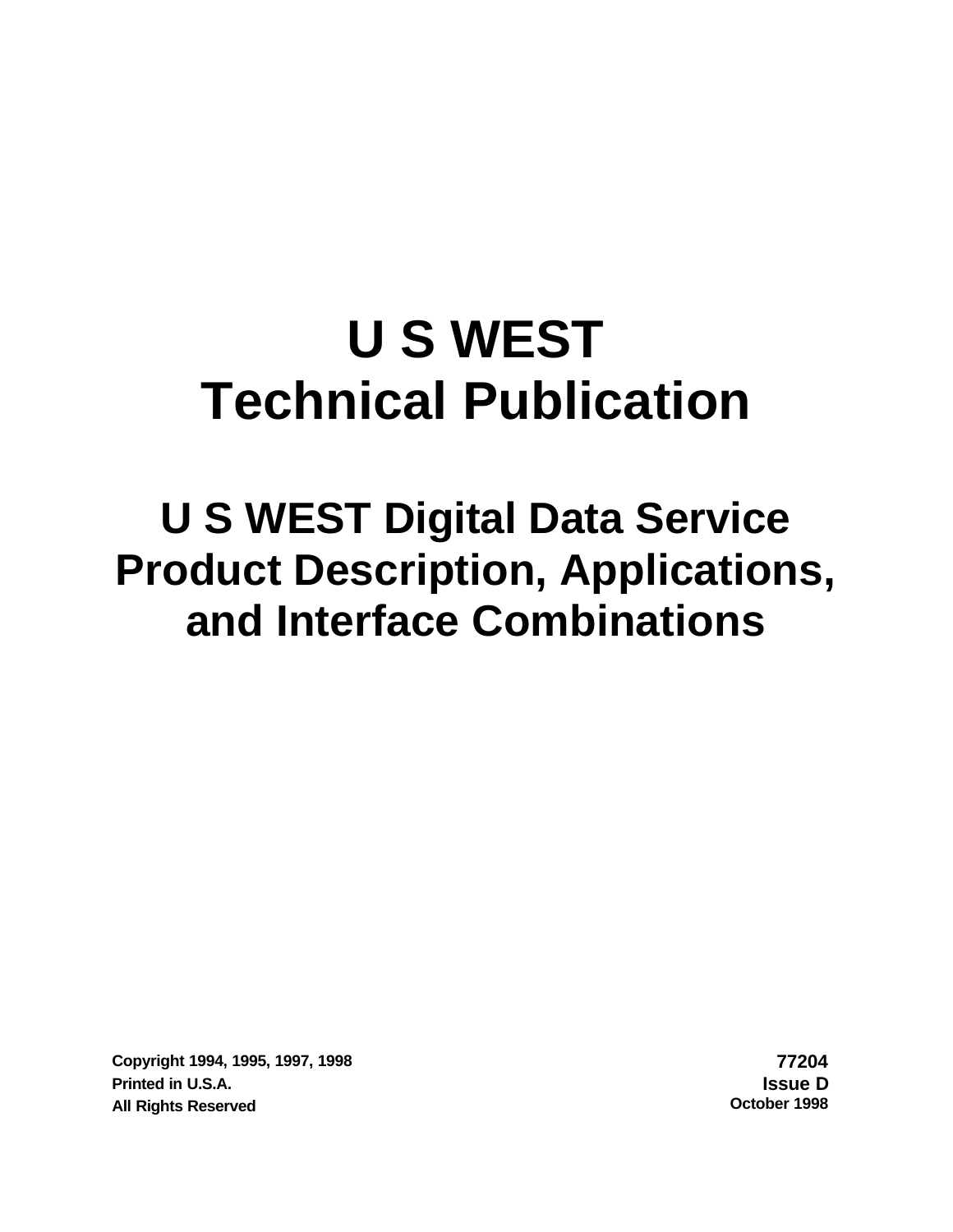#### NOTICE

This publication provides a brief product description, application information, and Network Channel/Network Channel Interface (NC/NCI) combinations for the U S WEST Digital Data Service. The technical description of the service and the Network Interfaces may be found in Technical Publication 77312, *U S WEST Digital Data Service, Technical Description,* Issue E or later.

U S WEST reserves the right to revise this document for any reason, including but not limited to, conformity with standards promulgated by various governmental or regulatory agencies; utilization of advances in the state of the technical arts; or to reflect changes in the design of equipment, techniques, or procedures described or referred to herein.

Liability to anyone arising out of use or reliance upon any information set forth herein is expressly disclaimed, and no representation or warranties, expressed or implied, are made with respect to the accuracy or utility of any information set forth herein.

This document is not to be construed as a suggestion to any manufacturer to modify or change any of its products, nor does this publication represent any commitment by U S WEST to purchase any specific products. Further, conformance to this publication does not constitute a guarantee of a given supplier's equipment and/or its associated documentation.

Future issues of Technical Publication 77204 will be announced to the industry at least 45 days prior to the issuance date. This notice, which will come through our standard customer notification channels, will allow the customer time to comment on the proposed revisions.

Ordering information for U S WEST Publications can be obtained from the Reference Section of this document.

If further information is required, please contact:

U S WEST Manager - Writing Services 700 W. Mineral Ave., Rm IA-B13.34 Littleton, CO 80120 (303) 707-7454 E-Mail: sromano@uswest.com

Throughout this publication, the term U S WEST signifies U S WEST, Inc.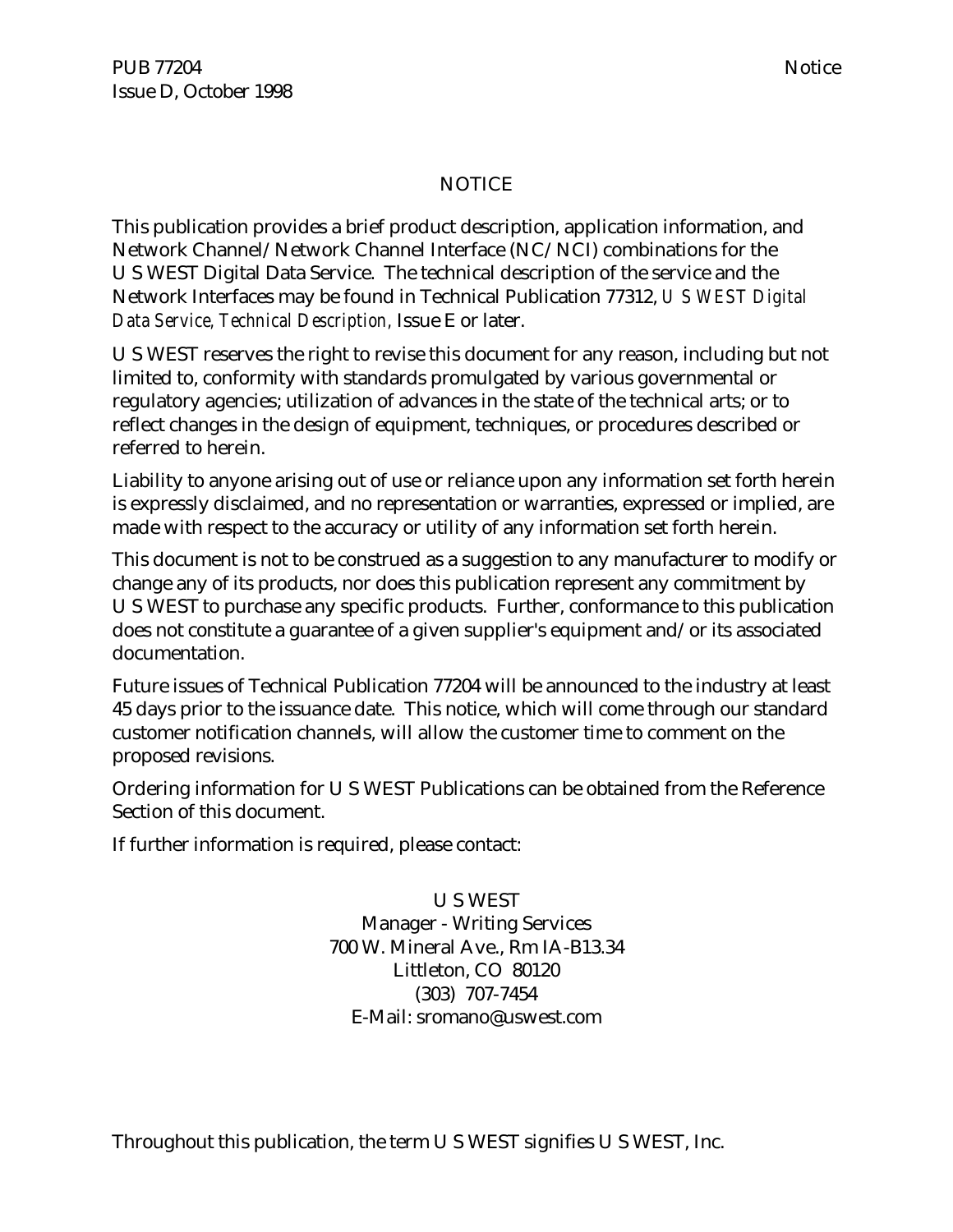#### COMMENTS PLEASE TEAR OUT AND SEND YOUR COMMENTS/SUGGESTIONS TO:

#### U S WEST Manager - Writing Services 700 W. Mineral Ave., Rm IA-B13.34 Littleton, CO 80120 (303) 707-7454 E-Mail: sromano@uswest.com

Information from you helps us to improve our Publications. Please take a few moments to answer the following questions and return to the above address.

| Was this Publication valuable to you in determining<br>our requirements?                                                                                | YES NO     |     |
|---------------------------------------------------------------------------------------------------------------------------------------------------------|------------|-----|
| Was the information accurate and up-to-date?                                                                                                            | YES NO     |     |
| Was the information easily understood?                                                                                                                  | YES NO     |     |
| Were the contents logically sequenced?                                                                                                                  | YES NO     |     |
| Were the printed pages legible?                                                                                                                         | YES NO     |     |
| Do you feel the description in the Catalog of Technical<br>Information and/or Digest of Technical Information<br>adequately described this Publication? | <b>YES</b> | NO. |

If you answered NO to any of the questions and/or if you have any other comments or suggestions, please explain:

\_\_\_\_\_\_\_\_\_\_\_\_\_\_\_\_\_\_\_\_\_\_\_\_\_\_\_\_\_\_\_\_\_\_\_\_\_\_\_\_\_\_\_\_\_\_\_\_\_\_\_\_\_\_\_\_\_\_\_\_\_\_\_\_\_\_\_\_\_\_\_\_\_\_\_\_\_

| (Attach additional sheet, if necessary) |  |  |
|-----------------------------------------|--|--|
|                                         |  |  |
|                                         |  |  |
|                                         |  |  |
|                                         |  |  |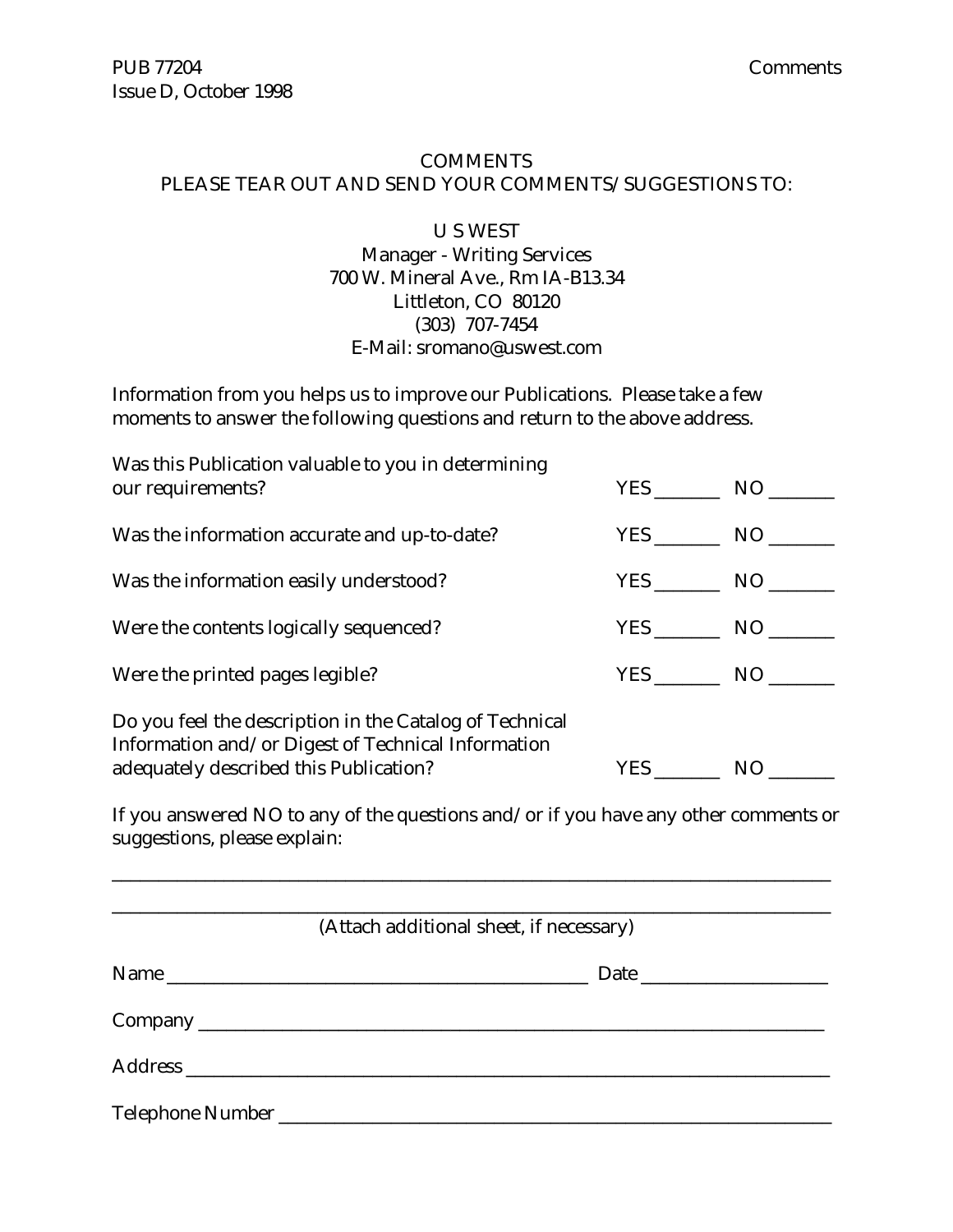## **CONTENTS**

# **Chapter and Section**

#### Page

| 1. |      |                                                                                                                                                                           | $1 - 1$ |
|----|------|---------------------------------------------------------------------------------------------------------------------------------------------------------------------------|---------|
|    | 1.1  |                                                                                                                                                                           | $1 - 1$ |
|    | 1.2  |                                                                                                                                                                           | $1 - 1$ |
|    | 1.3  |                                                                                                                                                                           | $1 - 1$ |
|    | 1.4  |                                                                                                                                                                           | $1 - 2$ |
|    |      |                                                                                                                                                                           | $1 - 2$ |
|    |      |                                                                                                                                                                           | $1 - 2$ |
|    | 1.5  |                                                                                                                                                                           | $1 - 3$ |
| 2. |      |                                                                                                                                                                           | $2 - 1$ |
|    | 2.1  |                                                                                                                                                                           | $2 - 1$ |
|    | 2.2  |                                                                                                                                                                           | $2 - 1$ |
|    | 2.3  |                                                                                                                                                                           | $2 - 1$ |
|    | 2.4  |                                                                                                                                                                           | $2 - 2$ |
|    | 2.5  |                                                                                                                                                                           | $2 - 2$ |
|    | 2.6  | $\begin{minipage}{.4\linewidth} \textbf{COMMAND-A-LINK}^{\textbf{SM}} \end{minipage} \begin{minipage}{.4\linewidth} \textbf{COMMAND-A-LINK}^{\textbf{SM}} \end{minipage}$ | $2 - 3$ |
|    | 2.7  |                                                                                                                                                                           | $2 - 3$ |
|    | 2.8  |                                                                                                                                                                           | $2 - 4$ |
|    | 2.9  |                                                                                                                                                                           | $2 - 4$ |
|    |      | 2.9.1                                                                                                                                                                     | $2 - 4$ |
|    |      | 2.9.2                                                                                                                                                                     | $2 - 4$ |
|    |      |                                                                                                                                                                           | $2 - 5$ |
|    |      |                                                                                                                                                                           | $2 - 5$ |
|    | 2.10 | Interconnection With Certified Local Exchange Carriers                                                                                                                    | $2 - 6$ |
|    | 2.11 |                                                                                                                                                                           | $2 - 6$ |
| 3. |      | Network Channel (NC)/Network Channel Interface (NCI) Codes                                                                                                                | $3 - 1$ |
|    | 3.1  |                                                                                                                                                                           | $3 - 1$ |
|    |      |                                                                                                                                                                           | $3 - 2$ |
|    |      |                                                                                                                                                                           | $3 - 2$ |
|    | 3.2  |                                                                                                                                                                           | $3 - 2$ |
|    | 3.3  |                                                                                                                                                                           | $3 - 2$ |
|    |      |                                                                                                                                                                           | $3 - 2$ |
|    |      |                                                                                                                                                                           | $3-5$   |
|    | 3.4  |                                                                                                                                                                           | $3-5$   |
|    |      | 3.4.1 End-User Interfaces at a Access Customer Interface                                                                                                                  | $3-5$   |
|    |      | 3.4.2 Interfaces With a Certified Local Exchange Carrier                                                                                                                  | $3 - 7$ |
|    |      |                                                                                                                                                                           |         |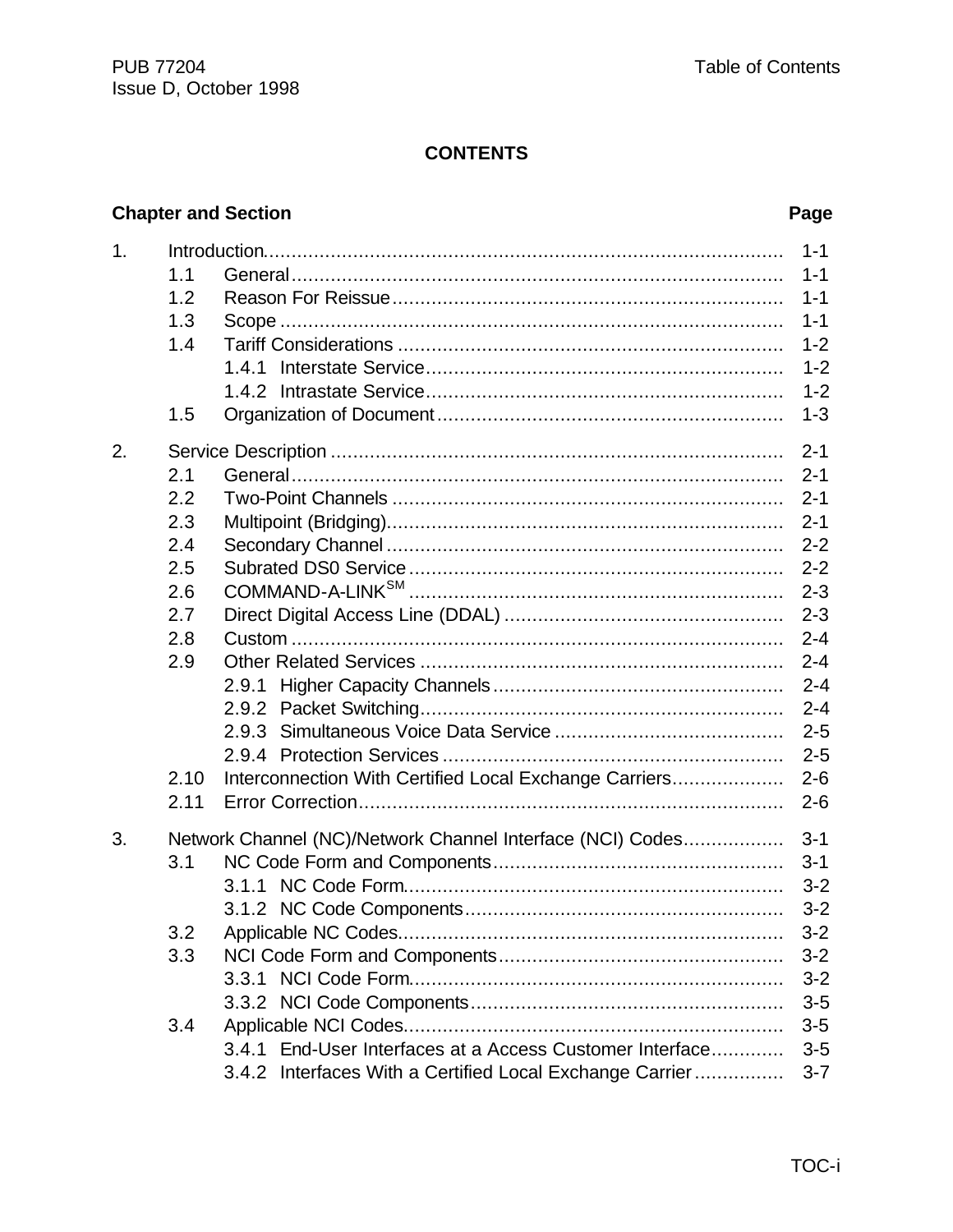#### **Chapter and Section** Page  $3.5$  $3 - 7$  $3 - 7$  $3 - 7$  $3 - 8$  $3-9$ 3.6  $3 - 10$ Network Channel (NC) / Network Channel Interface (NCI) Combinations......  $\overline{4}$ .  $4 - 1$  $4.1$  $4 - 1$  $4 - 1$  $4 - 1$  $4 - 1$  $4 - 1$  $4 - 2$  $4 - 2$  $4 - 2$  $4.2$ -4-8 4.3  $4 - 15$  $4 - 15$  $4 - 19$  $4.4$  $4 - 22$  $4 - 26$ 4.5  $4 - 29$  $4 - 29$ 4-33  $4.6$ 4-36  $4 - 40$  $4.7$  $4 - 43$  $4 - 43$  $4 - 43$ 4.8 4.9 4.10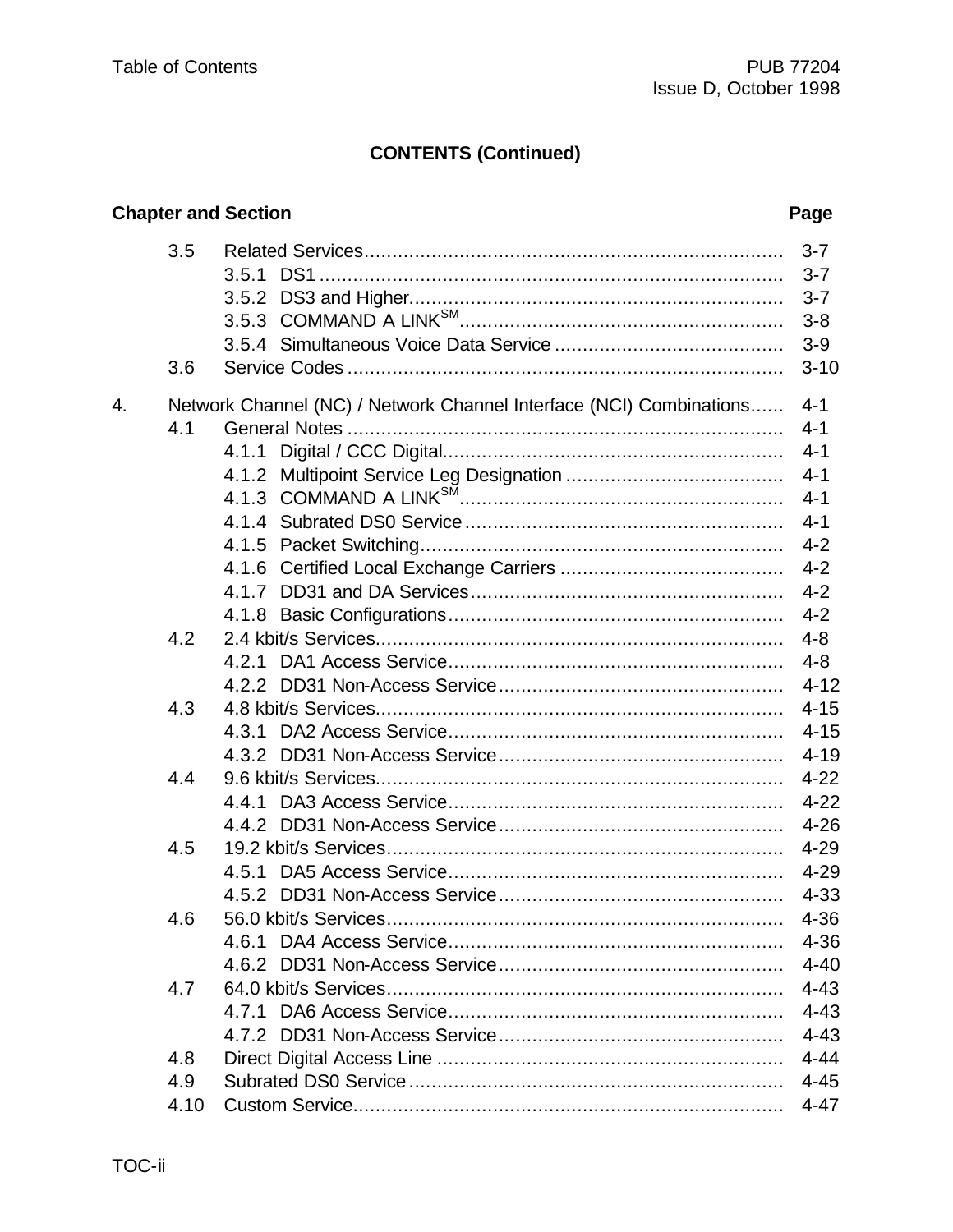### **Chapter and Section** *Page*

| 5. |     |                                                 |          |
|----|-----|-------------------------------------------------|----------|
|    | 5.1 |                                                 | $5 - 1$  |
|    | 5.2 |                                                 |          |
|    | 5.3 |                                                 | $5 - 3$  |
|    |     |                                                 |          |
|    |     |                                                 | $5 - 4$  |
|    | 5.4 |                                                 |          |
|    |     |                                                 |          |
|    |     |                                                 | $5-5$    |
|    |     |                                                 |          |
|    | 5.5 |                                                 | $5 - 7$  |
|    | 5.6 |                                                 |          |
|    | 5.7 |                                                 | $5-9$    |
|    |     |                                                 | $5-9$    |
|    |     |                                                 | $5 - 10$ |
|    | 5.8 |                                                 | $5 - 11$ |
| 6. |     |                                                 | $6 - 1$  |
|    | 6.1 |                                                 | $6 - 1$  |
|    | 6.2 |                                                 | $6 - 3$  |
| 7. |     |                                                 | $7 - 1$  |
|    | 7.1 | American National Standards Institute Documents | $7 - 1$  |
|    | 7.2 |                                                 |          |
|    | 7.3 |                                                 |          |
|    | 7.4 |                                                 | $7 - 2$  |
|    | 7.5 |                                                 | $7 - 3$  |

# **Appendix**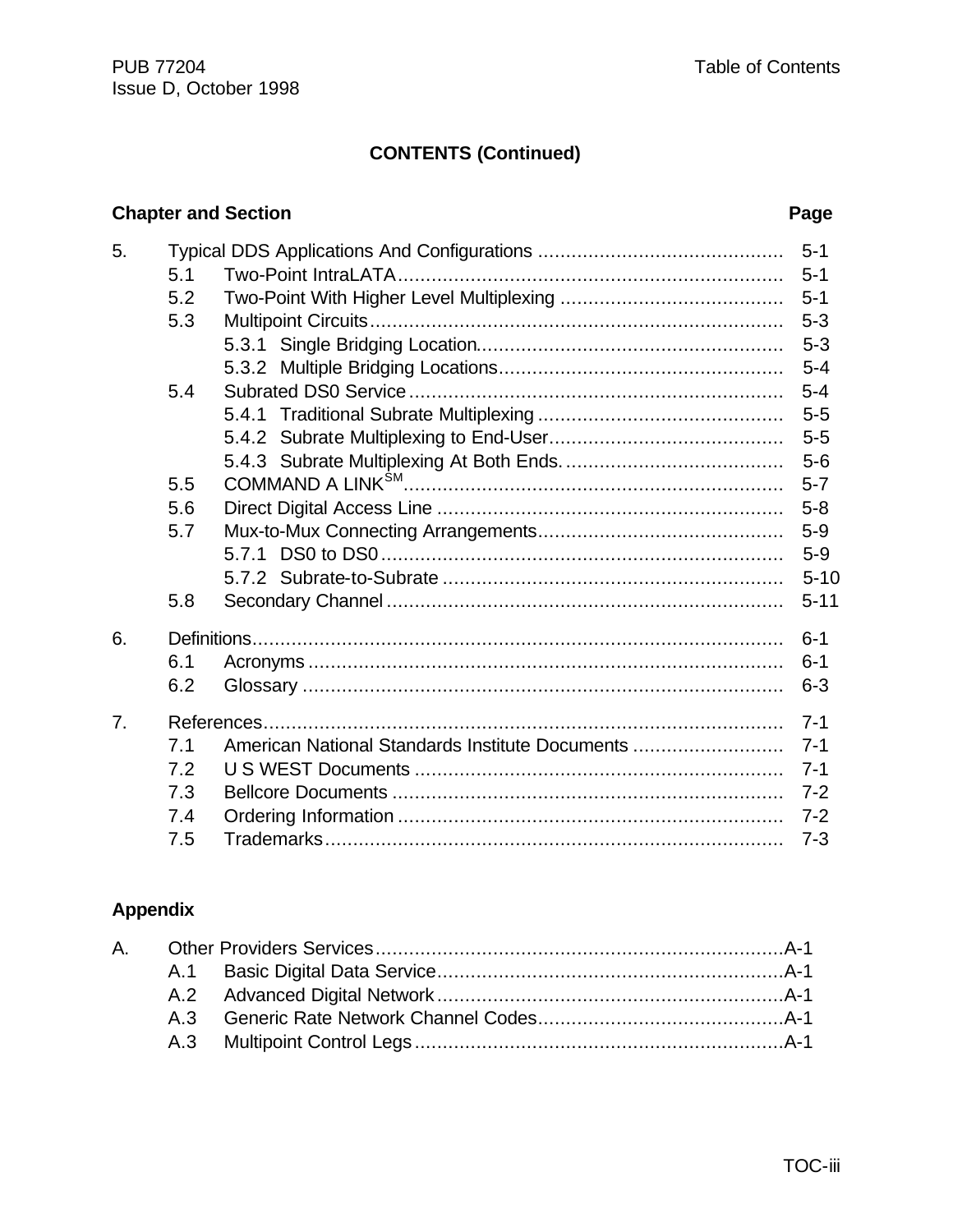#### **Figures Page**

| $2 - 1$  |                                                            | $2 - 2$  |
|----------|------------------------------------------------------------|----------|
| $2 - 2$  |                                                            | $2 - 3$  |
| $3 - 1$  |                                                            | $3 - 1$  |
| $3 - 2$  |                                                            | $3-5$    |
| $4 - 1$  |                                                            | $4 - 2$  |
| $5 - 1$  |                                                            | $5 - 2$  |
| $5 - 2$  |                                                            | $5 - 2$  |
| $5 - 3$  |                                                            | $5 - 3$  |
| $5 - 4$  |                                                            | $5 - 4$  |
| $5-5$    |                                                            | $5 - 5$  |
| $5-6$    | Subrated Service Delivered As a 64 kbit/s Channel          | $5-6$    |
| $5 - 7$  |                                                            | $5 - 7$  |
| $5 - 8$  |                                                            | $5 - 7$  |
| $5-9$    |                                                            | $5 - 8$  |
| $5 - 10$ |                                                            | $5-9$    |
| $5 - 11$ | Mux-to-Mux Connecting Arrangement, DS0-to-DS0              | $5 - 10$ |
|          | 5-12 Mux-to-Mux Connecting Arrangement, Subrate-to-Subrate | $5 - 10$ |
|          |                                                            |          |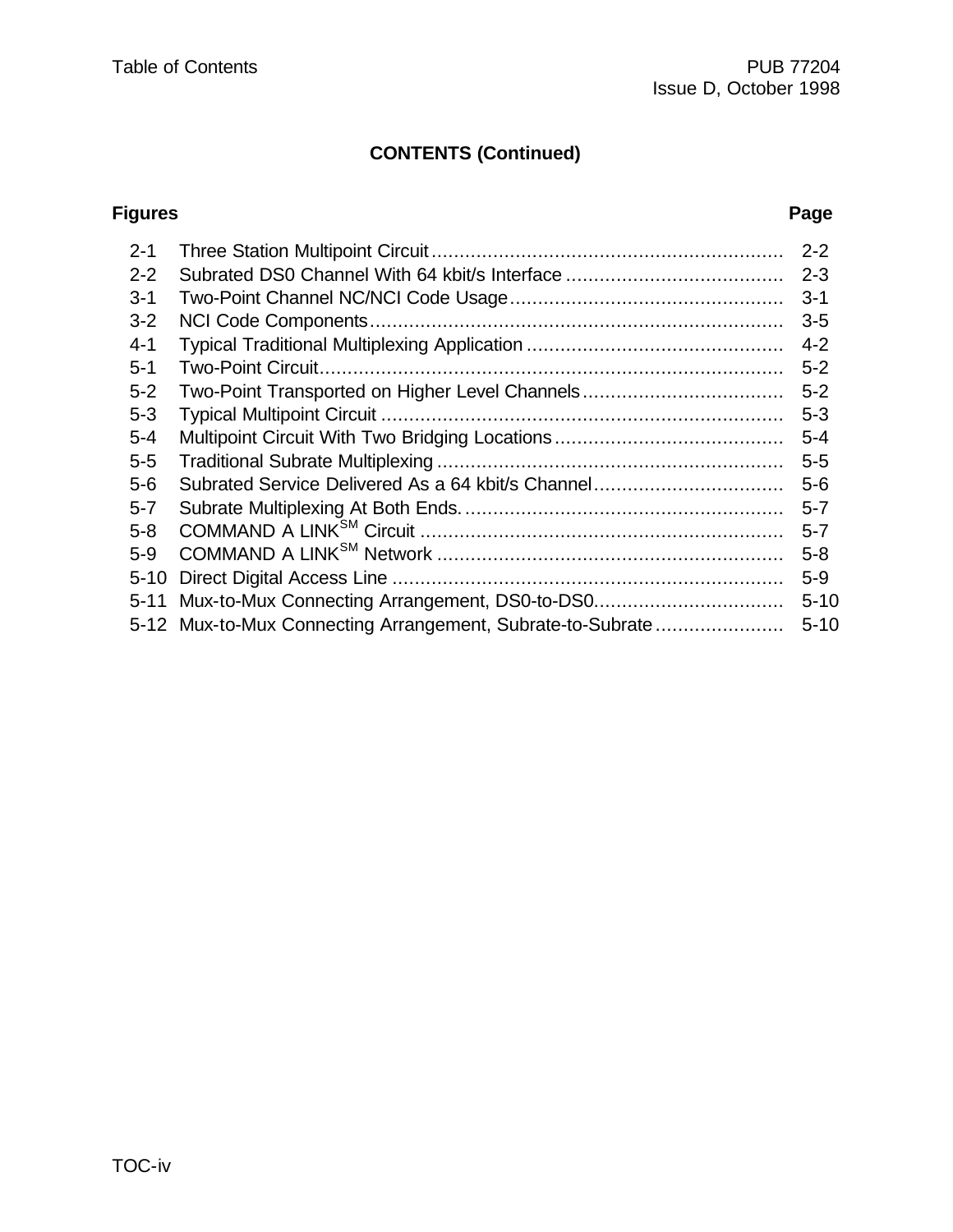| $2 - 1$  |         | $2 - 5$  |  |
|----------|---------|----------|--|
| $3 - 1$  |         | $3 - 3$  |  |
| $3 - 2$  | $3 - 4$ |          |  |
| $3 - 3$  |         |          |  |
| $3 - 4$  |         |          |  |
| $3-5$    |         | $3-9$    |  |
| $3-6$    |         | $3 - 10$ |  |
| $3 - 7$  |         | $3 - 10$ |  |
| $4 - 1$  |         | $4 - 3$  |  |
| $4 - 2$  |         | $4 - 8$  |  |
| $4 - 3$  |         | $4 - 9$  |  |
| $4 - 4$  |         | $4 - 9$  |  |
| $4 - 5$  |         | $4 - 10$ |  |
| $4 - 6$  |         | $4 - 10$ |  |
| $4 - 7$  |         | $4 - 11$ |  |
| $4 - 8$  |         |          |  |
| $4 - 9$  |         |          |  |
| $4 - 10$ |         | $4 - 12$ |  |
| $4 - 11$ |         | $4 - 12$ |  |
|          |         | $4 - 13$ |  |
|          |         | $4 - 13$ |  |
|          |         | $4 - 14$ |  |
|          |         | $4 - 14$ |  |
|          |         | $4 - 15$ |  |
|          |         | $4 - 16$ |  |
|          |         | $4 - 16$ |  |
|          |         | $4 - 17$ |  |
|          |         | 4-17     |  |
|          |         |          |  |
|          |         | $4 - 18$ |  |
|          |         | $4 - 19$ |  |
|          |         | $4 - 19$ |  |
|          |         | $4 - 19$ |  |
|          |         | $4 - 20$ |  |
|          |         | $4 - 20$ |  |
|          |         | $4 - 21$ |  |
|          |         | $4 - 21$ |  |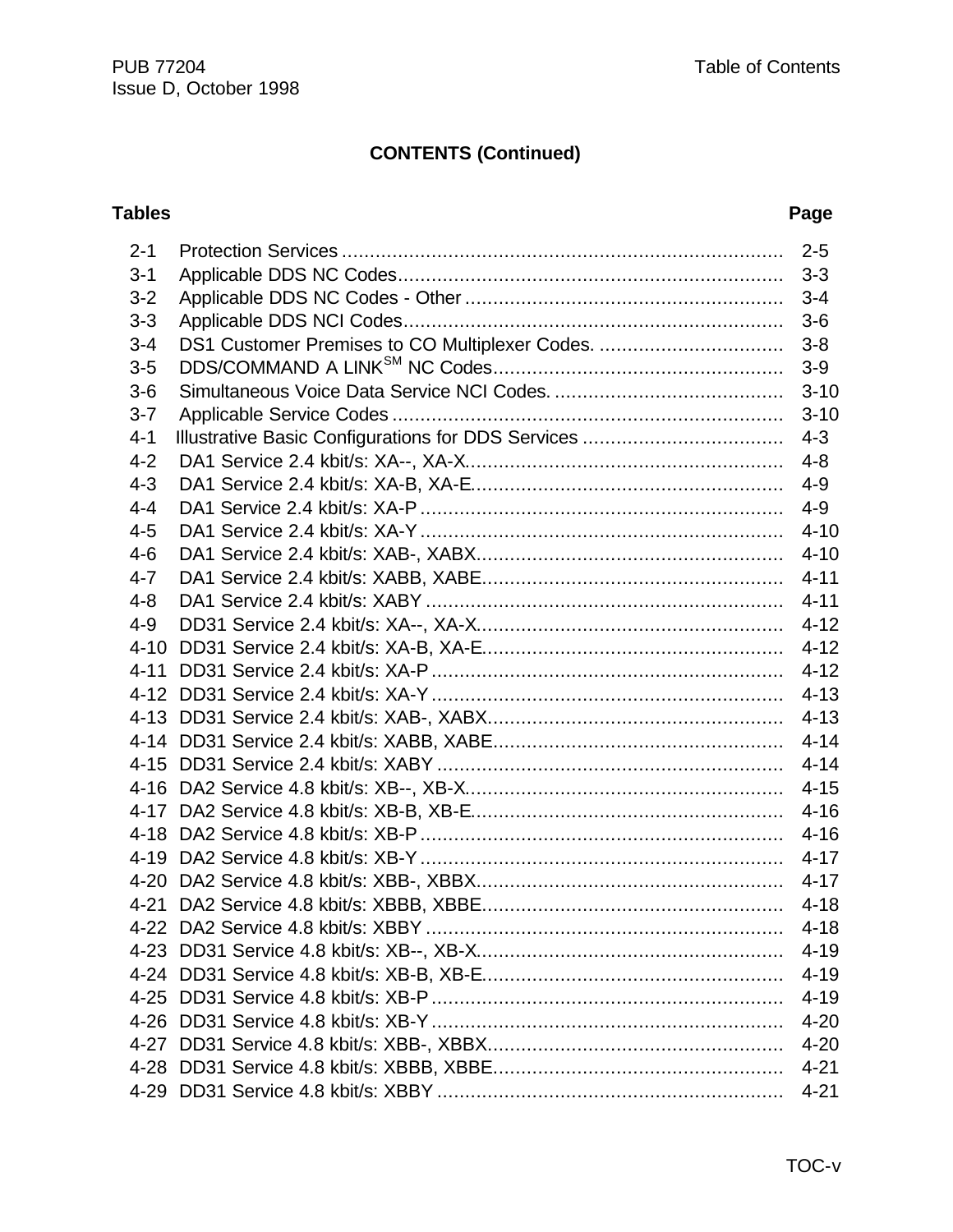|      | $4 - 22$ |
|------|----------|
| 4-31 | $4 - 23$ |
|      | $4 - 23$ |
|      | $4 - 24$ |
|      | $4 - 24$ |
|      | $4 - 25$ |
|      | $4 - 25$ |
|      | $4 - 26$ |
|      | $4 - 26$ |
|      | $4 - 26$ |
|      | $4 - 27$ |
|      | $4 - 27$ |
|      | $4 - 28$ |
|      | $4 - 28$ |
|      | $4 - 29$ |
|      | $4 - 30$ |
|      | $4 - 30$ |
|      | $4 - 31$ |
|      | $4 - 31$ |
|      | $4 - 32$ |
|      | $4 - 32$ |
|      | $4 - 33$ |
|      | $4 - 33$ |
|      | $4 - 33$ |
|      | $4 - 34$ |
|      | $4 - 34$ |
|      | $4 - 35$ |
|      | $4 - 35$ |
|      | $4 - 36$ |
|      | $4 - 37$ |
|      | 4-37     |
|      | $4 - 38$ |
|      | $4 - 38$ |
|      | 4-39     |
|      | 4-39     |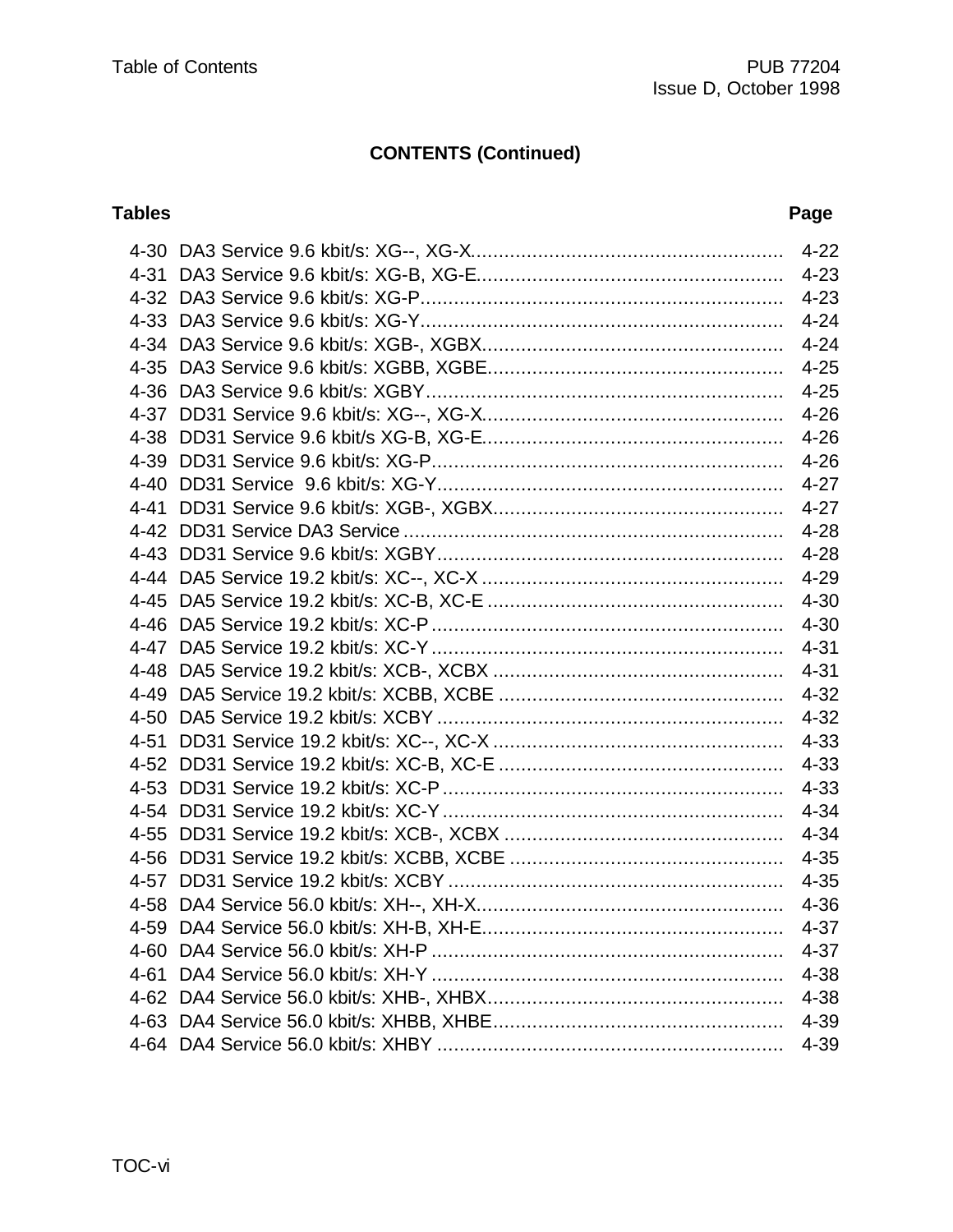|                                                                   | $4 - 40$ |
|-------------------------------------------------------------------|----------|
|                                                                   | $4 - 40$ |
|                                                                   | $4 - 40$ |
|                                                                   | $4 - 41$ |
|                                                                   | $4 - 41$ |
|                                                                   | $4 - 41$ |
|                                                                   | $4 - 42$ |
|                                                                   | $4 - 43$ |
|                                                                   | $4 - 43$ |
|                                                                   | $4 - 44$ |
|                                                                   | $4 - 45$ |
| 4-76 HC0 Service Subrated DS0: HS-A, HSBA, HS-C, HSBC, HS-D, HSBD | $4 - 46$ |
| 4-77 HC0 Service Subrated DS0: HS-G, HSBG, HS-H, HSBH, HS-I, HSBI | $4 - 47$ |
|                                                                   | $5 - 4$  |
|                                                                   |          |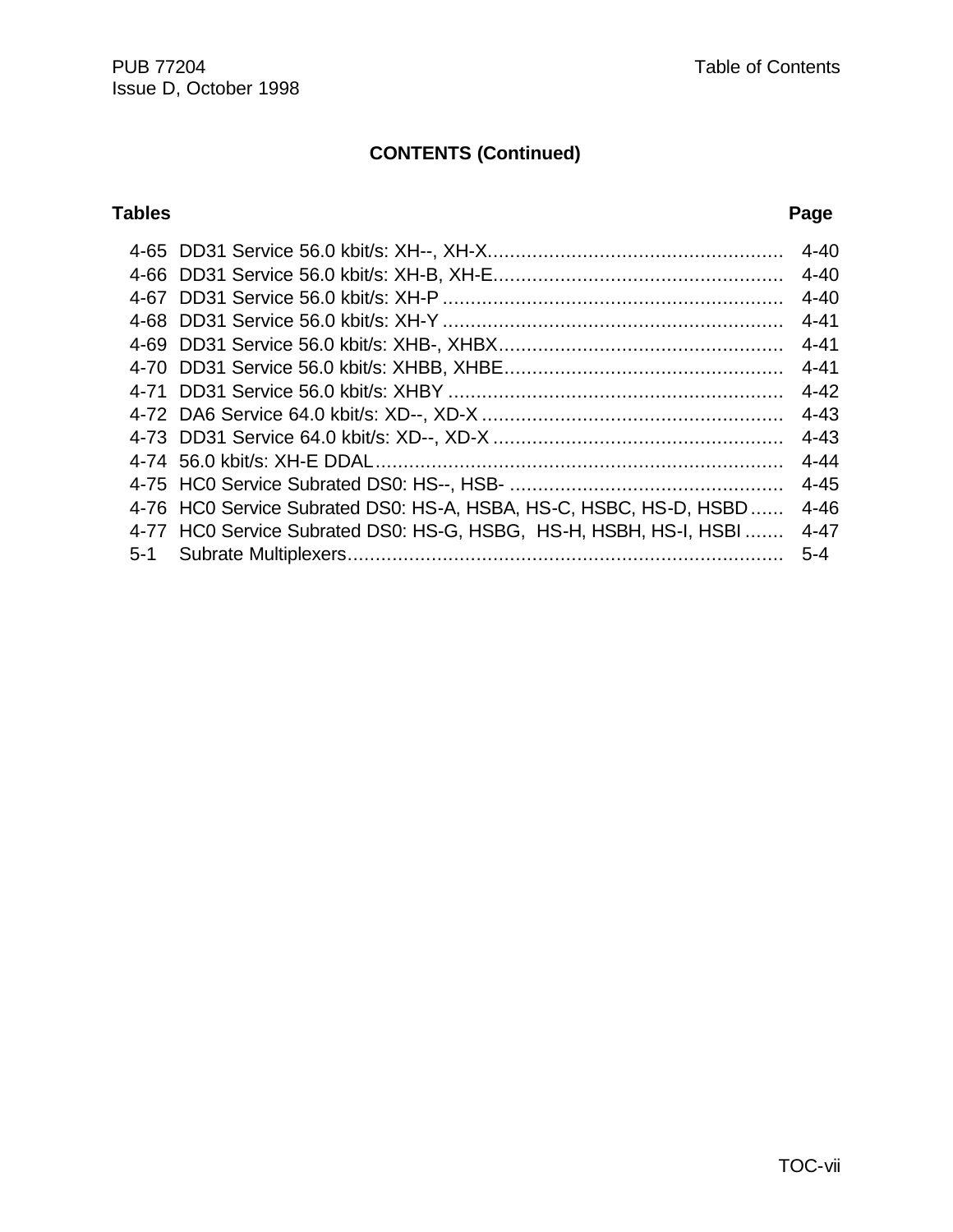### **CONTENTS**

# **Chapter and Section**

### Page

| 1.5 |  |
|-----|--|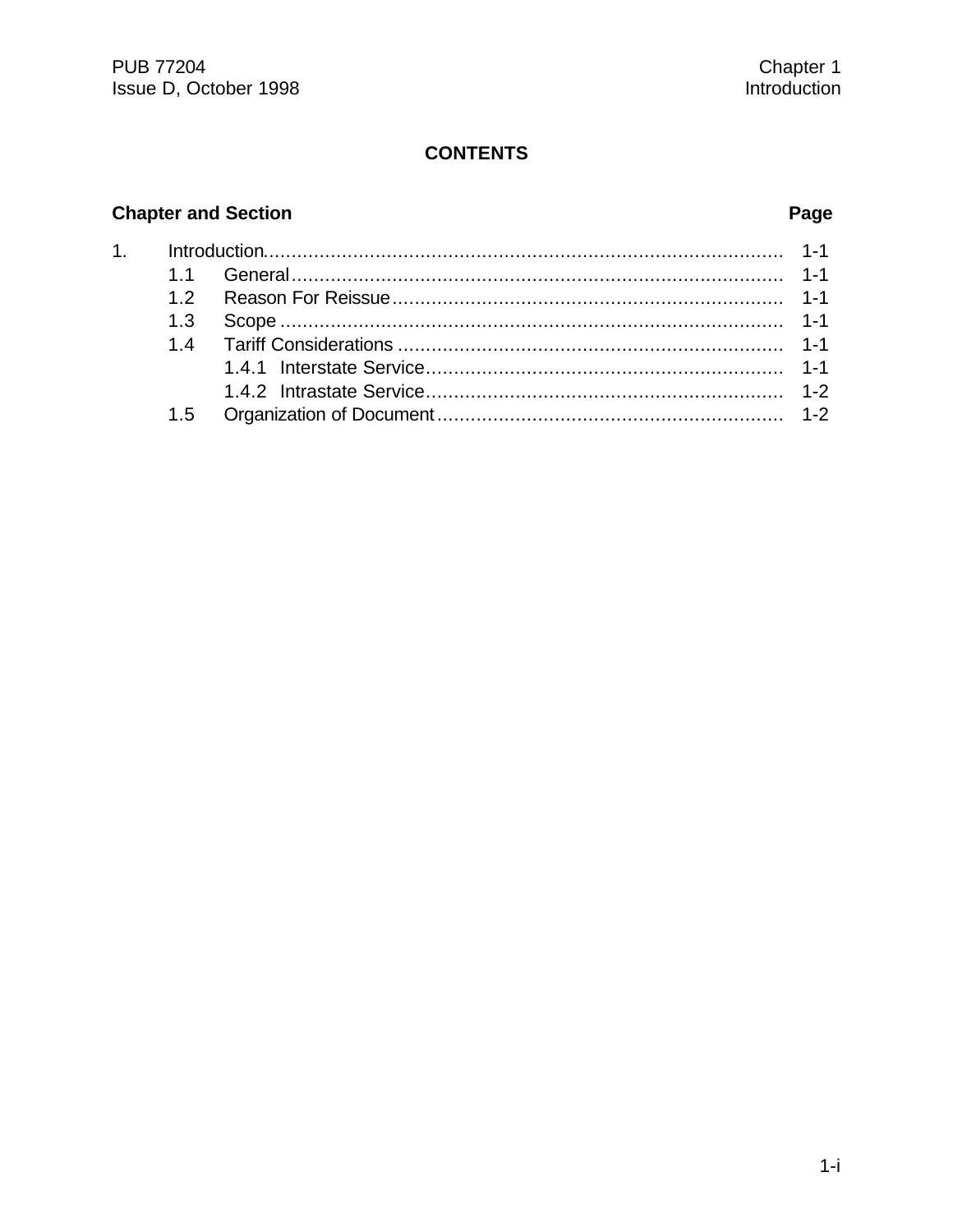#### **1. Introduction**

#### **1.1 General**

This publication provides a brief product description, application information, and Network Channel/Network Channel Interface (NC/NCI) combinations for the U S WEST Digital Data Service. The technical description of the service and the Network Interfaces may be found in Technical Publication 77312, *U S WEST Digital Data Service, Technical Description,* Issue E or later.

#### **1.2 Reason For Reissue**

This publication is being reissued to:

- Change the Network Interfaces available to Certified Local Exchange Carriers (CLECs) to generally match those available to Interexchange Carriers (Chapters 3 and 4).
- Add a new Network Interface available to CLECs collocated in a U S WEST wire center.

#### **1.3 Scope**

This publication provides:

- **Service Description**
- Summary of NCI codes encountered with the service.
- Some NC and NCI code compatibility tables for ordering combinations of Digital Data Service (DDS). Other combinations of NC and NCI codes may be encountered and are described in the U S WEST publication for each particular service.
- Typical DDS applications.
- NC code definitions associated with the following service configurations
	- Customer premises to customer premises channels with either two or more customer locations.
	- Customer premises to U S WEST Central Office (CO) multiplexer.
	- U S WEST CO multiplexer to U S WEST CO multiplexer.
	- Options such as secondary channel, and COMMAND-A-LINK<sup>SM</sup>.
	- Direct Digital Access Line for a switched 56 kbit/s service.

#### **1.4 Tariff Considerations**

#### **1.4.1 Interstate Service**

Interstate service is purchased out of the FCC 5 Tariff, Section 7. Allowable configurations are as follows: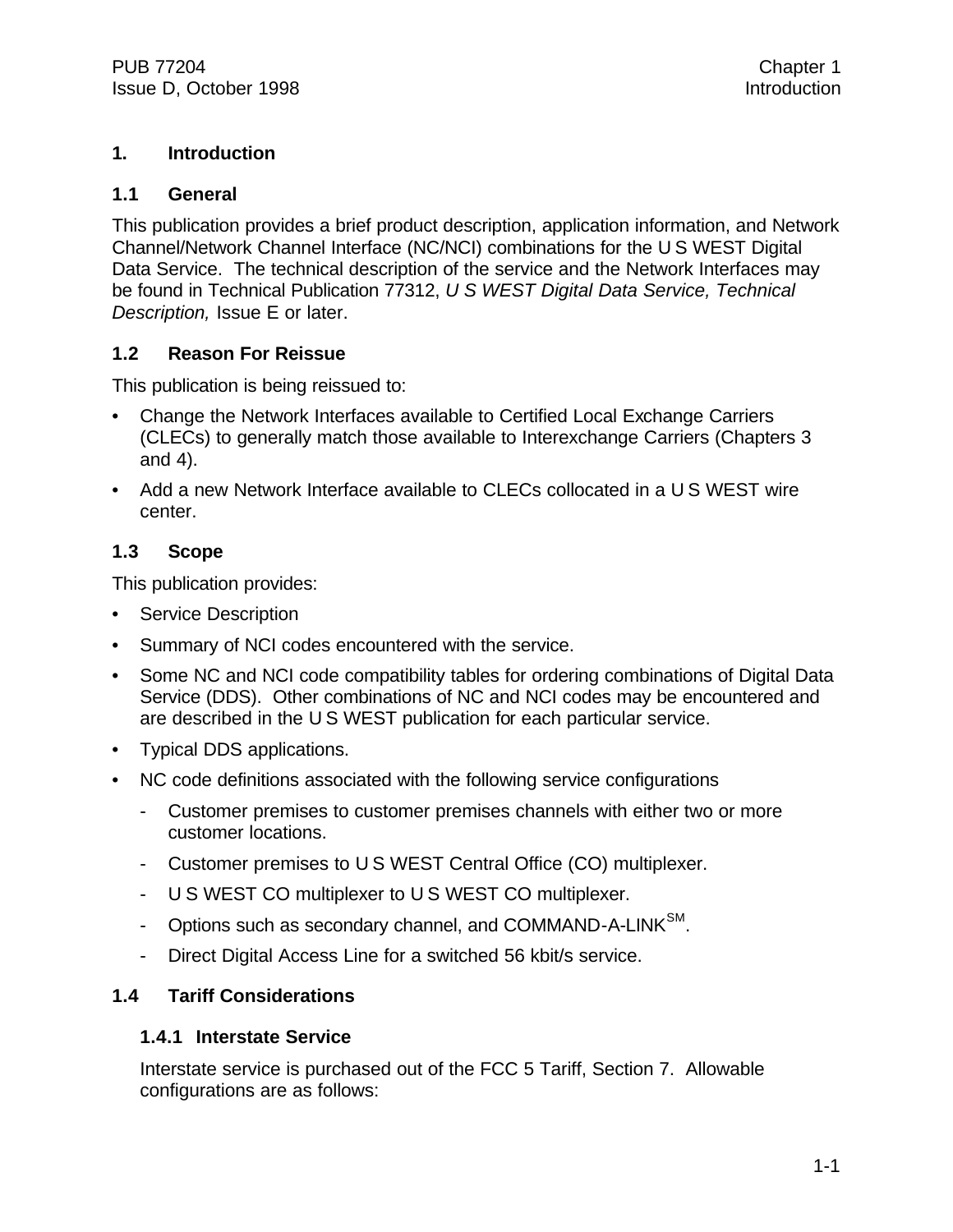- Physically intraLATA and intrastate, but carrying more than 10% Interstate traffic.
- Physically intraLATA and interstate (LATA boundary crosses state boundary).
- Circuit connects to a Carrier for transport across state boundaries.

Customers may elect to purchase Interstate DDS for three or five year periods under the Variable Term Pricing Plan. The plan provides service at a discount from the monthly rate and protects the customer from company initiated rate increases.

#### **1.4.2 Intrastate Service**

Intrastate service is purchased from state Private Line tariffs, state Access tariffs, Merged tariffs, or other state specific documents. Allowable configurations are as follows:

- Physically intraLATA and Intrastate, and carrying less than 10% interstate traffic.
- Physically intrastate but interLATA; circuit connects to a Carrier for transport across a LATA boundary and the circuit carries less than 10% interstate traffic.

Customers of Intrastate DDS (sometimes referred to as DIGICOM® I or II) may be able to contract for service from a minimum of twelve months to a maximum of eightyfour (84) months. While terms and conditions vary from state to state, price stability and/or discounting are available in most states.

#### **1.5 Organization of Document**

This document is organized as follows:

- Chapter 1 **Introduction,** provides the purpose and scope of the publication, and it's organization.
- Chapter 2 **Service Description**, provides the description of the service and it's options along with information about some related services.
- Chapter 3 **NC/NCI Codes**, provides general information about NC and NCI codes along with definitions of the codes.
- Chapter 4 **NC/NCI Combinations**, lists the applicable combinations of NC and NCI codes.
- Chapter 5 **Typical DDS Applications**, illustrates a number of DDS applications showing code usage.
- Chapter 6 **Definitions**, includes a list of acronyms and a glossary of terms used in this publication.
- Chapter 7 **References**, provides a list of documents referenced in this publication along with ordering information and trademark information.
- Appendix A **Relationship to Non-U S WEST digital data services.**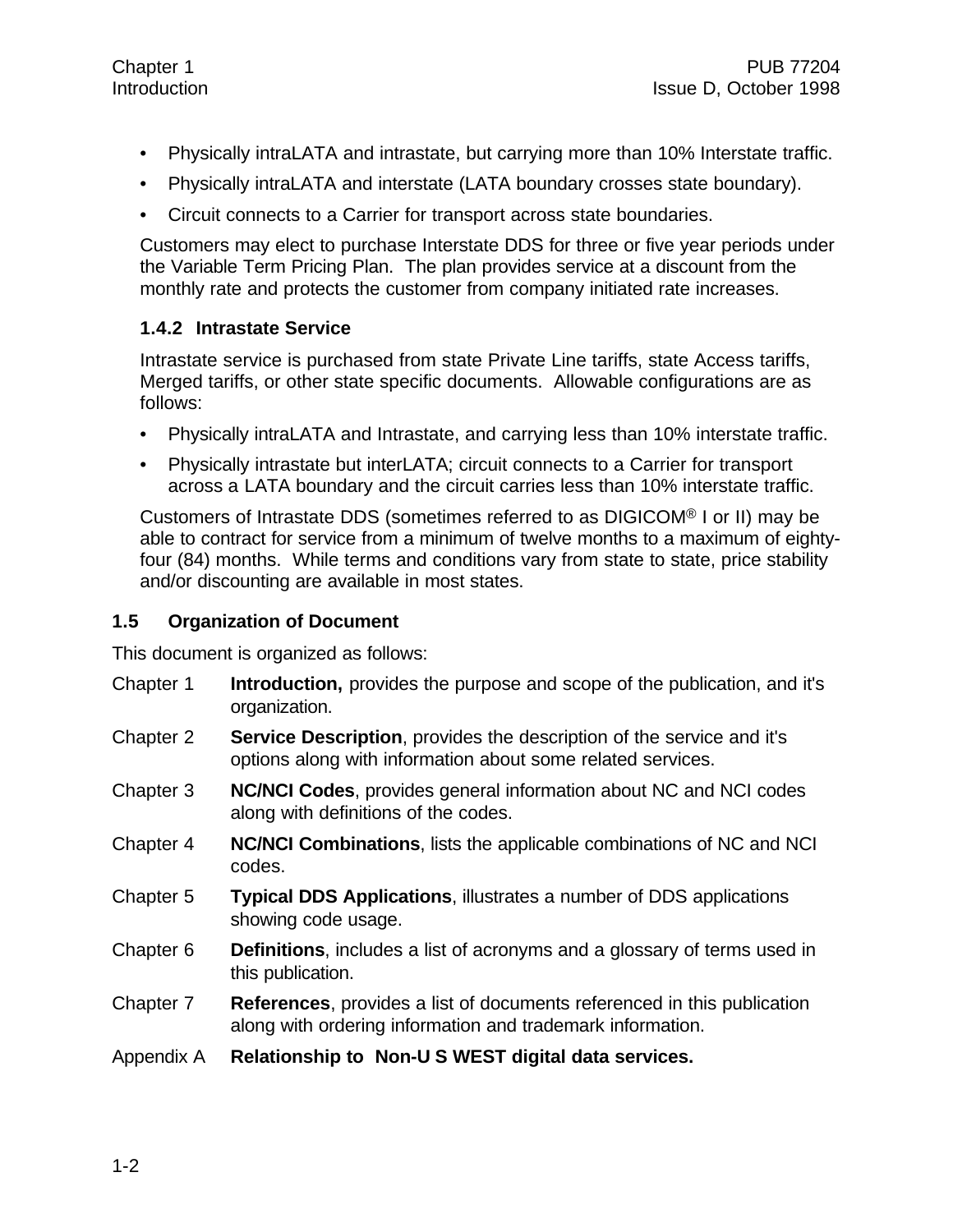### **CONTENTS**

#### **Chapter and Section Page**

| 2.             |      |                                                        | $2 - 1$ |
|----------------|------|--------------------------------------------------------|---------|
|                | 2.1  |                                                        | $2 - 1$ |
|                | 2.2  |                                                        | $2 - 1$ |
|                | 2.3  |                                                        | $2 - 1$ |
|                | 2.4  |                                                        | $2 - 2$ |
|                | 2.5  |                                                        | $2 - 2$ |
|                | 2.6  |                                                        | $2 - 3$ |
|                | 2.7  |                                                        | $2 - 3$ |
|                | 2.8  |                                                        | $2 - 4$ |
|                | 2.9  |                                                        | $2 - 4$ |
|                |      | 2.9.1                                                  | $2 - 4$ |
|                |      |                                                        | $2 - 4$ |
|                |      |                                                        | $2 - 5$ |
|                |      |                                                        | $2 - 5$ |
|                | 2.10 | Interconnection With Certified Local Exchange Carriers | $2 - 6$ |
|                | 2.11 |                                                        |         |
| <b>Figures</b> |      |                                                        |         |
|                |      |                                                        |         |
|                |      |                                                        | $2 - 3$ |
| <b>Tables</b>  |      |                                                        |         |
|                |      |                                                        | $2 - 5$ |
|                |      |                                                        |         |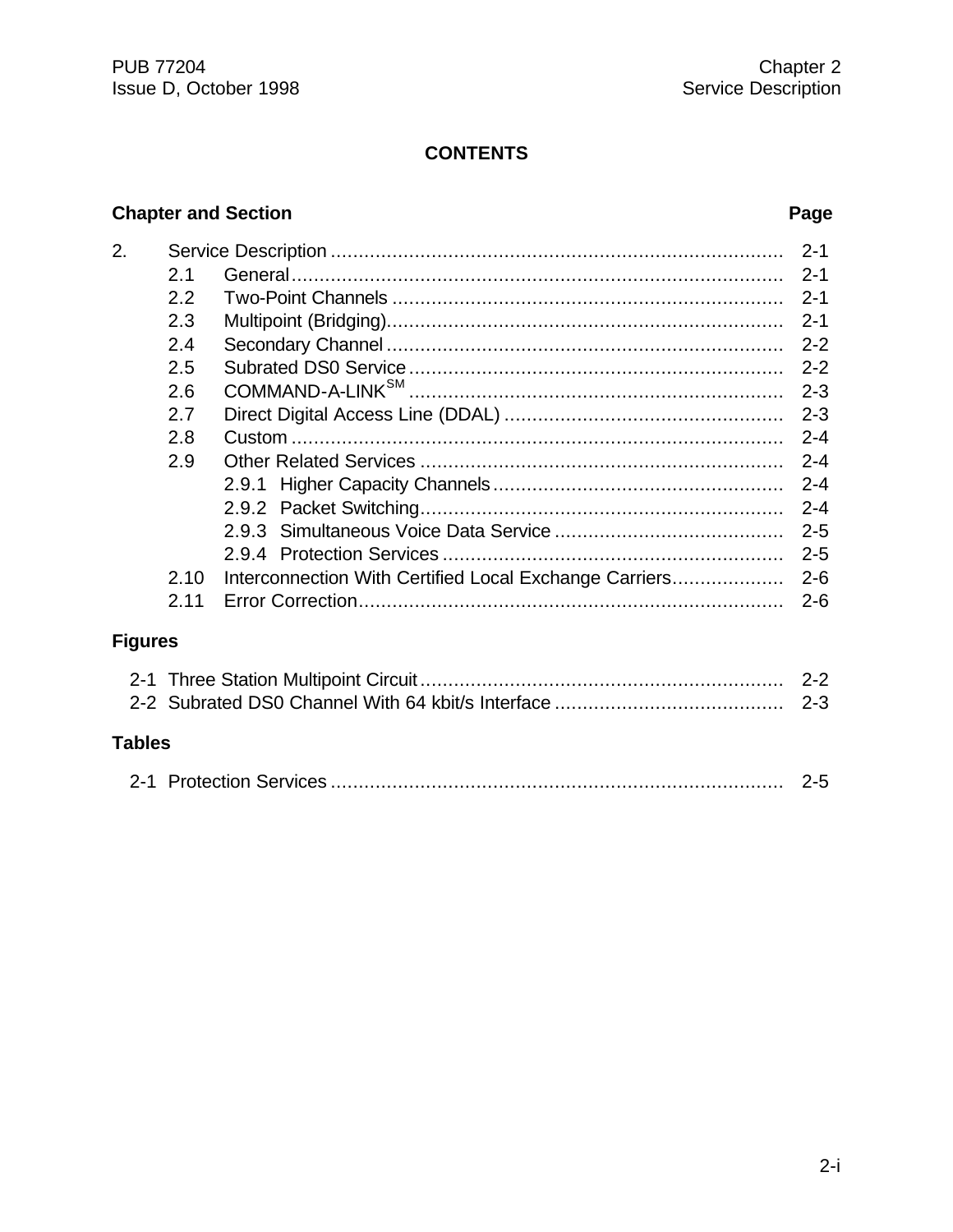#### **2. Service Description**

#### **2.1 General**

This chapter contains a brief description of the U S WEST Digital Data Service. Application information may be found in Chapter 5 of this document. A companion document, Technical Publication 77312, contains technical information about the network interfaces and technical parameters.

The U S WEST Digital Data Service provides a channel with the capability of transmitting digital data. The available data rates are 2.4, 4.8, 9.6, 19.2, 56.0 and 64.0 kbit/s. The 19.2 and 64 kbit/s data rates may not be available in all jurisdictions.

The service provides full-duplex 4-Wire transmission of synchronous serial data between two End-Users or between an End-User and another carrier. U S WEST provides timing for this service through facilities to the End-User on the received bit stream. Digital Data Service (DDS) is only available between locations connectable through compatible digital facilities.

#### **2.2 Two-Point Channels**

A two-point channel connects between two customer locations or, in the case of the COMMAND A LINKSM, between a customer location and a U S WEST central office. Two point channels are available with options discussed in this chapter.

#### **2.3 Multipoint (Bridging)**

A bridging arrangement is used for multipoint circuits. The option is available only at selected offices identified in Federal Communications Commission (FCC) #4 National Exchange Carrier Association tariff as a "DDS Hub". Additional bridging locations are available in some states (for intrastate applications only) in offices identified as "DDS Nodes".

Multipoint circuits are used to connect three or more stations together into a single DDS circuit. The circuits consist of a single master or control leg and two or more remote legs. The legs are connected together in a DDS Hub by a bridge. Each leg is identified and designed separately. Figure 2-1 illustrates a three leg (i.e., a three station) multipoint circuit.

The Customer Provided Equipment (CPE) connected to the control leg controls the circuit. The bridge broadcasts the information transmitted by the control station to all remote legs. The control station maintains protocol so that the proper remote station recognizes the incoming information as being for that station.

The bridge adds together all information coming upstream from the remote stations and passes the resulting signal on the master station. The master station's protocol ensures that only one remote station is talking at a time to avoid garble.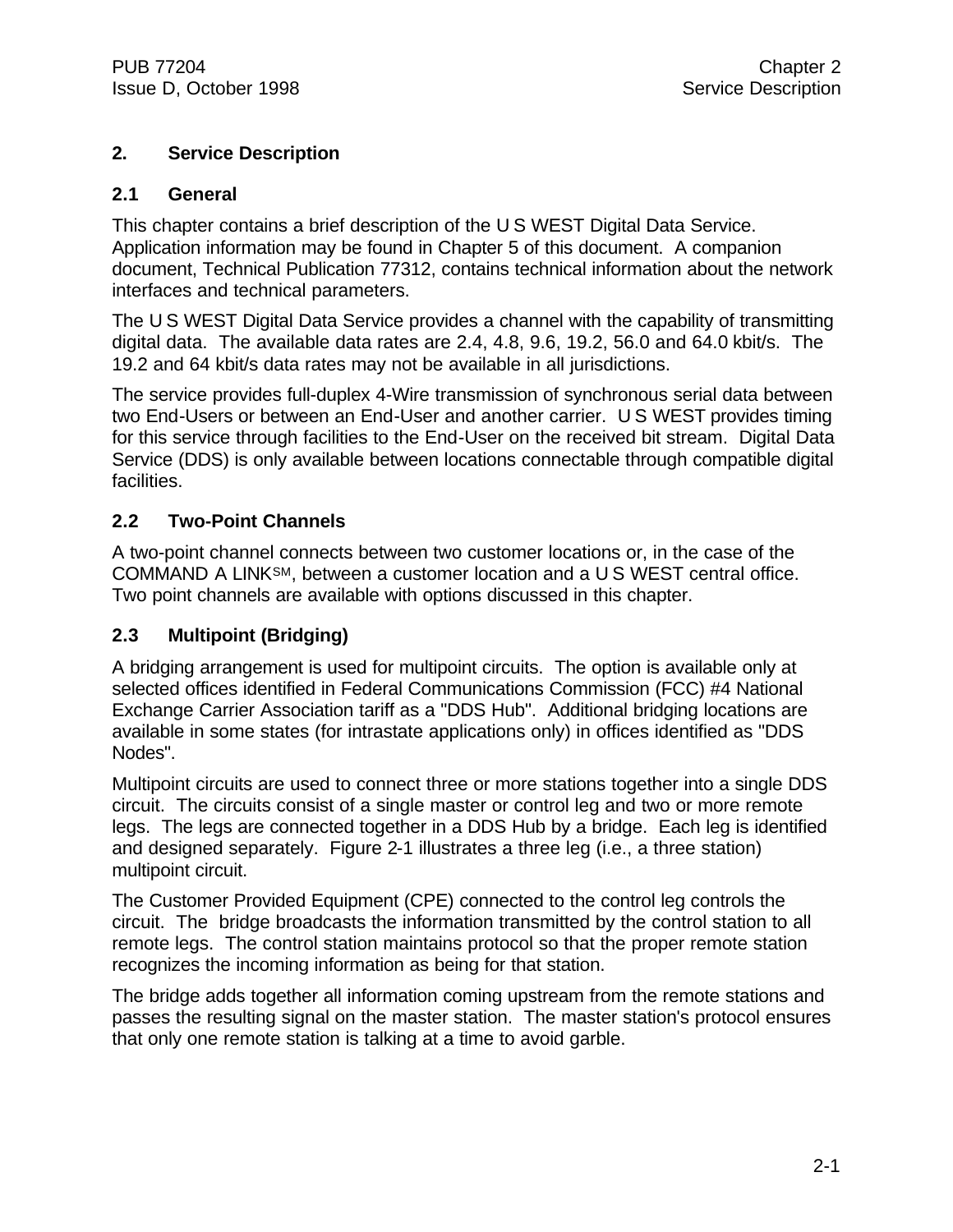

CPE = Customer Provided Equipment

**Figure 2-1** Three Station Multipoint Circuit

### **2.4 Secondary Channel**

Secondary Channel provides an independent lower-data rate channel that the customer may use to control or monitor their own network. The specific application is dependent on the customer owned Channel Service Unit/Data Service Unit (CSU/DSU). This option is available at the 2.4 through 56.0 kbit/s data rates. See PUB 77312 or ANSI T1.410- 1992, *Carrier-to-Customer Metallic Interface -- Digital Data at 64 kbit/s and Subrates*, for further information.

#### **2.5 Subrated DS0 Service**

This service is used to provide DS0-to-Subrate (i.e., DS0-A-to- DS0-B) multiplexing and transport of the DS0B. The service is available in both interstate and intrastate jurisdictions. Subrate multiplexing is available only in a DDS Hub.

The Subrated DS0 service should not be confused with the newer 64 kbit/s DDS service. The DS0B channel format is described in ANSI T1.107-1995, *Digital Hierarchy — Formats Specifications.* The DS0B does not require a DS1 with Clear Channel Capabilities for interoffice transport.

A mileage element is available with the Subrated DS0 Service. The DS1-to-DS0 multiplexing might be done in one hub and the DS0-to-Subrate multiplexing could be done in a different (DDS) Hub. The mileage charge would apply between the Hubs.

A new option is available that allows a customer to order a Subrated DS0 Service with subrate multiplexing in a DDS Hub at one end. The other end would terminate at a customer location. The customer will provide the other subrate multiplexer on their premises. Figure 2-2 illustrates the application. This alternative was previously available only with DS1 or above interfaces.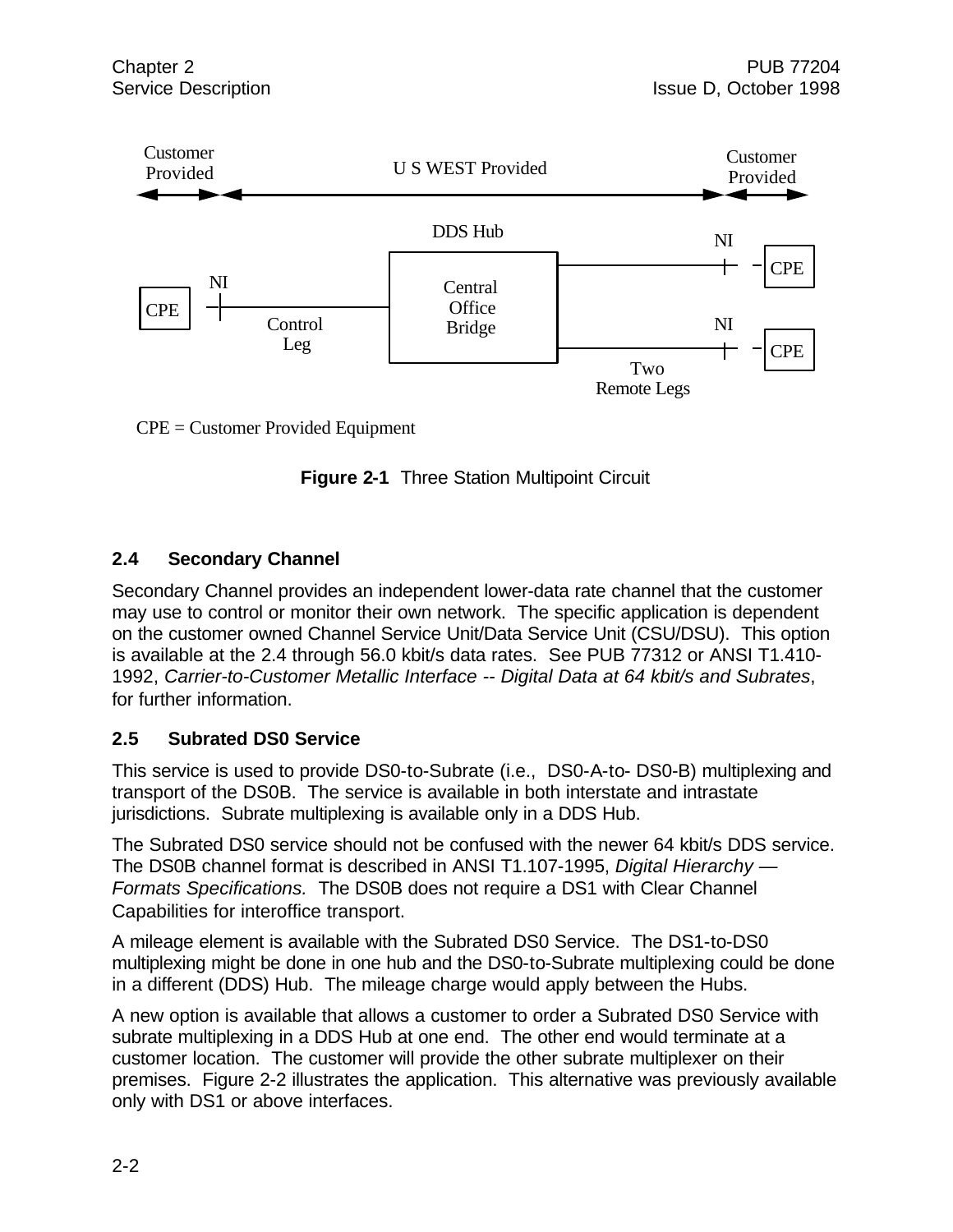

CPE = Customer Provided Equipment

**Figure 2-2** Subrated DS0 Channel With 64 kbit/s Interface

The Network Interface will be the same interface used by the DDS 64 kbit/s channel. This interface, described by the Network Channel Interface (NCI) code 04DU5.64, is described in PUB 77312.

Applications for this service option may be found in Chapter 5.

#### **2.6 COMMAND-A-LINKSM**

This feature allows the customer to control the reconfiguration of a network consisting of U S WEST Digital Data Service circuits on a near real-time basis. The reconfiguration is done by using an Intelligent Network Element such as a Digital Cross-connect System (DCS).

The circuits purchased to work with COMMAND A LINK $^{SM}$  go from a customer location to the COMMAND A LINK $^{SM}$  device located in a U S WEST central office. This service is available only at selected locations. See Technical Publication 77371, *COMMAND A LINKSM Technical Description And Interface Combinations,* for further information.

### **2.7 Direct Digital Access Line (DDAL)**

Public Switched Digital Service (PSDS) is a switched-service offering that provides the customer with the capability of establishing (by way of a PSDS network) a 56 kbit/s digital circuit.

The Direct Digital Access Line (DDAL) DDS option provides a 56 kbit/s access channel with the added capability of carrying signaling for a PSDS circuit. A DDAL line may also be used with a private switched digital network. The switch will not be provided by U S WEST with DDAL.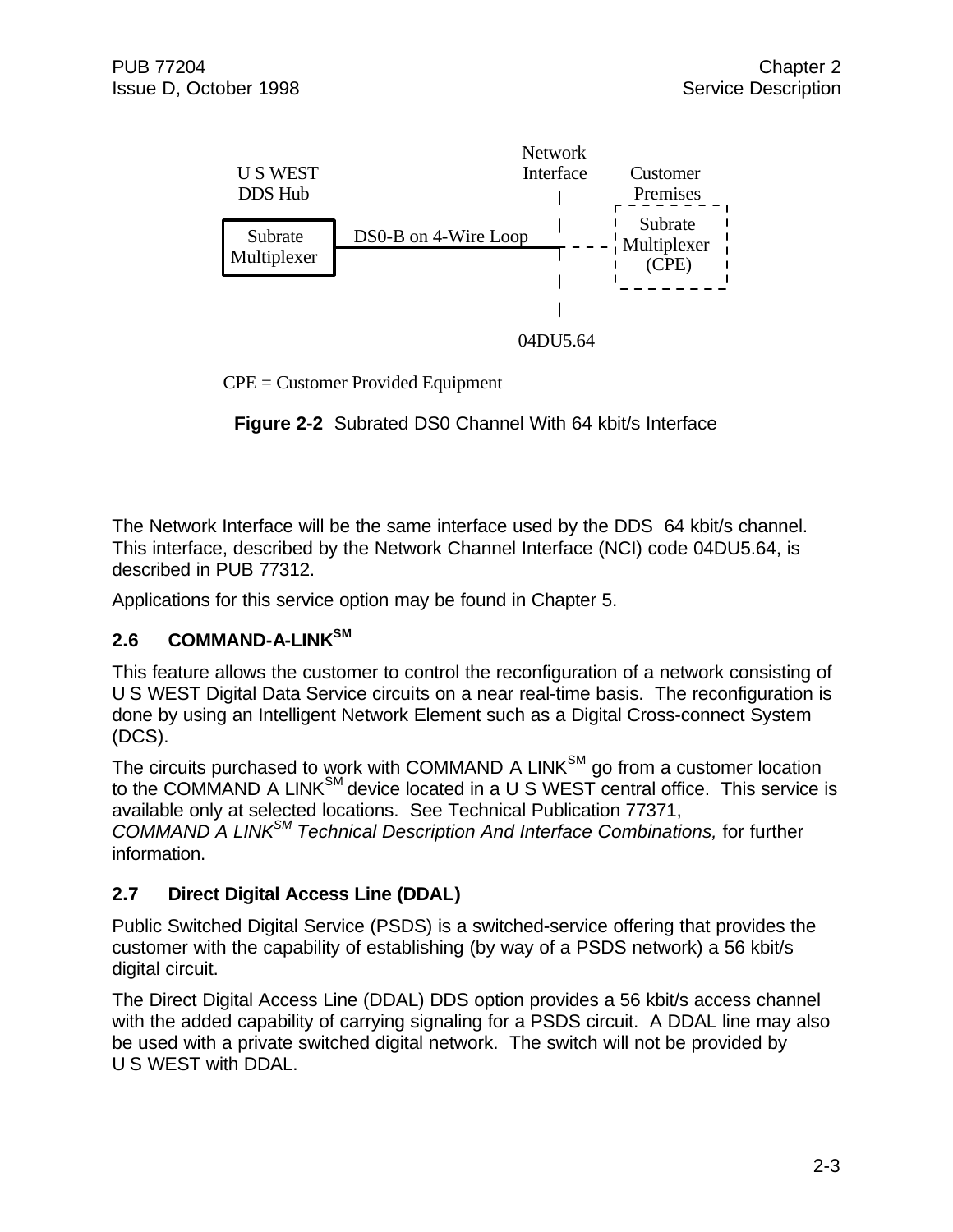The document ANSI/TIA/EIA 596-1992, *Network Channel Terminating Equipment for Public Switched Digital Service,* describes the PSDS service. The ANSI document identifies the DDAL option as "Type I."

Customers needing information about a specific PSDS service should contact their PSDS service provider.

#### **2.8 Custom**

There may be occasions where the existing DDS service does not meet a customer's needs. There may be alternative designs available on a custom basis that may meet these needs. The availability will depend on jurisdiction, location, and technical capabilities. DDS Custom is available only in some intra-state jurisdictions.

#### **2.9 Other Related Services**

There are a number of other services that may be encountered while working with DDS. A few of these services are briefly mentioned in this section.

#### **2.9.1 Higher Capacity Channels**

Higher capacity channels are often used to transport DDS channels. Two such services are U S WEST's DS1 (1.544 Mbit/s) and DS3 (44.736 Mbit/s) Services.

DS1 is a point-to-point service that provides transmission of isochronous serial data at 1.544 Mbit/s and has the capacity of 24 voice and/or data channels. The DS1 Service is described in Pub 77375, *1.544 Mbit/s Channel Interfaces",* and PUB 77200, *U S WEST DS1 Service and U S WEST DS1 Rate Synchronization Service*.

The U S WEST DS3 service is a high-capacity channel for the transmission of 44.736 Mbit/s isochronous serial data having a line code of bipolar three zero substitution (B3ZS). U S WEST DS3 system channel terminations are available using either an electrical interface, an optical interface or a mid-air meet interface. PUB 77324 describes the DS3 Service. Customers needing multiple lower rate channels can achieve additional savings by using the higher rate transport channels with central office multiplexing.

#### **2.9.2 Packet Switching**

DDS may be used to interface with a packet switching network. One such service, DIGIPAC® , is described in PUB 77359, *U S WEST DIGIPAC® Service Interface Specifications for Public Packet Switching Network*.

With packet switching, customer data are assembled in groups or "packets" by the service provider. These packets are then transmitted to their destination along with the data packets of other customers. Because facilities can be shared, costs are reduced.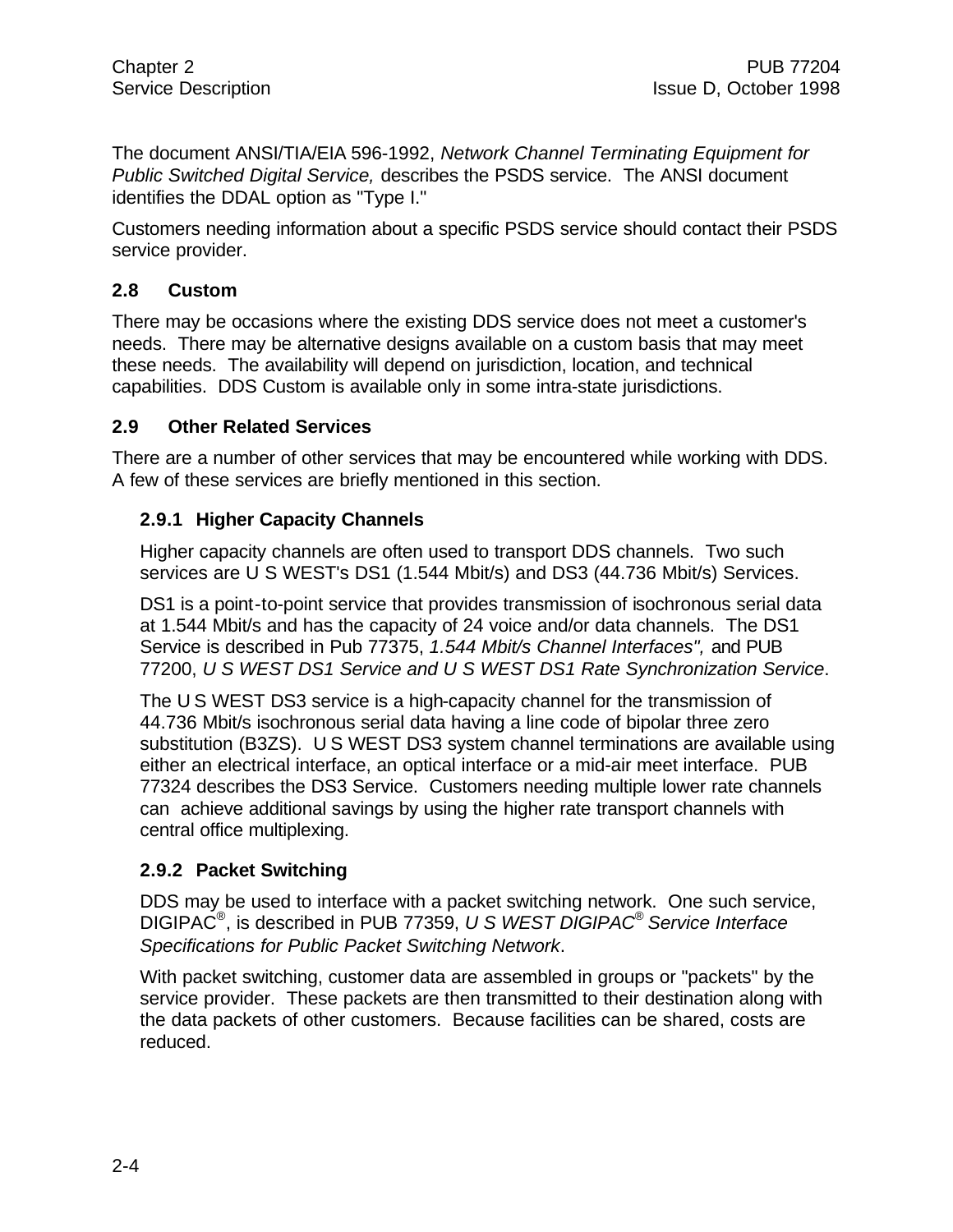DIGIPAC<sup>®</sup>, U S WEST's public packet switching service, is available in several locations throughout U S WEST service area. The service may be accessed by a dial-up line or dedicated facility such as DDS. A switched service such as  $DIGIPAC^{\otimes}$ may provide advantages where customer data transmission requirements are from one to many and are sent in a "bursty" fashion.

#### **2.9.3 Simultaneous Voice Data Service**

The U S WEST Simultaneous Voice Data Service (SVDS) is an end-to-end digital data transport service which provides simultaneous voice and full duplex data transmission of up to 19.2 kbit/s over a single, non-loaded subscriber cable pair. This service will operate in conjunction with switched voice services such as POTS, Centrex, etc. The voice channel connects to the subscriber line side of a Class 5 Central Office switch and the derived data channel extends dedicated digital transport on the same cable pair used to deliver switched voice services. Further information about SVDS may be found in PUB 77331, *Simultaneous Voice Data Service (SVDS) (Digital Data Over Voice Technology)*.

The SVDS data channel is end-to-end compatible with DDS.

#### **2.9.4 Protection Services**

There are several services available to provide added protection for the DDS channels. They include COMMAND A LINK<sup>SM</sup> and the services listed in Table 2-1. Some of these services require the purchase of higher rate services to carry the DDS channels.

| Service                                            | Remarks                                                  | Reference<br>Publication * |
|----------------------------------------------------|----------------------------------------------------------|----------------------------|
| Self-Healing Alternate Route<br>Protection (SHARP) | DS1 and DS3                                              | <b>PUB 77340</b>           |
| Diversity and Avoidance                            | Provides route diversity and routing<br>control          | <b>PUB 77344</b>           |
| Self Healing Network Service<br>(SHNS)             | DS1 and above. Provides high<br>quality customer network | <b>PUB 77332</b>           |

|  | <b>Table 2-1</b> Protection Services |  |
|--|--------------------------------------|--|
|  |                                      |  |

\* See Chapter 7 for titles and ordering information.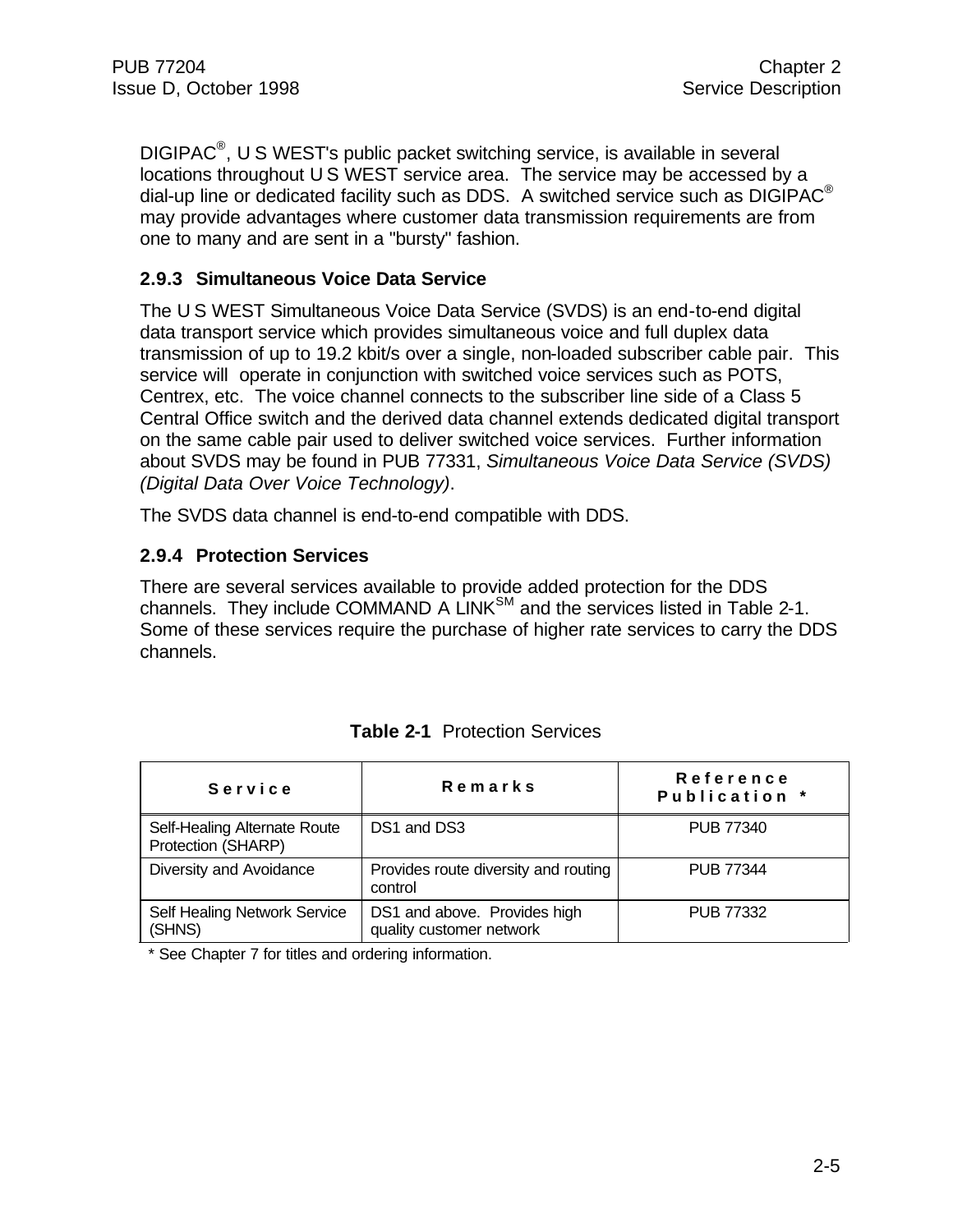#### **2.10 Interconnection With Certified Local Exchange Carriers**

Customers may place their transmission equipment in leased space in a U S WEST central office for use with DDS and other Finished Services. Technical Publication 77386, *Interconnection and Collocation for Transport and Switched Unbundled Network Element ws and Finished Services*, and PUB 77312 describe the configurations and provides descriptive information.

The code combinations listed in Chapter 4 apply to interconnections with the U S WEST Digital Data Service. In general, any Network Interface available to an Interexchange Carrier will be available to a Certified Local Exchange Carrier (CLEC). One additional Network Interface is available to a CLEC collocated in a U S WEST wire center.

The Network Interface with a CLEC is called a CLEC-POT.

#### **2.11 Error Correction**

Error correction has traditionally been used to provide for improved quality on DDS channels. Improvements in transport facilities has reduced the need for error correction. The increasing use of fiber optic facilities has helped this improvement.

Consequently, customers may order DDS channels without error correction. New Network Channel codes are available for this purpose. Channels ordered without using the new codes may or may not be provided with error correction at U S WEST's discretion.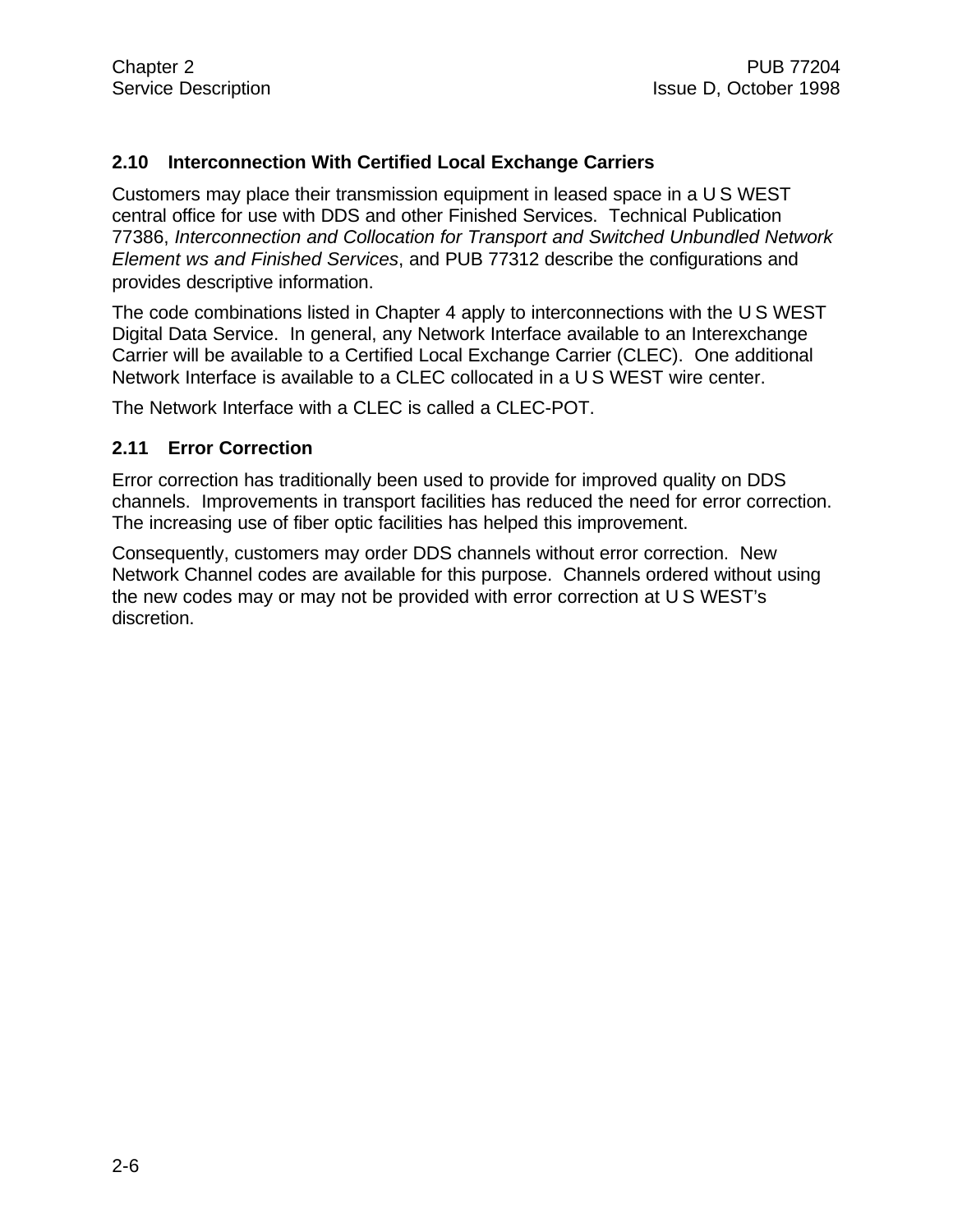### **CONTENTS**

### **Chapter and Section Page**

| 3.             |       | Network Channel (NC)/Network Channel Interface (NCI) Codes | $3 - 1$  |  |  |  |
|----------------|-------|------------------------------------------------------------|----------|--|--|--|
|                | 3.1   |                                                            |          |  |  |  |
|                |       |                                                            |          |  |  |  |
|                |       |                                                            |          |  |  |  |
|                | 3.2   |                                                            |          |  |  |  |
|                | 3.3   |                                                            | $3 - 2$  |  |  |  |
|                |       |                                                            | $3 - 2$  |  |  |  |
|                |       |                                                            | $3-5$    |  |  |  |
|                | 3.4   |                                                            | $3-5$    |  |  |  |
|                |       | 3.4.1 End-User Interfaces at a Access Customer Interface   | $3-5$    |  |  |  |
|                |       | 3.4.2 Interfaces With a Certified Local Exchange Carrier   | $3 - 7$  |  |  |  |
|                | 3.5   |                                                            | $3 - 7$  |  |  |  |
|                |       |                                                            | $3 - 7$  |  |  |  |
|                |       |                                                            | $3 - 7$  |  |  |  |
|                |       |                                                            |          |  |  |  |
|                |       |                                                            |          |  |  |  |
|                | 3.6   |                                                            | $3 - 10$ |  |  |  |
| <b>Figures</b> |       |                                                            |          |  |  |  |
|                |       |                                                            |          |  |  |  |
|                |       |                                                            | $3-5$    |  |  |  |
| <b>Tables</b>  |       |                                                            |          |  |  |  |
|                |       |                                                            |          |  |  |  |
|                |       |                                                            | $3 - 4$  |  |  |  |
|                | $3-6$ |                                                            |          |  |  |  |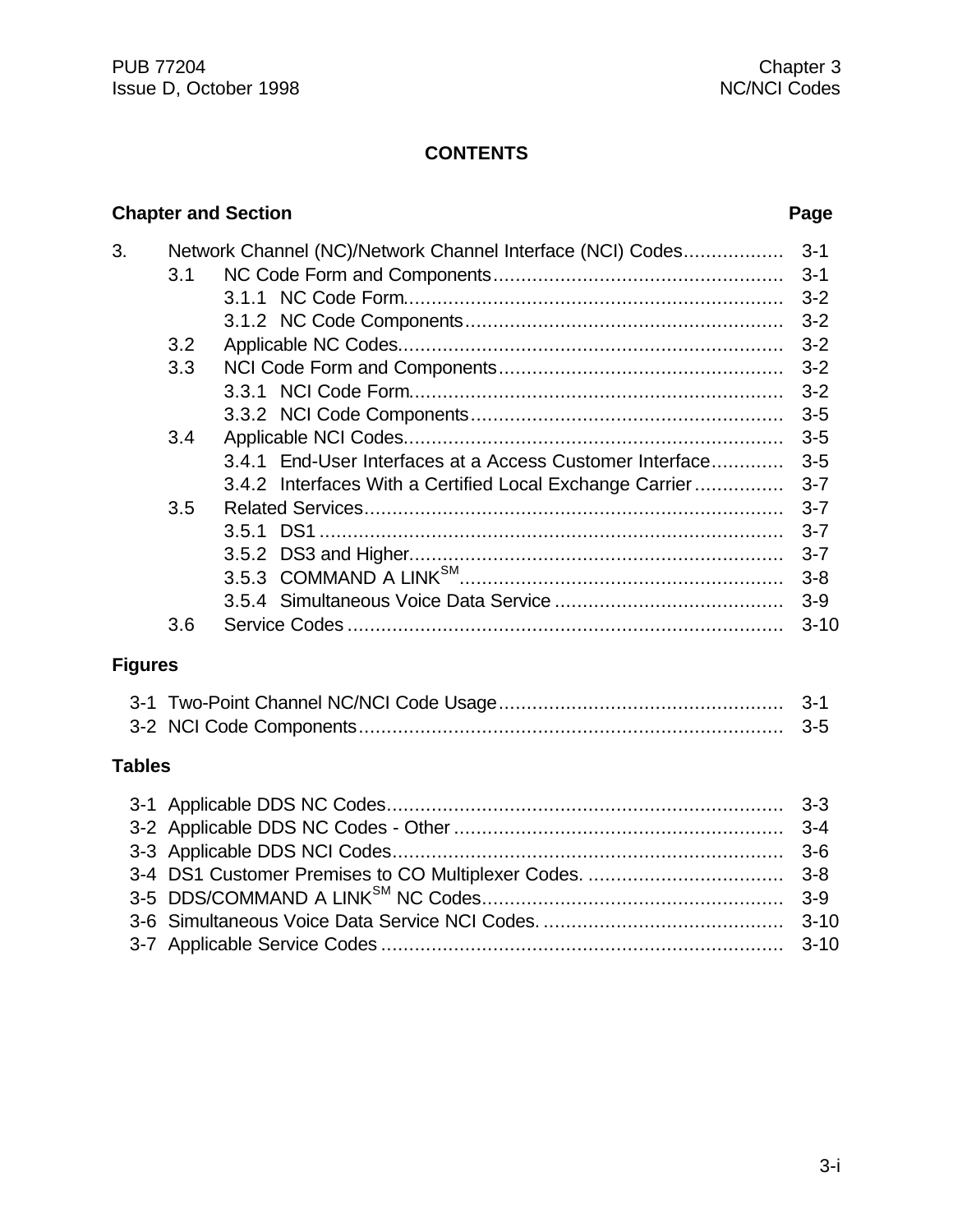#### **3. Network Channel (NC)/Network Channel Interface (NCI) Codes**

The specifications of the channel and service are encoded into Network Channel (NC) codes. The NC codes describe the channels and services provided between the customer locations or between a customer location and a U S WEST central office (CO).

Electrical signal specifications at an interface are encoded into Network Channel Interface (NCI) codes. The Digital Data Service (DDS) NCI codes describe the Network Interface (NI) located at a customer premise or in a U S WEST CO.

These codes are used by the customer to specify the type of channel and interface required for their needs. U S WEST also uses the codes during the provisioning process.

Figure 3-1 illustrates the location of the codes for a two-point channel between two customer locations.



**Figure 3-1** Two-Point Channel NC/NCI Code Usage

Some of the NC or NCI codes listed in this chapter may not be available in all jurisdictions. Contact your U S WEST Service Representative for further information.

#### **3.1 NC Code Form and Components**

This section gives a description of the NC code format. The information can be used in conjunction with Chapter 2 to describe the type of channel and service being defined.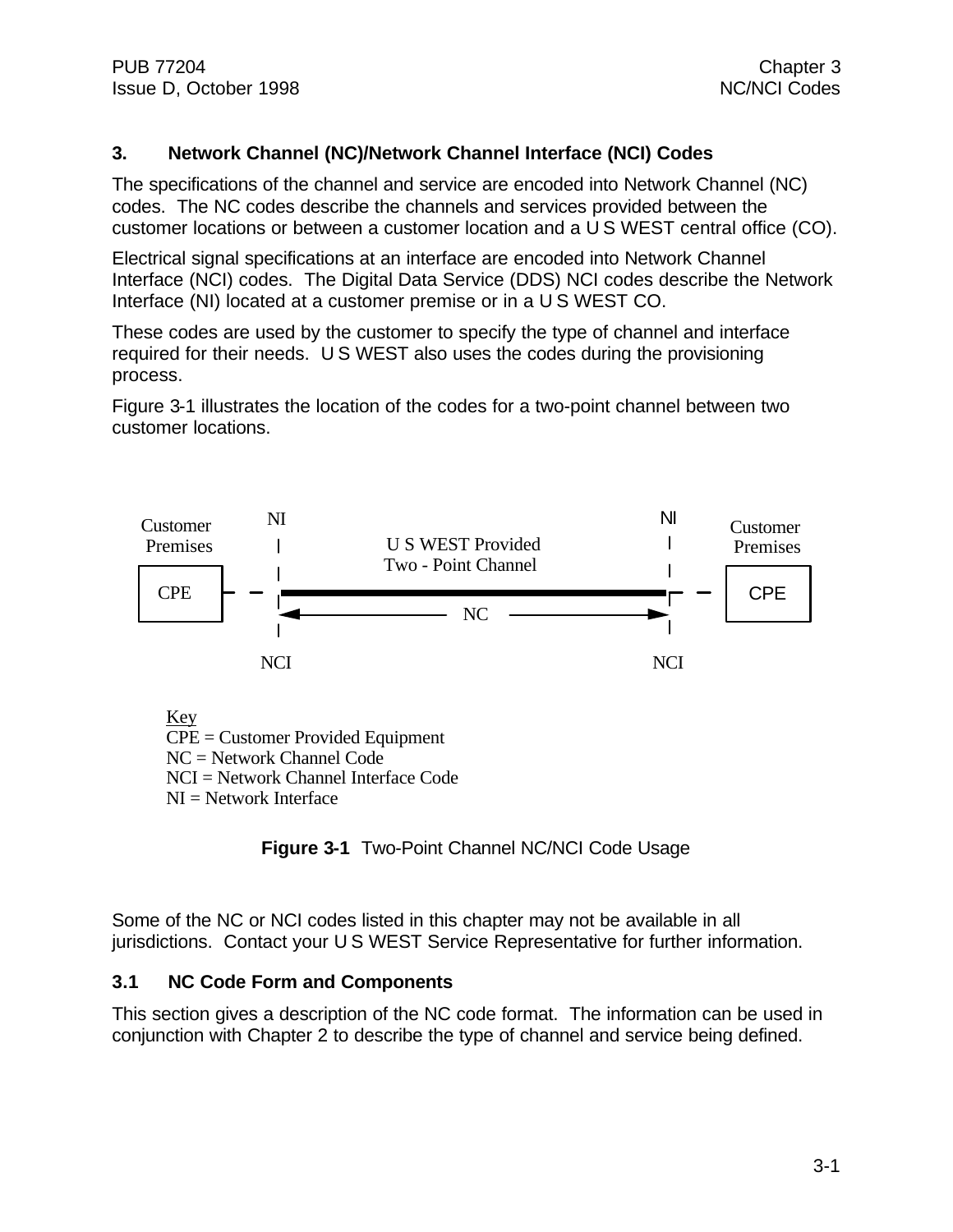### **3.1.1 NC Code Form**

The NC code has the form XGBB. There are always four positions. There are neither spaces nor delimiters between the characters.

#### **3.1.2 NC Code Components**

An NC code consists of four alpha/numeric characters. The first two positions are the alpha Channel Codes used to define the basic channel type. The latter two positions are used to identify the channel options. The options positions may take the value of a dash ( - ).

#### **3.2 Applicable NC Codes**

Tables 3-1 and 3-2 list the NC codes and options included with the DDS service. These options were described in Chapter 2. The NC code XGBB mentioned in Section 3.1.1, for example, is a 9.6 kbit/s multipoint (i.e., with bridging) channel with secondary channel. Most data rates are available with several different options. The 64 kbit/s data rate is available only with the no-option (two-point) or the non-standard arrangement.

The fourth position Y code (e.g., XABY) designates that the channel is the master or control leg of the multipoint circuit without error correction. The code E designates the non-control (i.e., remote) leg without error correction.

The XE channel code has been replaced by the rate-specific channel codes XC and XD.

The fourth position X code (e.g., XG-X) designates a two–point channel without error correction.

There is only one option with the DDAL service listed below. The Subrated DS0 service has thirteen different options available.

#### **3.3 NCI Code Form and Components**

This section gives a brief description of the NCI code format. A complete description of the basic NCI (and NC) code format can be found in ANSI T1.223-1997, *Information Interchange — Structure and Representation of Network Channel (NC) and Network Channel Interface (NCI) Codes for the North American Telecommunications System.* Specific technical information about the NCI codes may be found in several technical publications listed in this chapter.

#### **3.3.1 NCI Code Form**

The NCI code has fields not used for digital services. Only those fields relevant to DDS interfaces are discussed here. A DDS NCI code has the form 04DU5.56. The period between the 5 and 56 is a delimiter used for improved clarity. It causes the Protocol Option Code, discussed later, to stand-out. An NCI code has no dashes (-).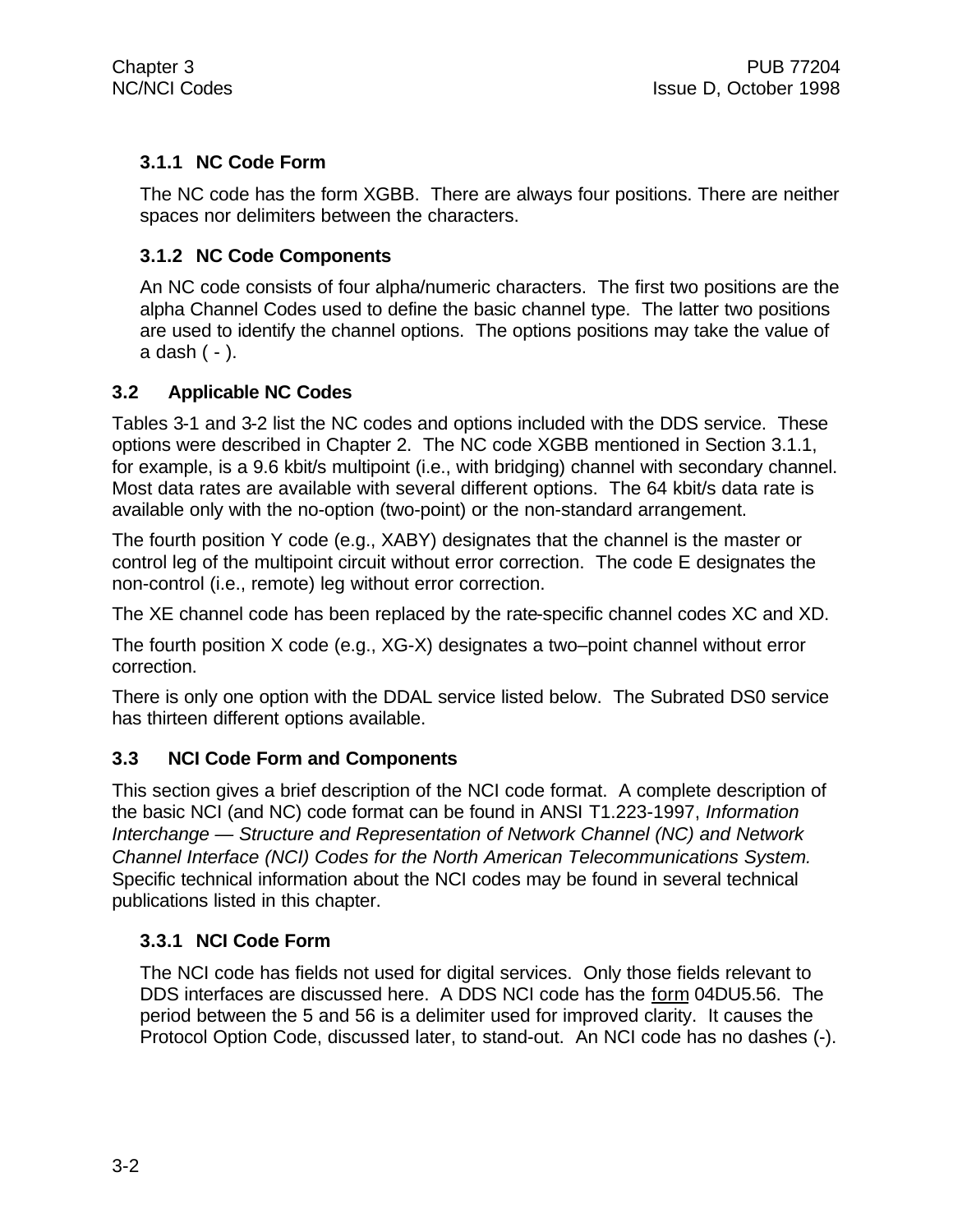|                | Option (Positions 3 & 4) |                |                |                |                           |                                                                              |
|----------------|--------------------------|----------------|----------------|----------------|---------------------------|------------------------------------------------------------------------------|
| $2.4$ kbit/s   | 4.8 kbit/s               | 9.6 kbit/s     | 19.2 kbit/s    | 56 kbit/s      | 64 kbit/s                 | Data Rate                                                                    |
| X A            | XB                       | $X$ G          | $XC$ *         | XH             | $\star$<br>X <sub>D</sub> | Channel Code<br>(Positions 1<br>8.<br>2)                                     |
| $\sim$ $\sim$  | $\sim$ $\sim$            | $\sim$ $\sim$  | $\overline{a}$ | $\sim$ $\sim$  | $\sim$ $\sim$             | No Options (Two-Point)                                                       |
| - B            | - B                      | - B            | - B            | - B            |                           | CO Bridging (Multipoint)                                                     |
| - E            | $-E$                     | - E            | $-E$           | $-F$           |                           | Multipoint Leg/Link Without<br><b>Error Correction</b>                       |
| $- P$          | $- P$                    | $- P$          | $- P$          | $- P$          |                           | <b>Packet Switching</b>                                                      |
| - X            | $- X$                    | $- X$          | $- X$          | $- X$          | $- X$                     | Two-point without Error<br>Correction                                        |
| - Y            | - Y                      | $-Y$           | $-Y$           | - Y            |                           | CO Bridging - Master Leg<br>(No Error Correction)                            |
| $-Z$           | $-Z$                     | - Z            | $-Z$           | $-Z$           | $-Z$                      | Non-standard                                                                 |
| <b>B</b> -     | <b>B</b> -               | <b>B</b> -     | <b>B</b> -     | <b>B</b> -     |                           | Secondary Channel                                                            |
| B <sub>B</sub> | B <sub>B</sub>           | B <sub>B</sub> | B <sub>B</sub> | B <sub>B</sub> |                           | Bridging + Secondary<br>Channel                                              |
| <b>BE</b>      | B <sub>E</sub>           | <b>BE</b>      | <b>BE</b>      | <b>BE</b>      |                           | Secondary Channel,<br>Multipoint Leg/Link Without<br><b>Error Correction</b> |
| BX             | BX                       | BX             | BX             | BX             |                           | Secondary Channel, Two-<br>point Without Error<br>Correction                 |
| <b>BY</b>      | <b>BY</b>                | <b>BY</b>      | <b>BY</b>      | <b>BY</b>      |                           | Bridging - Master Leg<br>(No Error Correction) +<br>Secondary Channel        |

# **Table 3-1** Applicable DDS NC Codes

\* Not available in all jurisdictions at the time of publication. Formerly XE.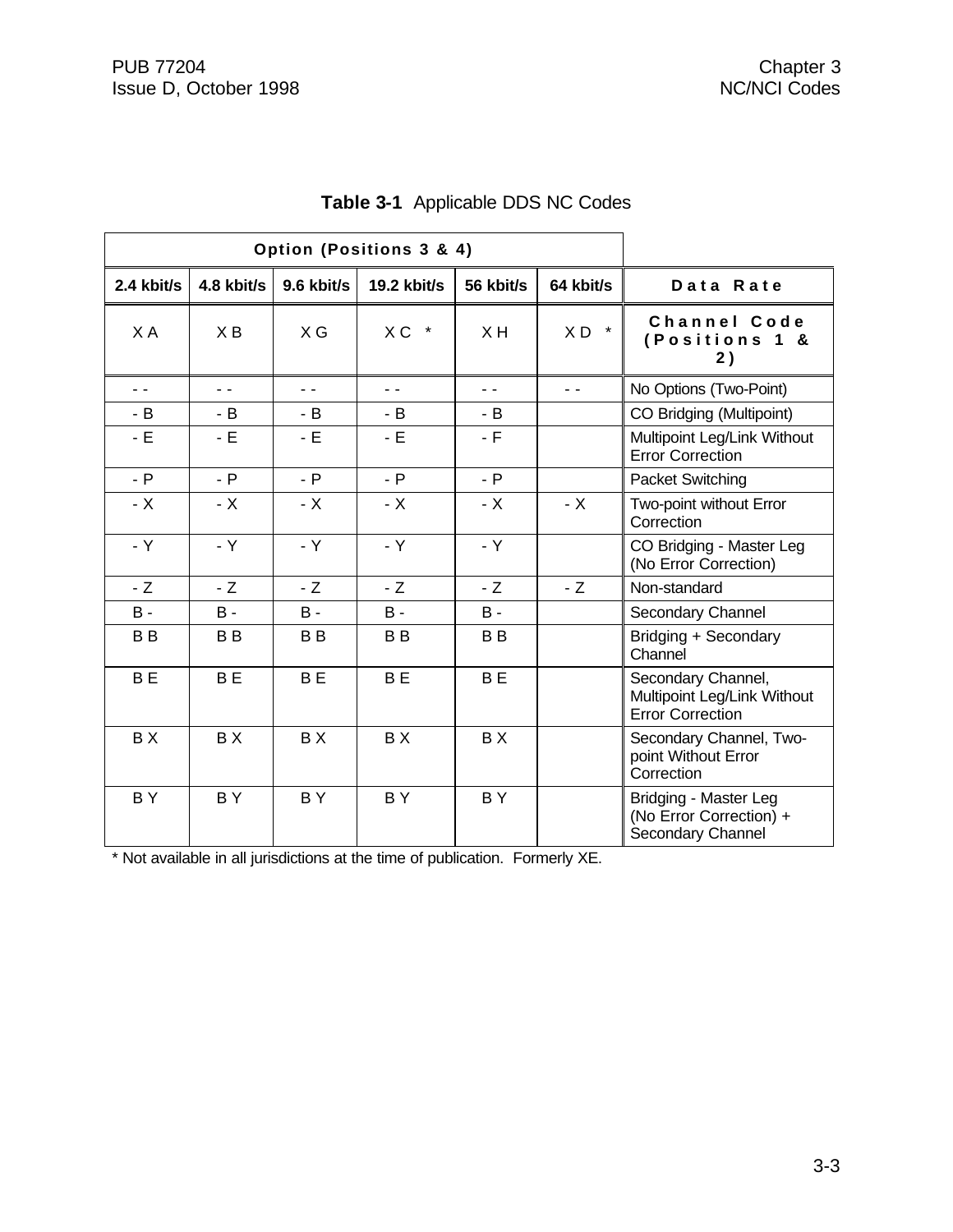| Service                          | <b>Channel Code</b><br>(Position 1 & 2) | Option<br>(Position 3 & 4) | Description                                                            |
|----------------------------------|-----------------------------------------|----------------------------|------------------------------------------------------------------------|
| 56.0 kbit/s<br>DDAL <sup>*</sup> | $X H$ *                                 | $-E$ *                     | PSDS Termination <sup>+</sup>                                          |
| Subrated DS0                     | <b>HS</b>                               | - -                        | 64 kbit/s Connecting Channel                                           |
| $(64$ kbit/s)                    |                                         | - A                        | 2.4 kbit/s Channel with CO SRMX **                                     |
|                                  |                                         | - G                        | 2.4 kbit/s Channel with CO SRMX at both<br>ends **                     |
|                                  |                                         | $-C$                       | 4.8 kbit/s Channel with CO SRMX **                                     |
|                                  |                                         | - H                        | 4.8 kbit/s Channel with CO SRMX at both<br>ends **                     |
|                                  |                                         | - D                        | 9.6 kbit/s Channel with CO SRMX **                                     |
|                                  |                                         | $-1$                       | 9.6 kbit/s Channel with CO SRMX at both<br>ends **                     |
|                                  |                                         | $B -$                      | 64 kbit/s Connecting Channel +<br>Secondary Channel                    |
|                                  |                                         | B A                        | 2.4 kbit/s Channel with Secondary<br>Channel + CO SRMX **              |
|                                  |                                         | B G                        | 2.4 kbit/s Channel with Secondary<br>Channel + CO SRMX at both ends ** |
|                                  |                                         | <b>BC</b>                  | 4.8 kbit/s Channel with Secondary<br>Channel + CO SRMX **              |
|                                  |                                         | B H                        | 4.8 kbit/s Channel with Secondary<br>Channel + CO SRMX at both ends ** |
|                                  |                                         | B <sub>D</sub>             | 9.6 kbit/s Channel with Secondary<br>Channel + CO SRMX **              |
|                                  |                                         | B <sub>1</sub>             | 9.6 kbit/s Channel with Secondary<br>Channel + CO SRMX at both ends ** |

### **Table 3-2** Applicable DDS NC Codes - Other

\* DDAL = Direct Digital Access Line.

Not available in all jurisdictions at the time of publication. Formerly XE-D.

\*\* CO SRMX = Central Office Subrate Multiplexing (Located in DDS Hubs).<br><sup>†</sup> PSDS = Public Switched Digital Service (Generic term for U S WEST's D

† PSDS = Public Switched Digital Service (Generic term for U S WEST's DDAL service)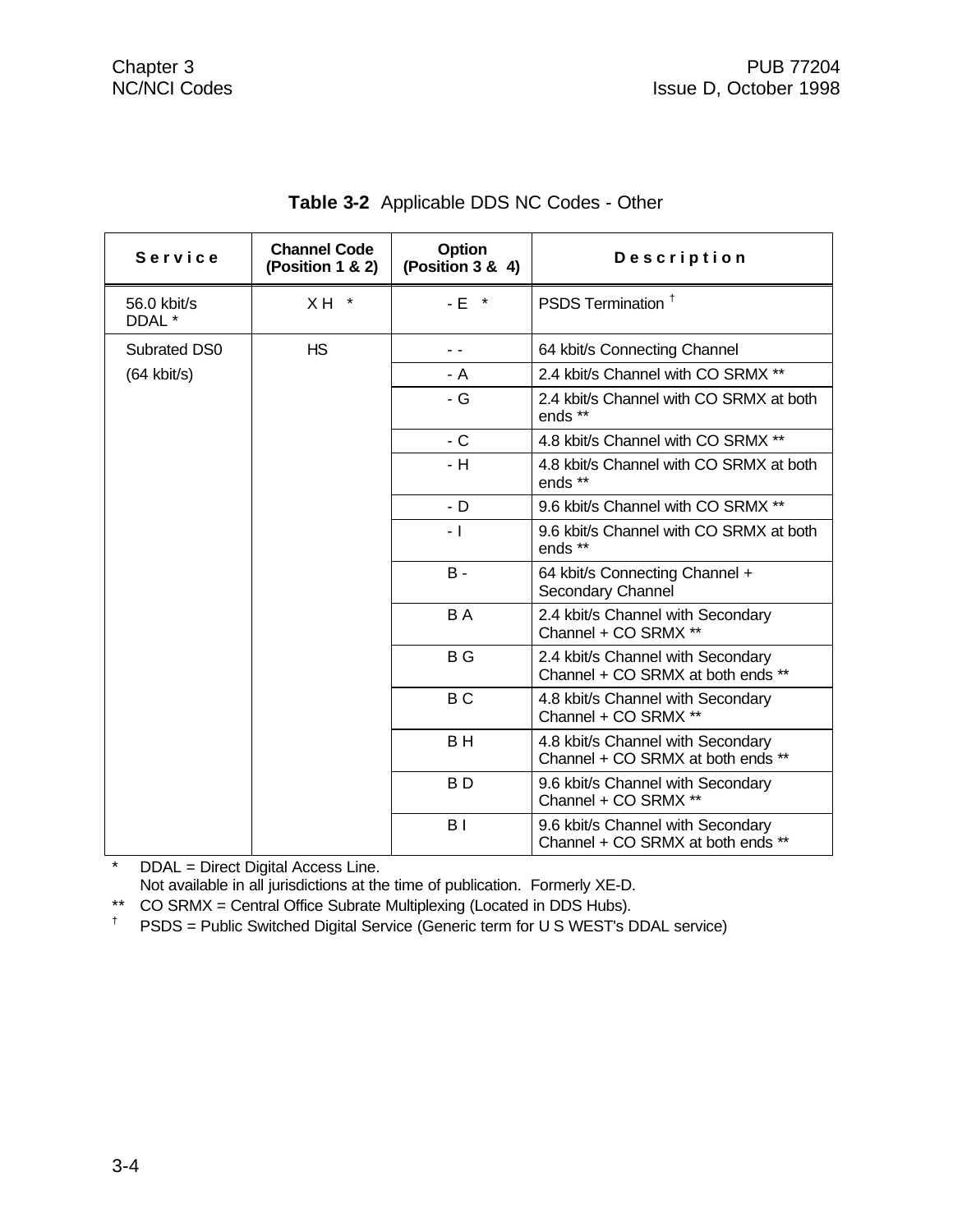#### **3.3.2 NCI Code Components**

A DDS NCI code has four components as illustrated in Figure 3-2.

This example of an NCI code is a DDS End-User standard 56 kbit/s interface.



**Figure 3-2** NCI Code Components

#### **3.4 Applicable NCI Codes**

The NCI codes used with U S WEST Digital Data Service are listed in Table 3-3. The actual interface technical descriptions may be found in PUB 77312.

U S WEST does not currently use the 04BD5 NCI codes in some jurisdictions. However, the code does describe the Network Interface.

#### **3.4.1 End-User Interfaces at a Access Customer Interface**

The End-User NCI codes (DU) are occasionally ordered at an Interexchange Carrier - Point of Termination (IC-POT). The DU interface code requires that the carrier provide a Channel Service Unit/Data Service Unit (CSU/DSU), or the functional equivalent, on their side of the Network Interface for proper usage. A carrier using the 04DU5 interface at the IC-POT would be treated like an End-User.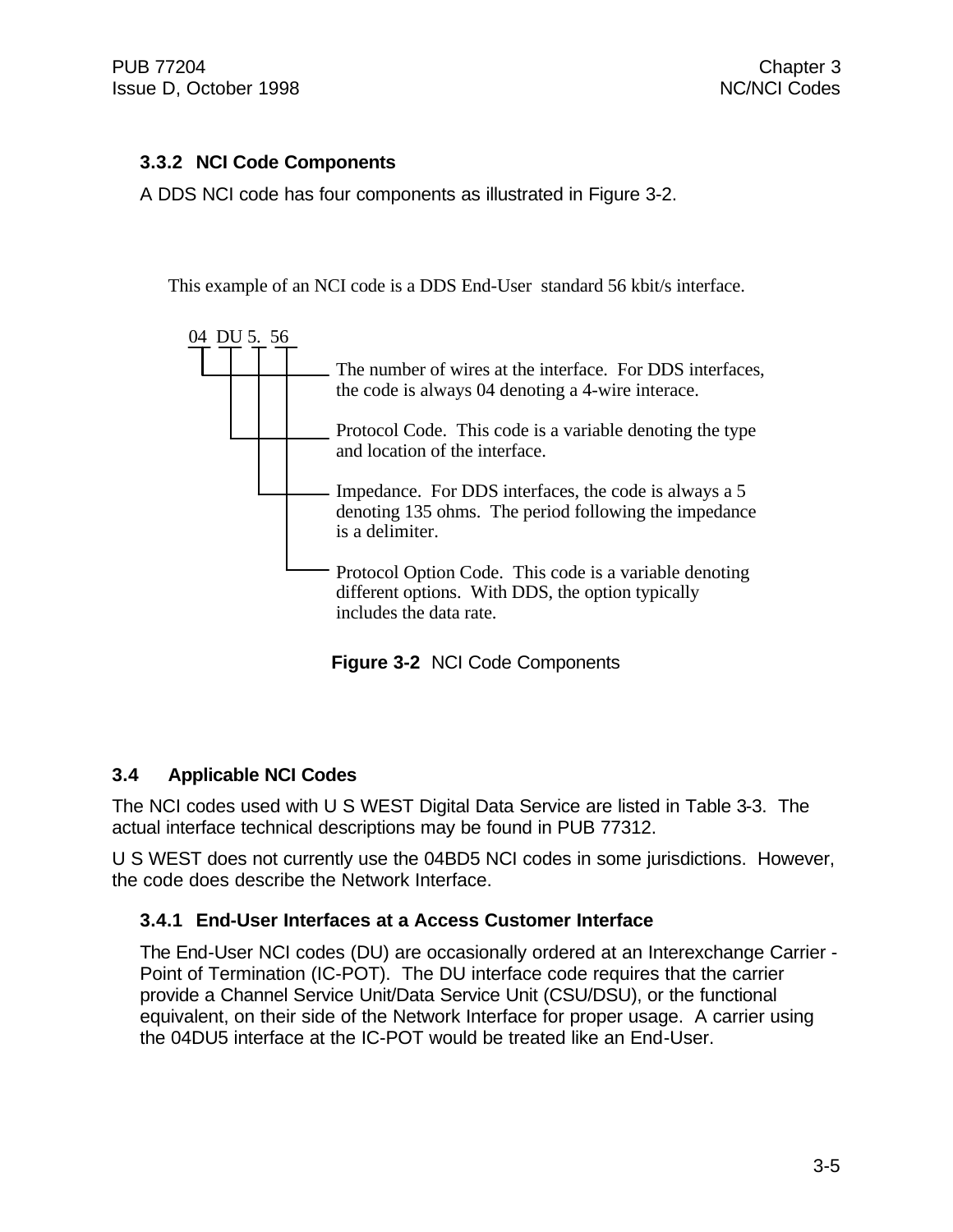| <b>NCI Code</b> | <b>Description</b>                                                                                                                               |
|-----------------|--------------------------------------------------------------------------------------------------------------------------------------------------|
|                 | <b>End-User Interfaces</b>                                                                                                                       |
| 04DU5.24        | 2.4 kbit/s                                                                                                                                       |
| 04DU5.24S       | 2.4 kbit/s with Secondary Channel                                                                                                                |
| 04DU5.48        | 4.8 kbit/s                                                                                                                                       |
| 04DU5.48S       | 4.8 kbit/s with Secondary Channel                                                                                                                |
| 04DU5.96        | 9.6 kbit/s                                                                                                                                       |
| 04DU5.96S       | 9.6 kbit/s with Secondary Channel                                                                                                                |
| 04DU5.19 *      | 19.2 kbit/s                                                                                                                                      |
| 04DU5.19S*      | 19.2 kbit/s with Secondary Channel                                                                                                               |
| 04DU5.56        | 56.0 kbit/s                                                                                                                                      |
| 04DU5.56C *     | Non-US WEST switched service (i.e., switched 56 kbit/s DDAL). US WEST<br>performs call completion test from End-User premises Network Interface. |
| 04DU5.56S       | 56.0 kbit/s with Secondary Channel                                                                                                               |
| 04DU5.64 *      | 64.0 kbit/s (Near Clear Channel if transported on DS1 with CCC)                                                                                  |
| 04DU5.64A *     | 64.0 kbit/s (Non-Clear Channel)                                                                                                                  |
|                 | U S WEST Central Office (CO) Interfaces                                                                                                          |
| 04BD5.24        | CO Bridging (MJU), 2.4 kbit/s                                                                                                                    |
| 04BD5.48        | CO Bridging (MJU), 4.8 kbit/s                                                                                                                    |
| 04BD5.96        | CO Bridging (MJU), 9.6 kbit/s                                                                                                                    |
| 04BD5.19        | CO Bridging (MJU), 19.2 kbit/s                                                                                                                   |
| 04BD5.56        | CO Bridging (MJU), 56.0 kbit/s                                                                                                                   |
| 04DO5.A **      | DS0-A at 2.4 kbit/s                                                                                                                              |
| 04DO5.B **      | DS0-A at 4.8 kbit/s                                                                                                                              |
| 04DO5.C **      | DS0-A at 9.6 kbit/s                                                                                                                              |
| 04DO5.D **      | DS0-A at 19.2 kbit/s                                                                                                                             |
| 04DO5.E **      | DS0-A at 56.0 kbit/s                                                                                                                             |
| 04DO5.F **      | DS0-A at 64.0 kbit/s                                                                                                                             |

### **Table 3-3** Applicable DDS NCI Codes

\* Not available in all jurisdictions at the time of publication.

\*\* Available only to a Certified Local Exchange Carrier collocated in a U S WEST wire center. (See Section 3.4.2.)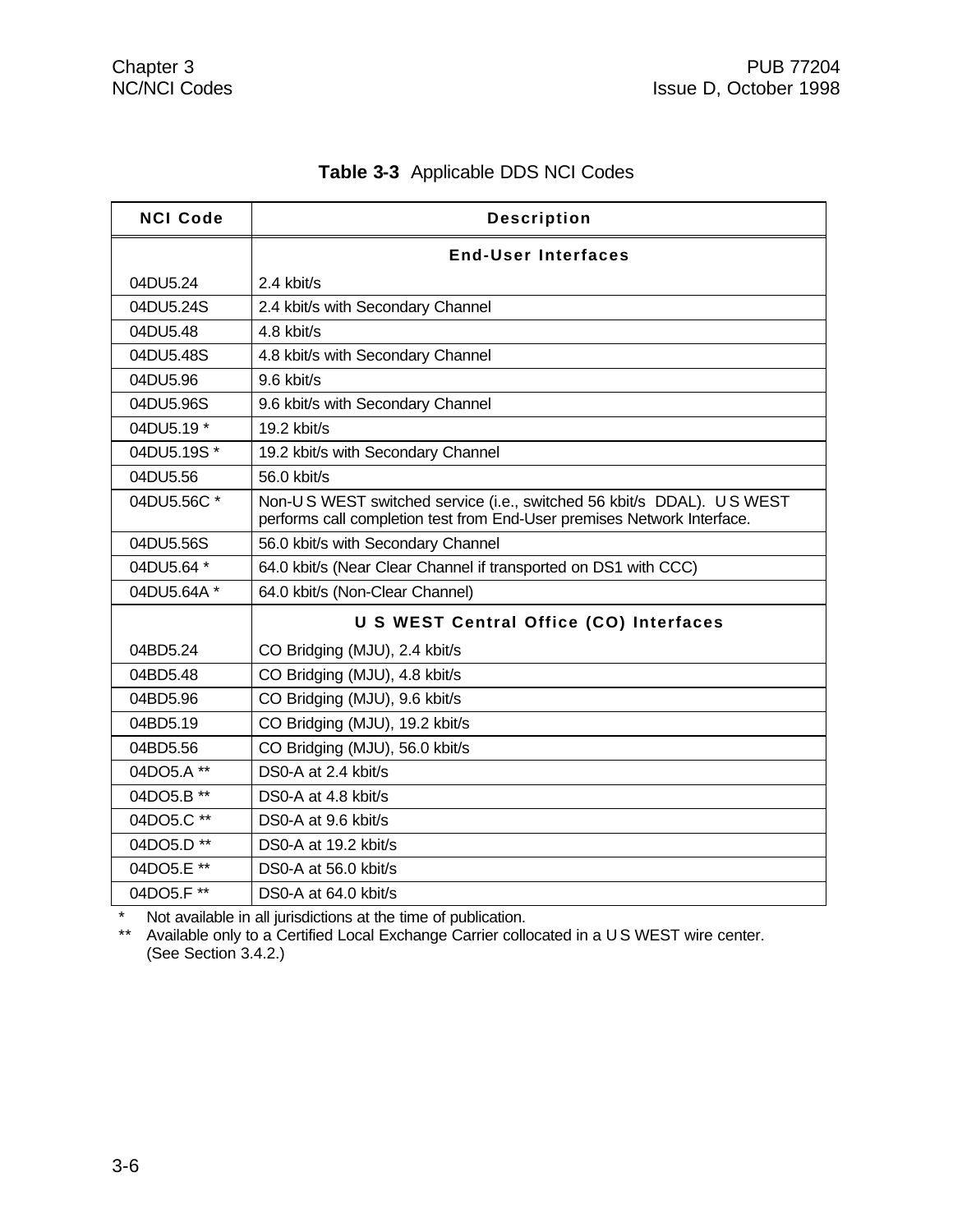#### **3.4.2 Interfaces With a Certified Local Exchange Carrier**

A Certified Local Exchange Carrier (CLEC) interconnects with U S WEST at a CLEC Point of Termination (CLEC-POT). The NCI codes at the CLEC-POT are the same NCI codes available with an Interexchange Carrier with the addition of the DO Network Interface. The DO interface requires that the CLEC obtain synchronization from U S WEST as described in PUB 77386.

See PUBs 77312 and 77386 for further information concerning design requirements and other technical details.

Interconnectors must use care to use the proper NC code to indicate the status of Error Correction as discussed in Section 2.11.

#### **3.5 Related Services**

Several related services may be encountered with the DDS service. This section contains summary information and reference sources for further information.

#### **3.5.1 DS1**

One commonly used service is a DS1 channel with CO multiplexing. Table 3-4 is a summary of DS1 information taken from Service Publication 77200, Chapter 3. Codes in horizontal rows are compatible. This publication should be consulted for further information about the DS1 Service. Other NC codes may be encountered.

The N suffix to the protocol option at the End-User premises denotes that CSU power in not required. The X suffix denotes a DSX-1 interface. The absence of an X denotes a conventional Interface. Further information about the DS1 interfaces may be found in the Technical Publication 77375.

The NC/NCI code combination tables in Chapter 4 use the term "Digital" to represent high capacity NCI codes at the DS1 or higher rates including the codes in Table 3-4.

U S WEST provides Stratum I timing on all DS1 channels with CO multiplexing. Thus the use of an S in the third NC code position is "Historical" and is no longer used.

#### **3.5.2 DS3 and Higher**

The DS1 channels are often transported on DS3 or higher channels. Information on these services is beyond the scope of this document. The term "Digital" is used to include appropriate NCI codes in the Chapter 4 tables.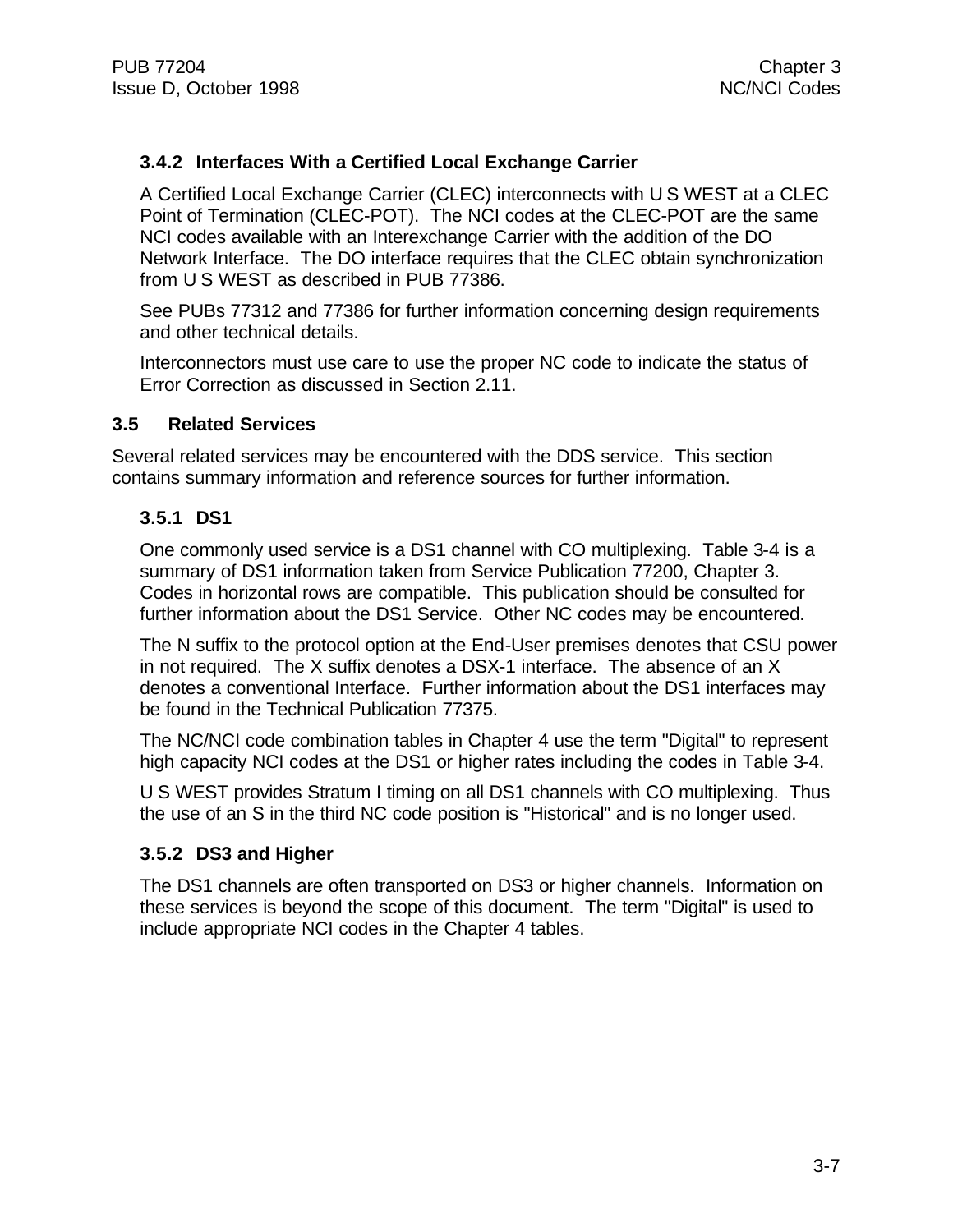| <b>Equipment Frame</b><br><b>Format and Line Code</b> | <b>NC Code</b> | <b>NCI at End-User</b><br><b>Premises</b> | <b>NCI at</b><br><b>Carrier Premises</b> |
|-------------------------------------------------------|----------------|-------------------------------------------|------------------------------------------|
| SF & AMI                                              | $HC - G$       | 04DU9.BN or<br>04DU9.BX                   | 04DS9.15 or<br>04DJ9.15                  |
| SF & B8ZS                                             | HCZG           | 04DU9.DN or<br>04DU9.DX                   | 04DS9.15B or<br>04DJ9.15B                |
| ANSI ESF & AMI                                        | HCDG           | 04DU9.1KN or<br>04DU9.1KX                 | 04DS9.1K or<br>04DJ9.1K                  |
| ANSI ESF & B8ZS                                       | HCEG           | 04DU9.1SN or<br>04DU9.1SX                 | 04DS9.1S or<br>04DJ9.1S                  |
| non-ANSI ESF & AMI                                    | HCFG           | 04DU9.CN or<br>04DU9.CX                   | 04DS9.15K or<br>04DJ9.15K                |
| non-ANSI ESF & B8ZS                                   | HCGG           | 04DU9.SN or<br>04DU9.SX                   | 04DS9.15S or<br>04DJ9.15S                |

|  |  |  |  |  | Table 3-4 DS1 Customer Premises to CO Multiplexer Codes. |  |
|--|--|--|--|--|----------------------------------------------------------|--|
|--|--|--|--|--|----------------------------------------------------------|--|

G = U S WEST CO DS1 to Voice and Digital Data Mux.

#### **3.5.3 COMMAND A LINKSM**

The customer rearrangement service, COMMAND A LINK<sup>SM</sup>, is described in Technical Publication 77371.

Table 3-5 contains the list of valid NC codes used with COMMAND A LINK<sup>SM</sup> and DDS.

This service introduces a new "CS" NCI code. The only NCI code that normally would be used to rearrange or reconfigure DDS channels is 04CS9.10R. This code denotes that the DS1 is connected to a 1/0 Digital Cross-connect System (DCS) and is customer reconfigurable. This means that the 1/0 DCS connects at the DS1 level and the COMMAND A LINK<sup>SM</sup> customer may reconfigure by DS1's or DS0's.

COMMAND A LINK $^{SM}$  is not available in all jurisdictions.

Certain NC codes listed in Table 3-1 might also apply. The NC code XA-C, for example, is the COMMAND A LINK<sup>SM</sup> version of XA-- so XA-C would apply. However, XA-Y, for example, does not have a COMMAND A LINK<sup>SM</sup> equivalent and may be used. The use of the "04CS...R" NCI code will be enough to indicate a COMMAND A LINK<sup>SM</sup> service.

Pub 77371 should be consulted for NC/NCI combinations.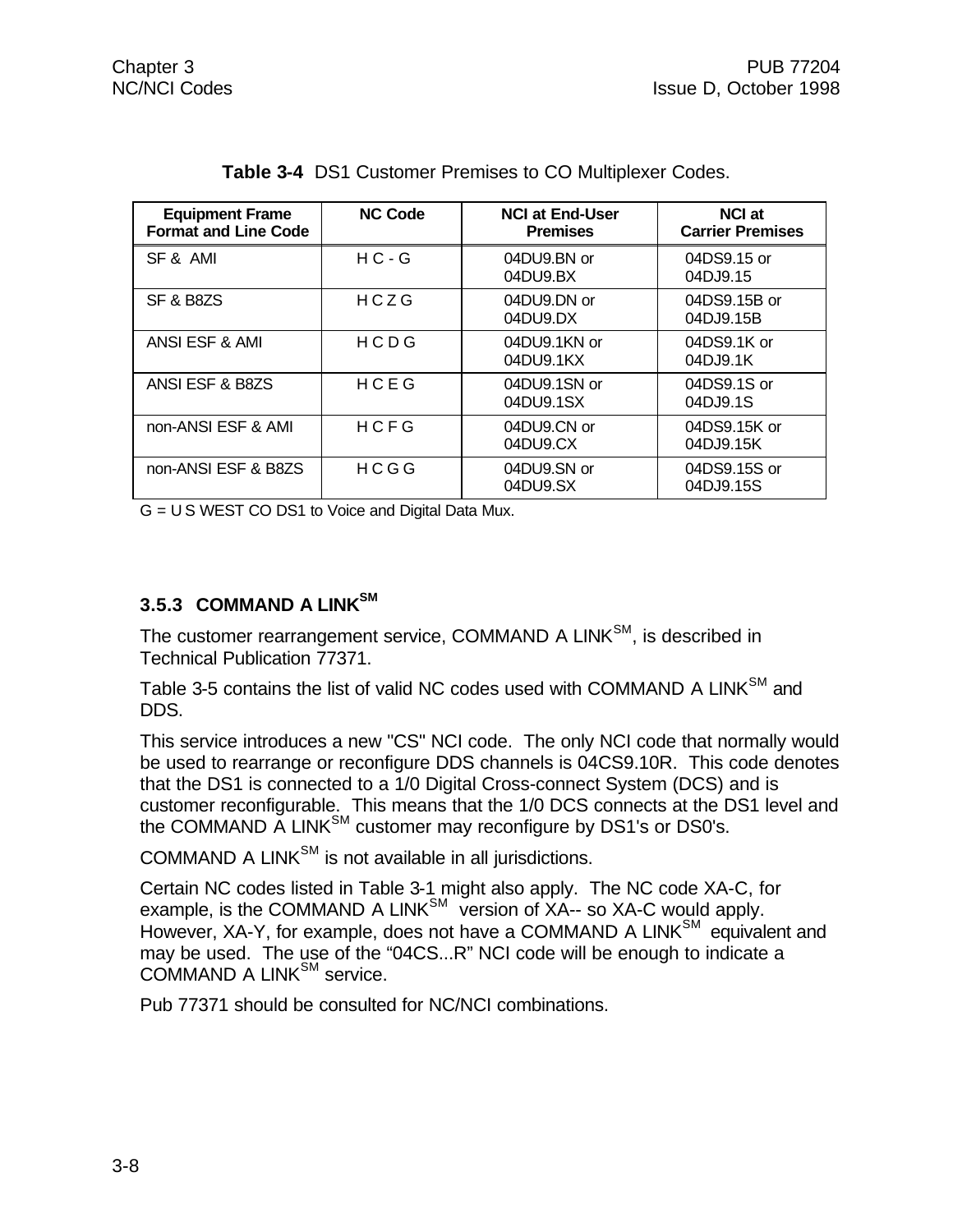# Table 3-5 DDS/COMMAND A LINK<sup>SM</sup> NC Codes

| NC Code               | Description                                                                            |
|-----------------------|----------------------------------------------------------------------------------------|
| $X A - C$             | Two-point 2.4 kbit/s, Customer Reconfigurable                                          |
| $X A - V$             | Two-point 2.4 kbit/s, With CO Bridging, Customer Reconfigurable                        |
| $X B - C$             | Two-point 4.8 kbit/s, Customer Reconfigurable                                          |
| $X B - V$             | Two-point 4.8 kbit/s, With CO Bridging, Customer Reconfigurable                        |
| <b>XBBC</b>           | Two-point 4.8 kbit/s, With Secondary Channel, Customer Reconfigurable                  |
| <b>XBBV</b>           | Two-point 4.8 kbit/s, With CO Bridging, Secondary Channel, Customer Reconfigurable     |
| $X G - C$             | Two-point 9.6 kbit/s, Customer Reconfigurable                                          |
| $X G - V$             | Two-point 9.6 kbit/s, With CO Bridging, Customer Reconfigurable                        |
| <b>XGBC</b>           | Two-point 9.6 kbit/s, With Secondary Channel, Customer Reconfigurable                  |
| <b>XGBV</b>           | Two-point 9.6 kbit/s, With CO Bridging, Secondary Channel, Customer Reconfigurable     |
| $X C - C$ *           | Two-point 19.2 kbit/s, Customer Reconfigurable                                         |
| $XC - V$ *            | Two-point 19.2 kbit/s, With CO Bridging, Customer Reconfigurable                       |
| <b>XCBC</b>           | Two-point 19.2 kbit/s, With Secondary Channel, Customer Reconfigurable                 |
| <b>XCBV</b><br>$\ast$ | Two-point 19.2 kbit/s, With CO Bridging, Secondary Channel, Customer<br>Reconfigurable |
| $X H - C$             | Two-point 56.0 kbit/s, Customer Reconfigurable                                         |
| $X H - V$             | Two-point 56.0 kbit/s, With CO Bridging, Customer Reconfigurable                       |
| XHBC                  | Two-point 56.0 kbit/s, With Secondary Channel, Customer Reconfigurable                 |
| XHBV                  | Two-point 56.0 kbit/s, With CO Bridging, Secondary Channel, Customer<br>Reconfigurable |
| $X D - C$             | Two-point 64.0 kbit/s, Customer Reconfigurable                                         |

\* The XC and XD codes were formerly designated as XE codes.

#### **3.5.4 Simultaneous Voice Data Service**

Simultaneous Voice Data Service (SVDS) is a service that utilizes Digital Data Over Voice (DDOV) technology to transport a digital data channel on the same two-wire metallic pair as used by a standard telephone line. SVDS and DDS are generally end-to-end compatible.

The NCI codes commonly used at the customer's premises are listed in Table 3-6. The B after the period delimiter indicates that the interface is DDOV. Further information about SVDS may be found in Technical Publication 77331, *Simultaneous*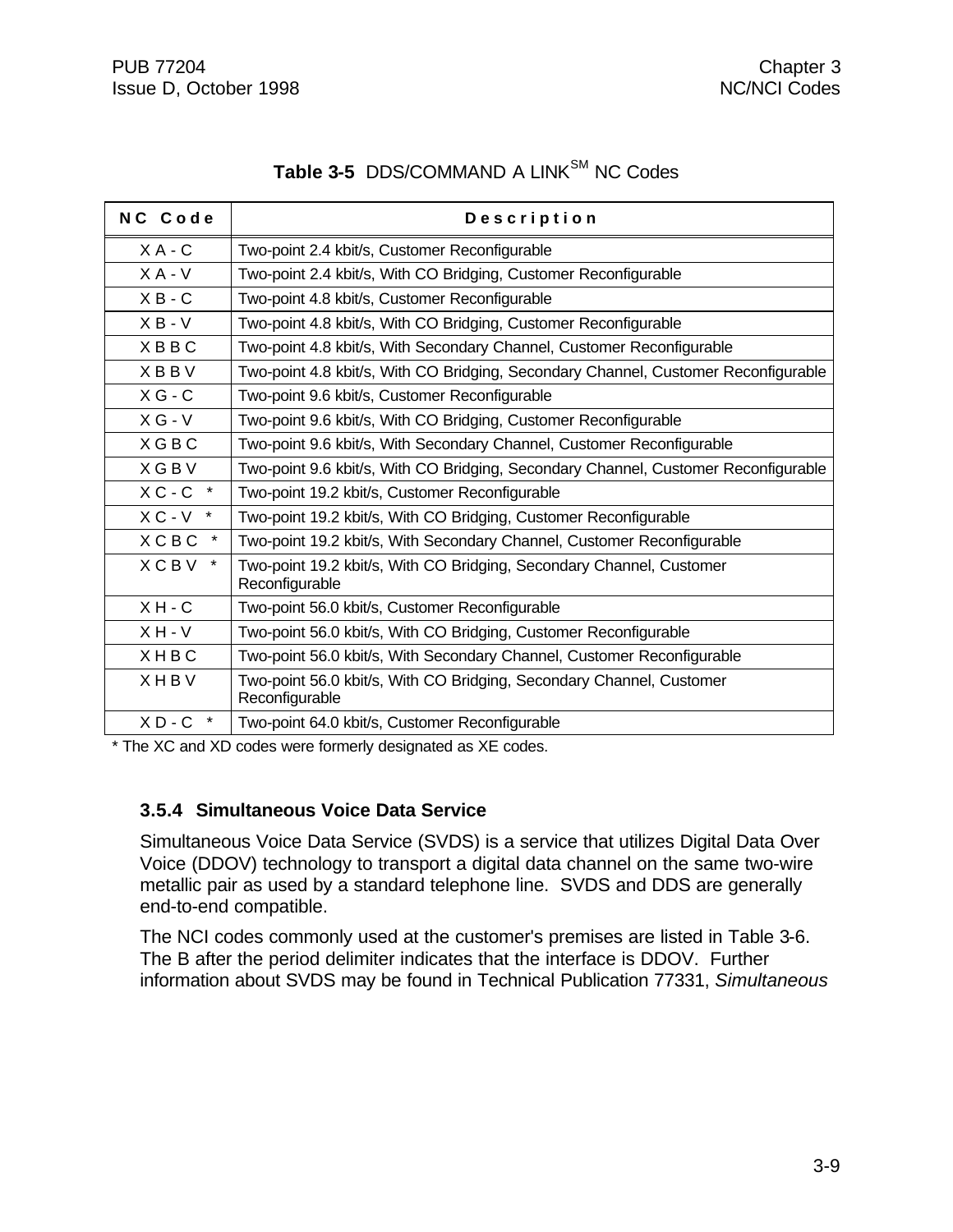*Voice and Data Service (SVDS), (Digital Data Over Voice Technology) Digital Access Arrangements, Network Interface Specifications.*

| NCI Code | Data Rate   |
|----------|-------------|
| 02DV5.BA | 2.4 kbit/s  |
| 02DY5.BB | 4.8 kbit/s  |
| 02DV5.BC | 9.6 kbit/s  |
| 02DY5.BL | 19.2 kbit/s |

**Table 3-6** Simultaneous Voice Data Service NCI Codes.

#### **3.6 Service Codes**

Service Codes are used to identify the type of service and are used by U S WEST to identify the channel. These codes vary by jurisdiction. Some states do not yet use the newer NC and NCI codes. While the technical specifications represented by NC and NCI codes apply in these states, the Service Code is the only code used to identify the service. Some states are still selling the older DIGICOM® I and II services rather than the newer U S WEST Digital Data Service. Table 3-7 contains a list of Service Codes.

|               |                            | U S WEST<br>Digital Data Service | DIGICOM <sup>®</sup> II        | DIGICOM <sup>®</sup> I         |
|---------------|----------------------------|----------------------------------|--------------------------------|--------------------------------|
| Data<br>Rate  | <b>InterLATA</b><br>Access | <b>IntraLATA</b><br>Non-Access   | <b>IntraLATA</b><br>Non-Access | <b>IntraLATA</b><br>Non-Access |
| $2.4$ kbit/s  | X A                        | US                               | D P                            | H <sub>P</sub>                 |
| 4.8 kbit/s    | XB                         | US                               | D Q                            | H Q                            |
| 9.6 kbit/s    | X G                        | US                               | D <sub>R</sub>                 | <b>HR</b>                      |
| $19.2$ kbit/s | $X C^{-1}$                 | US                               | D <sub>M</sub>                 | H <sub>B</sub>                 |
| 56.0 kbit/s   | X H                        | US                               | D W                            | HW                             |
| 64.0 kbit/s   | $X D$ <sup>t</sup>         | U S                              | D C                            | n a                            |
| Custom        | $\star$                    | UX                               | n a                            | n a                            |

**Table 3-7** Applicable Service Codes

Notes:

The DIGICOM<sup>®</sup> services are being replaced by the U S WEST Digital Data Service over time. na denotes *not applicable*

\* The normal '"X" codes are used.

† Formerly XE.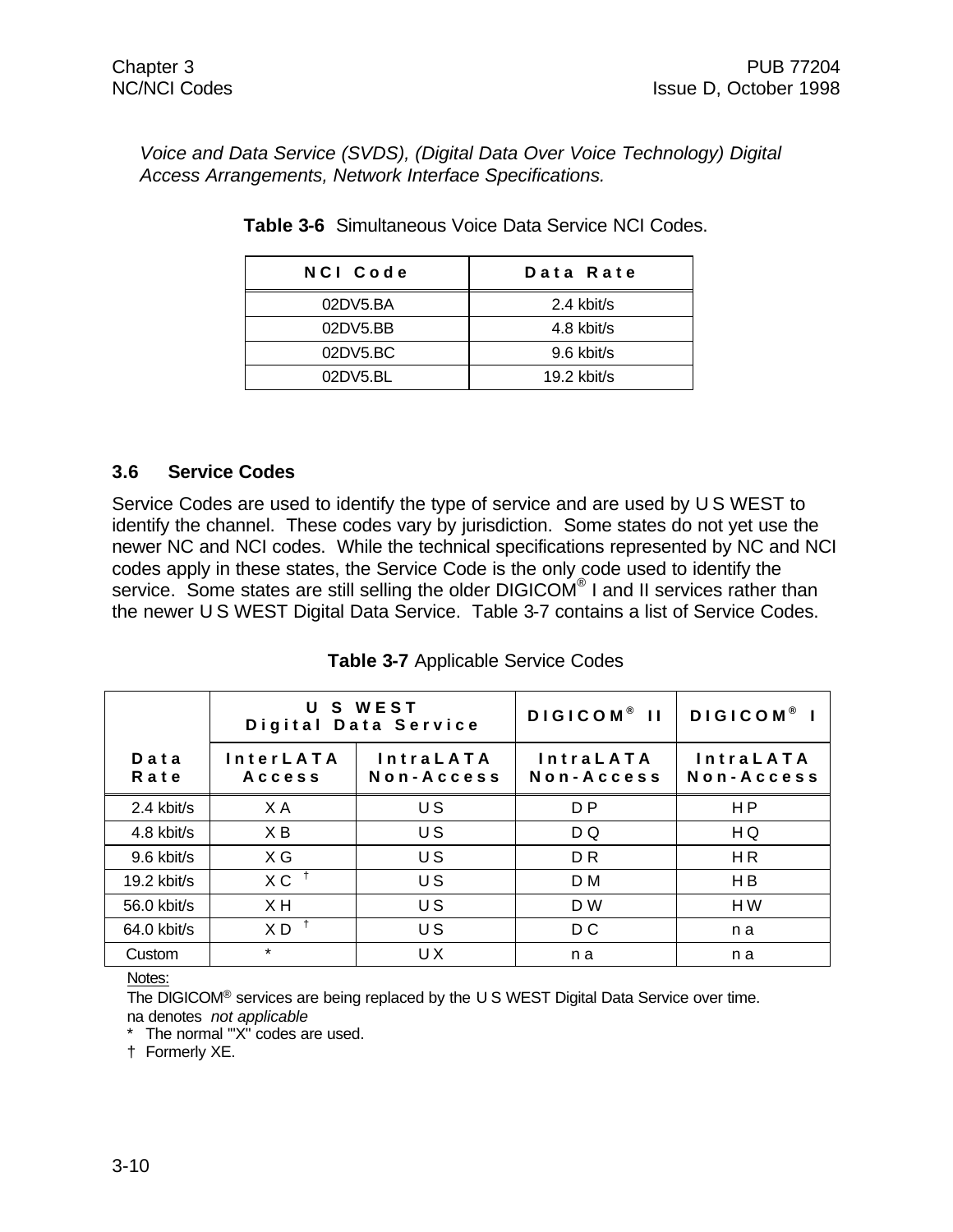### **CONTENTS**

### **Chapter and Section Page**

| 4. |      | Network Channel (NC) / Network Channel Interface (NCI) Combinations | $4 - 1$  |
|----|------|---------------------------------------------------------------------|----------|
|    | 4.1  |                                                                     | $4 - 1$  |
|    |      |                                                                     |          |
|    |      |                                                                     |          |
|    |      |                                                                     | $4 - 1$  |
|    |      |                                                                     | $4 - 1$  |
|    |      |                                                                     | $4 - 2$  |
|    |      |                                                                     | $4 - 2$  |
|    |      |                                                                     | $4 - 2$  |
|    |      |                                                                     | $4 - 3$  |
|    | 4.2  |                                                                     | $4 - 8$  |
|    |      |                                                                     | $4 - 8$  |
|    |      |                                                                     | $4 - 12$ |
|    | 4.3  |                                                                     | $4 - 15$ |
|    |      |                                                                     | $4 - 15$ |
|    |      |                                                                     | $4 - 19$ |
|    | 4.4  |                                                                     | $4 - 22$ |
|    |      |                                                                     | $4 - 22$ |
|    |      |                                                                     | $4 - 26$ |
|    | 4.5  |                                                                     | $4 - 29$ |
|    |      |                                                                     | $4 - 29$ |
|    |      |                                                                     | $4 - 33$ |
|    | 4.6  |                                                                     | $4 - 36$ |
|    |      |                                                                     | $4 - 36$ |
|    |      |                                                                     | $4 - 40$ |
|    | 4.7  |                                                                     | $4 - 43$ |
|    |      |                                                                     | $4 - 43$ |
|    |      |                                                                     | $4 - 43$ |
|    | 4.8  |                                                                     | $4 - 44$ |
|    | 4.9  |                                                                     | $4 - 45$ |
|    | 4.10 |                                                                     | $4 - 47$ |
|    |      |                                                                     |          |

# **Figures**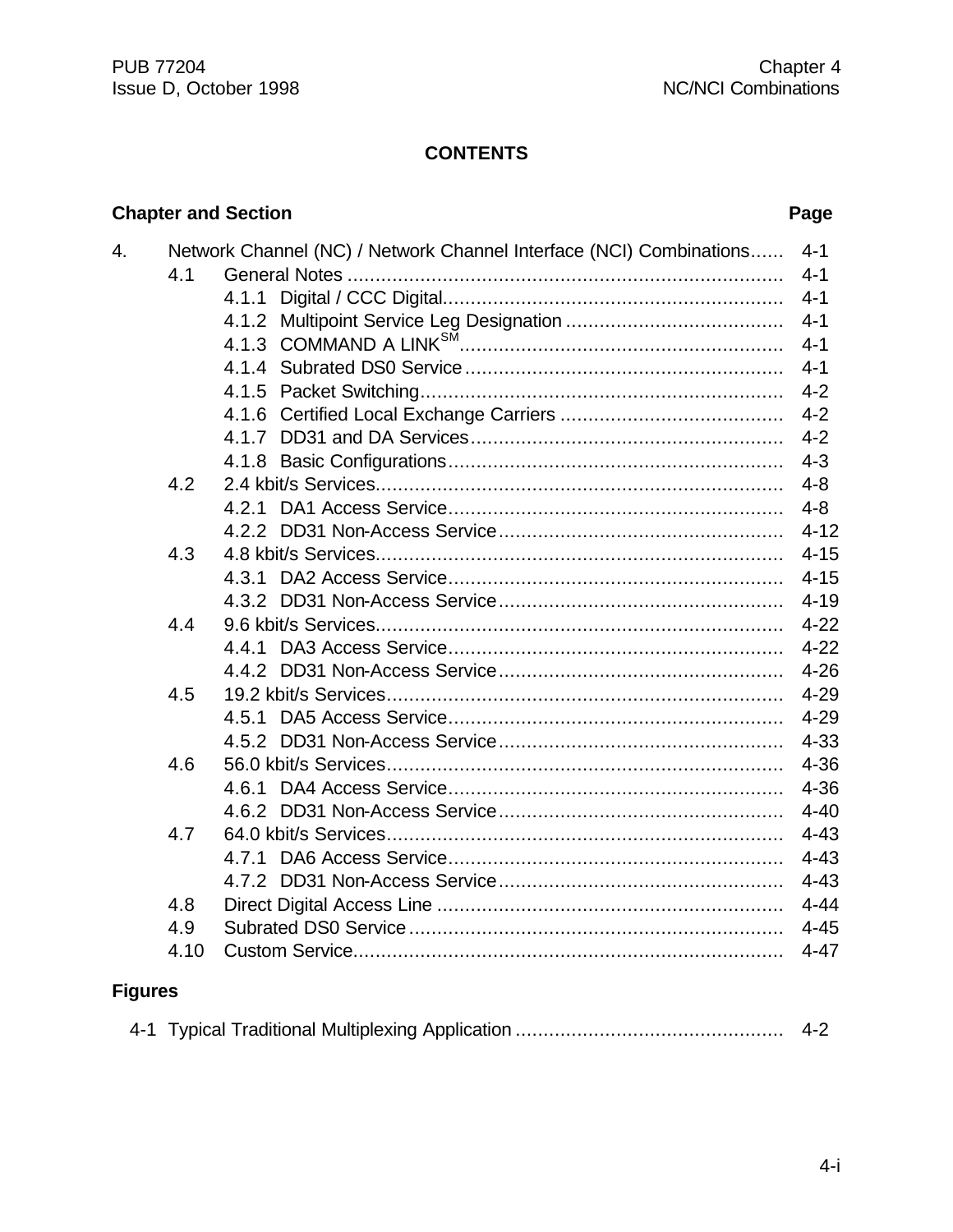| $4 - 1$  | $4 - 3$  |
|----------|----------|
| $4 - 2$  | $4 - 8$  |
| $4 - 3$  | $4 - 9$  |
| $4 - 4$  | $4 - 9$  |
| $4 - 5$  | $4 - 10$ |
| $4 - 6$  | $4 - 10$ |
| $4 - 7$  | $4 - 11$ |
| $4 - 8$  |          |
| $4 - 9$  |          |
| $4 - 10$ | $4 - 12$ |
| $4 - 11$ | $4 - 12$ |
|          |          |
|          |          |
|          | $4 - 14$ |
|          | $4 - 14$ |
|          |          |
|          |          |
|          | $4 - 16$ |
|          | $4 - 17$ |
|          |          |
|          |          |
|          | $4 - 18$ |
|          | $4 - 19$ |
|          | $4 - 19$ |
|          | $4 - 19$ |
|          | $4 - 20$ |
|          | $4 - 20$ |
|          | $4 - 21$ |
|          | $4 - 21$ |
|          | $4 - 22$ |
|          | $4 - 23$ |
|          | $4 - 23$ |
|          | $4 - 24$ |
|          | $4 - 24$ |
|          | $4 - 25$ |
|          | $4 - 25$ |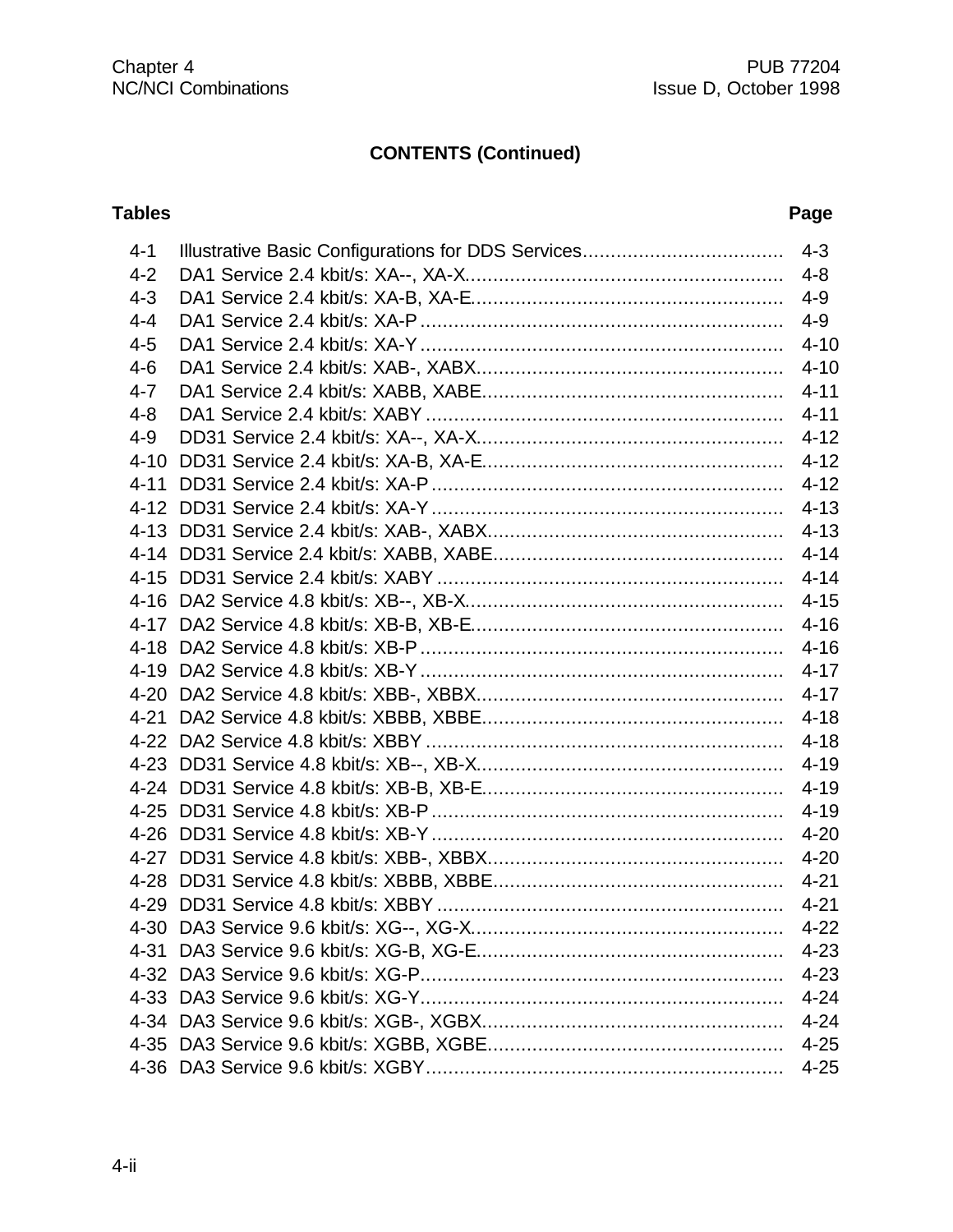|      | $4 - 26$ |
|------|----------|
|      | $4 - 26$ |
|      | $4 - 26$ |
|      | $4 - 27$ |
| 4-41 | $4 - 27$ |
|      | $4 - 28$ |
|      | $4 - 28$ |
|      | $4 - 29$ |
|      | $4 - 30$ |
|      | $4 - 30$ |
|      | $4 - 31$ |
|      | $4 - 31$ |
|      | $4 - 32$ |
| 4-50 | $4 - 32$ |
| 4-51 | $4 - 33$ |
|      | $4 - 33$ |
|      | $4 - 33$ |
| 4-54 | $4 - 34$ |
|      | $4 - 34$ |
|      | $4 - 35$ |
|      | $4 - 35$ |
| 4-58 | $4 - 36$ |
|      | $4 - 37$ |
| 4-60 | $4 - 37$ |
| 4-61 | 4-38     |
|      | $4 - 38$ |
|      | 4-39     |
|      | 4-39     |
|      | $4 - 40$ |
|      | $4 - 40$ |
|      | $4 - 40$ |
|      | $4 - 41$ |
|      | $4 - 41$ |
|      | $4 - 41$ |
|      | $4 - 42$ |
|      |          |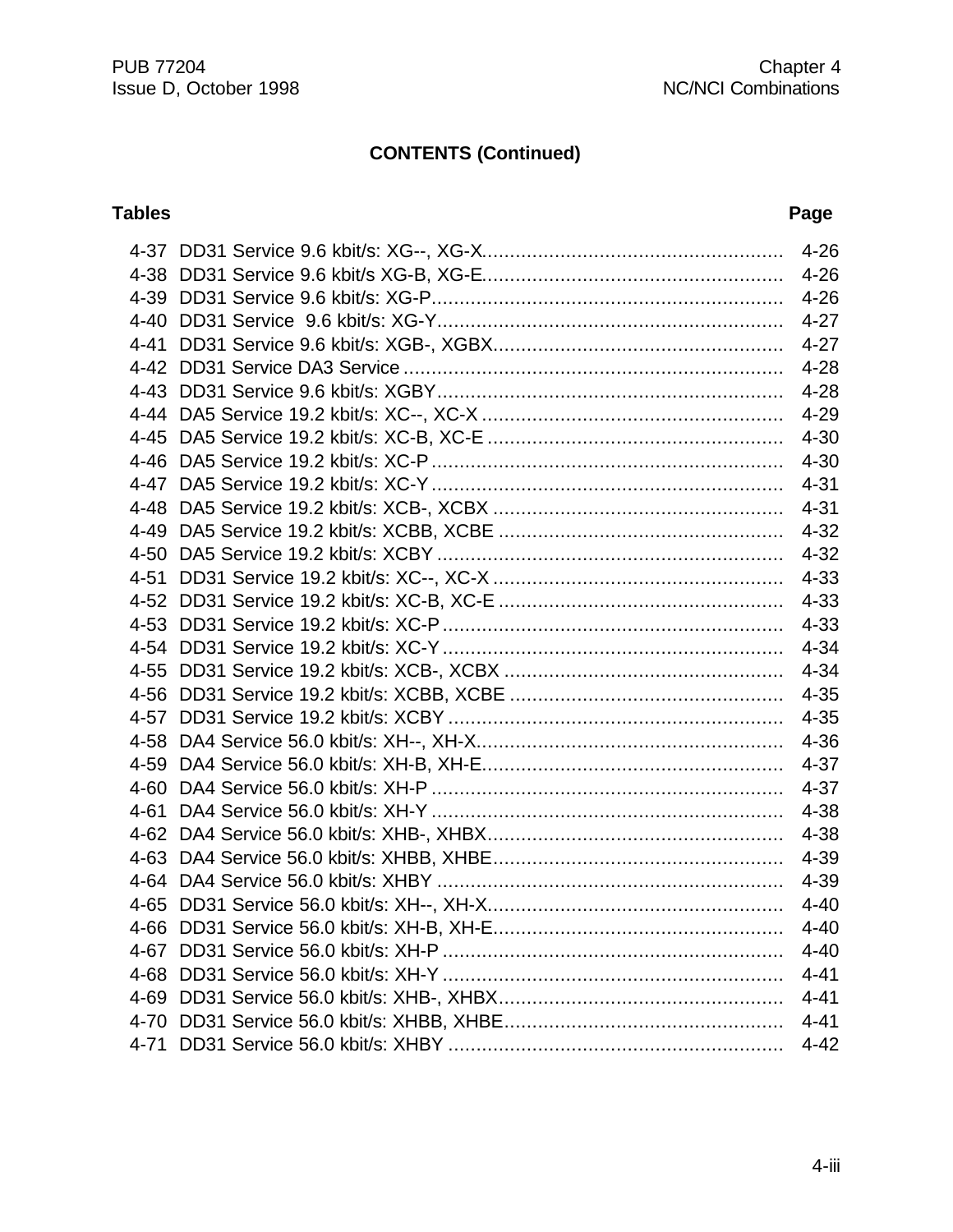| 4-76 HC0 Service Subrated DS0: HS-A, HSBA, HS-C, HSBC, HS-D, HSBD 4-46  |  |
|-------------------------------------------------------------------------|--|
| 4-77 HC0 Service Subrated DS0: HS-G, HSBG, HS-H, HSBH, HS-I, HSBI  4-47 |  |
|                                                                         |  |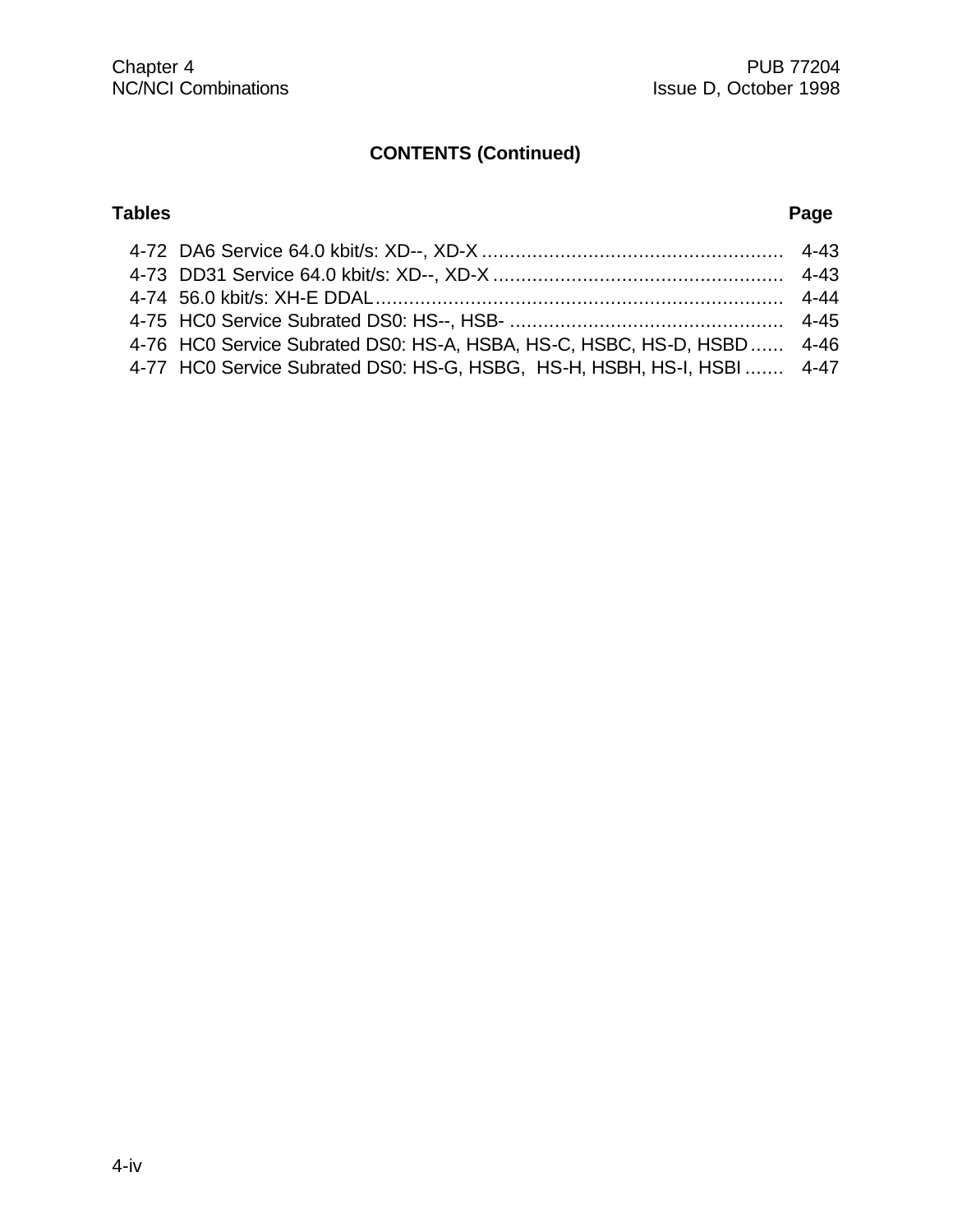## **4. Network Channel (NC) / Network Channel Interface (NCI) Combinations**

This chapter contains the list of Network Channel (NC) and Network Channel Interface (NCI) code combinations available with the U S WEST Digital Data Service. A brief description of the codes may be found in Chapter 3. Many of the code combinations are illustrated in Chapter 5.

### **4.1 General Notes**

The following notes apply to this chapter. Some of the service combinations may not be available in all intrastate jurisdictions. IntraLATA jurisdictions tend to be more limited than InterLATA jurisdictions.

## **4.1.1 Digital / CCC Digital**

The term "Digital" is used in the tables to represent any DS1 or higher rate NCI code. The term "CCC Digital" means that the DS1 interfaces are limited to DS1's with Clear Channel Capability (CCC). In the case of higher rates, any imbedded DS1 must have DS1 CCC. Table 3-4 contains a list of the DS1 NCI codes available at both End-User and Carrier premises. The B8ZS line code provides CCC for the DS1.

The terms "DS1/3 Digital" and "CCC DS1/3 Digital" mean DS1 or DS3 interfaces similar to "Digital" and "CCC Digital" above. Interfaces other than DS1 and DS3 are not included in these terms.

## **4.1.2 Multipoint Service Leg Designation**

The master or control leg, including bridge-to-bridge links (sometimes called Mid-Links), of the multipoint circuits use a fourth character NC option code Y as listed in Table 3-1. The Y identifies the leg as a master leg and no error correction will be used. The remaining branch legs of the multipoint circuit use a fourth character option of B or E (no error correction). Section 5.3 contains some application information.

# **4.1.3 COMMAND A LINKSM**

The NC/NCI code combinations for DDS channels with the COMMAND A LINK<sup>SM</sup> service option may be found in PUB 77371.

### **4.1.4 Subrated DS0 Service**

The term "SRMX" is used in the tables to represent the connection to a Central Office (CO) Subrate Multiplexer (SRMX).

The introduction of a multiplexer in the design yields a pair of NCI codes of different levels. Figure 4-1 illustrates a typical situation with a 2.4 kbit/s channel being transported via a DS1 with CO multiplexing.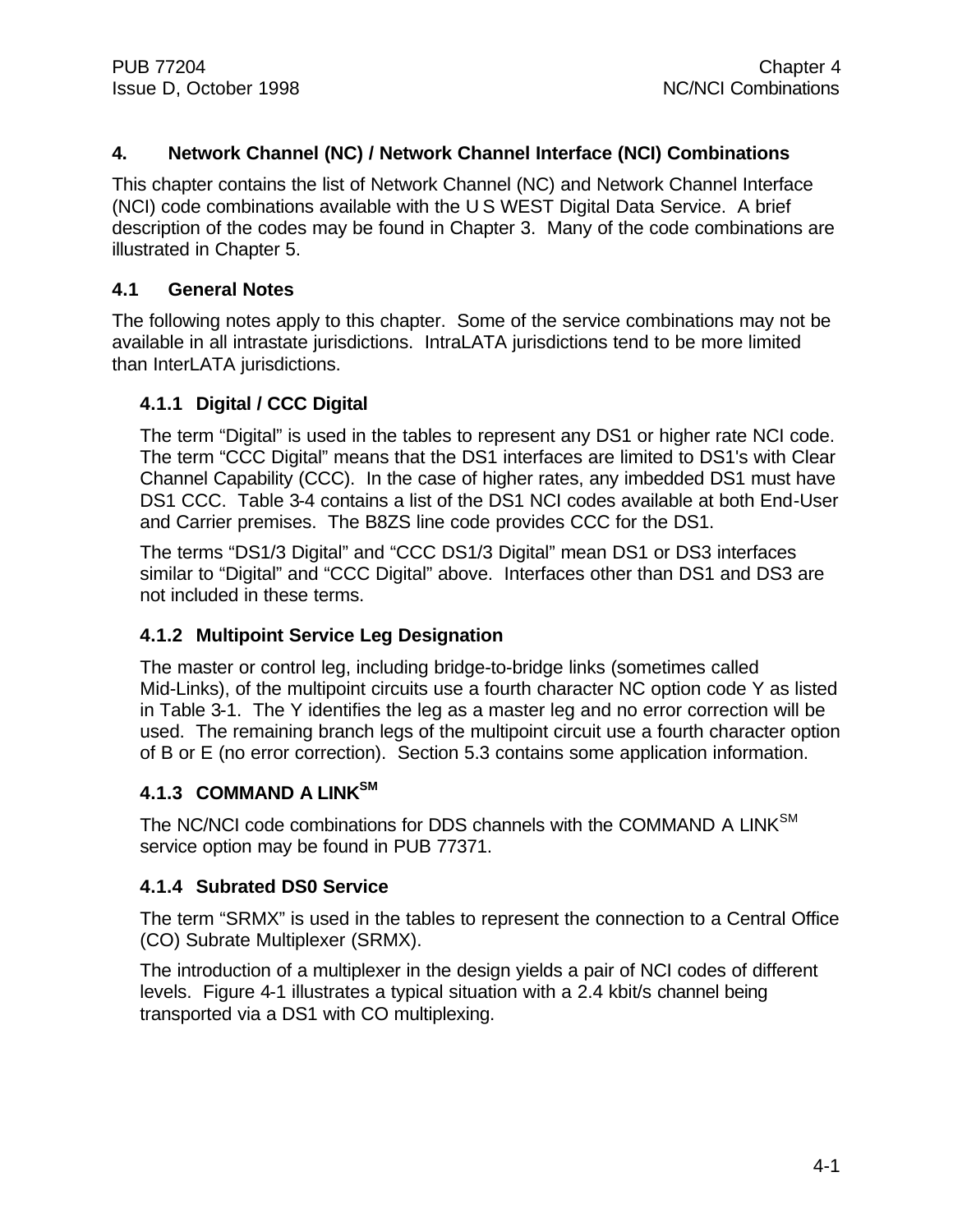A 2.4 kbit/s channel (XA--) transported on a Subrated DS0 service with CO multiplexing (HS-A from Table 3-2) would produce the NCI code pair DIGITAL-04DU5.24 if delivered in the traditional manner similar to Figure 4-1.

The newer Subrated DS0 service delivered to an End-Users premises would use a NCI code of 04DU5.64A (formerly 04DU5.64) at the End-Users premises rather than the expected 04DU5.24. Chapter 5 contains some examples of this application.



**Figure 4-1** Typical Traditional Multiplexing Application

# **4.1.5 Packet Switching**

Packet switching is not available in some intrastate jurisdictions.

## **4.1.6 Certified Local Exchange Carriers**

NCI codes for Certified Local Exchange Carriers (CLEC) are included at a CLEC-Point Of Termination (POT). The "DO" NCI code is included as discussed in Section 3.4.2. The NCI codes available to a CLEC are similar to the NCI codes that are available to an Interexchange Carrier (IC) at an IC-POT. The "DO" NCI code, which is not available to an IC, is available only at a CLEC-POT located in a U S WEST wire center. Synchronization must be purchased as described in PUB 77386.

# **4.1.7 DD31 and DA Services**

The DD31 Service is a Non-Access Service and the DA1 through DA6 Services are Access services. An Access service involves other carriers. U S WEST provides the entire end-to-end Non-Access service.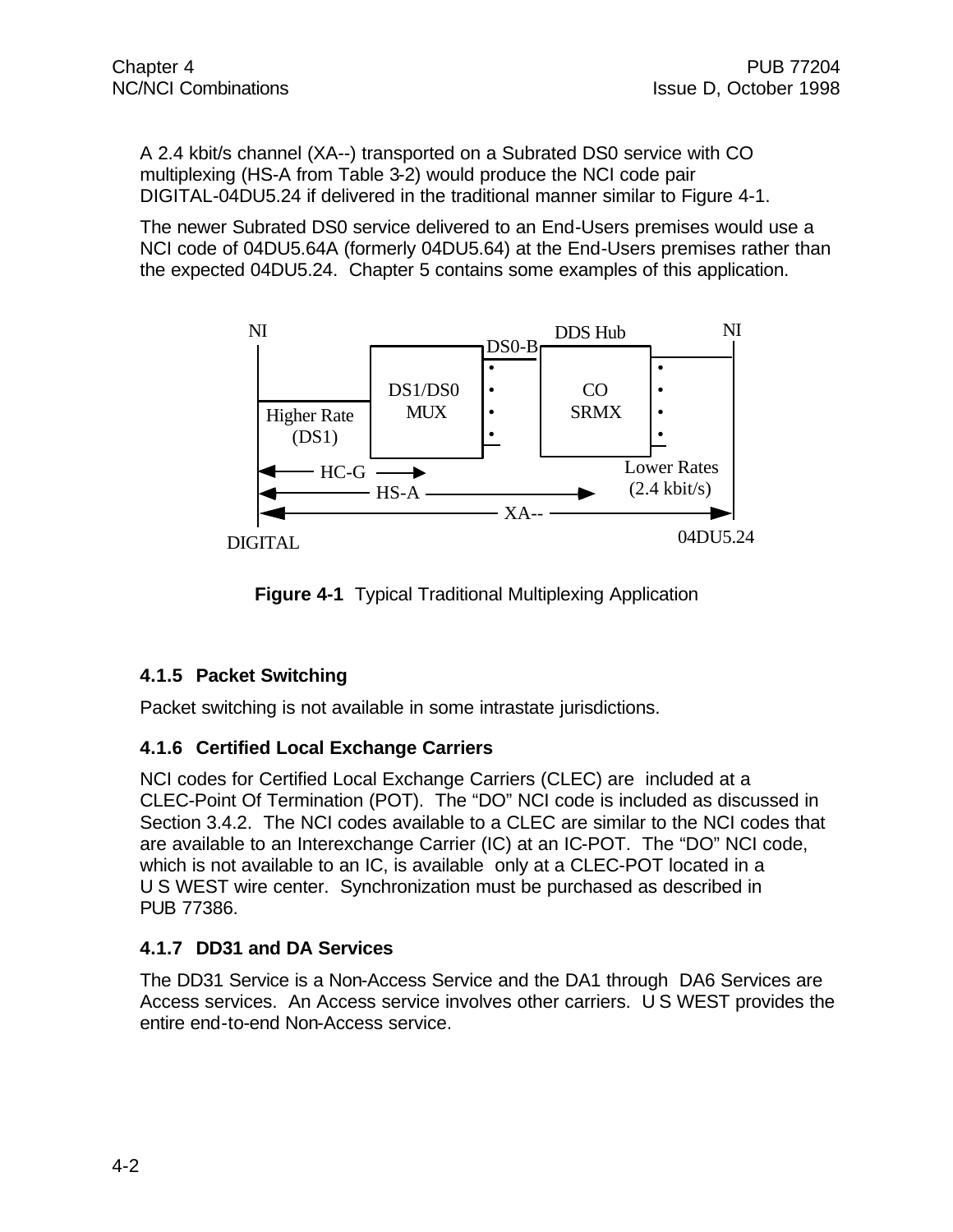## **4.1.8 Basic Configurations**

The NC/NCI combinations describe a set of basic configurations. These configurations are illustrated in Table 4-1. The combination tables in the remainder of this chapter refer to the Reference Figures in the table. Typical NC and NCI codes (2.4 kbit/s) are included. Boxes (CO Multiplexers) and thin lines (channels) represent services ordered separately. The NC codes represent the DDS Services represented by the heavy lines from Network Interface (NI) to NI as indicated by the NC code. Each NI is represented by a NCI code.



### **Table 4-1** Illustrative Basic Configurations for DDS Services

Notes:

- 1 The CO Multiplexer(s) [CO Mux(s)] are ordered separately from other service(s) as described in Section 3.5.1 and 3.5.2. May also include a CO Subrate Multiplexer (SRMX), located in a DDS Hub, ordered separately from the Subrated DS0 Service as described in Section 4.9 and illustrated in Number 10.
- 2 The CO Subrate Multiplexer (SRMX), located in a DDS Hub, is ordered separately from the Subrated DS0 Service as described in Section 4.9.

| $CO =$     | <b>Central Office</b> |  |  |
|------------|-----------------------|--|--|
| $Mux(s) =$ | Multiplexer(s)        |  |  |

| $ivux(s) =$ | <b>IVIUIUPIEXEI(S)</b>     |  |  |
|-------------|----------------------------|--|--|
| $SRMX =$    | <b>Subrate Multiplexer</b> |  |  |

 $NI =$  Network Interface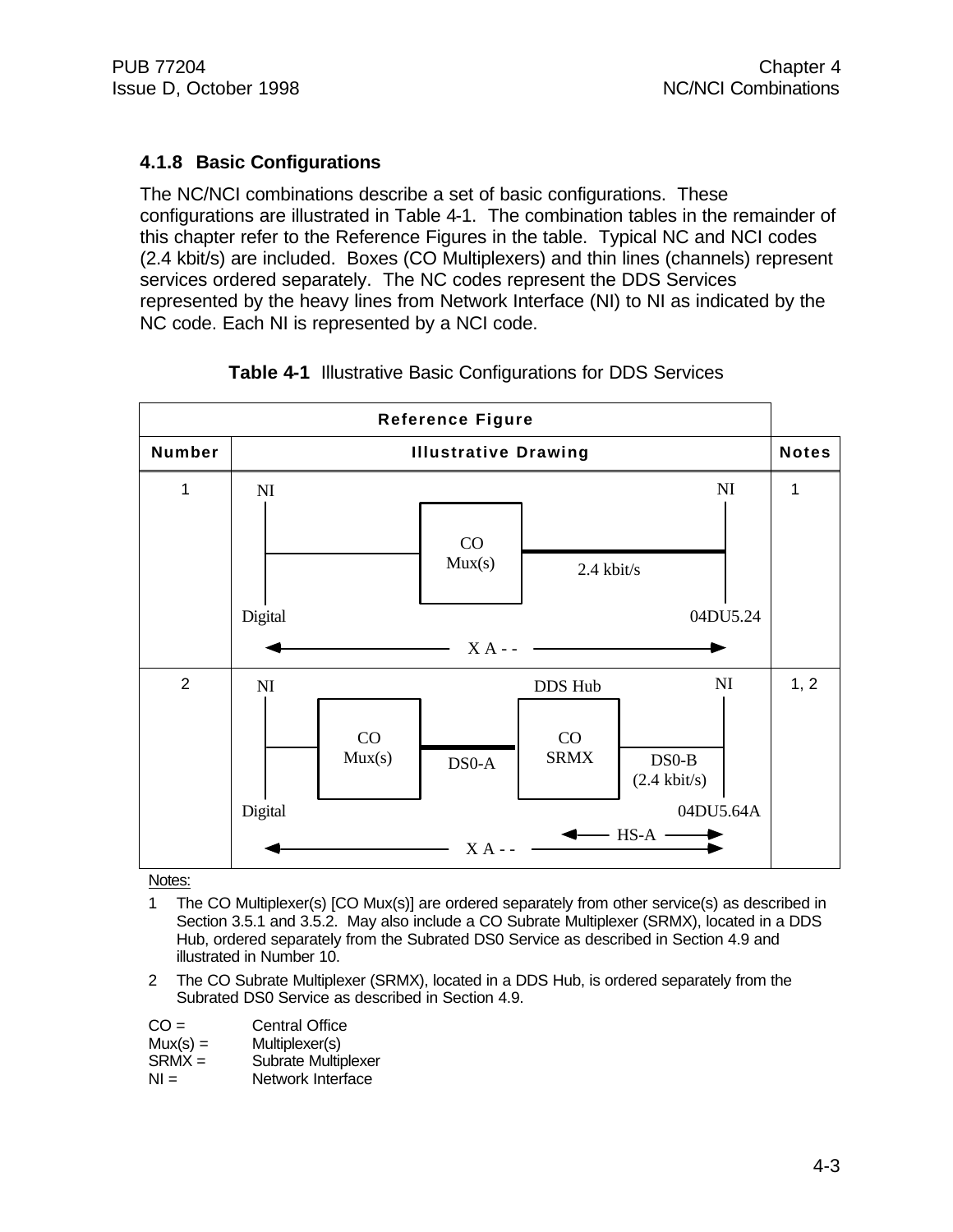

**Table 4-1** Illustrative Basic Configurations for DDS Services (Continued)

- 1 The CO Multiplexer(s) [CO Mux(s)] are ordered separately from other service(s) as described in Section 3.5.1 and 3.5.2. May also include a CO Subrate Multiplexer (SRMX), located in a DDS Hub, ordered separately from the Subrated DS0 Service as described in Section 4.9 and illustrated in Number 10.
- 2 The CO Subrate Multiplexer (SRMX), located in a DDS Hub, is ordered separately from the Subrated DS0 Service as described in Section 4.9.

| $CO =$ | <b>Central Office</b> |
|--------|-----------------------|
|        |                       |

|  | SRMX = | Subrate Multiplexer |
|--|--------|---------------------|
|--|--------|---------------------|

- SVDS = Simultaneous Voice Data Service
- NI = Network Interface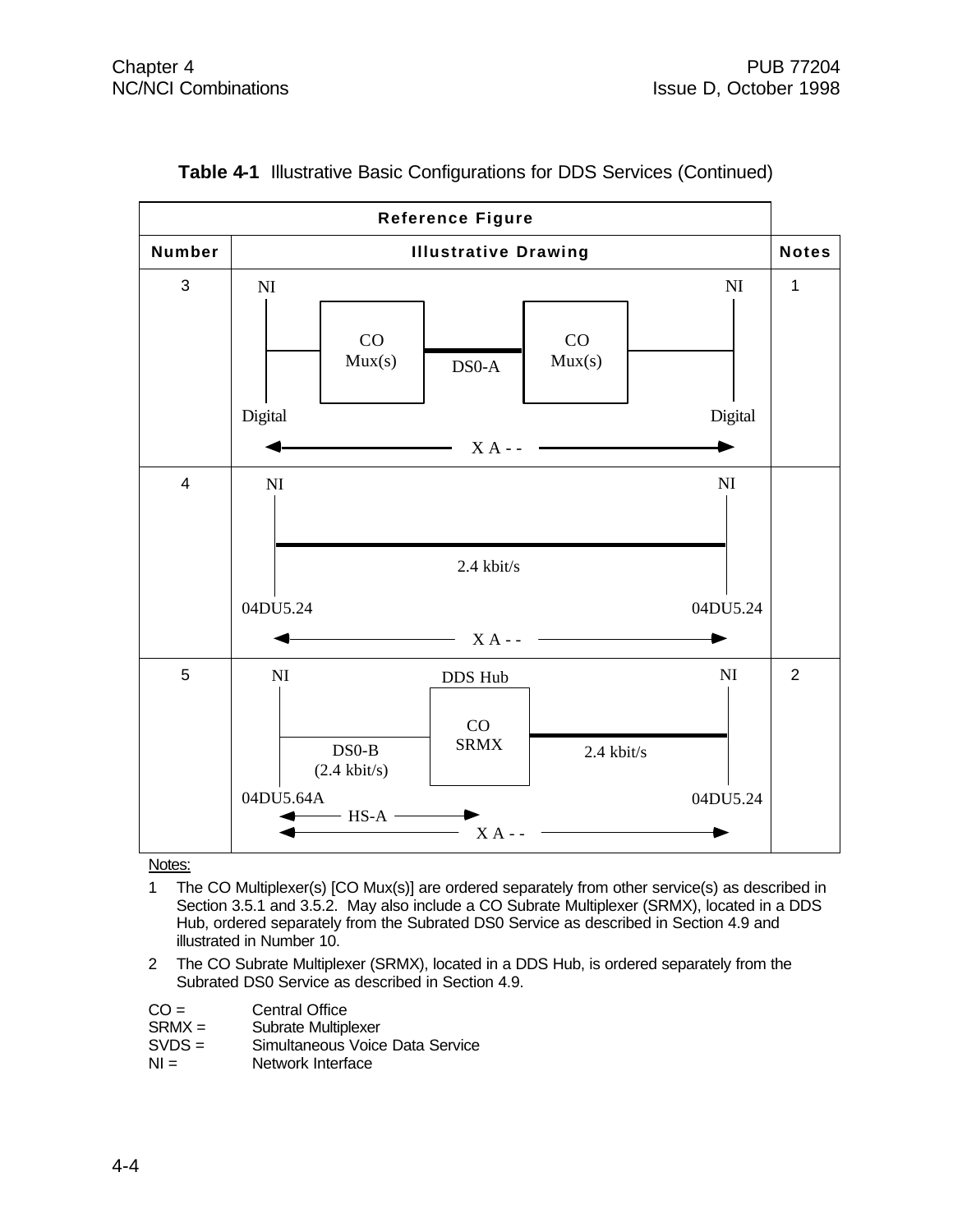

**Table 4-1** Illustrative Basic Configurations for DDS Services (Continued)

- 1 The CO Multiplexer(s) [CO Mux(s)] are ordered separately from other service(s) as described in Section 3.5.1 and 3.5.2. May also include a CO Subrate Multiplexer (SRMX), located in a DDS Hub, ordered separately from the Subrated DS0 Service as described in Section 4.9 and illustrated in Number 10.
- 3 The Simultaneous Voice Data Service (SVDS) is described in Section 3.5.5.

| $CO =$     | <b>Central Office</b> |
|------------|-----------------------|
| $Mux(s) =$ | Multiplexer(s)        |
| $SRMX =$   | Subrate Multiplexer   |
| NIL        | Nlotuork Intorfoon    |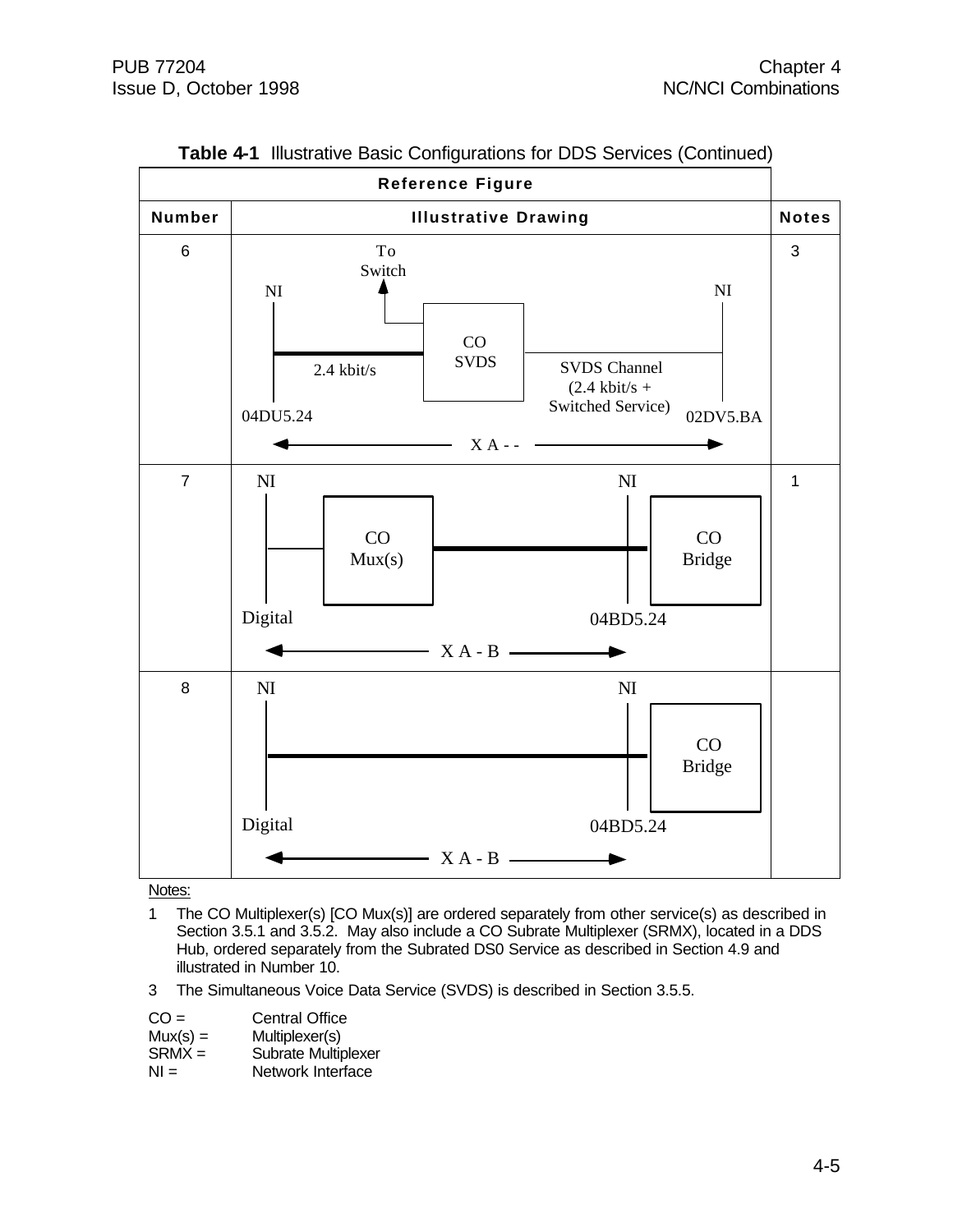| <b>Reference Figure</b> |                                                              |                              |                                                           |                              |                     |                |
|-------------------------|--------------------------------------------------------------|------------------------------|-----------------------------------------------------------|------------------------------|---------------------|----------------|
| Number                  |                                                              |                              | <b>Illustrative Drawing</b>                               |                              |                     | <b>Notes</b>   |
| 9                       | N <sub>I</sub><br>$DS0-B$<br>04DU5.64A<br>$HS-A \rightarrow$ | DDS Hub<br>CO<br><b>SRMX</b> | DS <sub>0</sub> -A<br>$(2.4 \text{ kbit/s})$<br>$X A - B$ | N <sub>I</sub><br>04BD5.24   | CO<br><b>Bridge</b> | $\overline{2}$ |
| 10                      | N <sub>I</sub><br>Digital                                    | CO<br>Mux(s)                 | $DSO-B$<br>$(2.4 \text{ kbit/s})$<br>$HS-A$               | DDS Hub<br>CO<br><b>SRMX</b> |                     | 1              |

| Table 4-1 Illustrative Basic Configurations for DDS Services (Continued) |  |
|--------------------------------------------------------------------------|--|
|--------------------------------------------------------------------------|--|

- 1 The CO Multiplexer(s) [CO Mux(s)] are ordered separately from other service(s) as described in Section 3.5.1 and 3.5.2. May also include a CO Subrate Multiplexer (SRMX), located in a DDS Hub, ordered separately from the Subrated DS0 Service as described in Section 4.9 and illustrated in Number 10.
- 2 The CO Subrate Multiplexer (SRMX), located in a DDS Hub, is ordered separately from the Subrated DS0 Service as described in Section 4.9.

| $CO =$                        | <b>Central Office</b>                 |
|-------------------------------|---------------------------------------|
| $M_{1}$ $/$ $\sim$ $\sqrt{2}$ | $M_{1}$ , $M_{2}$ , $M_{3}$ , $M_{4}$ |

- Mux(s) = Multiplexer(s)<br>SRMX = Subrate Multip
- SRMX = Subrate Multiplexer<br>NI = Network Interface Network Interface
-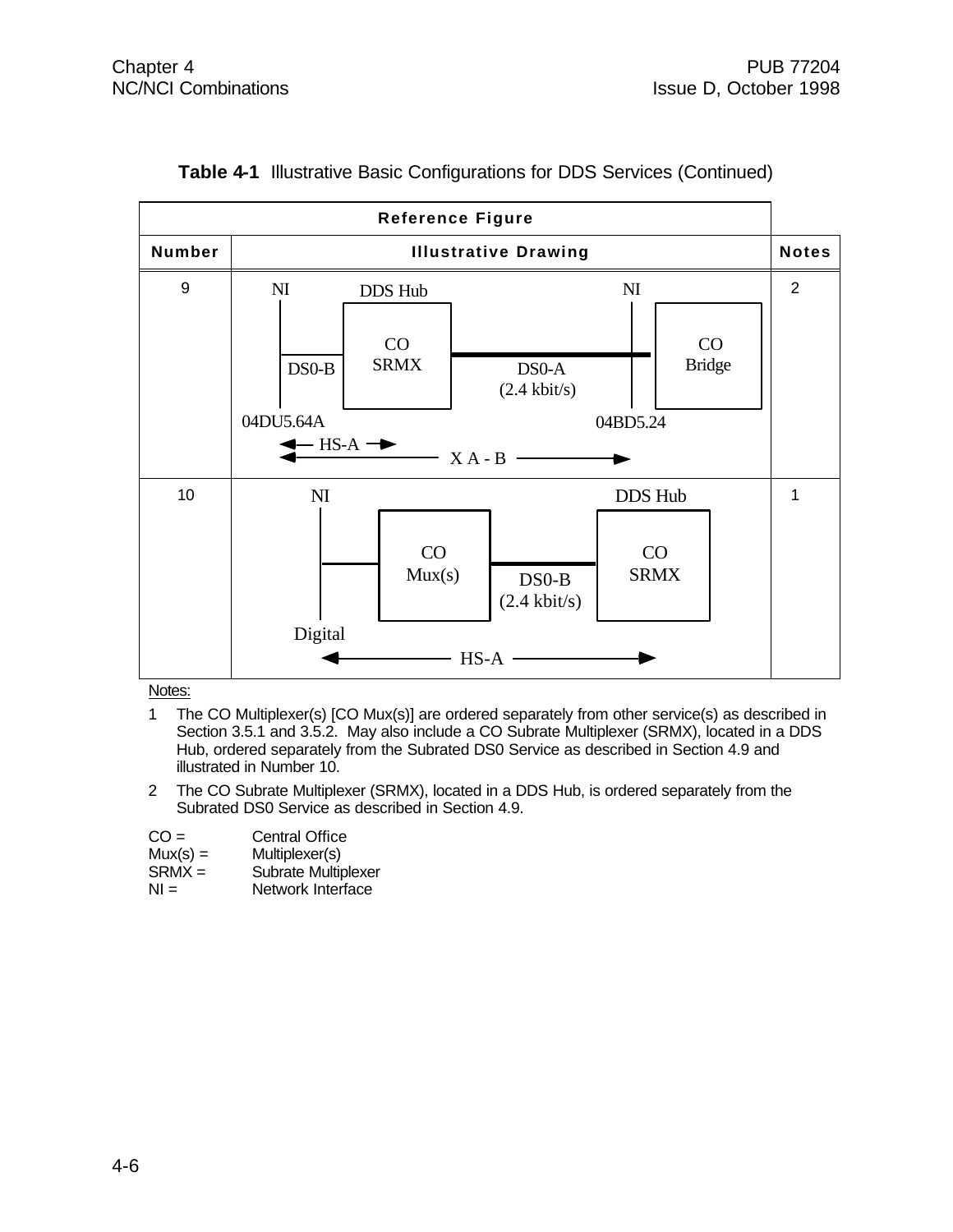|               | <b>Reference Figure</b>                                                                                                                                                    |                |
|---------------|----------------------------------------------------------------------------------------------------------------------------------------------------------------------------|----------------|
| <b>Number</b> | <b>Illustrative Drawing</b>                                                                                                                                                | <b>Notes</b>   |
| 11            | DDS Hub<br>N <sub>I</sub><br>CO<br><b>SRMX</b><br>$DS0-B$<br>$(2.4 \text{ kbit/s})$<br>04DU5.64A<br>$\longrightarrow$ HS-A $\rightarrow$                                   | $\overline{2}$ |
| 12            | DDS Hub<br>DDS Hub<br>CO<br>CO<br><b>SRMX</b><br><b>SRMX</b><br>$DSO-B$<br>$(2.4 \text{ kbit/s})$<br>$HS-G$ —                                                              | $\overline{2}$ |
| 13            | <b>DDS Hub</b><br>DDS Hub<br>CO<br>CO<br><b>Bridge</b><br><b>Bridge</b><br>DS <sub>0</sub> -A<br>$(2.4 \text{ kbit/s})$<br>04BD5.24<br>04BD5.24<br>$-XA-Y \longrightarrow$ |                |

| Table 4-1 Illustrative Basic Configurations for DDS Services (Continued) |  |
|--------------------------------------------------------------------------|--|
|--------------------------------------------------------------------------|--|

2 The CO Subrate Multiplexers (SRMX), located in a DDS Hub, are ordered separately from the Subrated DS0 Service as described in Section 4.9.

 $CO =$  Central Office<br>Mux(s) = Multiplexer(s)

Mux(s) = Multiplexer(s)<br>SRMX = Subrate Multip

Subrate Multiplexer

NI = Network Interface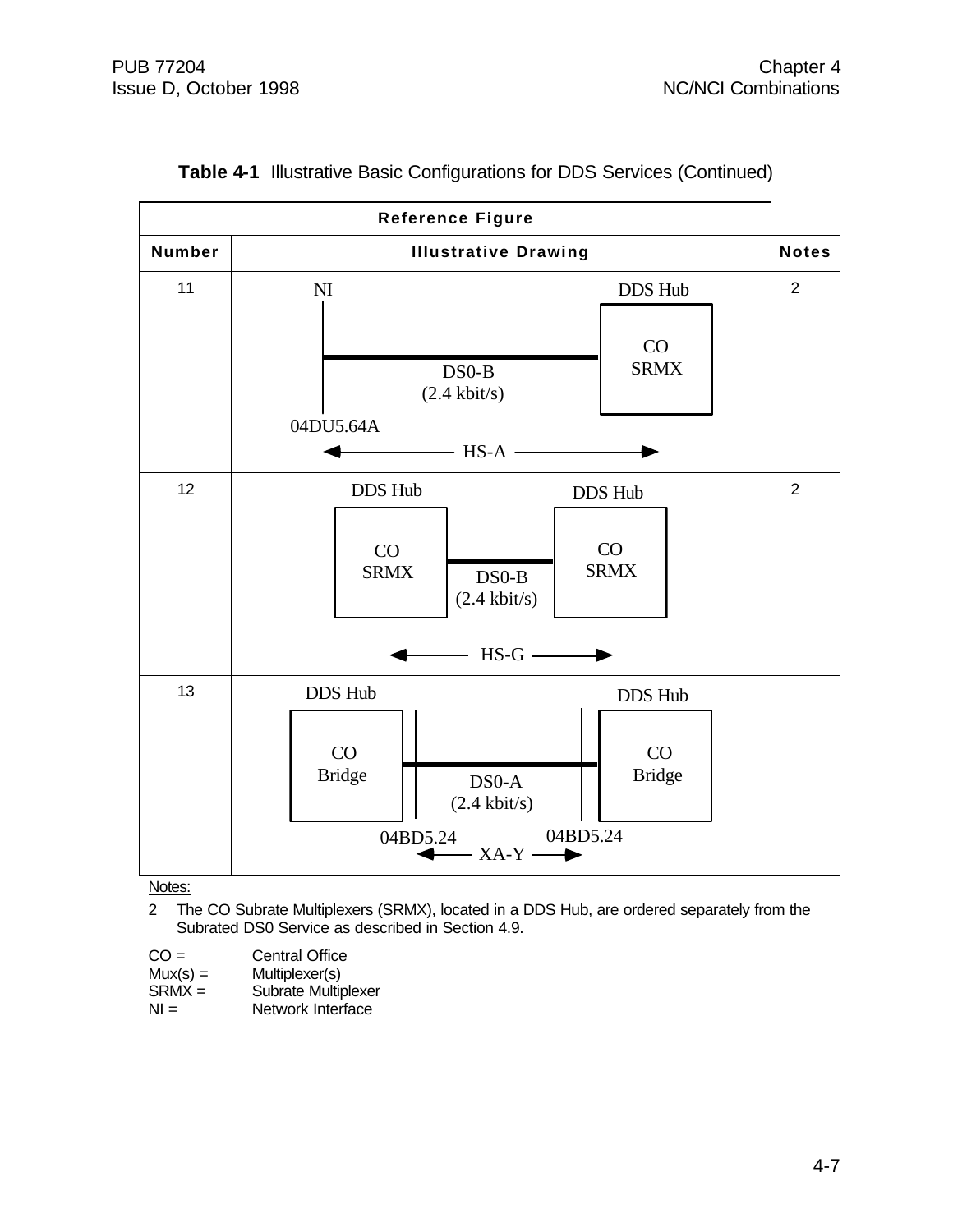#### **4.2 2.4 kbit/s Services**

See Section 4.1.1 for explanation of the term "Digital" and "DS1/3 Digital". See Section 4.1.8 for information about the Reference Figures.

### **4.2.1 DA1 Access Service**

| NC/NCI Combinations                            |                        |             |                         |                  |
|------------------------------------------------|------------------------|-------------|-------------------------|------------------|
| $NC = XA$ --                                   | No Options             |             |                         |                  |
| $NC = XA-X$<br><b>Without Error Correction</b> |                        |             |                         |                  |
| Reference                                      | <b>Access Customer</b> |             | U S WEST Central Office | <b>End-User</b>  |
| <b>Figure</b>                                  | <b>Interface</b>       | <b>CONI</b> | <b>CLEC NI</b>          | <b>Interface</b> |
| 1                                              | Digital                |             |                         | 04DU5.24         |
| 2                                              | Digital                |             |                         | 04DU5.64A        |
| 3                                              | Digital                |             |                         | Digital          |
| 1                                              |                        |             | DS1/3 Digital           | 04DU5.24         |
| 4                                              |                        |             | 04DO5.A *               | 04DU5.24         |

# **Table 4-2** DA1 Service 2.4 kbit/s: XA--, XA-X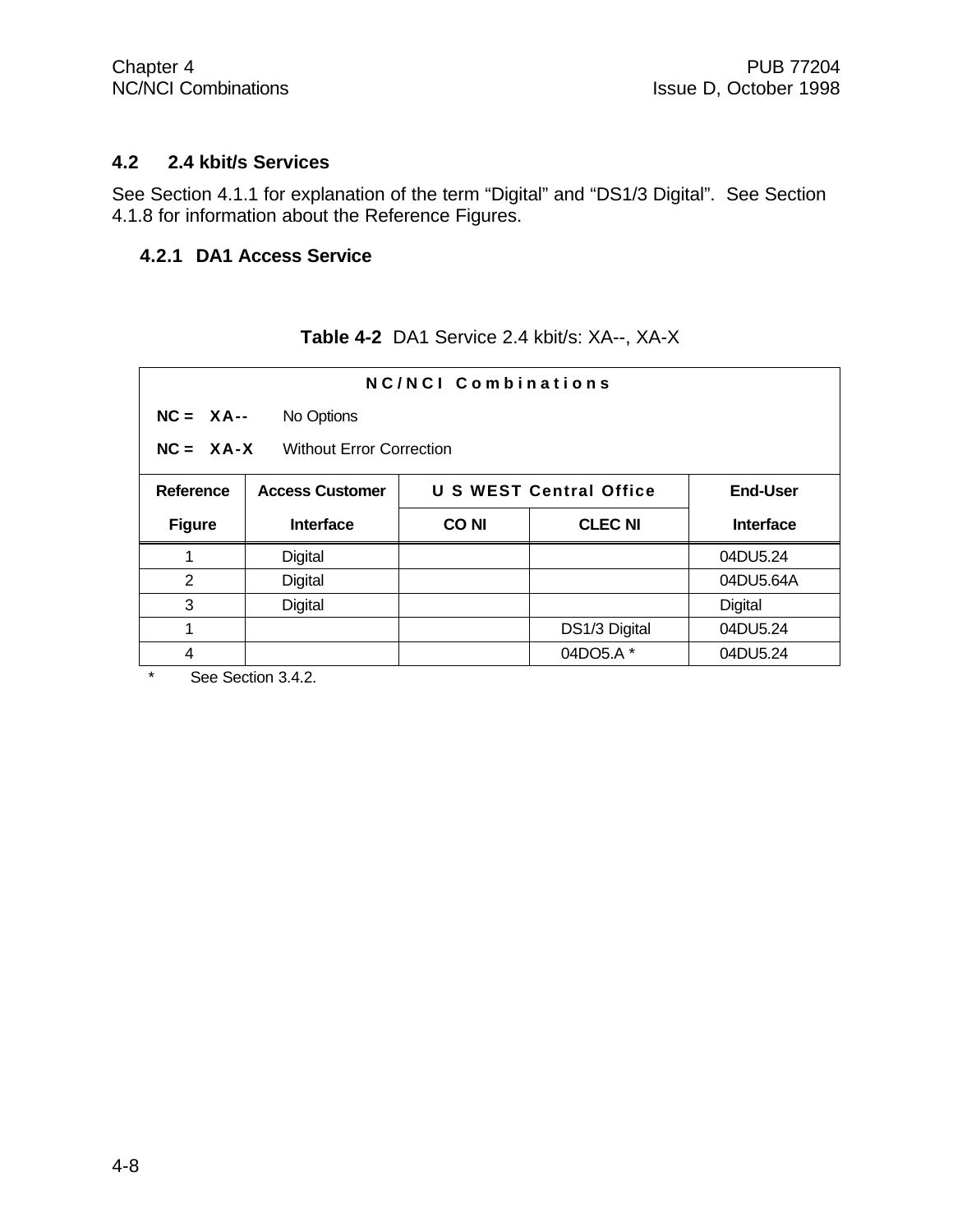# **Table 4-3** DA1 Service 2.4 kbit/s: XA-B, XA-E

| NC/NCI Combinations                                               |                                                   |                  |  |  |
|-------------------------------------------------------------------|---------------------------------------------------|------------------|--|--|
| $NC = XA - B$<br>CO Bridging +                                    |                                                   |                  |  |  |
| $NC = XA - E$<br>CO Bridging, Leg/Link Without Error Correction + |                                                   |                  |  |  |
|                                                                   | <b>U S WEST Central Office</b><br><b>End-User</b> |                  |  |  |
| <b>CONI</b>                                                       | <b>CLEC NI</b>                                    | <b>Interface</b> |  |  |
| 04BD5.24                                                          |                                                   |                  |  |  |
| 04BD5.24                                                          |                                                   | <b>Digital</b>   |  |  |
| 04BD5.24                                                          |                                                   | 04DU5.24         |  |  |
| 04BD5.24                                                          |                                                   | 04DU5.64A        |  |  |
| 04BD5.24                                                          | DS1/3 Digital                                     |                  |  |  |
| 04BD5.24                                                          | 04DO5.A*                                          |                  |  |  |
|                                                                   |                                                   |                  |  |  |

See Section 3.4.2.

+ See also XA-Y

|  |  | Table 4-4 DA1 Service 2.4 kbit/s: XA-P |  |
|--|--|----------------------------------------|--|
|--|--|----------------------------------------|--|

| <b>NC/NCI Combinations</b><br>$NC = XA - P$<br>Packet Switching |                                                                             |             |                |                  |
|-----------------------------------------------------------------|-----------------------------------------------------------------------------|-------------|----------------|------------------|
| <b>Reference</b>                                                | <b>U S WEST Central Office</b><br><b>End-User</b><br><b>Access Customer</b> |             |                |                  |
| <b>Figure</b>                                                   | <b>Interface</b>                                                            | <b>CONI</b> | <b>CLEC NI</b> | <b>Interface</b> |
|                                                                 | Digital                                                                     |             |                | 04DU5.24         |
|                                                                 |                                                                             |             | DS1/3 Digital  | 04DU5.24         |
|                                                                 |                                                                             |             | 04DO5.A *      | 04DU5.24         |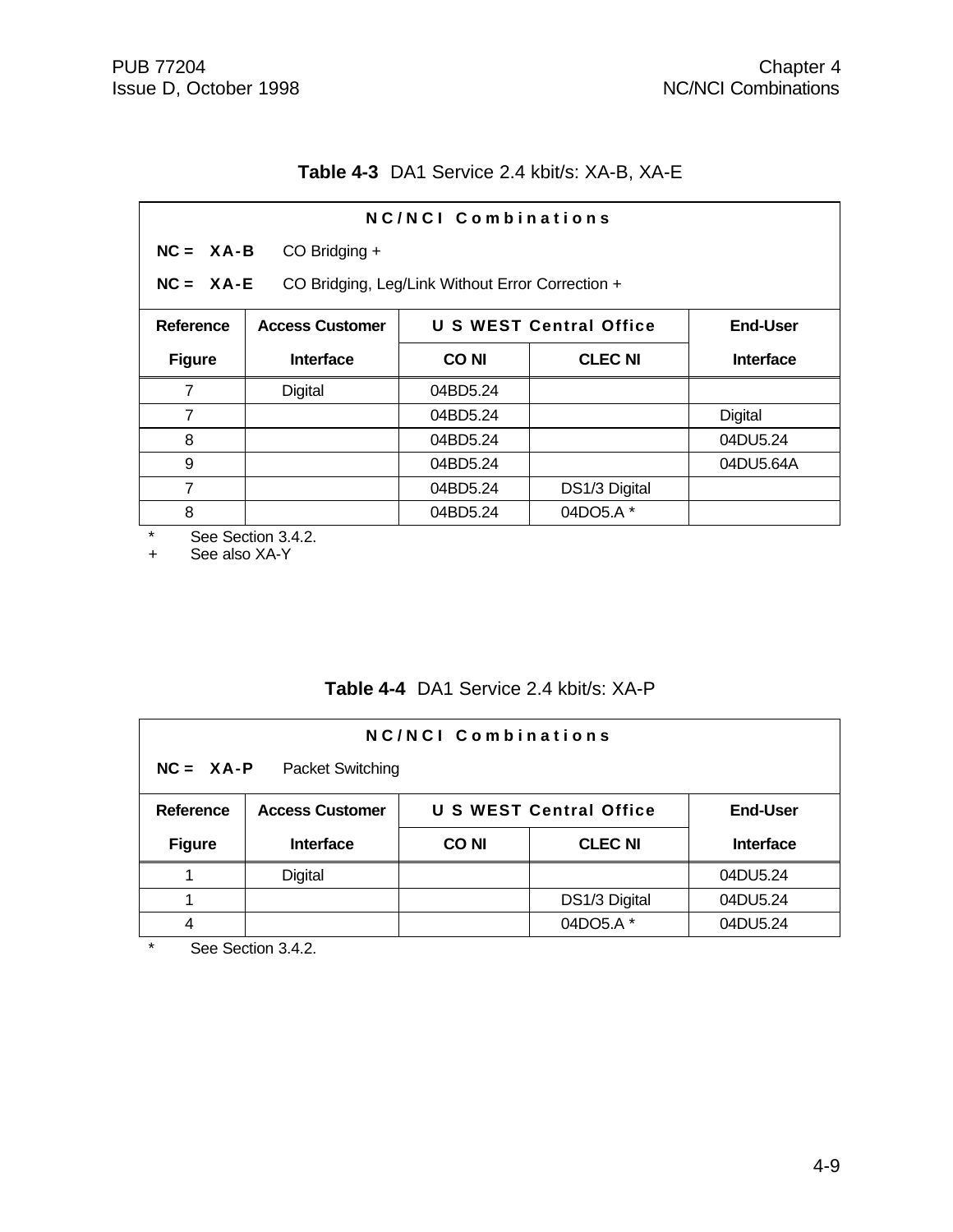| NC/NCI Combinations<br>$NC = XA-Y$<br>CO Bridging - Master Leg, No Error Correction |                                                                             |                               |               |           |  |
|-------------------------------------------------------------------------------------|-----------------------------------------------------------------------------|-------------------------------|---------------|-----------|--|
| <b>Reference</b>                                                                    | <b>U S WEST Central Office</b><br><b>End-User</b><br><b>Access Customer</b> |                               |               |           |  |
| <b>Figure</b>                                                                       | <b>Interface</b>                                                            | <b>CONI</b><br><b>CLEC NI</b> |               | Interface |  |
| 7                                                                                   | Digital                                                                     | 04BD5.24                      |               |           |  |
| 7                                                                                   |                                                                             | 04BD5.24                      |               | Digital   |  |
| 8                                                                                   |                                                                             | 04BD5.24                      |               | 04DU5.24  |  |
| 9                                                                                   |                                                                             | 04BD5.24                      |               | 04DU5.64A |  |
| 7                                                                                   |                                                                             | 04BD5.24                      | DS1/3 Digital |           |  |
| 8                                                                                   |                                                                             | 04BD5.24                      | 04DO5.A *     |           |  |
| 13                                                                                  |                                                                             | 04BD5.24 %                    |               |           |  |

# **Table 4-5** DA1 Service 2.4 kbit/s: XA-Y

\* See Section 3.4.2.<br>% Bridge to Bridge ap Bridge to Bridge application (Mid Link).

## **Table 4-6** DA1 Service 2.4 kbit/s: XAB-, XABX

| NC/NCI Combinations                                       |                        |                                |                |                  |
|-----------------------------------------------------------|------------------------|--------------------------------|----------------|------------------|
| $NC = XAB$<br>Secondary Channel                           |                        |                                |                |                  |
| $NC = XABX$<br>Secondary Channel Without Error Correction |                        |                                |                |                  |
| Reference                                                 | <b>Access Customer</b> | <b>U S WEST Central Office</b> |                | <b>End-User</b>  |
| <b>Figure</b>                                             | <b>Interface</b>       | <b>CONI</b>                    | <b>CLEC NI</b> | <b>Interface</b> |
| 1                                                         | Digital                |                                |                | 04DU5.24S        |
| 2                                                         | Digital                |                                |                | 04DU5.64A        |
| 3                                                         | Digital                |                                |                | Digital          |
| 1                                                         |                        |                                | DS1/3 Digital  | 04DU5.24S        |
| 4                                                         |                        |                                | 04DO5.A*       | 04DU5.24S        |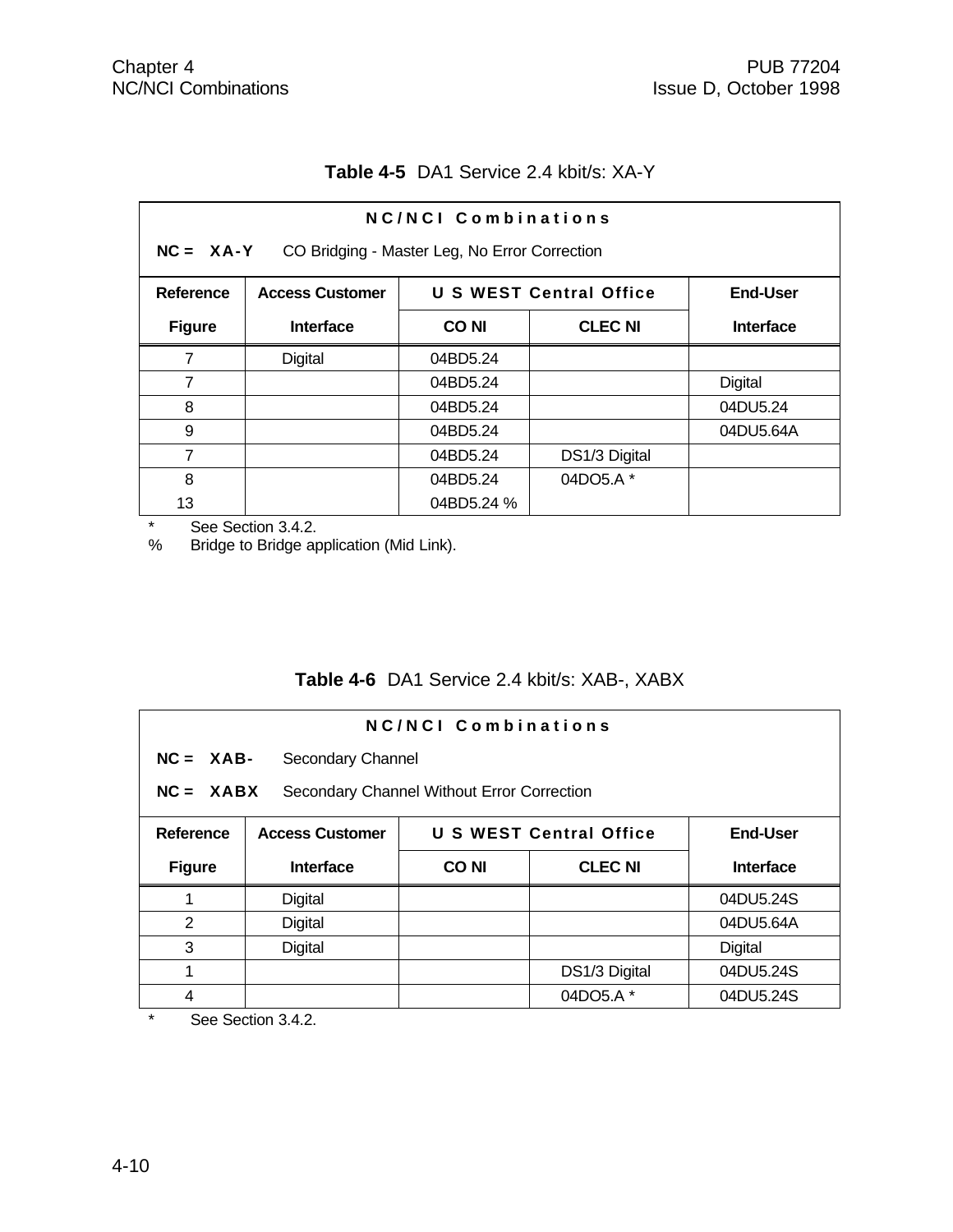| <b>Table 4-7</b> DA1 Service 2.4 kbit/s: XABB, XABE |  |  |  |  |  |  |
|-----------------------------------------------------|--|--|--|--|--|--|
|-----------------------------------------------------|--|--|--|--|--|--|

|                  | NC/NCI Combinations                                                                |                                   |                                |                  |  |
|------------------|------------------------------------------------------------------------------------|-----------------------------------|--------------------------------|------------------|--|
| $NC = XABB$      |                                                                                    | Secondary Channel & CO Bridging + |                                |                  |  |
|                  | $NC = XABE$<br>Secondary Channel & CO Bridging Leg/Link Without Error Correction + |                                   |                                |                  |  |
| <b>Reference</b> | <b>Access Customer</b>                                                             |                                   | <b>U S WEST Central Office</b> | <b>End-User</b>  |  |
| <b>Figure</b>    | <b>Interface</b>                                                                   | <b>CONI</b>                       | <b>CLEC NI</b>                 | <b>Interface</b> |  |
| 7                | Digital                                                                            | 04BD5.24                          |                                |                  |  |
| 7                |                                                                                    | 04BD5.24                          |                                | Digital          |  |
| 8                |                                                                                    | 04BD5.24                          |                                | 04DU5.24S        |  |
| 9                |                                                                                    | 04BD5.24                          |                                | 04DU5.64A        |  |
| 7                |                                                                                    | 04BD5.24                          | DS1/3 Digital                  |                  |  |
| 8                |                                                                                    | 04BD5.24                          | 04DO5.A *                      |                  |  |

\* See Section 3.4.2.<br>+ See also XABY

See also XABY

# **Table 4-8** DA1 Service 2.4 kbit/s: XABY

| NC/NCI Combinations<br>$NC = XABY$<br>Secondary Channel & CO Bridging - Master Leg Without Error Correction |                                                                             |             |                |                  |  |
|-------------------------------------------------------------------------------------------------------------|-----------------------------------------------------------------------------|-------------|----------------|------------------|--|
| Reference                                                                                                   | <b>U S WEST Central Office</b><br><b>End-User</b><br><b>Access Customer</b> |             |                |                  |  |
| <b>Figure</b>                                                                                               | <b>Interface</b>                                                            | <b>CONI</b> | <b>CLEC NI</b> | <b>Interface</b> |  |
| 7                                                                                                           | Digital                                                                     | 04BD5.24    |                |                  |  |
| 7                                                                                                           |                                                                             | 04BD5.24    |                | <b>Digital</b>   |  |
| 8                                                                                                           |                                                                             | 04BD5.24    |                | 04DU5.24S        |  |
| 9                                                                                                           |                                                                             | 04BD5.24    |                | 04DU5.64A        |  |
| 7                                                                                                           |                                                                             | 04BD5.24    | DS1/3 Digital  |                  |  |
| 8                                                                                                           |                                                                             | 04BD5.24    | 04DO5.A*       |                  |  |
| 13                                                                                                          |                                                                             | 04BD5.24 %  |                |                  |  |

\* See Section 3.4.2.<br>% Bridge to Bridge ap

Bridge to Bridge application (Mid Link).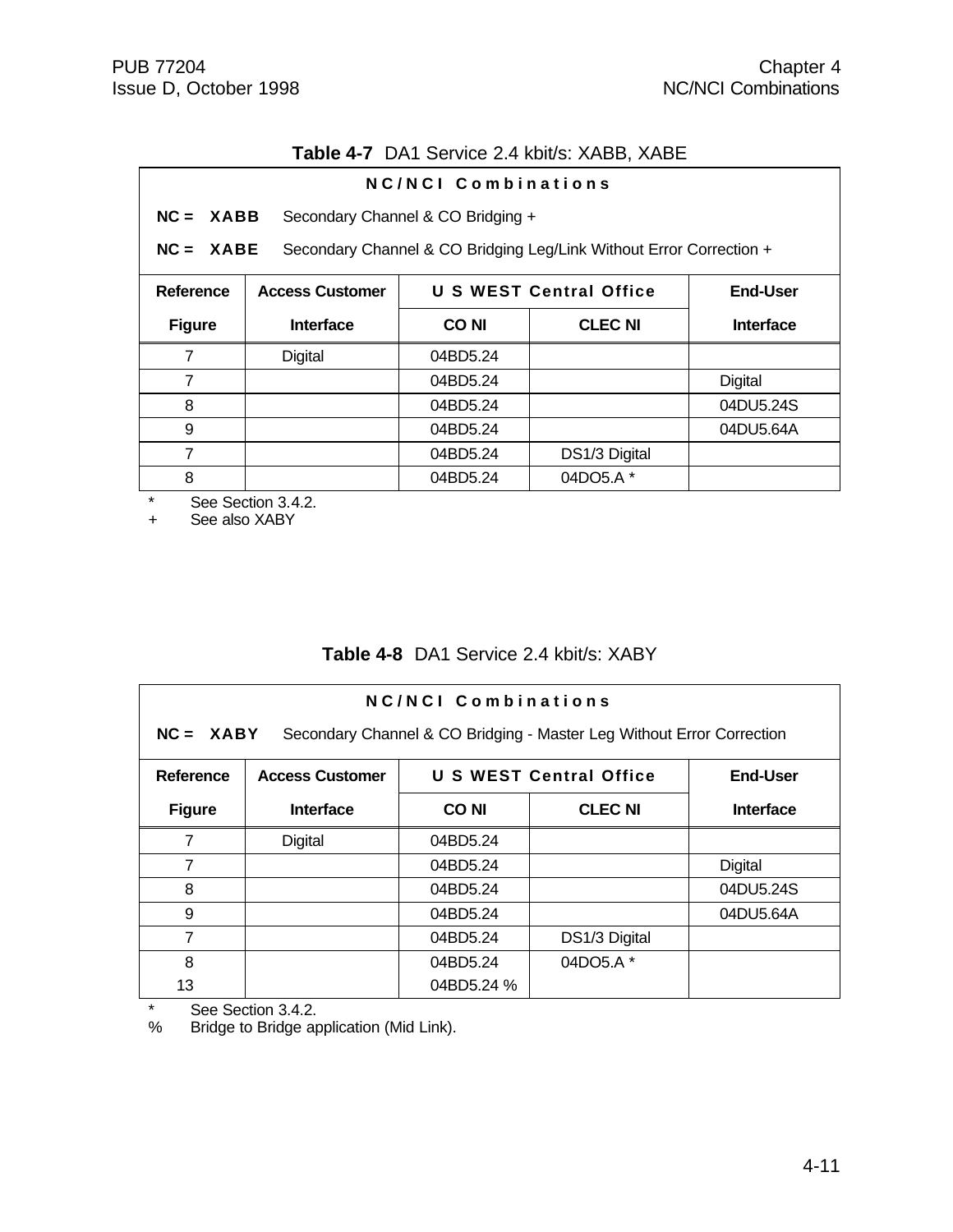### **4.2.2 DD31 Non-Access Service**

### **Table 4-9** DD31 Service 2.4 kbit/s: XA--, XA-X

| NC/NCI Combinations                            |                       |                                                    |                       |  |
|------------------------------------------------|-----------------------|----------------------------------------------------|-----------------------|--|
| $NC = XA$ --                                   | No Options            |                                                    |                       |  |
| $NC = XA-X$<br><b>Without Error Correction</b> |                       |                                                    |                       |  |
| Reference<br><b>Figure</b>                     | End-User<br>Interface | <b>U S WEST Central</b><br><b>Office Interface</b> | End-User<br>Interface |  |
| 4                                              | 04DU5.24              |                                                    | 04DU5.24              |  |
| 5                                              | 04DU5.64A             |                                                    | 04DU5.24              |  |
| 6                                              | 04DU5.24              |                                                    | 02DV5.BA              |  |

**Table 4-10** DD31 Service 2.4 kbit/s: XA-B, XA-E

| <b>NC/NCI Combinations</b>                                        |                       |                                             |                       |  |  |
|-------------------------------------------------------------------|-----------------------|---------------------------------------------|-----------------------|--|--|
| $NC = XA - B$                                                     | CO Bridging +         |                                             |                       |  |  |
| $NC = XA - E$<br>CO Bridging, Leg/Link Without Error Correction + |                       |                                             |                       |  |  |
| Reference<br><b>Figure</b>                                        | End-User<br>Interface | U S WEST Central<br><b>Office Interface</b> | End-User<br>Interface |  |  |
| 8                                                                 | 04DU5.24              | 04BD5.24                                    |                       |  |  |
| 9                                                                 | 04DU5.64A             | 04BD5.24                                    |                       |  |  |
|                                                                   | <b>Digital</b>        | 04BD5.24                                    |                       |  |  |

+ See also XA-Y

# **Table 4-11** DD31 Service 2.4 kbit/s: XA-P

| <b>NC/NCI Combinations</b>               |                       |                                             |                       |  |  |
|------------------------------------------|-----------------------|---------------------------------------------|-----------------------|--|--|
| <b>Packet Switching</b><br>$NC = XA - P$ |                       |                                             |                       |  |  |
| Reference<br><b>Figure</b>               | End-User<br>Interface | U S WEST Central<br><b>Office Interface</b> | End-User<br>Interface |  |  |
|                                          | 04DU5.24              |                                             | 04DU5.24              |  |  |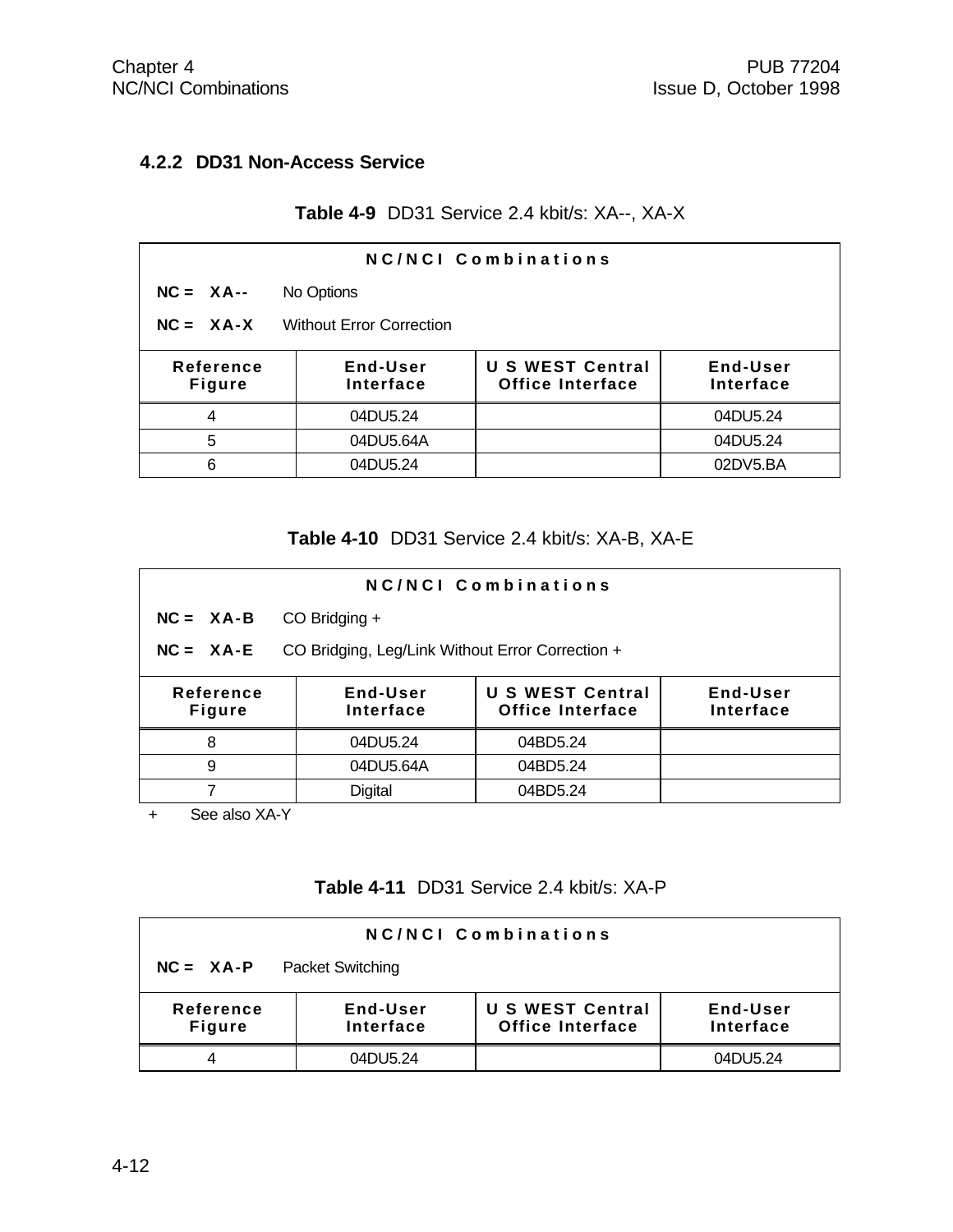# **Table 4-12** DD31 Service 2.4 kbit/s: XA-Y

| NC/NCI Combinations                                                                                                                |           |            |  |  |  |
|------------------------------------------------------------------------------------------------------------------------------------|-----------|------------|--|--|--|
| $NC = XA-Y$<br>CO Bridging - Master Leg, No Error Correction                                                                       |           |            |  |  |  |
| <b>U S WEST Central</b><br>End-User<br>End-User<br>Reference<br><b>Office Interface</b><br>Interface<br>Interface<br><b>Figure</b> |           |            |  |  |  |
| 8                                                                                                                                  | 04DU5.24  | 04BD5.24   |  |  |  |
| 9                                                                                                                                  | 04DU5.64A | 04BD5.24   |  |  |  |
|                                                                                                                                    | Digital   | 04BD5.24   |  |  |  |
| 13                                                                                                                                 |           | 04BD5.24 % |  |  |  |

% Bridge to Bridge application (Mid Link).

# **Table 4-13** DD31 Service 2.4 kbit/s: XAB-, XABX

| NC/NCI Combinations        |                                            |                                                    |                       |  |
|----------------------------|--------------------------------------------|----------------------------------------------------|-----------------------|--|
| $NC = XAB$                 | Secondary Channel                          |                                                    |                       |  |
| $NC = XABX$                | Secondary Channel Without Error Correction |                                                    |                       |  |
| Reference<br><b>Figure</b> | End-User<br>Interface                      | <b>U S WEST Central</b><br><b>Office Interface</b> | End-User<br>Interface |  |
| 4                          | 04DU5.24S                                  |                                                    | 04DU5.24S             |  |
| 5                          | 04DU5.64A                                  |                                                    | 04DU5.24S             |  |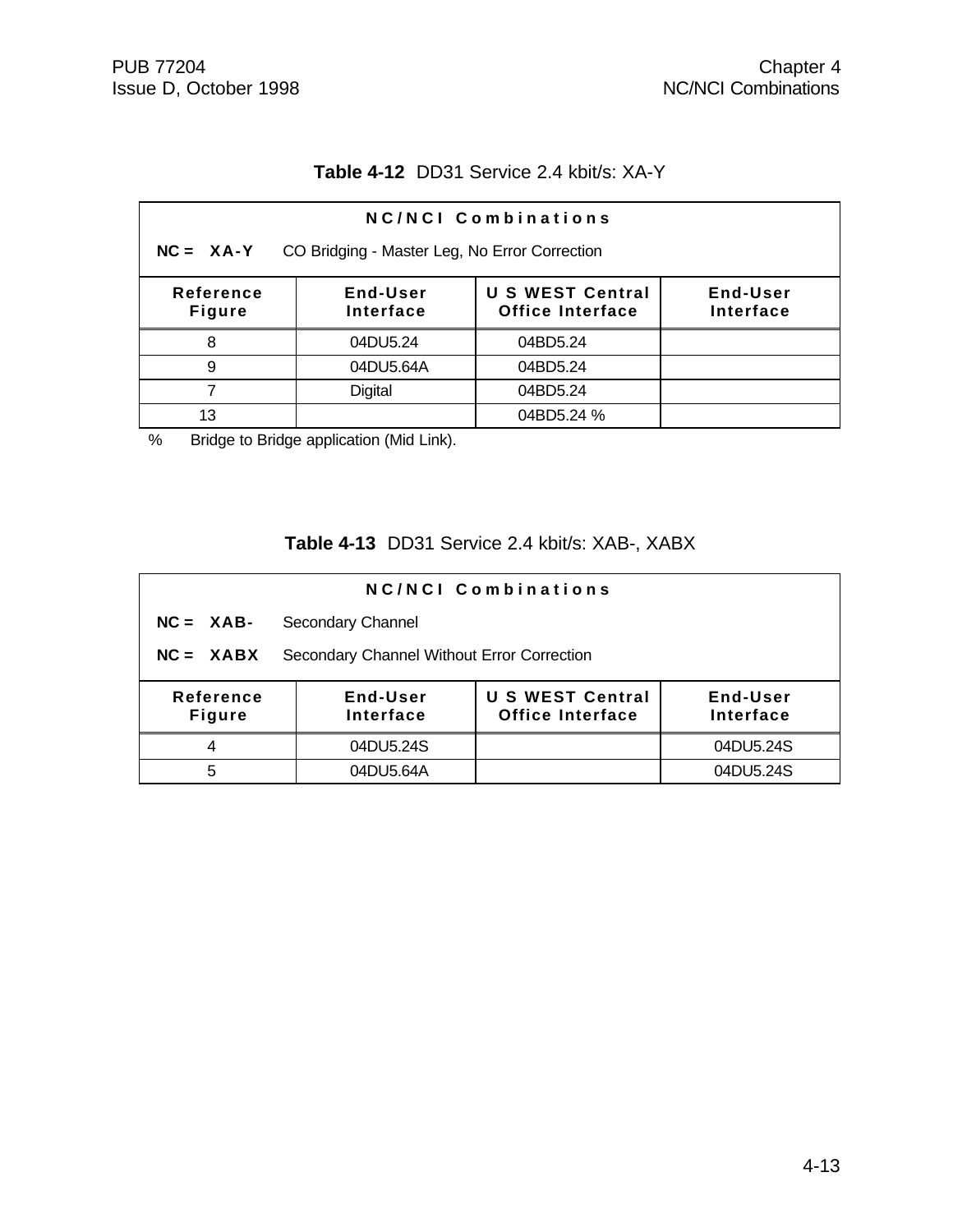## **Table 4-14** DD31 Service 2.4 kbit/s: XABB, XABE

| NC/NCI Combinations                                                                                                                |                                   |          |  |  |  |  |
|------------------------------------------------------------------------------------------------------------------------------------|-----------------------------------|----------|--|--|--|--|
| $NC = XABB$                                                                                                                        | Secondary Channel & CO Bridging + |          |  |  |  |  |
| Secondary Channel & CO Bridging Leg/Link Without Error Correction +<br>$NC = XABE$                                                 |                                   |          |  |  |  |  |
| <b>U S WEST Central</b><br>End-User<br>End-User<br>Reference<br><b>Office Interface</b><br>Interface<br>Interface<br><b>Figure</b> |                                   |          |  |  |  |  |
| 8                                                                                                                                  | 04DU5.24S<br>04BD5.24             |          |  |  |  |  |
| 9                                                                                                                                  | 04DU5.64A<br>04BD5.24             |          |  |  |  |  |
|                                                                                                                                    | Digital                           | 04BD5.24 |  |  |  |  |
|                                                                                                                                    |                                   |          |  |  |  |  |

+ See also XABY

## **Table 4-15** DD31 Service 2.4 kbit/s: XABY

| <b>NC/NCI Combinations</b>                                                                                                                |           |            |  |  |  |
|-------------------------------------------------------------------------------------------------------------------------------------------|-----------|------------|--|--|--|
| Secondary Channel & CO Bridging - Master Leg Without Error Correction<br>$NC = XABY$                                                      |           |            |  |  |  |
| <b>U S WEST Central</b><br>End-User<br>Reference<br>End-User<br><b>Interface</b><br><b>Office Interface</b><br>Interface<br><b>Figure</b> |           |            |  |  |  |
| 8                                                                                                                                         | 04DU5.24S | 04BD5.24   |  |  |  |
| 9                                                                                                                                         | 04DU5.64A | 04BD5.24   |  |  |  |
|                                                                                                                                           | Digital   | 04BD5.24   |  |  |  |
| 13                                                                                                                                        |           | 04BD5.24 % |  |  |  |

% Bridge to Bridge application (Mid Link).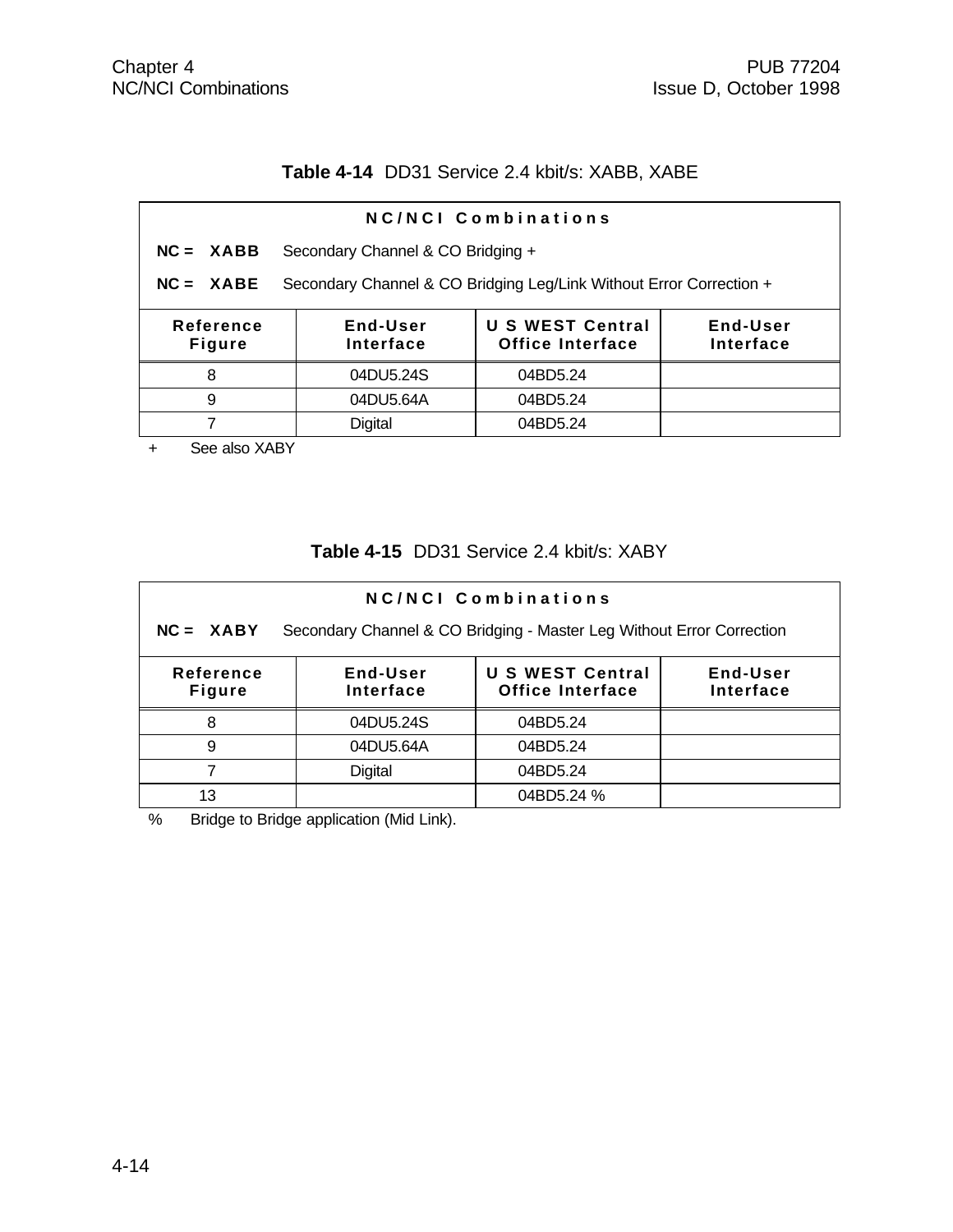#### **4.3 4.8 kbit/s Services**

See Section 4.1.1 for explanation of the term "Digital" and "DS1/3 Digital". See Section 4.1.8 for information about the Reference Figures.

#### **4.3.1 DA2 Access Service**

| NC/NCI Combinations                            |                           |             |                         |                 |  |
|------------------------------------------------|---------------------------|-------------|-------------------------|-----------------|--|
|                                                | $NC = XB--$<br>No Options |             |                         |                 |  |
| $NC = XB-X$<br><b>Without Error Correction</b> |                           |             |                         |                 |  |
| <b>Reference</b>                               | <b>Access Customer</b>    |             | U S WEST Central Office | <b>End-User</b> |  |
| <b>Figure</b>                                  | Interface                 | <b>CONI</b> | <b>CLEC NI</b>          | Interface       |  |
|                                                | Digital                   |             |                         | 04DU5.48        |  |
| $\overline{2}$                                 | Digital                   |             |                         | 04DU5.64A       |  |
| 3                                              | Digital                   |             |                         | Digital         |  |
| 1                                              |                           |             | DS1/3 Digital           | 04DU5.48        |  |
| 4                                              |                           |             | 04DO5.B *               | 04DU5.48        |  |

# **Table 4-16** DA2 Service 4.8 kbit/s: XB--, XB-X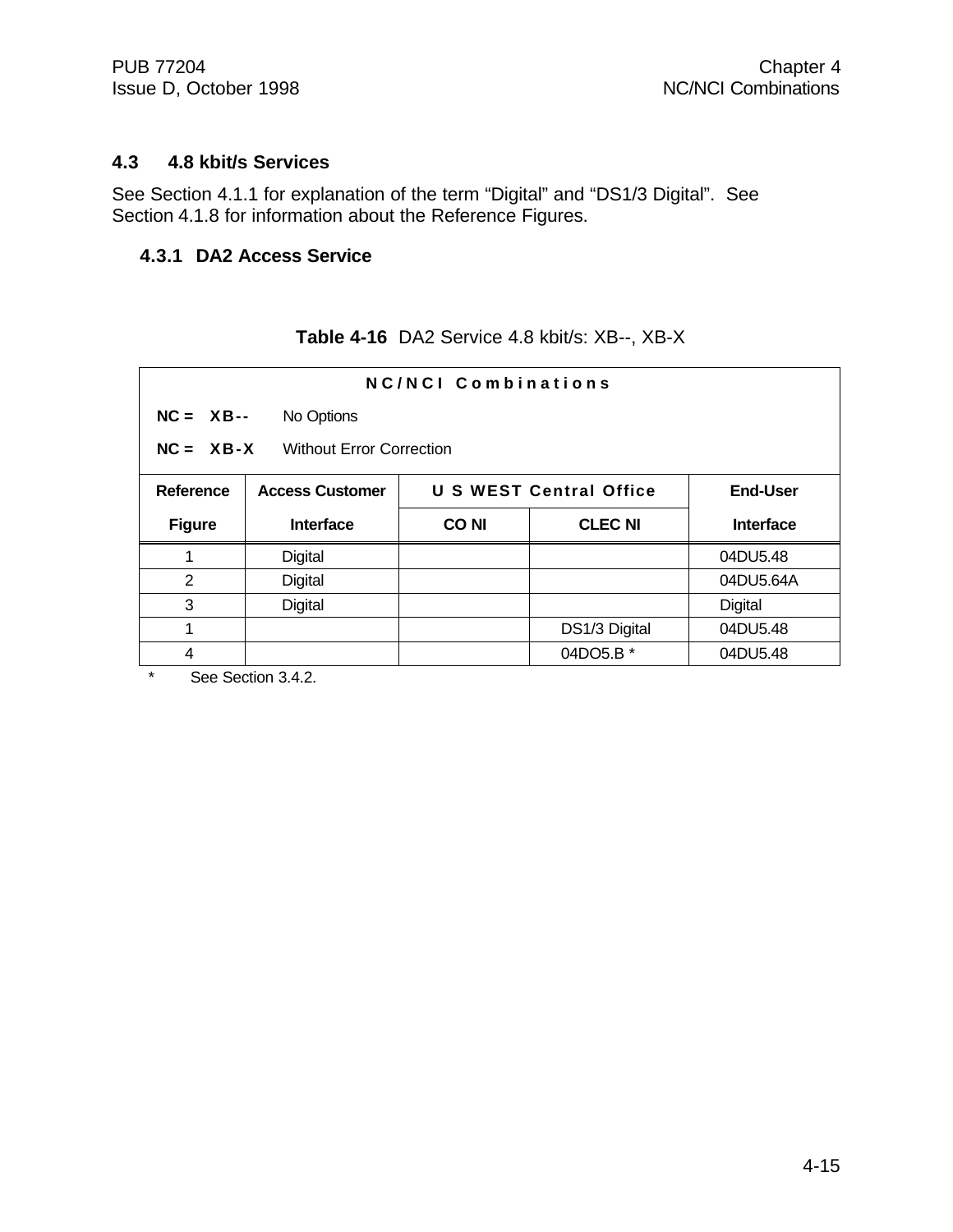### **Table 4-17** DA2 Service 4.8 kbit/s: XB-B, XB-E

| NC/NCI Combinations |                                                                      |             |                                |                  |  |
|---------------------|----------------------------------------------------------------------|-------------|--------------------------------|------------------|--|
| $NC = XB - B$       | CO Bridging +                                                        |             |                                |                  |  |
|                     | $NC = XB - E$<br>CO Bridging and Leg/Link Without Error Correction + |             |                                |                  |  |
| Reference           | <b>Access Customer</b>                                               |             | <b>U S WEST Central Office</b> | <b>End-User</b>  |  |
| <b>Figure</b>       | <b>Interface</b>                                                     | <b>CONI</b> | <b>CLEC NI</b>                 | <b>Interface</b> |  |
| 7                   | Digital                                                              | 04BD5.48    |                                |                  |  |
| $\overline{7}$      | <b>Digital</b><br>04BD5.48                                           |             |                                |                  |  |
| 8                   |                                                                      | 04BD5.48    |                                | 04DU5.48         |  |
| 9                   |                                                                      | 04BD5.48    |                                | 04DU5.64A        |  |
| 7                   |                                                                      | 04BD5.48    | DS1/3 Digital                  |                  |  |
| 8                   |                                                                      | 04BD5.48    | 04DO5.B *                      |                  |  |

\* See Section 3.4.2.

+ See also XB-Y.

# **Table 4-18** DA2 Service 4.8 kbit/s: XB-P

| NC/NCI Combinations               |                                                                      |             |                |                  |
|-----------------------------------|----------------------------------------------------------------------|-------------|----------------|------------------|
| $NC = XB - P$<br>Packet Switching |                                                                      |             |                |                  |
| Reference                         | U S WEST Central Office<br><b>End-User</b><br><b>Access Customer</b> |             |                |                  |
|                                   |                                                                      |             |                |                  |
| <b>Figure</b>                     | <b>Interface</b>                                                     | <b>CONI</b> | <b>CLEC NI</b> | <b>Interface</b> |
|                                   | Digital                                                              |             |                | 04DU5.48         |
|                                   |                                                                      |             | DS1/3 Digital  | 04DU5.48         |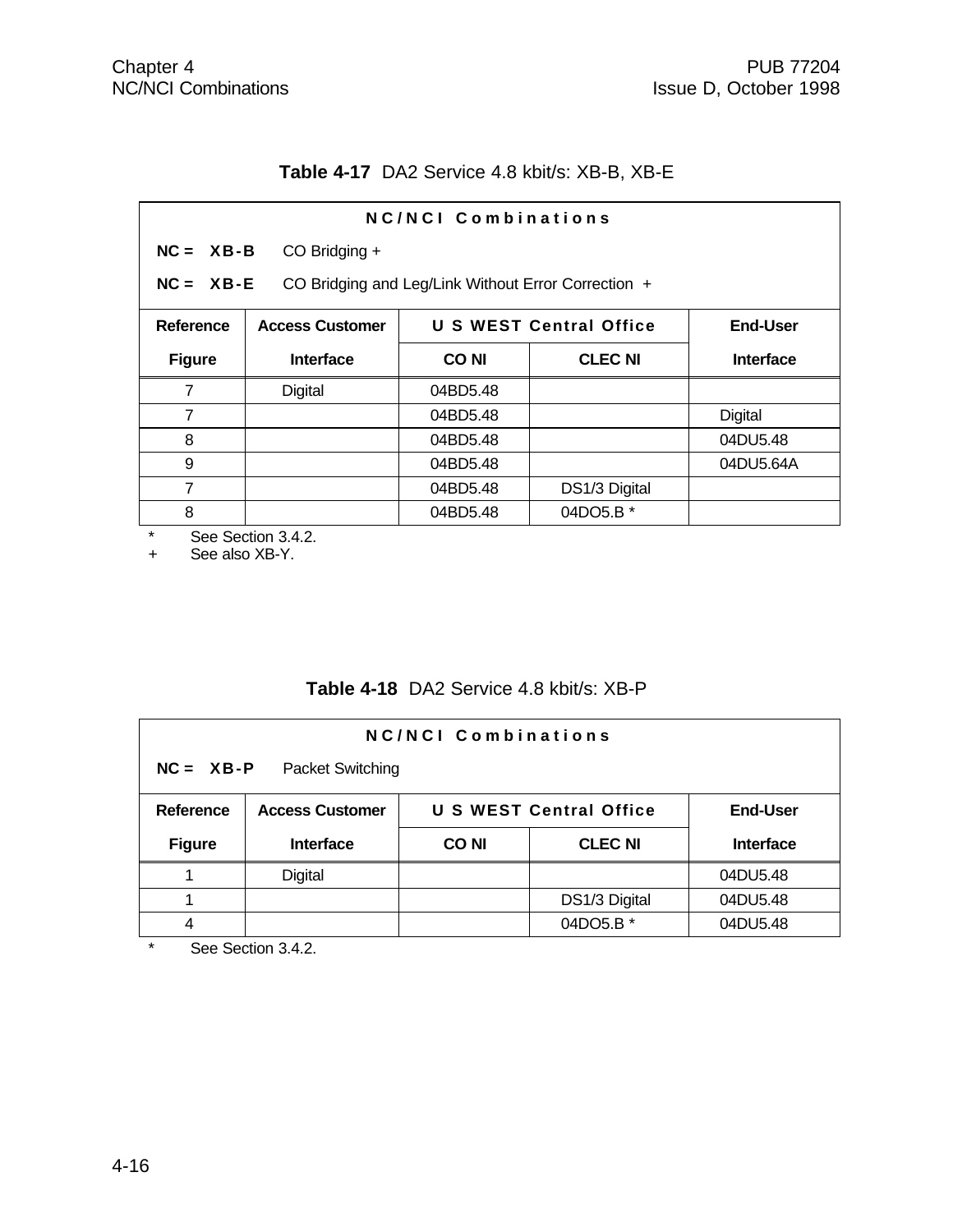|               | NC/NCI Combinations                                                         |                                                   |               |           |  |
|---------------|-----------------------------------------------------------------------------|---------------------------------------------------|---------------|-----------|--|
| $NC = XB-Y$   |                                                                             | CO Bridging - Master Leg Without Error Correction |               |           |  |
| Reference     | <b>U S WEST Central Office</b><br><b>End-User</b><br><b>Access Customer</b> |                                                   |               |           |  |
| <b>Figure</b> | Interface                                                                   | <b>CLEC NI</b><br><b>CONI</b><br><b>Interface</b> |               |           |  |
| 7             | Digital                                                                     | 04BD5.48                                          |               |           |  |
| 7             |                                                                             | 04BD5.48                                          |               | Digital   |  |
| 8             |                                                                             | 04BD5.48                                          |               | 04DU5.48  |  |
| 9             |                                                                             | 04BD5.48                                          |               | 04DU5.64A |  |
| 7             |                                                                             | 04BD5.48                                          | DS1/3 Digital |           |  |
| 8             |                                                                             | 04BD5.48                                          | 04DO5.B *     |           |  |
| 13            |                                                                             | 04BD5.48 %                                        |               |           |  |

## **Table 4-19** DA2 Service 4.8 kbit/s: XB-Y

\* See Section 3.4.2.<br>% Bridge to Bridge ap

Bridge to Bridge application (Mid Link).

## **Table 4-20** DA2 Service 4.8 kbit/s: XBB-, XBBX

| <b>NC/NCI Combinations</b>                                |                                                                             |             |                |                  |  |
|-----------------------------------------------------------|-----------------------------------------------------------------------------|-------------|----------------|------------------|--|
|                                                           | $NC = XBB$ -<br>Secondary Channel                                           |             |                |                  |  |
| $NC = XBBX$<br>Secondary Channel Without Error Correction |                                                                             |             |                |                  |  |
| <b>Reference</b>                                          | <b>U S WEST Central Office</b><br><b>Access Customer</b><br><b>End-User</b> |             |                |                  |  |
| <b>Figure</b>                                             | <b>Interface</b>                                                            | <b>CONI</b> | <b>CLEC NI</b> | <b>Interface</b> |  |
| 1                                                         | Digital                                                                     |             |                | 04DU5.48S        |  |
| 2                                                         | Digital                                                                     |             |                | 04DU5.64A        |  |
| 3                                                         | Digital                                                                     |             |                | Digital          |  |
| 1                                                         |                                                                             |             | DS1/3 Digital  | 04DU5.48S        |  |
| 4                                                         |                                                                             |             | 04DO5.B *      | 04DU5.48S        |  |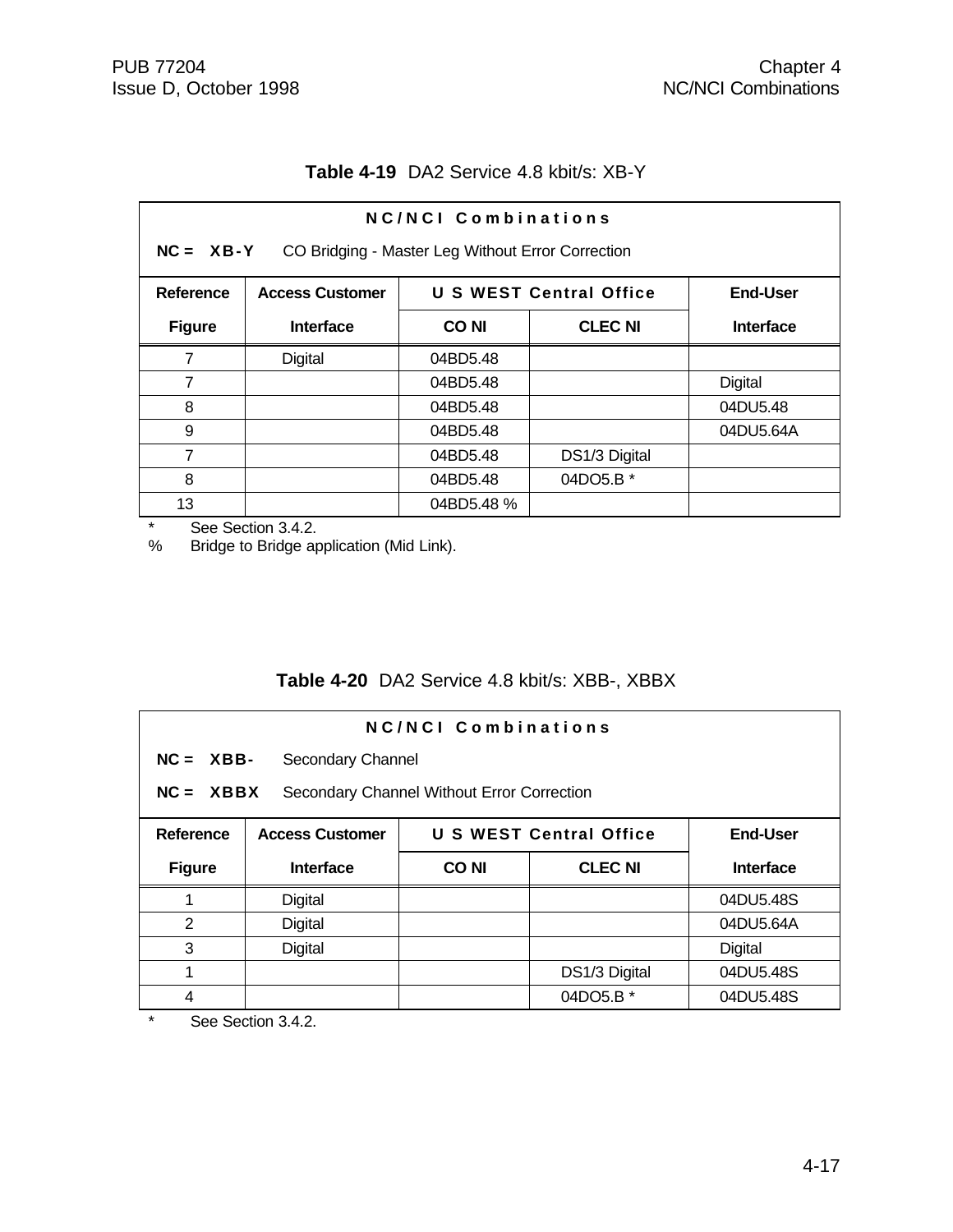|  | <b>Table 4-21</b> DA2 Service 4.8 kbit/s: XBBB, XBBE |
|--|------------------------------------------------------|
|--|------------------------------------------------------|

| NC/NCL Combinations |                                                                                      |                                 |                                |                  |
|---------------------|--------------------------------------------------------------------------------------|---------------------------------|--------------------------------|------------------|
| $NC = XBBB$         |                                                                                      | Secondary Channel & CO Bridging |                                |                  |
|                     | Secondary Channel & CO Bridging & Leg/Link Without Error Correction +<br>$NC = XBBE$ |                                 |                                |                  |
| Reference           | <b>Access Customer</b>                                                               |                                 | <b>U S WEST Central Office</b> | End-User         |
| <b>Figure</b>       | <b>Interface</b>                                                                     | <b>CONI</b>                     | <b>CLEC NI</b>                 | <b>Interface</b> |
| 7                   | Digital                                                                              | 04BD5.48                        |                                |                  |
| 7                   |                                                                                      | 04BD5.48                        |                                | Digital          |
| 8                   |                                                                                      | 04BD5.48                        |                                | 04DU5.48S        |
| 9                   |                                                                                      | 04BD5.48                        |                                | 04DU5.64A        |
| 7                   |                                                                                      | 04BD5.48                        | DS1/3 Digital                  |                  |
| 8                   |                                                                                      | 04BD5.48                        | 04DO5.B *                      |                  |

\* See Section 3.4.2.<br>+ See also XBBY

See also XBBY

# **Table 4-22** DA2 Service 4.8 kbit/s: XBBY

| NC/NCI Combinations<br>$NC = XBBY$<br>Secondary Channel & CO Bridging - Master Leg Without Error Correction |                                                                             |             |                |                  |  |
|-------------------------------------------------------------------------------------------------------------|-----------------------------------------------------------------------------|-------------|----------------|------------------|--|
| Reference                                                                                                   | <b>U S WEST Central Office</b><br><b>End-User</b><br><b>Access Customer</b> |             |                |                  |  |
| <b>Figure</b>                                                                                               | <b>Interface</b>                                                            | <b>CONI</b> | <b>CLEC NI</b> | <b>Interface</b> |  |
| 7                                                                                                           | Digital                                                                     | 04BD5.48    |                |                  |  |
| 7                                                                                                           |                                                                             | 04BD5.48    |                | Digital          |  |
| 8                                                                                                           |                                                                             | 04BD5.48    |                | 04DU5.48S        |  |
| 9                                                                                                           |                                                                             | 04BD5.48    |                | 04DU5.64A        |  |
| 7                                                                                                           |                                                                             | 04BD5.48    | DS1/3 Digital  |                  |  |
| 8                                                                                                           |                                                                             | 04BD5.48    | 04DO5.B *      |                  |  |
| 13                                                                                                          |                                                                             | 04BD5.48 %  |                |                  |  |

\* See Section 3.4.2.<br>% Bridge to Bridge ap

Bridge to Bridge application (Mid Link).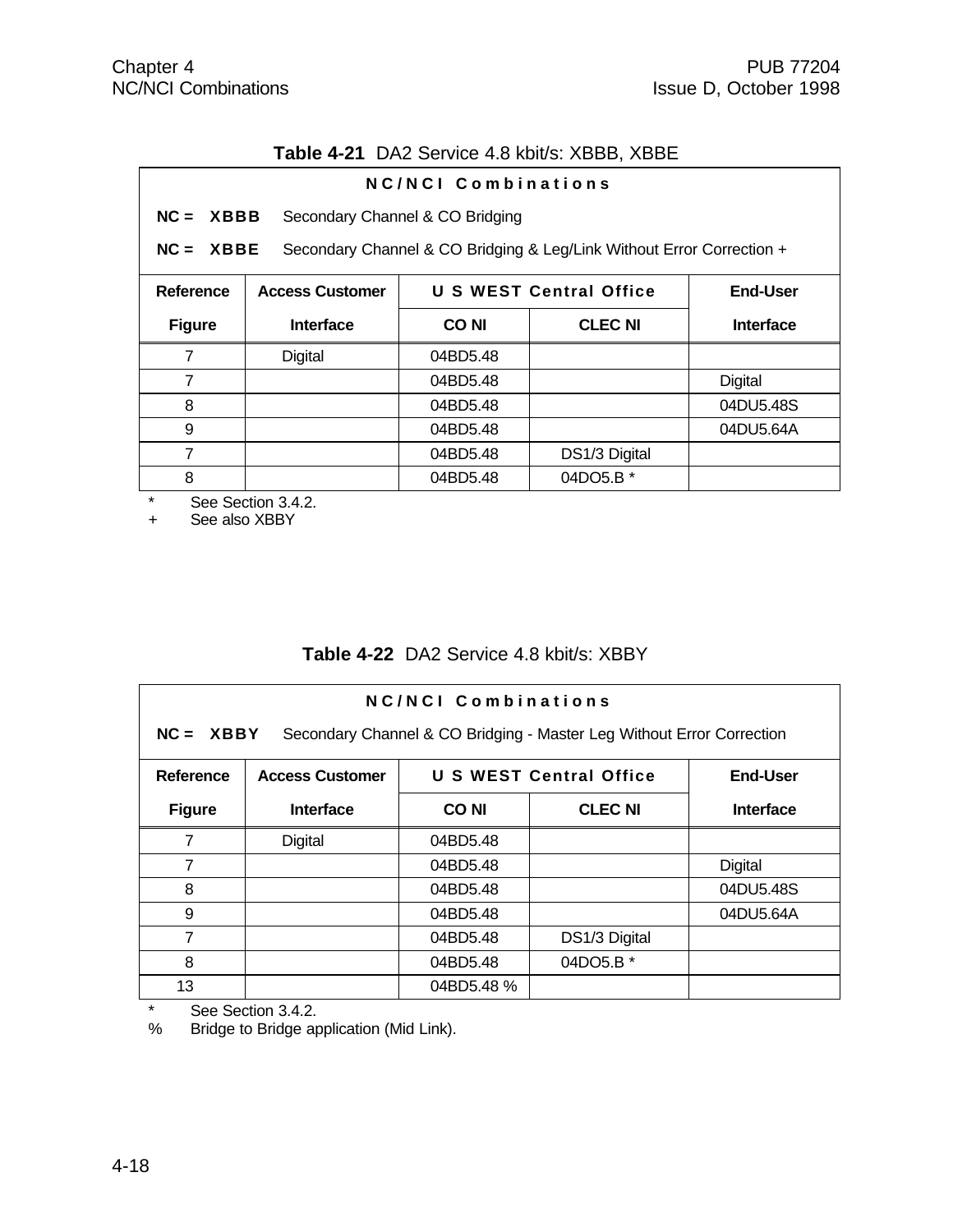### **4.3.2 DD31 Non-Access Service**

### **Table 4-23** DD31 Service 4.8 kbit/s: XB--, XB-X

| NC/NCI Combinations                                                                                                                |            |  |          |  |
|------------------------------------------------------------------------------------------------------------------------------------|------------|--|----------|--|
| $NC = XB--$                                                                                                                        | No Options |  |          |  |
| $NC = XB-X$<br><b>Without Error Correction</b>                                                                                     |            |  |          |  |
| <b>U S WEST Central</b><br>End-User<br>End-User<br>Reference<br><b>Office Interface</b><br>Interface<br>Interface<br><b>Figure</b> |            |  |          |  |
| 4                                                                                                                                  | 04DU5.48   |  | 04DU5.48 |  |
| 5                                                                                                                                  | 04DU5.64A  |  | 04DU5.48 |  |
| 6                                                                                                                                  | 04DU5.48   |  | 02DV5.BB |  |

### **Table 4-24** DD31 Service 4.8 kbit/s: XB-B, XB-E

| NC/NCI Combinations                                                                                                                |                   |          |  |  |  |
|------------------------------------------------------------------------------------------------------------------------------------|-------------------|----------|--|--|--|
| $NC = XB - B$                                                                                                                      | $CO$ Bridging $+$ |          |  |  |  |
| $NC = XB - E$<br>CO Bridging and Leg/Link Without Error Correction +                                                               |                   |          |  |  |  |
| <b>U S WEST Central</b><br>End-User<br>End-User<br>Reference<br><b>Office Interface</b><br>Interface<br>Interface<br><b>Figure</b> |                   |          |  |  |  |
| 8                                                                                                                                  | 04DU5.48          | 04BD5.48 |  |  |  |
| 9                                                                                                                                  | 04DU5.64A         | 04BD5.48 |  |  |  |
|                                                                                                                                    | <b>Digital</b>    | 04BD5.48 |  |  |  |

+ See also XB-Y.

# **Table 4-25** DD31 Service 4.8 kbit/s: XB-P

| <b>NC/NCI Combinations</b>                                                                                                  |          |  |          |  |
|-----------------------------------------------------------------------------------------------------------------------------|----------|--|----------|--|
| <b>Packet Switching</b><br>$NC = XB - P$                                                                                    |          |  |          |  |
| U S WEST Central<br>End-User<br>Reference<br>End-User<br><b>Office Interface</b><br>Interface<br>Interface<br><b>Figure</b> |          |  |          |  |
|                                                                                                                             | 04DU5.48 |  | 04DU5.48 |  |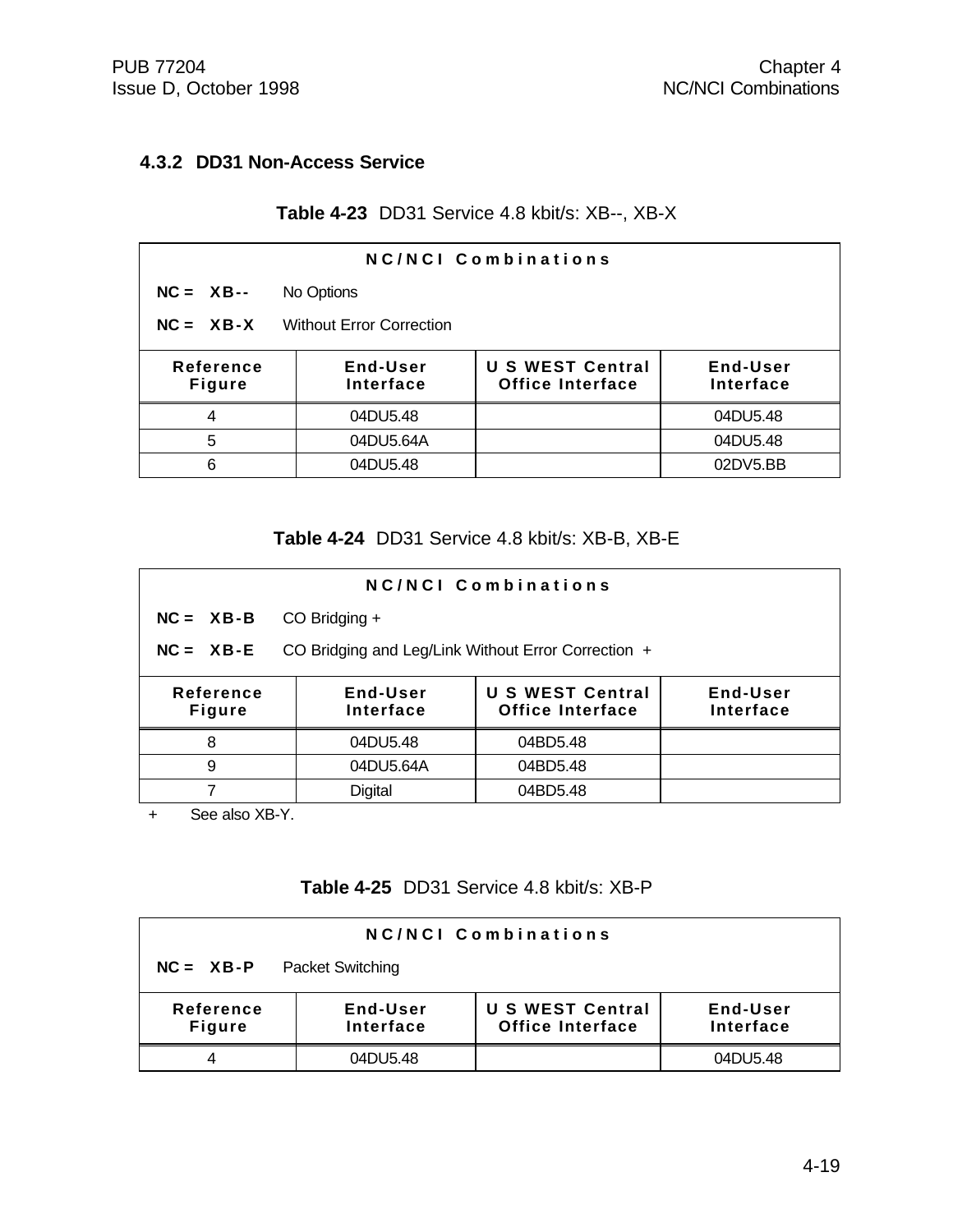## **Table 4-26** DD31 Service 4.8 kbit/s: XB-Y

| <b>NC/NCI Combinations</b>                                                                                                                |           |            |  |  |  |
|-------------------------------------------------------------------------------------------------------------------------------------------|-----------|------------|--|--|--|
| $NC = XB-Y$<br>CO Bridging - Master Leg Without Error Correction                                                                          |           |            |  |  |  |
| <b>U S WEST Central</b><br>Reference<br>End-User<br><b>End-User</b><br><b>Office Interface</b><br>Interface<br>Interface<br><b>Figure</b> |           |            |  |  |  |
| 8                                                                                                                                         | 04DU5.48  | 04BD5.48   |  |  |  |
| 9                                                                                                                                         | 04DU5.64A | 04BD5.48   |  |  |  |
|                                                                                                                                           | Digital   | 04BD5.48   |  |  |  |
| 13                                                                                                                                        |           | 04BD5.48 % |  |  |  |

% Bridge to Bridge application (Mid Link).

# **Table 4-27** DD31 Service 4.8 kbit/s: XBB-, XBBX

| <b>NC/NCI Combinations</b>                                                                                                         |                   |  |           |  |
|------------------------------------------------------------------------------------------------------------------------------------|-------------------|--|-----------|--|
| $NC = XBB$                                                                                                                         | Secondary Channel |  |           |  |
| Secondary Channel Without Error Correction<br>$NC = XBBX$                                                                          |                   |  |           |  |
| <b>U S WEST Central</b><br>Reference<br>End-User<br>End-User<br><b>Office Interface</b><br>Interface<br>Interface<br><b>Figure</b> |                   |  |           |  |
| 4                                                                                                                                  | 04DU5.48S         |  | 04DU5.48S |  |
| 5                                                                                                                                  | 04DU5.64A         |  | 04DU5.48S |  |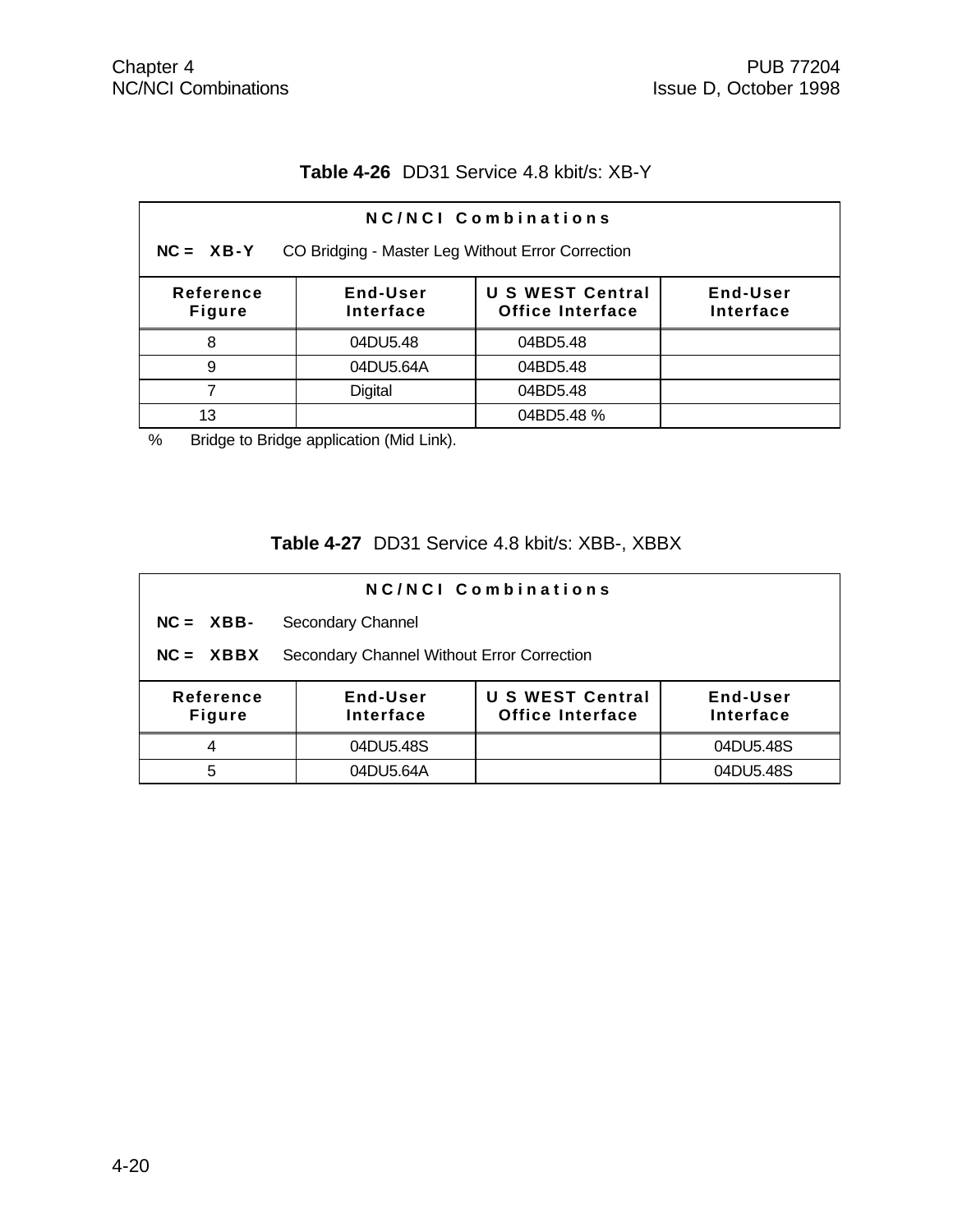### **Table 4-28** DD31 Service 4.8 kbit/s: XBBB, XBBE

| NC/NCI Combinations                                                                  |                                                                                                      |          |  |  |  |
|--------------------------------------------------------------------------------------|------------------------------------------------------------------------------------------------------|----------|--|--|--|
| $NC = XBBB$                                                                          | Secondary Channel & CO Bridging +                                                                    |          |  |  |  |
| Secondary Channel & CO Bridging & Leg/Link Without Error Correction +<br>$NC = XBBE$ |                                                                                                      |          |  |  |  |
| Reference<br><b>Figure</b>                                                           | End-User<br><b>U S WEST Central</b><br>End-User<br><b>Office Interface</b><br>Interface<br>Interface |          |  |  |  |
| 8                                                                                    | 04DU5.48S<br>04BD5.48                                                                                |          |  |  |  |
| 9                                                                                    | 04DU5.64A<br>04BD5.48                                                                                |          |  |  |  |
| 7                                                                                    | <b>Digital</b>                                                                                       | 04BD5.48 |  |  |  |
|                                                                                      |                                                                                                      |          |  |  |  |

+ See also XBBY

#### **Table 4-29** DD31 Service 4.8 kbit/s: XBBY

| NC/NCI Combinations                                                                                                                       |                |            |  |  |  |
|-------------------------------------------------------------------------------------------------------------------------------------------|----------------|------------|--|--|--|
| Secondary Channel & CO Bridging - Master Leg Without Error Correction<br>$NC = XBBY$                                                      |                |            |  |  |  |
| <b>End-User</b><br><b>U S WEST Central</b><br>End-User<br>Reference<br><b>Office Interface</b><br><b>Figure</b><br>Interface<br>Interface |                |            |  |  |  |
| 8                                                                                                                                         | 04DU5.48S      | 04BD5.48   |  |  |  |
| 9                                                                                                                                         | 04DU5.64A      | 04BD5.48   |  |  |  |
|                                                                                                                                           | <b>Digital</b> | 04BD5.48   |  |  |  |
| 13                                                                                                                                        |                | 04BD5.48 % |  |  |  |

% Bridge to Bridge application (Mid Link).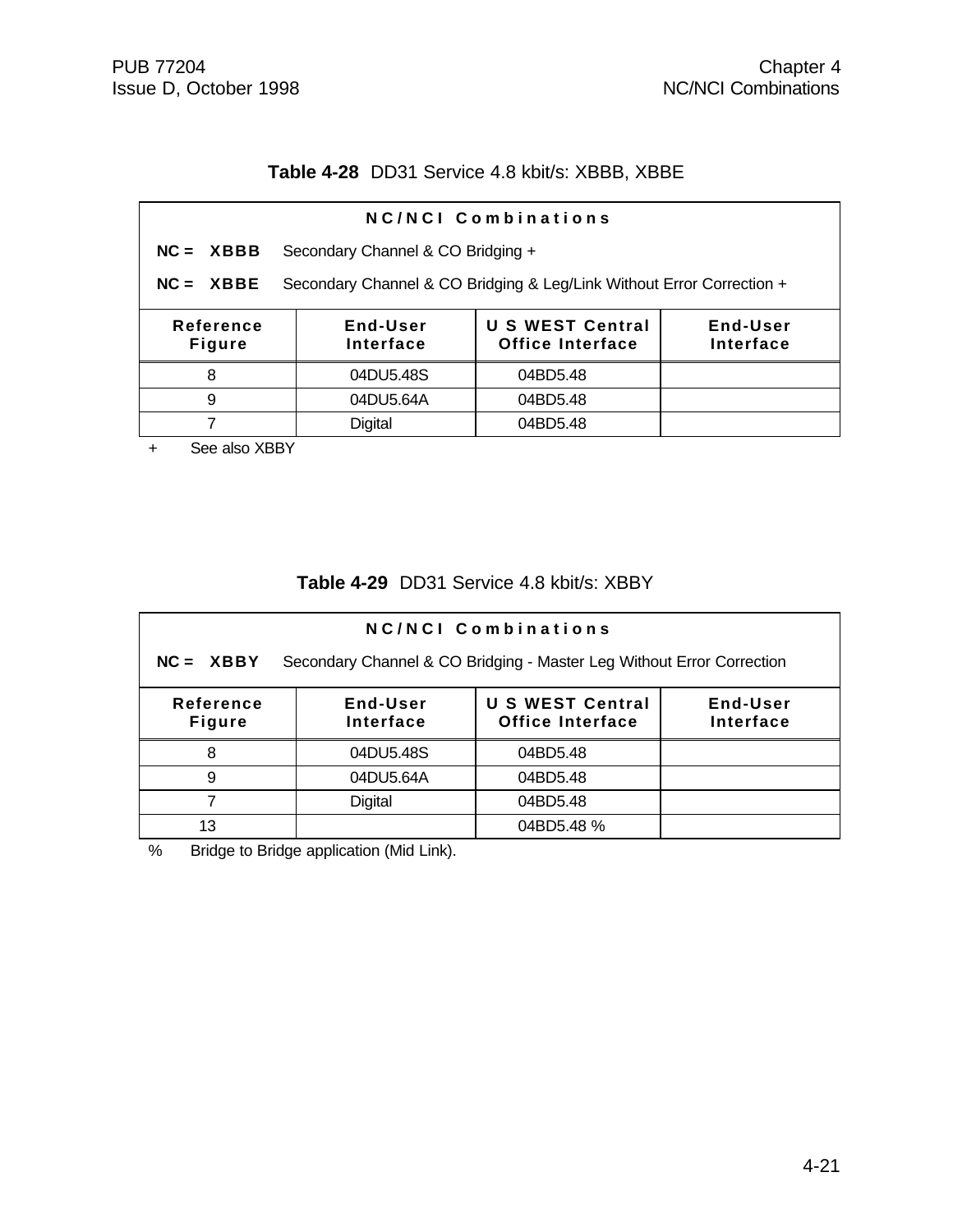#### **4.4 9.6 kbit/s Services**

See Section 4.1.1 for explanation of the term "Digital" and "DS1/3 Digital". See Section 4.1.8 for information about the Reference Figures.

### **4.4.1 DA3 Access Service**

| NC/NCI Combinations                            |                           |                                            |                |           |  |
|------------------------------------------------|---------------------------|--------------------------------------------|----------------|-----------|--|
|                                                | $NC = XG -$<br>No Options |                                            |                |           |  |
| $NC = XG-X$<br><b>Without Error Correction</b> |                           |                                            |                |           |  |
| <b>Reference</b>                               | <b>Access Customer</b>    | U S WEST Central Office<br><b>End-User</b> |                |           |  |
| <b>Figure</b>                                  | Interface                 | <b>CONI</b>                                | <b>CLEC NI</b> | Interface |  |
|                                                | Digital                   |                                            |                | 04DU5.96  |  |
| $\overline{2}$                                 | Digital                   |                                            |                | 04DU5.64A |  |
| 3                                              | Digital                   |                                            |                | Digital   |  |
| 1                                              |                           |                                            | DS1/3 Digital  | 04DU5.96  |  |
| 4                                              |                           |                                            | 04DO5.C *      | 04DU5.96  |  |

# **Table 4-30** DA3 Service 9.6 kbit/s: XG--, XG-X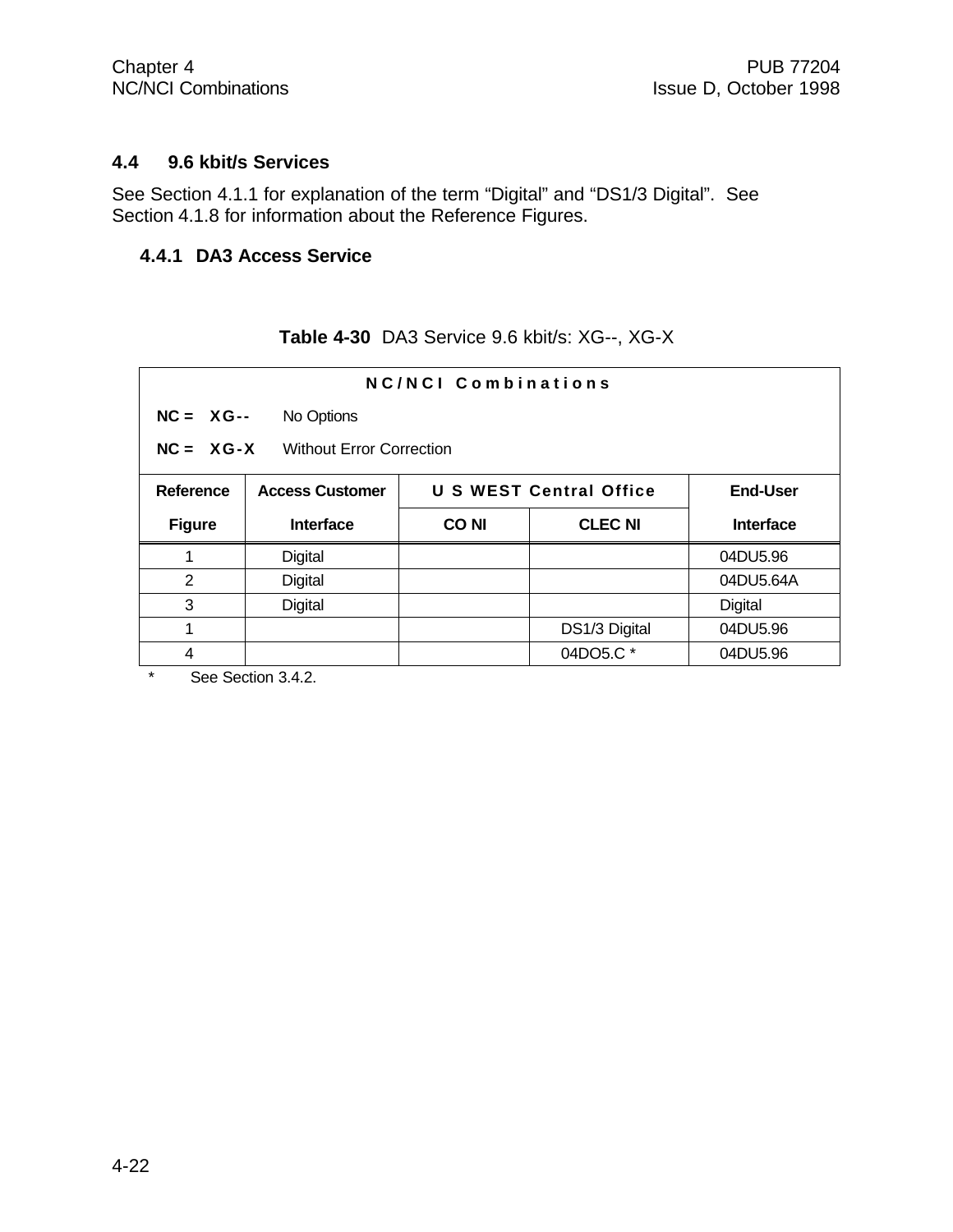## **Table 4-31** DA3 Service 9.6 kbit/s: XG-B, XG-E

| NC/NCI Combinations |                                                                    |             |                                |                 |
|---------------------|--------------------------------------------------------------------|-------------|--------------------------------|-----------------|
| $NC = XG-B$         | CO Bridging +                                                      |             |                                |                 |
|                     | $NC = XG-E$<br>CO Bridging and Leg/Link Without Error Correction + |             |                                |                 |
| <b>Reference</b>    | <b>Access Customer</b>                                             |             | <b>U S WEST Central Office</b> | <b>End-User</b> |
| <b>Figure</b>       | <b>Interface</b>                                                   | <b>CONI</b> | <b>CLEC NI</b>                 | Interface       |
| 7                   | Digital                                                            | 04BD5.96    |                                |                 |
| 7                   |                                                                    | 04BD5.96    |                                | Digital         |
| 8                   |                                                                    | 04BD5.96    |                                | 04DU5.96        |
| 9                   |                                                                    | 04BD5.96    |                                | 04DU5.64A       |
| 7                   |                                                                    | 04BD5.96    | DS1/3 Digital                  |                 |
| 8                   |                                                                    | 04BD5.96    | 04DO5.C *                      |                 |

\* See Section 3.4.2.

+ See also XG-Y

# **Table 4-32** DA3 Service 9.6 kbit/s: XG-P

| <b>NC/NCI Combinations</b><br>$NC = XG - P$<br>Packet Switching |                                                                             |             |                |                  |
|-----------------------------------------------------------------|-----------------------------------------------------------------------------|-------------|----------------|------------------|
| <b>Reference</b>                                                | <b>U S WEST Central Office</b><br><b>Access Customer</b><br><b>End-User</b> |             |                |                  |
| <b>Figure</b>                                                   | <b>Interface</b>                                                            | <b>CONI</b> | <b>CLEC NI</b> | <b>Interface</b> |
|                                                                 | Digital                                                                     |             |                | 04DU5.96         |
|                                                                 |                                                                             |             | DS1/3 Digital  | 04DU5.96         |
|                                                                 |                                                                             |             | 04DO5.C*       | 04DU5.96         |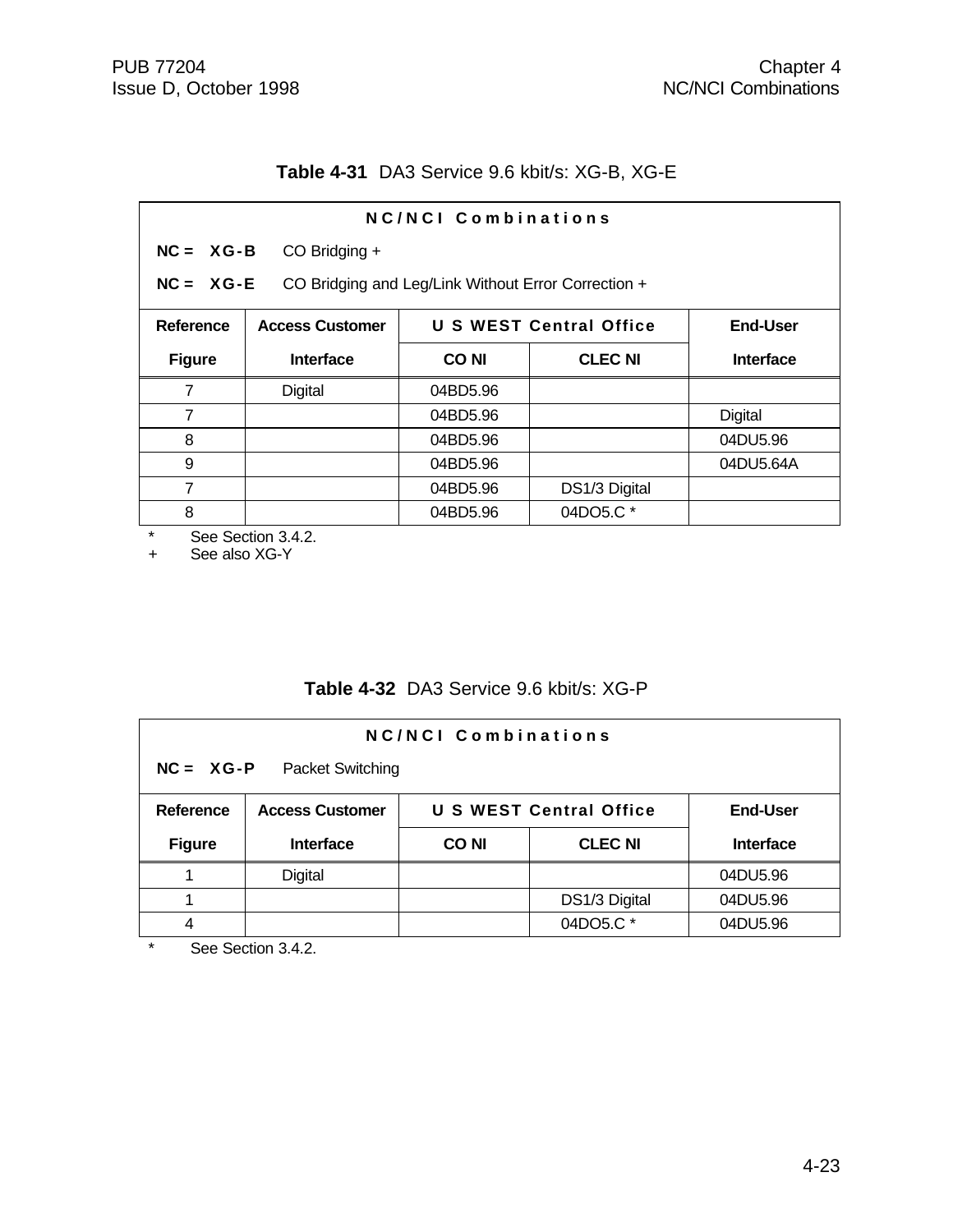| NC/NCI Combinations<br>$NC = XG-Y$<br>CO Bridging - Master Leg Without Error Correction  |                  |             |                |                  |
|------------------------------------------------------------------------------------------|------------------|-------------|----------------|------------------|
| <b>U S WEST Central Office</b><br><b>End-User</b><br>Reference<br><b>Access Customer</b> |                  |             |                |                  |
| <b>Figure</b>                                                                            | <b>Interface</b> | <b>CONI</b> | <b>CLEC NI</b> | <b>Interface</b> |
| 7                                                                                        | Digital          | 04BD5.96    |                |                  |
| 7                                                                                        |                  | 04BD5.96    |                | Digital          |
| 8                                                                                        |                  | 04BD5.96    |                | 04DU5.96         |
| 9                                                                                        |                  | 04BD5.96    |                | 04DU5.64A        |
| 7                                                                                        |                  | 04BD5.96    | DS1/3 Digital  |                  |
| 8                                                                                        |                  | 04BD5.96    | 04DO5.C*       |                  |
| 13                                                                                       |                  | 04BD5.96 %  |                |                  |

### **Table 4-33** DA3 Service 9.6 kbit/s: XG-Y

\* See Section 3.4.2. Bridge to Bridge application (Mid Link).

# **Table 4-34** DA3 Service 9.6 kbit/s: XGB-, XGBX

| <b>NC/NCI Combinations</b>                                |                        |                                                   |                |                  |
|-----------------------------------------------------------|------------------------|---------------------------------------------------|----------------|------------------|
| $NC = XGB$                                                | Secondary Channel      |                                                   |                |                  |
| $NC = XGBX$<br>Secondary Channel Without Error Correction |                        |                                                   |                |                  |
| <b>Reference</b>                                          | <b>Access Customer</b> | <b>U S WEST Central Office</b><br><b>End-User</b> |                |                  |
| <b>Figure</b>                                             | <b>Interface</b>       | <b>CONI</b>                                       | <b>CLEC NI</b> | <b>Interface</b> |
| 1                                                         | Digital                |                                                   |                | 04DU5.96S        |
| 2                                                         | Digital                |                                                   |                | 04DU5.64A        |
| 3                                                         | Digital                |                                                   |                | Digital          |
| 1                                                         |                        |                                                   | DS1/3 Digital  | 04DU5.96S        |
| 04DO5.C*<br>04DU5.96S<br>4                                |                        |                                                   |                |                  |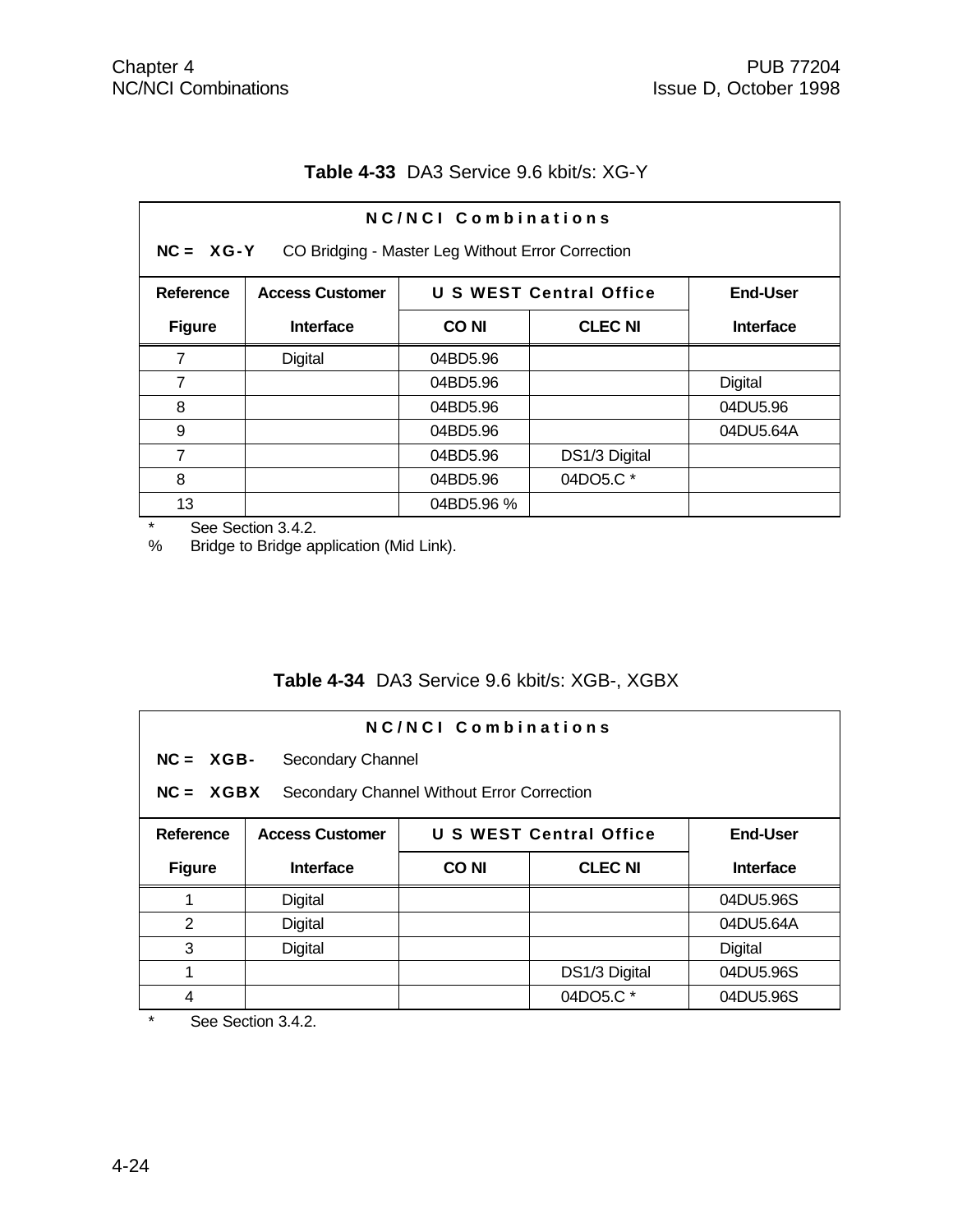### **Table 4-35** DA3 Service 9.6 kbit/s: XGBB, XGBE

|                  | NC/NCI Combinations    |                                    |                                                                       |                  |
|------------------|------------------------|------------------------------------|-----------------------------------------------------------------------|------------------|
| $NC = XGBB$      |                        | Secondary Channel & CO Bridging) + |                                                                       |                  |
| $NC = XGBE$      |                        |                                    | Secondary Channel & CO Bridging - Leg/Link Without Error Correction + |                  |
| <b>Reference</b> | <b>Access Customer</b> |                                    | U S WEST Central Office                                               | <b>End-User</b>  |
| <b>Figure</b>    | <b>Interface</b>       | CO NI                              | <b>CLEC NI</b>                                                        | <b>Interface</b> |
| 7                | Digital                | 04BD5.96                           |                                                                       |                  |
| 7                |                        | 04BD5.96                           |                                                                       | Digital          |
| 8                |                        | 04BD5.96                           |                                                                       | 04DU5.96S        |
| 9                |                        | 04BD5.96                           |                                                                       | 04DU5.64A        |
| 7                |                        | 04BD5.96                           | DS1/3 Digital                                                         |                  |
| 8                |                        | 04BD5.96                           | 04DO5.C *                                                             |                  |

\* See Section 3.4.2.

+ See also XGBY.

# **Table 4-36** DA3 Service 9.6 kbit/s: XGBY

| NC/NCI Combinations<br>$NC = XGBY$<br>Secondary Channel & CO Bridging - Master Leg Without Error Correction |                        |             |                                |                  |
|-------------------------------------------------------------------------------------------------------------|------------------------|-------------|--------------------------------|------------------|
| Reference                                                                                                   | <b>Access Customer</b> |             | <b>U S WEST Central Office</b> | <b>End-User</b>  |
| <b>Figure</b>                                                                                               | <b>Interface</b>       | <b>CONI</b> | <b>CLEC NI</b>                 | <b>Interface</b> |
| 7                                                                                                           | Digital                | 04BD5.96    |                                |                  |
| 7                                                                                                           |                        | 04BD5.96    |                                | Digital          |
| 8                                                                                                           |                        | 04BD5.96    |                                | 04DU5.96S        |
| 9                                                                                                           |                        | 04BD5.96    |                                | 04DU5.64A        |
| 7                                                                                                           |                        | 04BD5.96    | DS1/3 Digital                  |                  |
| 8                                                                                                           |                        | 04BD5.96    | 04DO5.C *                      |                  |
| 13                                                                                                          |                        | 04BD5.96 %  |                                |                  |

\* See Section 3.4.2.<br>% Bridge to Bridge ap

Bridge to Bridge application (Mid Link).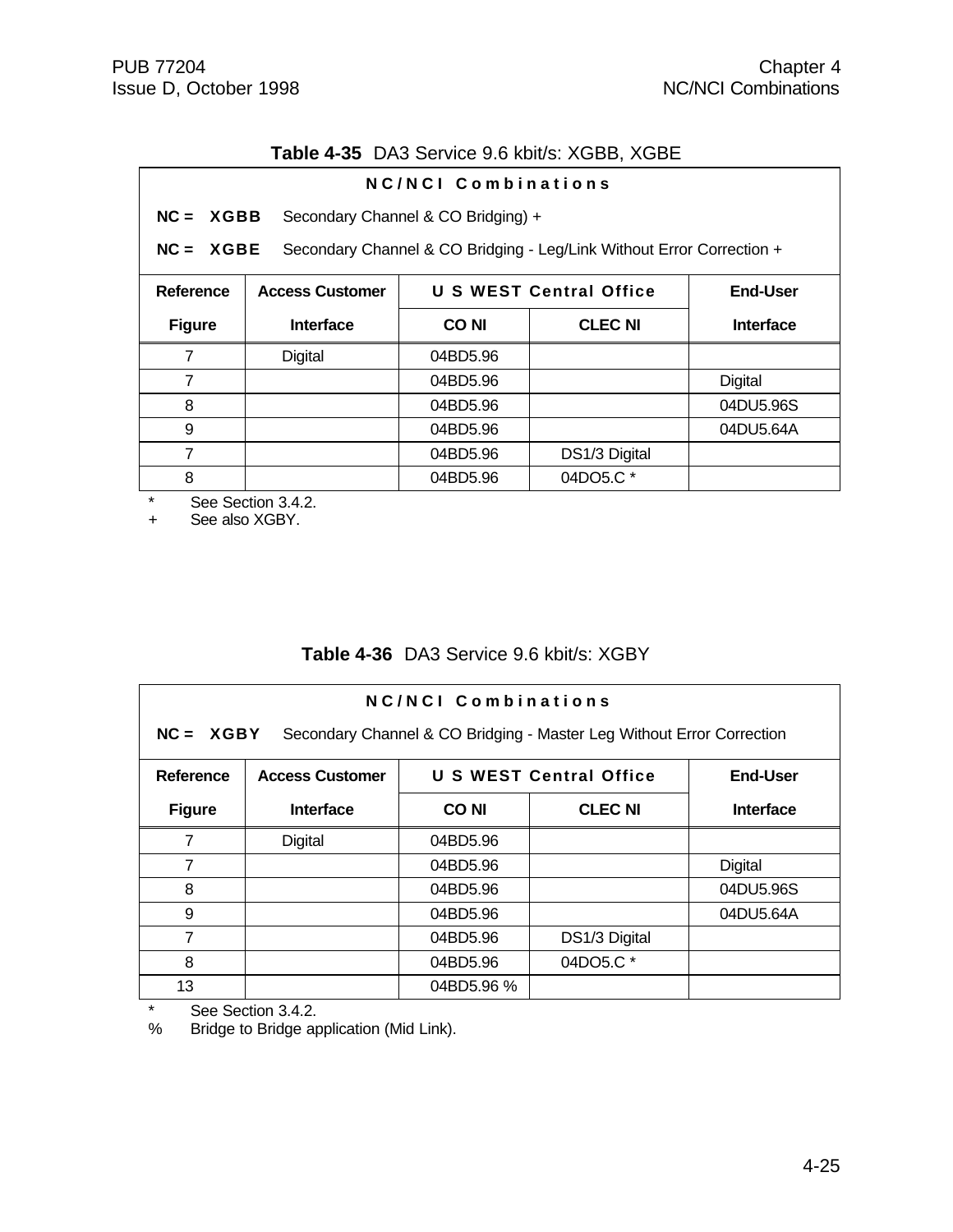### **4.4.2 DD31 Non-Access Service**

### **Table 4-37** DD31 Service 9.6 kbit/s: XG--, XG-X

| NC/NCI Combinations                            |                       |                                                    |                       |  |
|------------------------------------------------|-----------------------|----------------------------------------------------|-----------------------|--|
| $NC = XG -$                                    | No Options            |                                                    |                       |  |
| $NC = XG-X$<br><b>Without Error Correction</b> |                       |                                                    |                       |  |
| Reference<br><b>Figure</b>                     | End-User<br>Interface | <b>U S WEST Central</b><br><b>Office Interface</b> | End-User<br>Interface |  |
| 4                                              | 04DU5.96              |                                                    | 04DU5.96              |  |
| 5                                              | 04DU5.64A             |                                                    | 04DU5.96              |  |
| 6                                              | 04DU5.96              |                                                    | 02DV5.BC              |  |

### **Table 4-38** DD31 Service 9.6 kbit/s XG-B, XG-E

| NC/NCI Combinations                                                |                              |                                                    |                       |  |  |
|--------------------------------------------------------------------|------------------------------|----------------------------------------------------|-----------------------|--|--|
| $NC = XG-B$                                                        | CO Bridging +                |                                                    |                       |  |  |
| $NC = XG-E$<br>CO Bridging and Leg/Link Without Error Correction + |                              |                                                    |                       |  |  |
| Reference<br><b>Figure</b>                                         | <b>End-User</b><br>Interface | <b>U S WEST Central</b><br><b>Office Interface</b> | End-User<br>Interface |  |  |
| 8                                                                  | 04DU5.96                     | 04BD5.96                                           |                       |  |  |
| 9                                                                  | 04DU5.64A                    | 04BD5.96                                           |                       |  |  |
|                                                                    | <b>Digital</b>               | 04BD5.96                                           |                       |  |  |

+ See also XG-Y

# **Table 4-39** DD31 Service 9.6 kbit/s: XG-P

| <b>NC/NCI Combinations</b>               |                       |                                             |                       |  |  |
|------------------------------------------|-----------------------|---------------------------------------------|-----------------------|--|--|
| $NC = XG - P$<br><b>Packet Switching</b> |                       |                                             |                       |  |  |
| Reference<br><b>Figure</b>               | End-User<br>Interface | U S WEST Central<br><b>Office Interface</b> | End-User<br>Interface |  |  |
|                                          | 04DU5.96              |                                             | 04DU5.96              |  |  |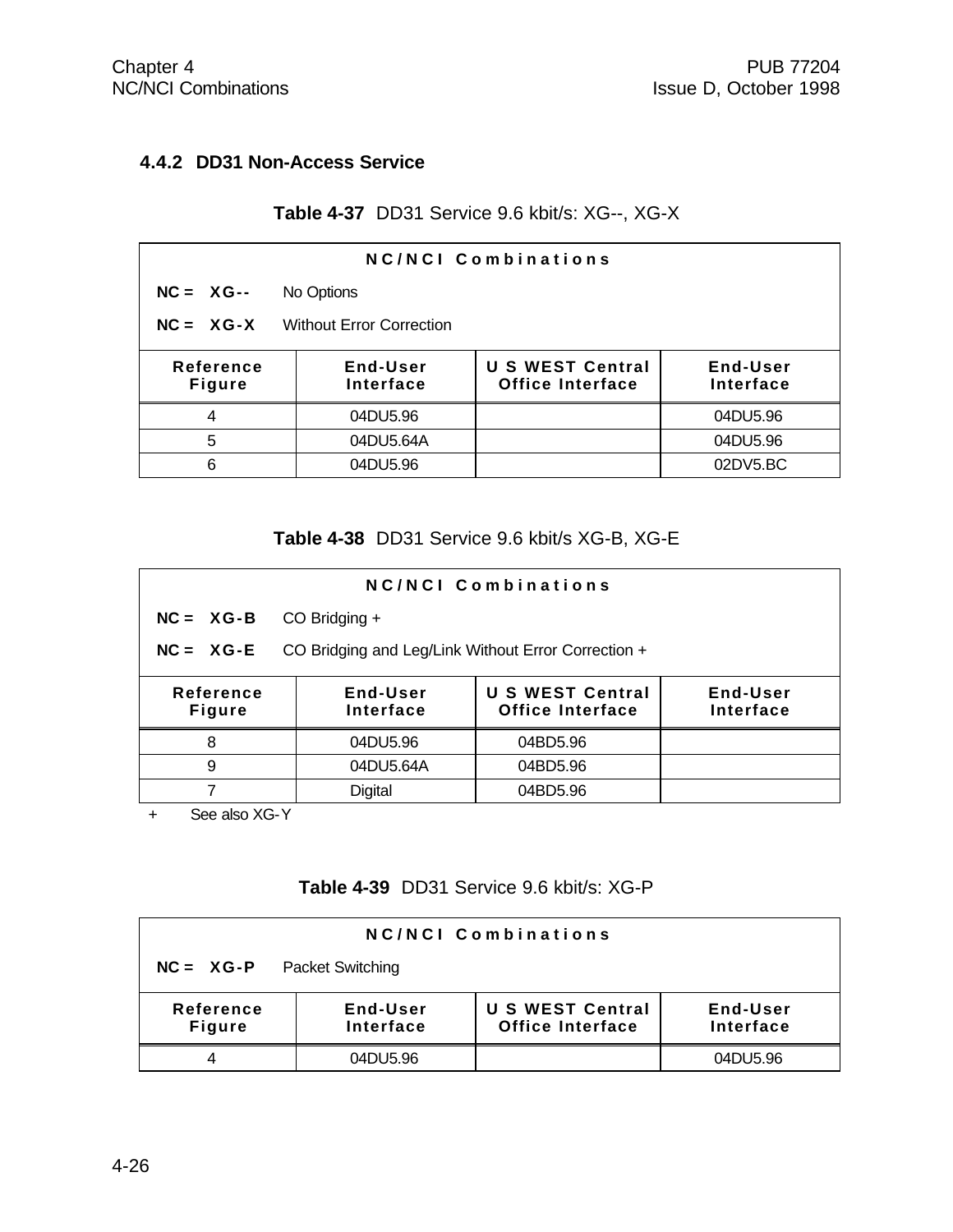# **Table 4-40** DD31 Service 9.6 kbit/s: XG-Y

| NC/NCI Combinations                                                                                                                |           |            |  |  |  |
|------------------------------------------------------------------------------------------------------------------------------------|-----------|------------|--|--|--|
| CO Bridging - Master Leg Without Error Correction<br>$NC = XG-Y$                                                                   |           |            |  |  |  |
| <b>U S WEST Central</b><br>End-User<br>End-User<br>Reference<br><b>Office Interface</b><br>Interface<br>Interface<br><b>Figure</b> |           |            |  |  |  |
| 8                                                                                                                                  | 04DU5.96  | 04BD5.96   |  |  |  |
| 9                                                                                                                                  | 04DU5.64A | 04BD5.96   |  |  |  |
|                                                                                                                                    | Digital   | 04BD5.96   |  |  |  |
|                                                                                                                                    |           | 04BD5.96 % |  |  |  |

% Bridge to Bridge application (Mid Link).

# **Table 4-41** DD31 Service 9.6 kbit/s: XGB-, XGBX

| <b>NC/NCI Combinations</b> |                                            |                                                    |                       |  |  |
|----------------------------|--------------------------------------------|----------------------------------------------------|-----------------------|--|--|
| $NC = XGB$                 | Secondary Channel                          |                                                    |                       |  |  |
| $NC = XGBX$                | Secondary Channel Without Error Correction |                                                    |                       |  |  |
| Reference<br><b>Figure</b> | End-User<br>Interface                      | <b>U S WEST Central</b><br><b>Office Interface</b> | End-User<br>Interface |  |  |
| 4                          | 04DU5.96S                                  |                                                    | 04DU5.96S             |  |  |
| 5                          | 04DU5.64A                                  |                                                    | 04DU5.96S             |  |  |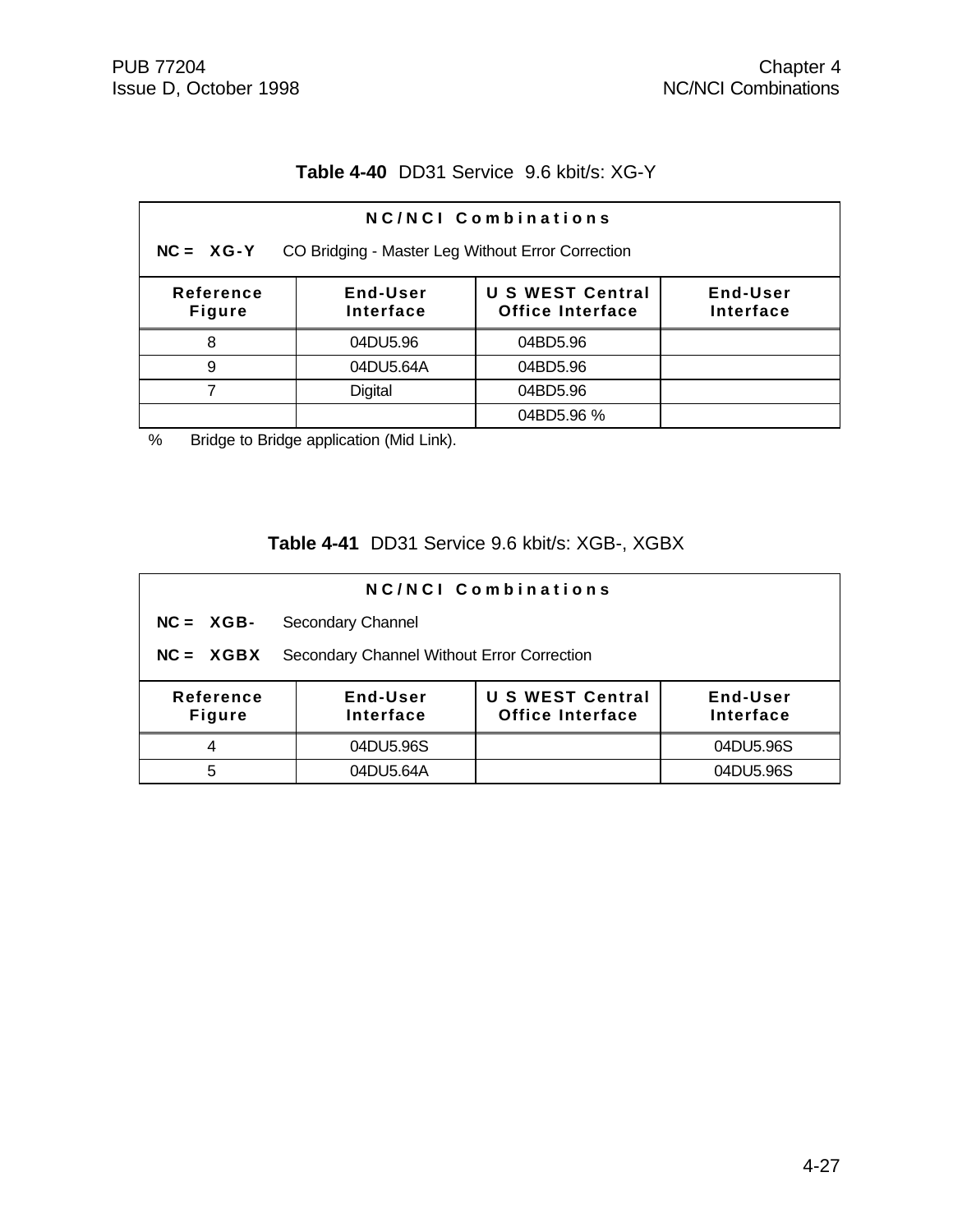# **Table 4-42** DD31 Service DA3 Service

| NC/NCI Combinations                                                                  |                                                                                                      |                                    |          |  |  |  |
|--------------------------------------------------------------------------------------|------------------------------------------------------------------------------------------------------|------------------------------------|----------|--|--|--|
| $NC = XGBB$                                                                          |                                                                                                      | Secondary Channel & CO Bridging) + |          |  |  |  |
| Secondary Channel & CO Bridging - Leg/Link Without Error Correction +<br>$NC = XGBE$ |                                                                                                      |                                    |          |  |  |  |
| Reference<br><b>Figure</b>                                                           | <b>U S WEST Central</b><br>End-User<br>End-User<br><b>Office Interface</b><br>Interface<br>Interface |                                    |          |  |  |  |
| 8                                                                                    | 04DU5.96S<br>04BD5.96                                                                                |                                    |          |  |  |  |
| 9                                                                                    |                                                                                                      | 04DU5.64A                          | 04BD5.96 |  |  |  |
| 7                                                                                    |                                                                                                      | <b>Digital</b>                     | 04BD5.96 |  |  |  |

+ See also XGBY.

#### **Table 4-43** DD31 Service 9.6 kbit/s: XGBY

| <b>NC/NCI Combinations</b>                                                           |                       |                                                    |                              |  |  |
|--------------------------------------------------------------------------------------|-----------------------|----------------------------------------------------|------------------------------|--|--|
| Secondary Channel & CO Bridging - Master Leg Without Error Correction<br>$NC = XGBY$ |                       |                                                    |                              |  |  |
| Reference<br><b>Figure</b>                                                           | End-User<br>Interface | <b>U S WEST Central</b><br><b>Office Interface</b> | End-User<br><b>Interface</b> |  |  |
| 8                                                                                    | 04DU5.96S             | 04BD5.96                                           |                              |  |  |
| 9                                                                                    | 04DU5.64A             | 04BD5.96                                           |                              |  |  |
|                                                                                      | <b>Digital</b>        | 04BD5.96                                           |                              |  |  |
| 13                                                                                   |                       | 04BD5.96 %                                         |                              |  |  |

% Bridge to Bridge application (Mid Link).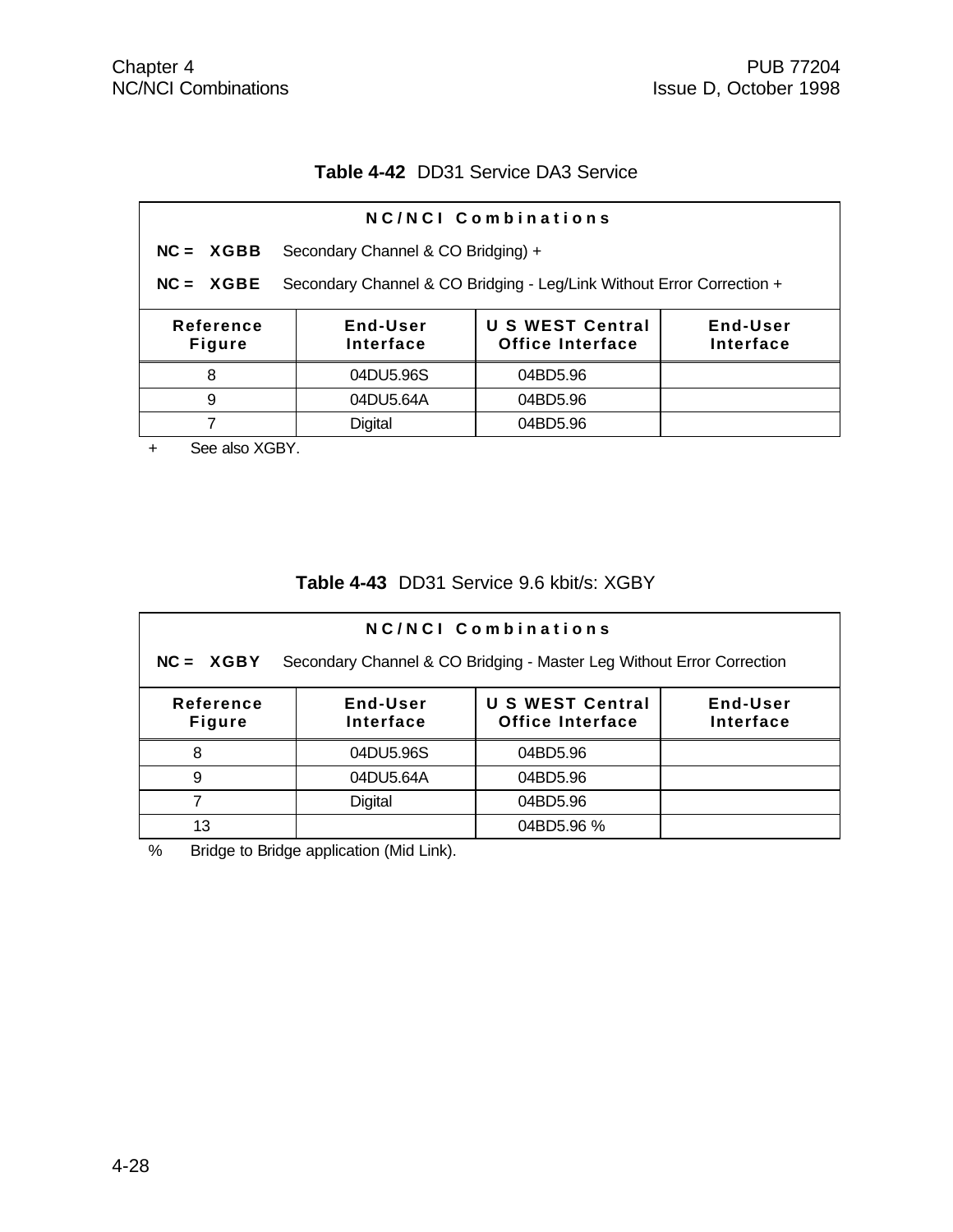#### **4.5 19.2 kbit/s Services**

The 19.2 kbit/s channels formerly used the rate generic XE code. The new XC code is 19.2 kbit/s rate specific. See Section 4.1.1 for explanation of the term "Digital" and "DS1/3 Digital". See Section 4.1.8 for information about the Reference Figures.

#### **4.5.1 DA5 Access Service**

| NC/NCI Combinations                     |                        |                                            |                |                  |  |
|-----------------------------------------|------------------------|--------------------------------------------|----------------|------------------|--|
| $NC = XC--$                             | No Options             |                                            |                |                  |  |
| $NC = XC-X$<br>Without Error Correction |                        |                                            |                |                  |  |
| Reference                               | <b>Access Customer</b> | U S WEST Central Office<br><b>End-User</b> |                |                  |  |
|                                         |                        |                                            |                |                  |  |
| <b>Figure</b>                           | Interface              | <b>CONI</b>                                | <b>CLEC NI</b> | <b>Interface</b> |  |
|                                         | Digital                |                                            |                | 04DU5.19         |  |
| 3                                       | Digital                |                                            |                | Digital          |  |
|                                         |                        |                                            | DS1/3 Digital  | 04DU5.19         |  |

**Table 4-44** DA5 Service 19.2 kbit/s: XC--, XC-X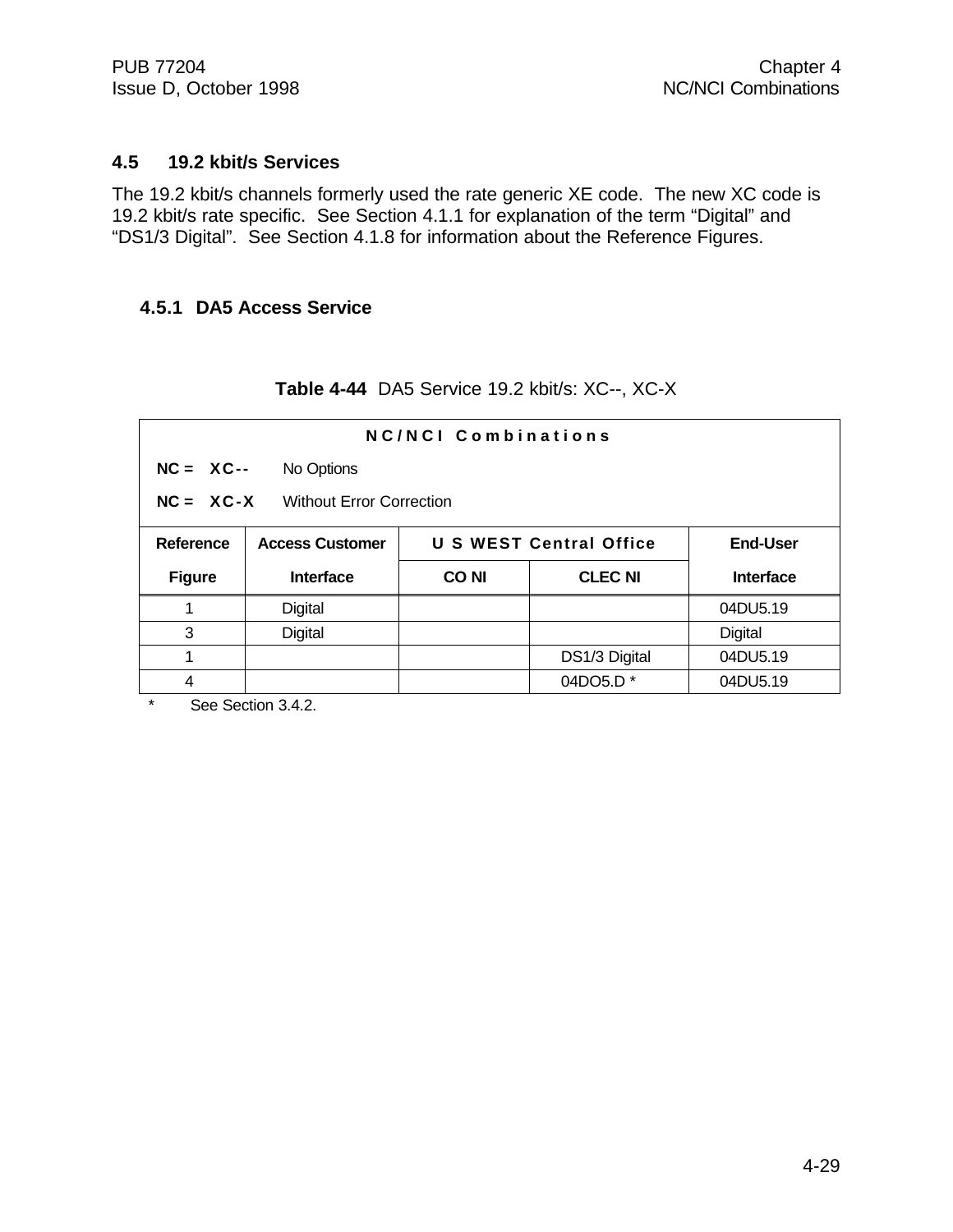## **Table 4-45** DA5 Service 19.2 kbit/s: XC-B, XC-E

| NC/NCI Combinations                                                |                                |             |                                |                  |  |  |
|--------------------------------------------------------------------|--------------------------------|-------------|--------------------------------|------------------|--|--|
|                                                                    | $NC = XC - B$<br>CO Bridging + |             |                                |                  |  |  |
| $NC = XC - E$<br>CO Bridging - Leg/Link Without Error Correction + |                                |             |                                |                  |  |  |
| Reference                                                          | <b>Access Customer</b>         |             | <b>U S WEST Central Office</b> | <b>End-User</b>  |  |  |
| <b>Figure</b>                                                      | <b>Interface</b>               | <b>CONI</b> | <b>CLEC NI</b>                 | <b>Interface</b> |  |  |
| 7                                                                  | Digital                        | 04BD5.19    |                                |                  |  |  |
| $\overline{7}$                                                     |                                | 04BD5.19    |                                | <b>Digital</b>   |  |  |
| 8                                                                  |                                | 04BD5.19    |                                | 04DU5.19         |  |  |
| 7                                                                  |                                | 04BD5.19    | DS1/3 Digital                  |                  |  |  |
| 8                                                                  |                                | 04BD5.19    | 04DO5.D <sup>*</sup>           |                  |  |  |

\* See Section 3.4.2.<br>+ See also XC-Y

See also XC-Y

## **Table 4-46** DA5 Service 19.2 kbit/s: XC-P

| NC/NCI Combinations<br>$NC = XC-P$<br>Packet Switching |                                                                             |  |                      |          |  |
|--------------------------------------------------------|-----------------------------------------------------------------------------|--|----------------------|----------|--|
| Reference                                              | <b>U S WEST Central Office</b><br><b>Access Customer</b><br><b>End-User</b> |  |                      |          |  |
| <b>Figure</b>                                          | <b>CLEC NI</b><br><b>CONI</b><br><b>Interface</b><br><b>Interface</b>       |  |                      |          |  |
|                                                        | <b>Digital</b>                                                              |  |                      | 04DU5.19 |  |
|                                                        |                                                                             |  | DS1/3 Digital        | 04DU5.19 |  |
|                                                        |                                                                             |  | 04DO5.D <sup>*</sup> | 04DU5.19 |  |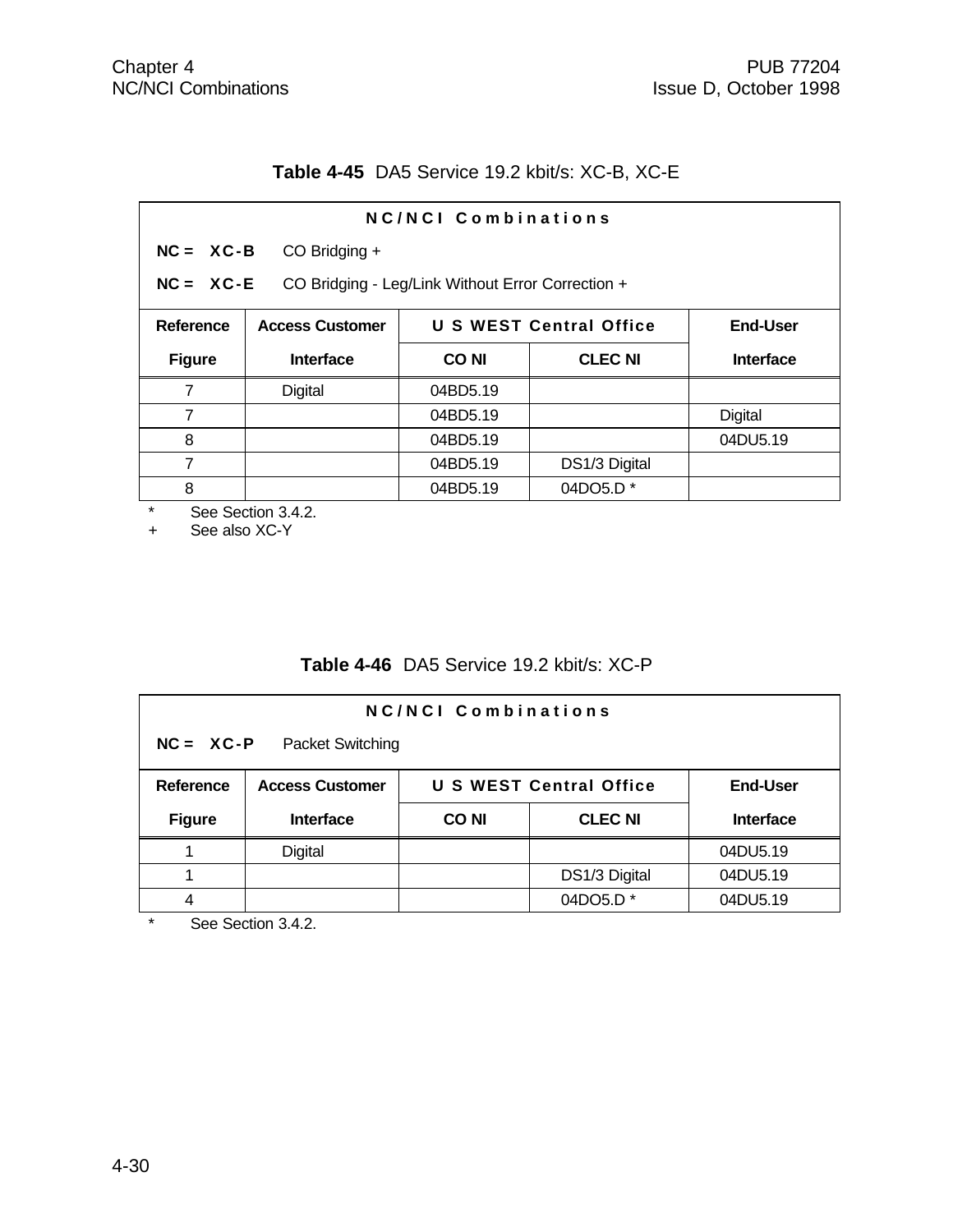| Table 4-47 DA5 Service 19.2 kbit/s: XC-Y |
|------------------------------------------|
|------------------------------------------|

| NC/NCI Combinations<br>NC = XC-Y CO Bridging - Master Leg Without Error Correction |                                                                             |            |                |                  |  |
|------------------------------------------------------------------------------------|-----------------------------------------------------------------------------|------------|----------------|------------------|--|
| Reference                                                                          | <b>U S WEST Central Office</b><br><b>End-User</b><br><b>Access Customer</b> |            |                |                  |  |
| <b>Figure</b>                                                                      | Interface                                                                   | CO NI      | <b>CLEC NI</b> | <b>Interface</b> |  |
| 7                                                                                  | Digital                                                                     | 04BD5.19   |                |                  |  |
| 7                                                                                  |                                                                             | 04BD5.19   |                | Digital          |  |
| 8                                                                                  |                                                                             | 04BD5.19   |                | 04DU5.19         |  |
| 7                                                                                  |                                                                             | 04BD5.19   | DS1/3 Digital  |                  |  |
| 8                                                                                  |                                                                             | 04BD5.19   | 04DO5.D *      |                  |  |
| 13                                                                                 |                                                                             | 04BD5.19 % |                |                  |  |

\* See Section 3.4.2.<br>% Bridge to Bridge ap

Bridge to Bridge application (Mid Link).

### **Table 4-48** DA5 Service 19.2 kbit/s: XCB-, XCBX

| NC/NCI Combinations |                                                             |                                                   |                |                  |  |
|---------------------|-------------------------------------------------------------|---------------------------------------------------|----------------|------------------|--|
|                     | $NC = XCB -$<br>Secondary Channel                           |                                                   |                |                  |  |
|                     | $NC = XCBX$<br>Secondary Channel & Without Error Correction |                                                   |                |                  |  |
| <b>Reference</b>    | <b>Access Customer</b>                                      | <b>U S WEST Central Office</b><br><b>End-User</b> |                |                  |  |
| <b>Figure</b>       | <b>Interface</b>                                            | <b>CONI</b>                                       | <b>CLEC NI</b> | <b>Interface</b> |  |
|                     | Digital                                                     |                                                   |                | 04DU5.19S        |  |
| 3                   | Digital                                                     |                                                   |                | Digital          |  |
|                     |                                                             |                                                   | DS1/3 Digital  | 04DU5.19S        |  |
| 4                   |                                                             |                                                   | 04DO5.D *      | 04DU5.19S        |  |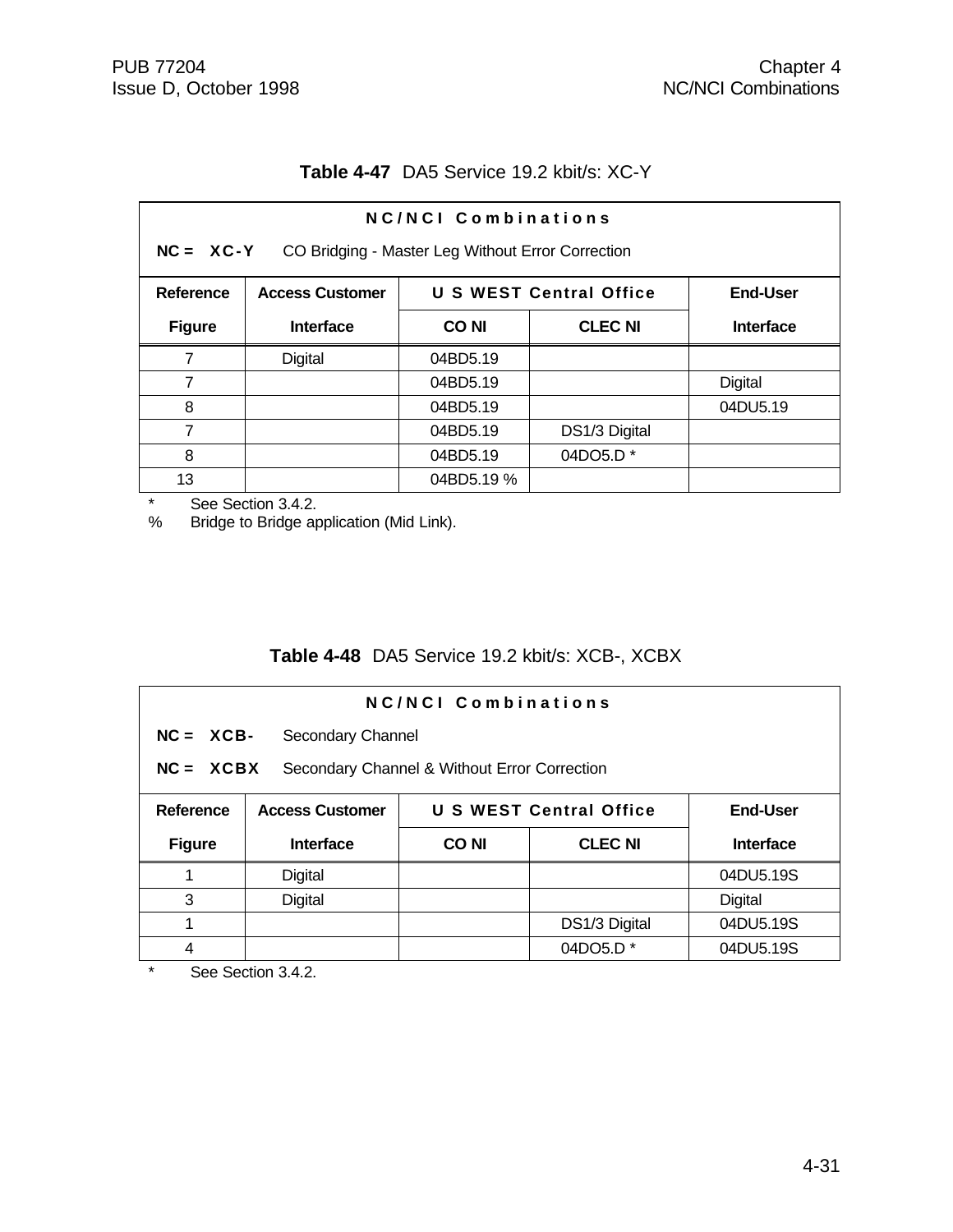## **Table 4-49** DA5 Service 19.2 kbit/s: XCBB, XCBE

| NC/NCI Combinations |                                                                      |                                   |                                                                       |                  |
|---------------------|----------------------------------------------------------------------|-----------------------------------|-----------------------------------------------------------------------|------------------|
| $NC = XCBB$         |                                                                      | Secondary Channel & CO Bridging + |                                                                       |                  |
| $NC = XCBE$         |                                                                      |                                   | Secondary Channel & CO Bridging - Leg/Link Without Error Correction + |                  |
| Reference           | U S WEST Central Office<br><b>End-User</b><br><b>Access Customer</b> |                                   |                                                                       |                  |
| <b>Figure</b>       | <b>Interface</b>                                                     | <b>CONI</b>                       | <b>CLEC NI</b>                                                        | <b>Interface</b> |
| 7                   | Digital                                                              | 04BD5.19                          |                                                                       |                  |
| 7                   |                                                                      | 04BD5.19                          |                                                                       | Digital          |
| 8                   |                                                                      | 04BD5.19                          |                                                                       | 04DU5.19S        |
| 7                   |                                                                      | 04BD5.19                          | DS1/3 Digital                                                         |                  |
| 8                   |                                                                      | 04BD5.19                          | 04DO5.D $*$                                                           |                  |

\* See Section 3.4.2.<br>+ See also XCBY

See also XCBY

## **Table 4-50** DA5 Service 19.2 kbit/s: XCBY

| NC/NCL Combinations<br>$NC = XCBY$<br>Secondary Channel & CO Bridging - Master Leg Without Error Correction |                                                                             |                                                   |                      |           |  |
|-------------------------------------------------------------------------------------------------------------|-----------------------------------------------------------------------------|---------------------------------------------------|----------------------|-----------|--|
| <b>Reference</b>                                                                                            | <b>U S WEST Central Office</b><br><b>End-User</b><br><b>Access Customer</b> |                                                   |                      |           |  |
| <b>Figure</b>                                                                                               | <b>Interface</b>                                                            | <b>CLEC NI</b><br><b>CONI</b><br><b>Interface</b> |                      |           |  |
| 7                                                                                                           | Digital                                                                     | 04BD5.19                                          |                      |           |  |
| 7                                                                                                           |                                                                             | 04BD5.19                                          |                      | Digital   |  |
| 8                                                                                                           |                                                                             | 04BD5.19                                          |                      | 04DU5.19S |  |
| 8                                                                                                           |                                                                             | 04BD5.19                                          | DS1/3 Digital        |           |  |
| 8                                                                                                           |                                                                             | 04BD5.19                                          | 04DO5.D <sup>*</sup> |           |  |
| 13                                                                                                          |                                                                             | 04BD5.19 %                                        |                      |           |  |

\* See Section 3.4.2.<br>% Bridge to Bridge ap

Bridge to Bridge application (Mid Link).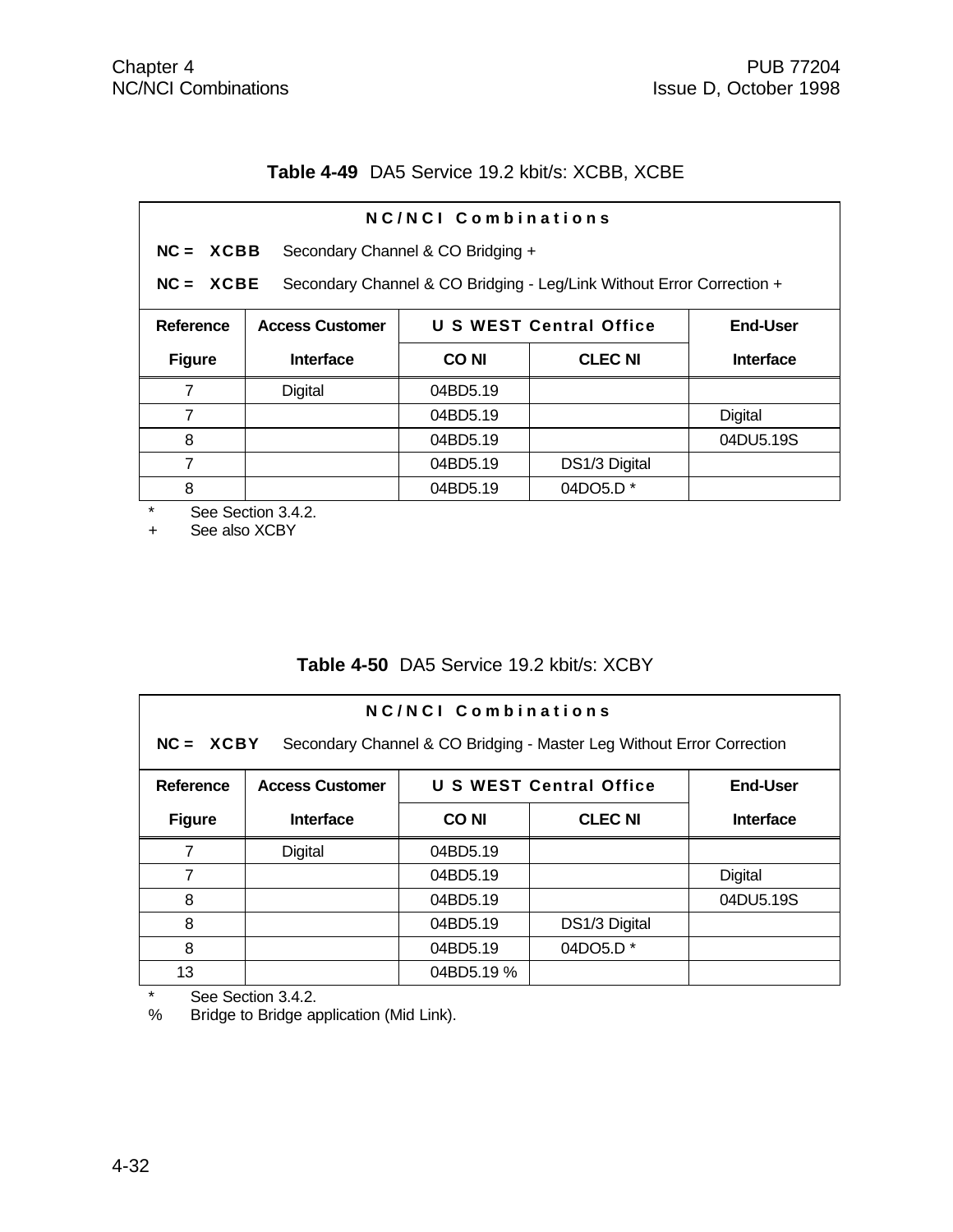### **4.5.2 DD31 Non-Access Service**

## **Table 4-51** DD31 Service 19.2 kbit/s: XC--, XC-X

| NC/NCI Combinations        |                                 |                                                    |                              |  |  |
|----------------------------|---------------------------------|----------------------------------------------------|------------------------------|--|--|
| $NC = XC--$                | No Options                      |                                                    |                              |  |  |
| $NC = XC-X$                | <b>Without Error Correction</b> |                                                    |                              |  |  |
| Reference<br><b>Figure</b> | End-User<br>Interface           | <b>U S WEST Central</b><br><b>Office Interface</b> | <b>End-User</b><br>Interface |  |  |
| 4                          | 04DU5.19                        |                                                    | 04DU5.19                     |  |  |
| 6                          | 04DU5.19                        |                                                    | 02DV5.BL                     |  |  |

### **Table 4-52** DD31 Service 19.2 kbit/s: XC-B, XC-E

| $NC = XC - B$<br>CO Bridging +<br>CO Bridging - Leg/Link Without Error Correction +<br>$NC = XC-E$<br><b>U S WEST Central</b><br>End-User<br>End-User<br><b>Reference</b><br><b>Office Interface</b><br>Interface<br>Interface<br><b>Figure</b><br>04DU5.19<br>04BD5.19<br>8 | NC/NCI Combinations |  |  |  |  |  |
|------------------------------------------------------------------------------------------------------------------------------------------------------------------------------------------------------------------------------------------------------------------------------|---------------------|--|--|--|--|--|
|                                                                                                                                                                                                                                                                              |                     |  |  |  |  |  |
|                                                                                                                                                                                                                                                                              |                     |  |  |  |  |  |
|                                                                                                                                                                                                                                                                              |                     |  |  |  |  |  |
|                                                                                                                                                                                                                                                                              |                     |  |  |  |  |  |
| <b>Digital</b><br>7<br>04BD5.19                                                                                                                                                                                                                                              |                     |  |  |  |  |  |

+ See also XC-Y

## **Table 4-53** DD31 Service 19.2 kbit/s: XC-P

| <b>NC/NCI Combinations</b>                                                                                                         |          |  |          |  |  |
|------------------------------------------------------------------------------------------------------------------------------------|----------|--|----------|--|--|
| $NC = XC-P$<br><b>Packet Switching</b>                                                                                             |          |  |          |  |  |
| <b>U S WEST Central</b><br>End-User<br>Reference<br>End-User<br><b>Office Interface</b><br>Interface<br>Interface<br><b>Figure</b> |          |  |          |  |  |
|                                                                                                                                    | 04DU5.19 |  | 04DU5.19 |  |  |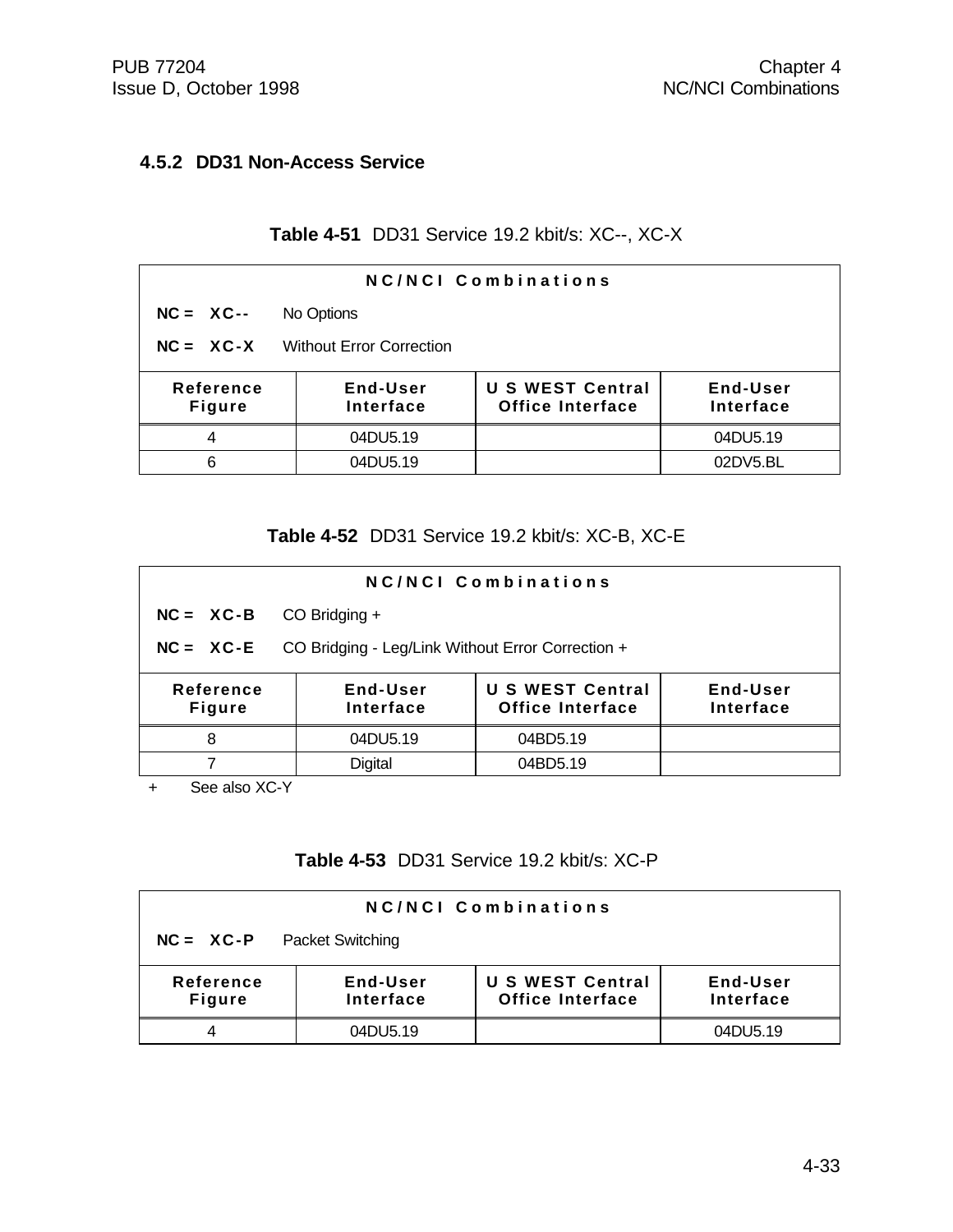# **Table 4-54** DD31 Service 19.2 kbit/s: XC-Y

| NC/NCI Combinations                                                                                                                |                |            |  |  |  |
|------------------------------------------------------------------------------------------------------------------------------------|----------------|------------|--|--|--|
| CO Bridging - Master Leg Without Error Correction<br>$NC = XC-Y$                                                                   |                |            |  |  |  |
| <b>U S WEST Central</b><br>Reference<br>End-User<br>End-User<br><b>Office Interface</b><br>Interface<br>Interface<br><b>Figure</b> |                |            |  |  |  |
| 8                                                                                                                                  | 04DU5.19       | 04BD5.19   |  |  |  |
|                                                                                                                                    | <b>Digital</b> | 04BD5.19   |  |  |  |
| 13                                                                                                                                 |                | 04BD5.19 % |  |  |  |

% Bridge to Bridge application (Mid Link).

## **Table 4-55** DD31 Service 19.2 kbit/s: XCB-, XCBX

| NC/NCI Combinations                                                                                                                |                   |  |           |  |  |
|------------------------------------------------------------------------------------------------------------------------------------|-------------------|--|-----------|--|--|
| $NC = XCB -$                                                                                                                       | Secondary Channel |  |           |  |  |
| Secondary Channel & Without Error Correction<br>$NC = XCBX$                                                                        |                   |  |           |  |  |
| <b>U S WEST Central</b><br>End-User<br>Reference<br>End-User<br><b>Office Interface</b><br>Interface<br>Interface<br><b>Figure</b> |                   |  |           |  |  |
| 4                                                                                                                                  | 04DU5.19S         |  | 04DU5.19S |  |  |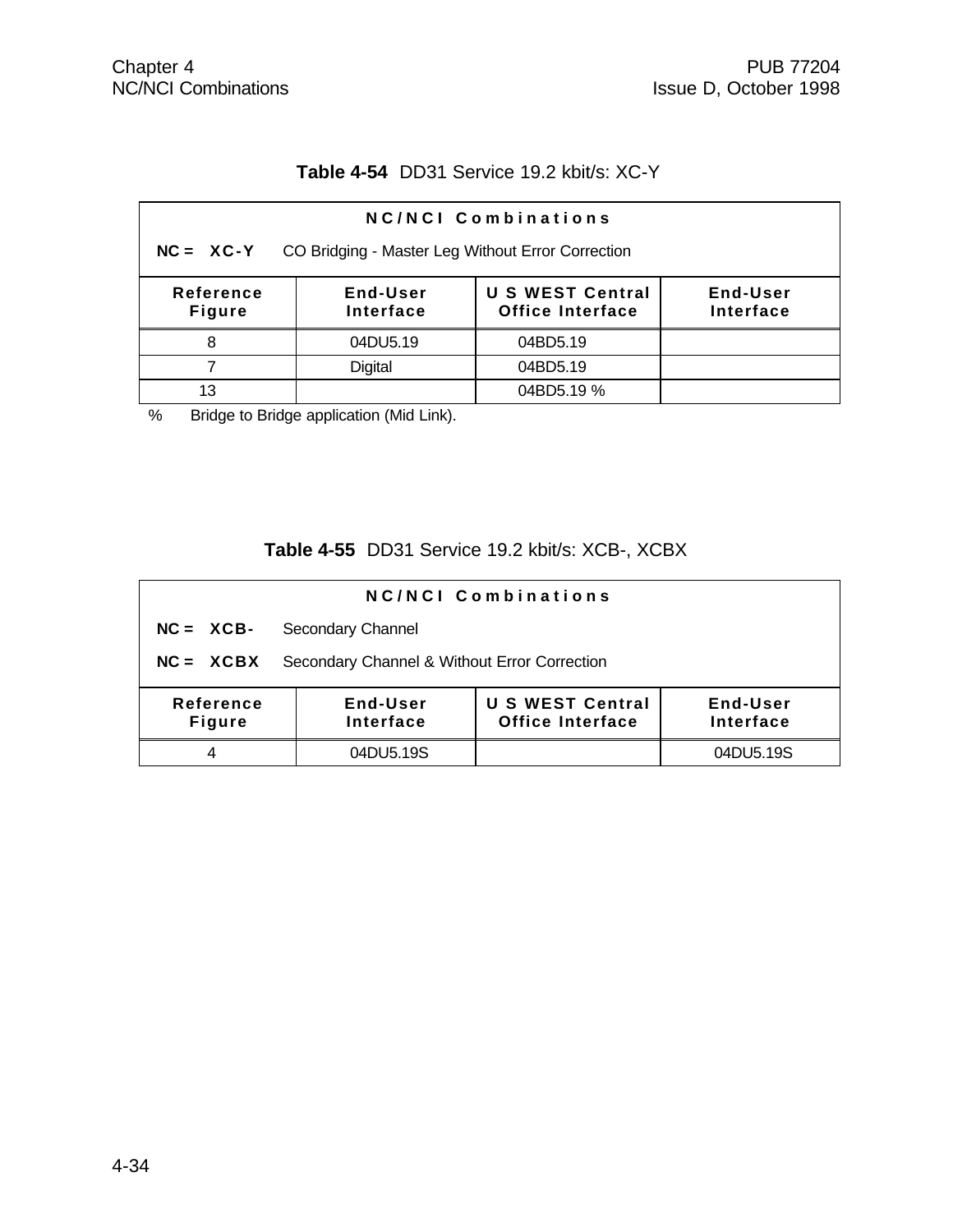## **Table 4-56** DD31 Service 19.2 kbit/s: XCBB, XCBE

| NC/NCI Combinations                                                                                                         |                                   |          |  |  |  |  |
|-----------------------------------------------------------------------------------------------------------------------------|-----------------------------------|----------|--|--|--|--|
| $NC = XCBB$                                                                                                                 | Secondary Channel & CO Bridging + |          |  |  |  |  |
| Secondary Channel & CO Bridging - Leg/Link Without Error Correction +<br>$NC = XCBE$                                        |                                   |          |  |  |  |  |
| <b>U S WEST Central</b><br>End-User<br>End-User<br>Reference<br>Office Interface<br>Interface<br>Interface<br><b>Figure</b> |                                   |          |  |  |  |  |
| 8                                                                                                                           | 04DU5.19S                         | 04BD5.19 |  |  |  |  |
| Digital<br>04BD5.19                                                                                                         |                                   |          |  |  |  |  |
| See also YCRV                                                                                                               |                                   |          |  |  |  |  |

See also XCBY

### **Table 4-57** DD31 Service 19.2 kbit/s: XCBY

| <b>NC/NCI Combinations</b>                                                           |                                                                                                      |            |  |  |  |
|--------------------------------------------------------------------------------------|------------------------------------------------------------------------------------------------------|------------|--|--|--|
| Secondary Channel & CO Bridging - Master Leg Without Error Correction<br>$NC = XCBY$ |                                                                                                      |            |  |  |  |
| Reference<br><b>Figure</b>                                                           | <b>U S WEST Central</b><br>End-User<br>End-User<br><b>Office Interface</b><br>Interface<br>Interface |            |  |  |  |
| 8                                                                                    | 04DU5.19S                                                                                            | 04BD5.19   |  |  |  |
|                                                                                      | <b>Digital</b>                                                                                       | 04BD5.19   |  |  |  |
| 13                                                                                   |                                                                                                      | 04BD5.19 % |  |  |  |

% Bridge to Bridge application (Mid Link).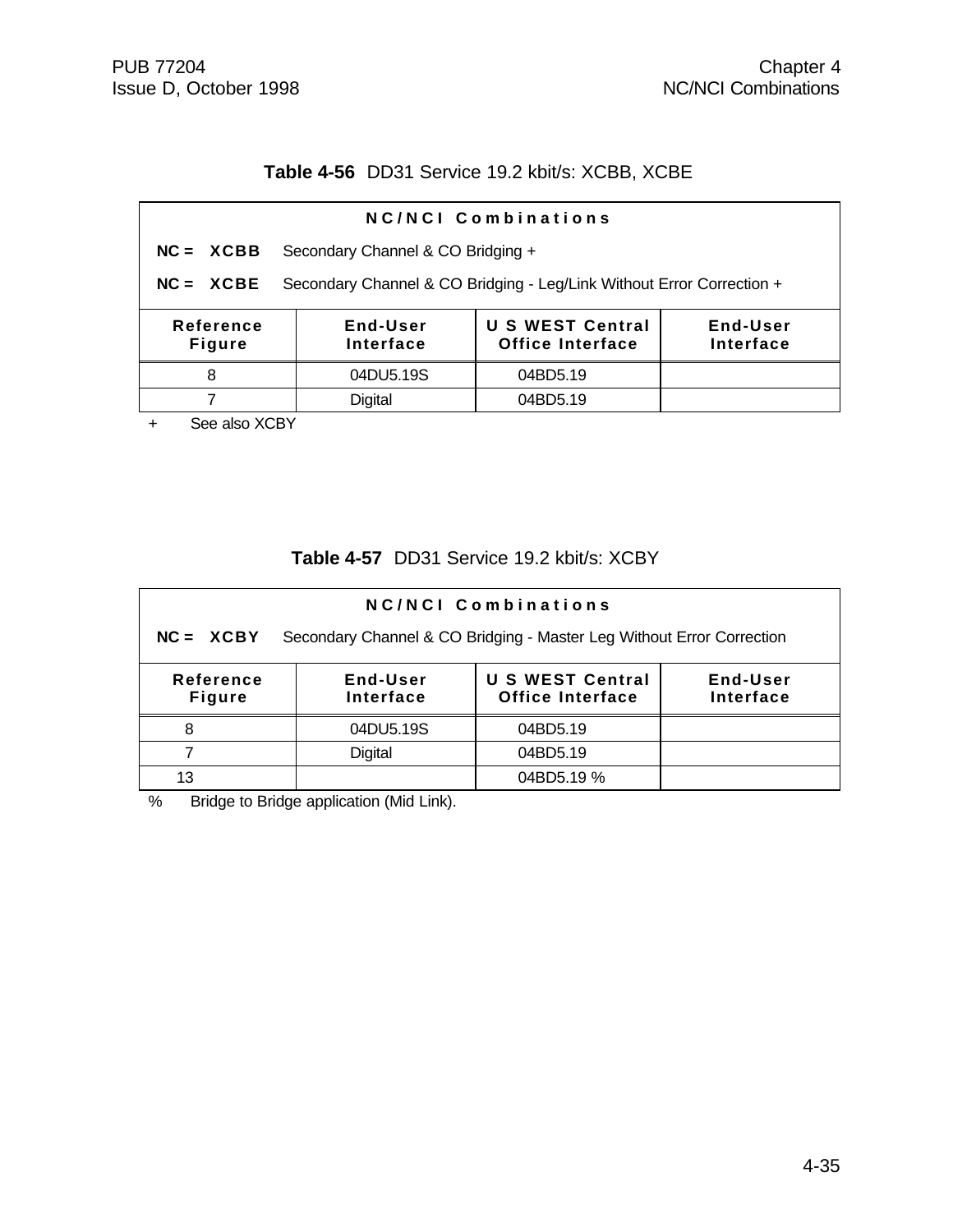#### **4.6 56.0 kbit/s Services**

See Section 4.1.1 for explanation of the term "Digital", "CCC Digital" and "DS1/3 Digital". See Section 4.1.8 for information about the Reference Figures.

### **4.6.1 DA4 Access Service**

|  |  | Table 4-58 DA4 Service 56.0 kbit/s: XH--, XH-X |  |
|--|--|------------------------------------------------|--|
|--|--|------------------------------------------------|--|

| NC/NCI Combinations |                                                                             |             |                |                  |  |
|---------------------|-----------------------------------------------------------------------------|-------------|----------------|------------------|--|
|                     | $NC = XH--$<br>No Options                                                   |             |                |                  |  |
|                     | $NC = XH-X$<br><b>Without Error Correction</b>                              |             |                |                  |  |
| <b>Reference</b>    | <b>U S WEST Central Office</b><br><b>End-User</b><br><b>Access Customer</b> |             |                |                  |  |
| <b>Figure</b>       | <b>Interface</b>                                                            | <b>CONI</b> | <b>CLEC NI</b> | <b>Interface</b> |  |
|                     | Digital                                                                     |             |                | 04DU5.56         |  |
| 3                   | Digital                                                                     |             |                | <b>Digital</b>   |  |
| 1                   |                                                                             |             | DS1/3 Digital  | 04DU5.56         |  |
| 4                   |                                                                             |             | 04DO5.E *      | 04DU5.56         |  |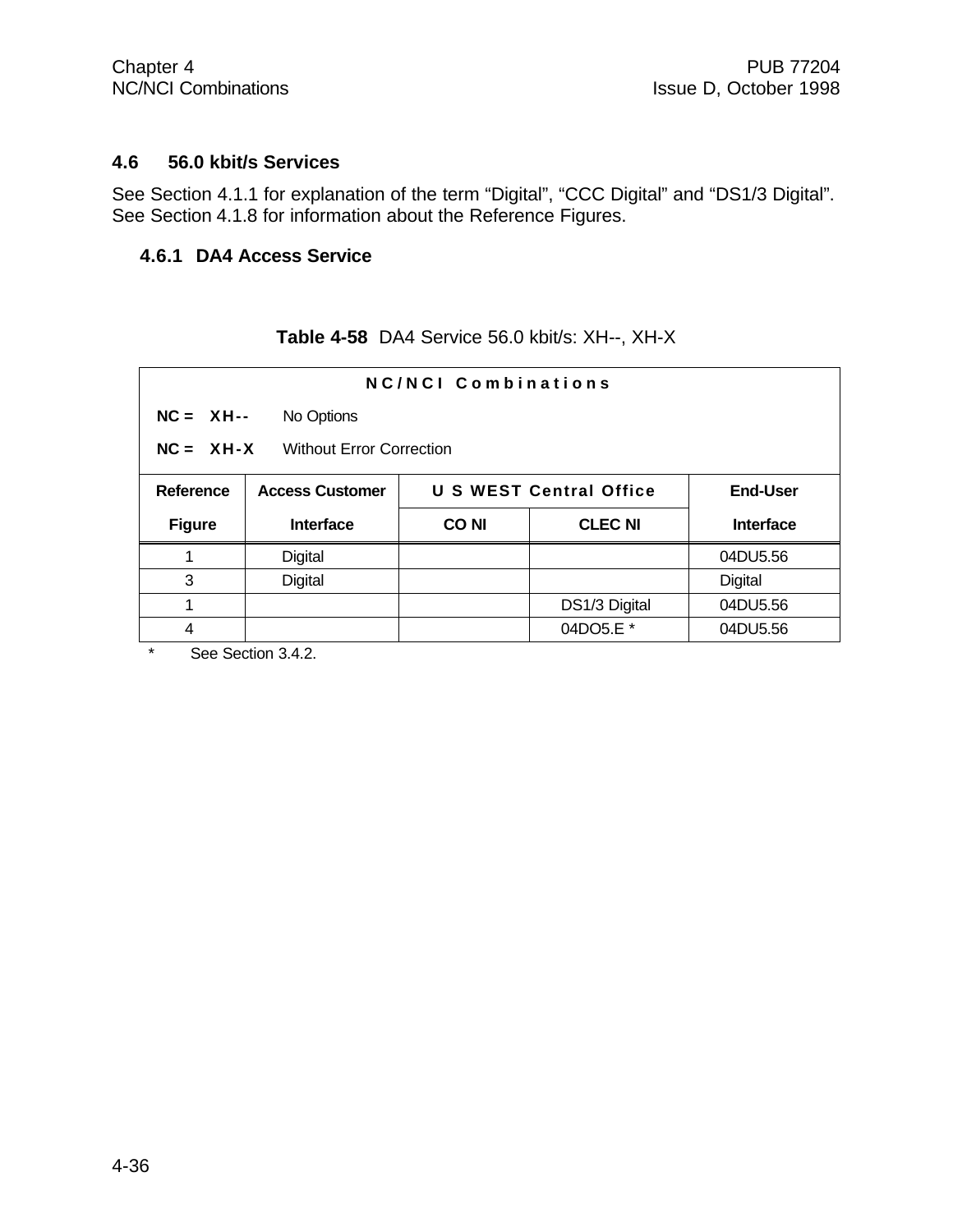## **Table 4-59** DA4 Service 56.0 kbit/s: XH-B, XH-E

| NC/NCI Combinations |                                                                             |             |                |                  |  |
|---------------------|-----------------------------------------------------------------------------|-------------|----------------|------------------|--|
|                     | $NC = XH - B$<br>CO Bridging +                                              |             |                |                  |  |
|                     | CO Bridging - Leg/Link Without Error Correction +<br>$NC = XH-E$            |             |                |                  |  |
| Reference           | <b>U S WEST Central Office</b><br><b>End-User</b><br><b>Access Customer</b> |             |                |                  |  |
| <b>Figure</b>       | Interface                                                                   | <b>CONI</b> | <b>CLEC NI</b> | <b>Interface</b> |  |
| $\overline{7}$      | Digital                                                                     | 04BD5.56    |                |                  |  |
| $\overline{7}$      |                                                                             | 04BD5.56    |                | Digital          |  |
| 8                   |                                                                             | 04BD5.56    |                | 04DU5.56         |  |
| $\overline{7}$      |                                                                             | 04BD5.56    | DS1/3 Digital  |                  |  |
| 8                   |                                                                             | 04BD5.56    | 04DO5.E *      |                  |  |

\* See Section 3.4.2.

+ See also XH-Y

## **Table 4-60** DA4 Service 56.0 kbit/s: XH-P

| <b>NC/NCI Combinations</b><br>$NC = XH-P$<br>Packet Switching |                                                                             |       |                |                  |  |
|---------------------------------------------------------------|-----------------------------------------------------------------------------|-------|----------------|------------------|--|
| <b>Reference</b>                                              | <b>U S WEST Central Office</b><br><b>Access Customer</b><br><b>End-User</b> |       |                |                  |  |
| <b>Figure</b>                                                 | <b>Interface</b>                                                            | CO NI | <b>CLEC NI</b> | <b>Interface</b> |  |
|                                                               | Digital                                                                     |       |                | 04DU5.56         |  |
|                                                               |                                                                             |       | DS1/3 Digital  | 04DU5.56         |  |
|                                                               |                                                                             |       | 04DO5.E *      | 04DU5.56         |  |

\* See Section 3.4.2.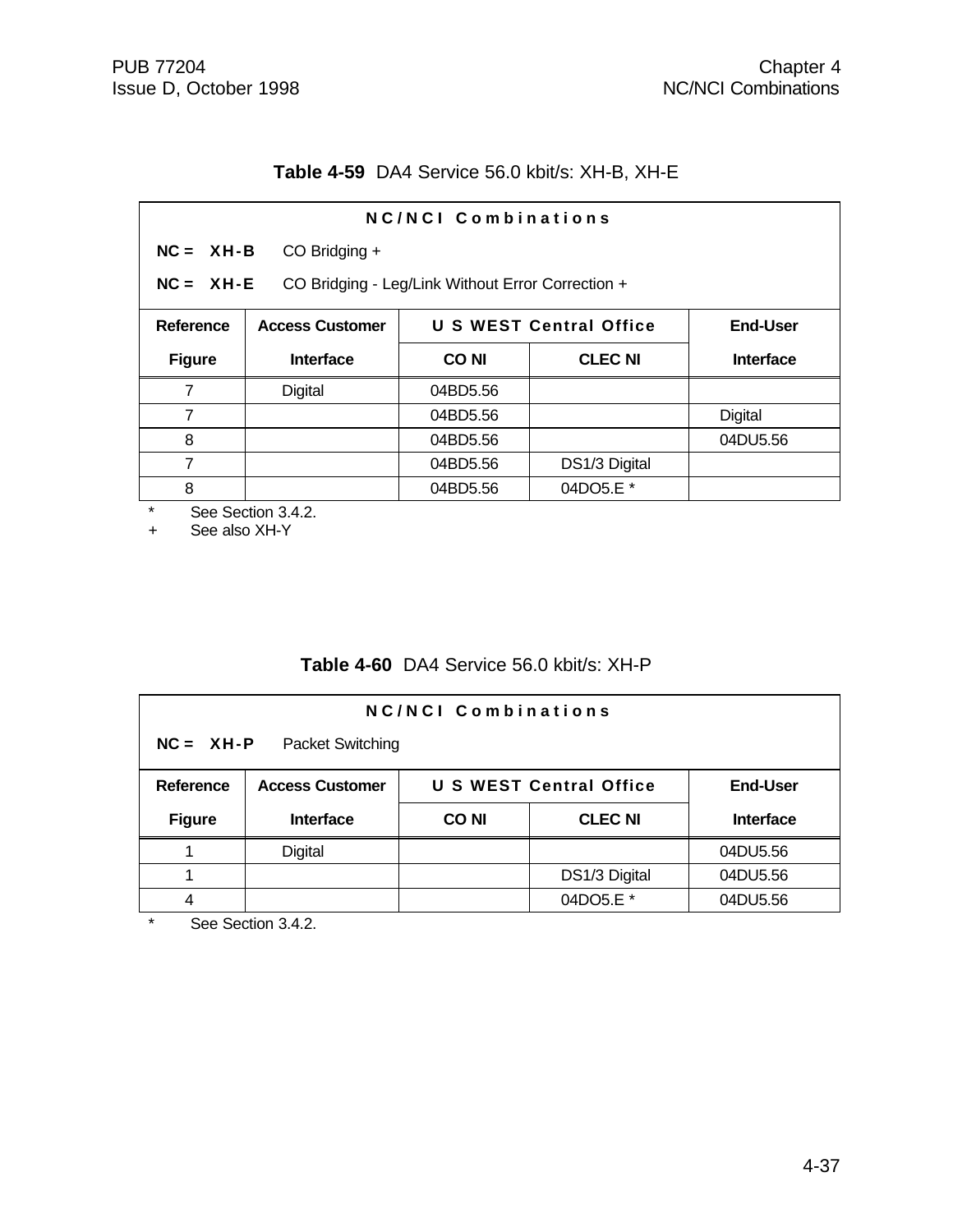| NC/NCI Combinations |                        |                                                   |                         |                  |  |  |
|---------------------|------------------------|---------------------------------------------------|-------------------------|------------------|--|--|
| $NC = XH-Y$         |                        | CO Bridging - Master Leg Without Error Correction |                         |                  |  |  |
| Reference           | <b>Access Customer</b> |                                                   | U S WEST Central Office | End-User         |  |  |
| <b>Figure</b>       | Interface              | <b>CLEC NI</b><br><b>CONI</b>                     |                         | <b>Interface</b> |  |  |
| $\blacksquare$      | Digital                | 04BD5.56                                          |                         |                  |  |  |
| 7                   |                        | 04BD5.56                                          |                         | <b>Digital</b>   |  |  |
| 8                   |                        | 04BD5.56                                          |                         | 04DU5.56         |  |  |
| 7                   |                        | 04BD5.56                                          | DS1/3 Digital           |                  |  |  |
| 8                   |                        | 04BD5.56                                          | 04DO5.E *               |                  |  |  |
| 13                  |                        | 04BD5.56 %                                        |                         |                  |  |  |

## **Table 4-61** DA4 Service 56.0 kbit/s: XH-Y

\* See Section 3.4.2.<br>% Bridge to Bridge ap

Bridge to Bridge application (Mid Link).

## **Table 4-62** DA4 Service 56.0 kbit/s: XHB-, XHBX

| NC/NCI Combinations                                                  |                                                                             |             |                |           |  |
|----------------------------------------------------------------------|-----------------------------------------------------------------------------|-------------|----------------|-----------|--|
|                                                                      | $NC = XHB$<br>Secondary Channel                                             |             |                |           |  |
| Secondary Channel, Two-point Without Error Correction<br>$NC = XHBX$ |                                                                             |             |                |           |  |
| Reference                                                            | <b>U S WEST Central Office</b><br><b>End-User</b><br><b>Access Customer</b> |             |                |           |  |
| <b>Figure</b>                                                        | <b>Interface</b>                                                            | <b>CONI</b> | <b>CLEC NI</b> | Interface |  |
|                                                                      | Digital                                                                     |             |                | 04DU5.56S |  |
| 3                                                                    | Digital                                                                     |             |                | Digital   |  |
| 1                                                                    |                                                                             |             | DS1/3 Digital  | 04DU5.56S |  |
| 4                                                                    |                                                                             |             | 04DO5.E *      | 04DU5.56S |  |

\* See Section 3.4.2.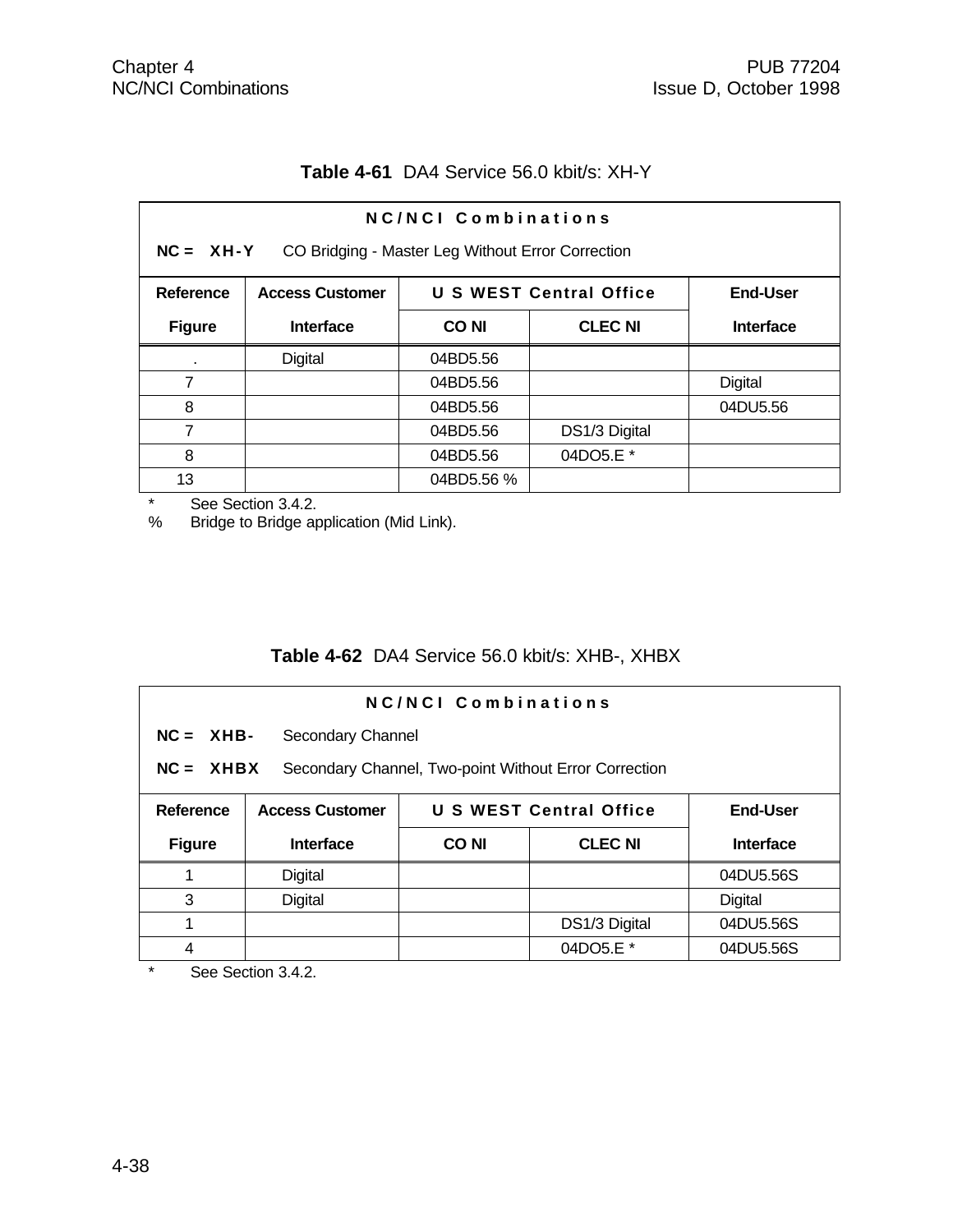#### **Table 4-63** DA4 Service 56.0 kbit/s: XHBB, XHBE

| NC/NCI Combinations |                                                                                   |             |                |                  |  |
|---------------------|-----------------------------------------------------------------------------------|-------------|----------------|------------------|--|
|                     | $NC = XHBB$<br>Secondary Channel & CO Bridging +                                  |             |                |                  |  |
|                     | $NC = XHBE$<br>Secondary Channel & Multipoint Leg/Link Without Error Correction + |             |                |                  |  |
| <b>Reference</b>    | U S WEST Central Office<br><b>End-User</b><br><b>Access Customer</b>              |             |                |                  |  |
| <b>Figure</b>       | <b>Interface</b>                                                                  | <b>CONI</b> | <b>CLEC NI</b> | <b>Interface</b> |  |
| 7                   | <b>Digital</b>                                                                    | 04BD5.56    |                |                  |  |
| 7                   |                                                                                   | 04BD5.56    |                | Digital          |  |
| 8                   |                                                                                   | 04BD5.56    |                | 04DU5.56S        |  |
| 7                   |                                                                                   | 04BD5.56    | DS1/3 Digital  |                  |  |
| 8                   |                                                                                   | 04BD5.56    | 04DO5.E *      |                  |  |

\* See Section 3.4.2.

+ See also XHBY

#### **Table 4-64** DA4 Service 56.0 kbit/s: XHBY

| NC/NCI Combinations<br>$NC = XHBY$<br>Secondary Channel & CO Bridging - Master Leg Without Error Correction |                        |             |                                |               |
|-------------------------------------------------------------------------------------------------------------|------------------------|-------------|--------------------------------|---------------|
| Reference                                                                                                   | <b>Access Customer</b> |             | <b>U S WEST Central Office</b> | End-User      |
| <b>Figure</b>                                                                                               | <b>Interface</b>       | <b>CONI</b> | <b>Interface</b>               |               |
| 7                                                                                                           | CCC Digital #          | 04BD5.56    |                                |               |
| 7                                                                                                           |                        | 04BD5.56    |                                | CCC Digital # |
| 8                                                                                                           |                        | 04BD5.56    |                                | 04DU5.56S     |
| 7                                                                                                           |                        | 04BD5.56    | DS1/3 Digital                  |               |
| 8                                                                                                           |                        | 04BD5.56    | 04DO5.E *                      |               |
| 13                                                                                                          |                        | 04BD5.56 %  |                                |               |

\* See Section 3.4.2.<br>% Bridge to Bridge ap

Bridge to Bridge application (Mid Link).

# CCC Digital denotes a DS1 with CCC or, at higher data rates, a channel transporting a DS1 with CCC. The master or control leg of a multipoint circuit with secondary channel requires that any DS1 used for transport have CCC.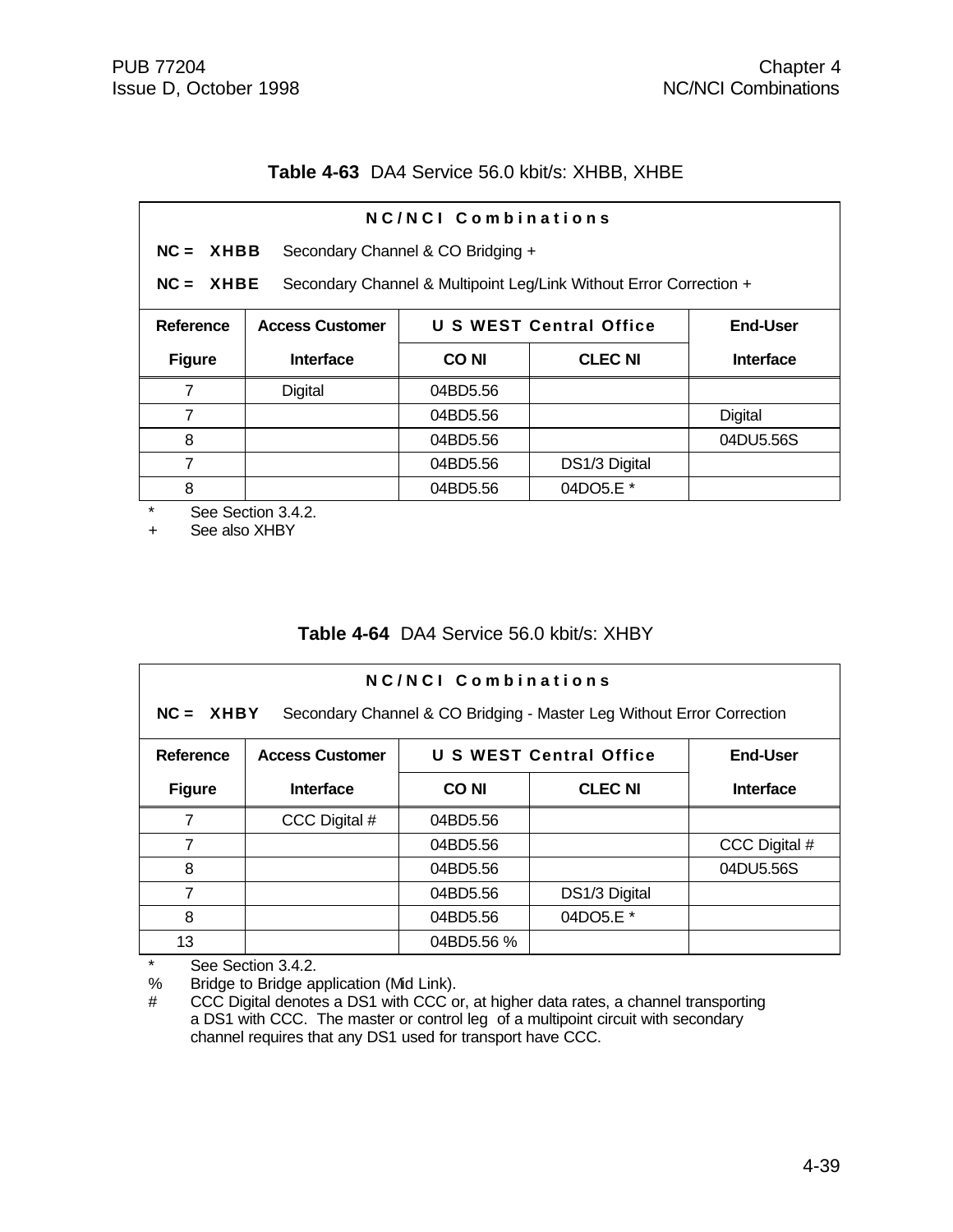## **4.6.2 DD31 Non-Access Service**

## **Table 4-65** DD31 Service 56.0 kbit/s: XH--, XH-X

| NC/NCI Combinations                                                                                                                |            |  |          |  |
|------------------------------------------------------------------------------------------------------------------------------------|------------|--|----------|--|
| $NC = XH--$                                                                                                                        | No Options |  |          |  |
| $NC = XH-X$<br><b>Without Error Correction</b>                                                                                     |            |  |          |  |
| <b>U S WEST Central</b><br>End-User<br>End-User<br>Reference<br><b>Office Interface</b><br>Interface<br>Interface<br><b>Figure</b> |            |  |          |  |
|                                                                                                                                    | 04DU5.56   |  | 04DU5.56 |  |

## **Table 4-66** DD31 Service 56.0 kbit/s: XH-B, XH-E

| NC/NCI Combinations                                                                                                         |                                                   |          |  |  |  |
|-----------------------------------------------------------------------------------------------------------------------------|---------------------------------------------------|----------|--|--|--|
| $NC = XH - B$                                                                                                               | CO Bridging +                                     |          |  |  |  |
| $NC = XH-E$                                                                                                                 | CO Bridging - Leg/Link Without Error Correction + |          |  |  |  |
| <b>U S WEST Central</b><br>Reference<br>End-User<br>End-User<br>Office Interface<br>Interface<br>Interface<br><b>Figure</b> |                                                   |          |  |  |  |
| 8                                                                                                                           | 04DU5.56                                          | 04BD5.56 |  |  |  |
|                                                                                                                             | <b>Digital</b>                                    | 04BD5.56 |  |  |  |

+ See also XH-Y

#### **Table 4-67** DD31 Service 56.0 kbit/s: XH-P

| <b>NC/NCI Combinations</b>             |                       |                                                    |                       |  |  |
|----------------------------------------|-----------------------|----------------------------------------------------|-----------------------|--|--|
| $NC = XH-P$<br><b>Packet Switching</b> |                       |                                                    |                       |  |  |
| Reference<br><b>Figure</b>             | End-User<br>Interface | <b>U S WEST Central</b><br><b>Office Interface</b> | End-User<br>Interface |  |  |
|                                        | 04DU5.56              |                                                    | 04DU5.56              |  |  |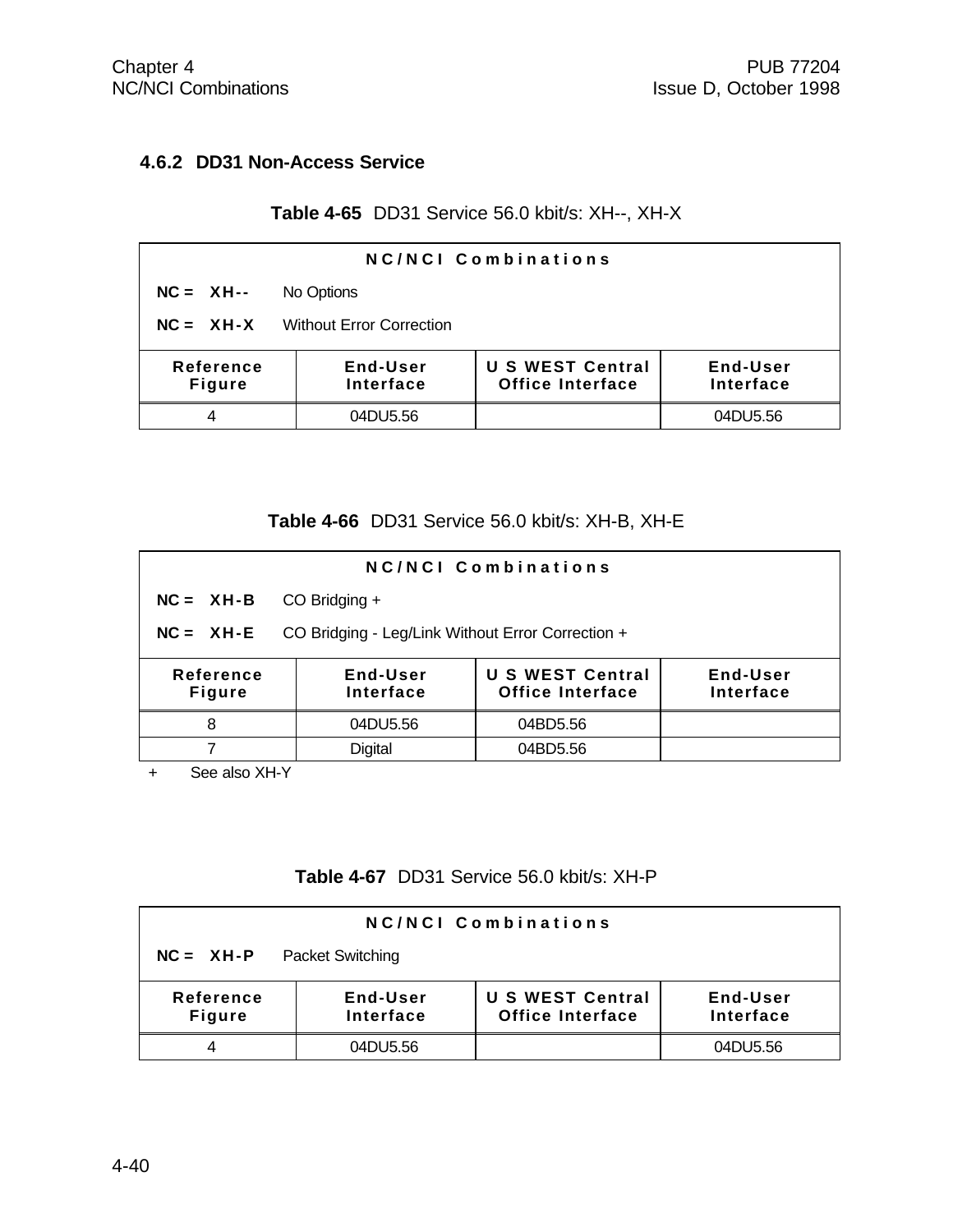## **Table 4-68** DD31 Service 56.0 kbit/s: XH-Y

| NC/NCI Combinations                                                                                                                |          |            |  |  |  |
|------------------------------------------------------------------------------------------------------------------------------------|----------|------------|--|--|--|
| $NC = XH-Y$<br>CO Bridging - Master Leg Without Error Correction                                                                   |          |            |  |  |  |
| <b>U S WEST Central</b><br>End-User<br>End-User<br>Reference<br><b>Office Interface</b><br>Interface<br>Interface<br><b>Figure</b> |          |            |  |  |  |
| 8                                                                                                                                  | 04DU5.56 | 04BD5.56   |  |  |  |
|                                                                                                                                    | Digital  | 04BD5.56   |  |  |  |
| 13                                                                                                                                 |          | 04BD5.56 % |  |  |  |

% Bridge to Bridge application (Mid Link).

## **Table 4-69** DD31 Service 56.0 kbit/s: XHB-, XHBX

| NC/NCI Combinations                                                                                                                |                                                       |  |           |  |  |
|------------------------------------------------------------------------------------------------------------------------------------|-------------------------------------------------------|--|-----------|--|--|
| $NC = XHB -$                                                                                                                       | Secondary Channel                                     |  |           |  |  |
| $NC = XHBX$                                                                                                                        | Secondary Channel, Two-point Without Error Correction |  |           |  |  |
| <b>U S WEST Central</b><br>End-User<br>Reference<br>End-User<br><b>Office Interface</b><br>Interface<br>Interface<br><b>Figure</b> |                                                       |  |           |  |  |
| 4                                                                                                                                  | 04DU5.56S                                             |  | 04DU5.56S |  |  |

**Table 4-70** DD31 Service 56.0 kbit/s: XHBB, XHBE

| NC/NCI Combinations                                                                                                         |                                                                    |          |  |  |  |
|-----------------------------------------------------------------------------------------------------------------------------|--------------------------------------------------------------------|----------|--|--|--|
| $NC = XHBB$                                                                                                                 | Secondary Channel & CO Bridging +                                  |          |  |  |  |
| $NC = XHBE$                                                                                                                 | Secondary Channel & Multipoint Leg/Link Without Error Correction + |          |  |  |  |
| <b>U S WEST Central</b><br>Reference<br>End-User<br>End-User<br>Interface<br>Office Interface<br>Interface<br><b>Figure</b> |                                                                    |          |  |  |  |
| 8                                                                                                                           | 04DU5.56S                                                          | 04BD5.56 |  |  |  |
|                                                                                                                             | <b>Digital</b>                                                     | 04BD5.56 |  |  |  |

+ See also XHBY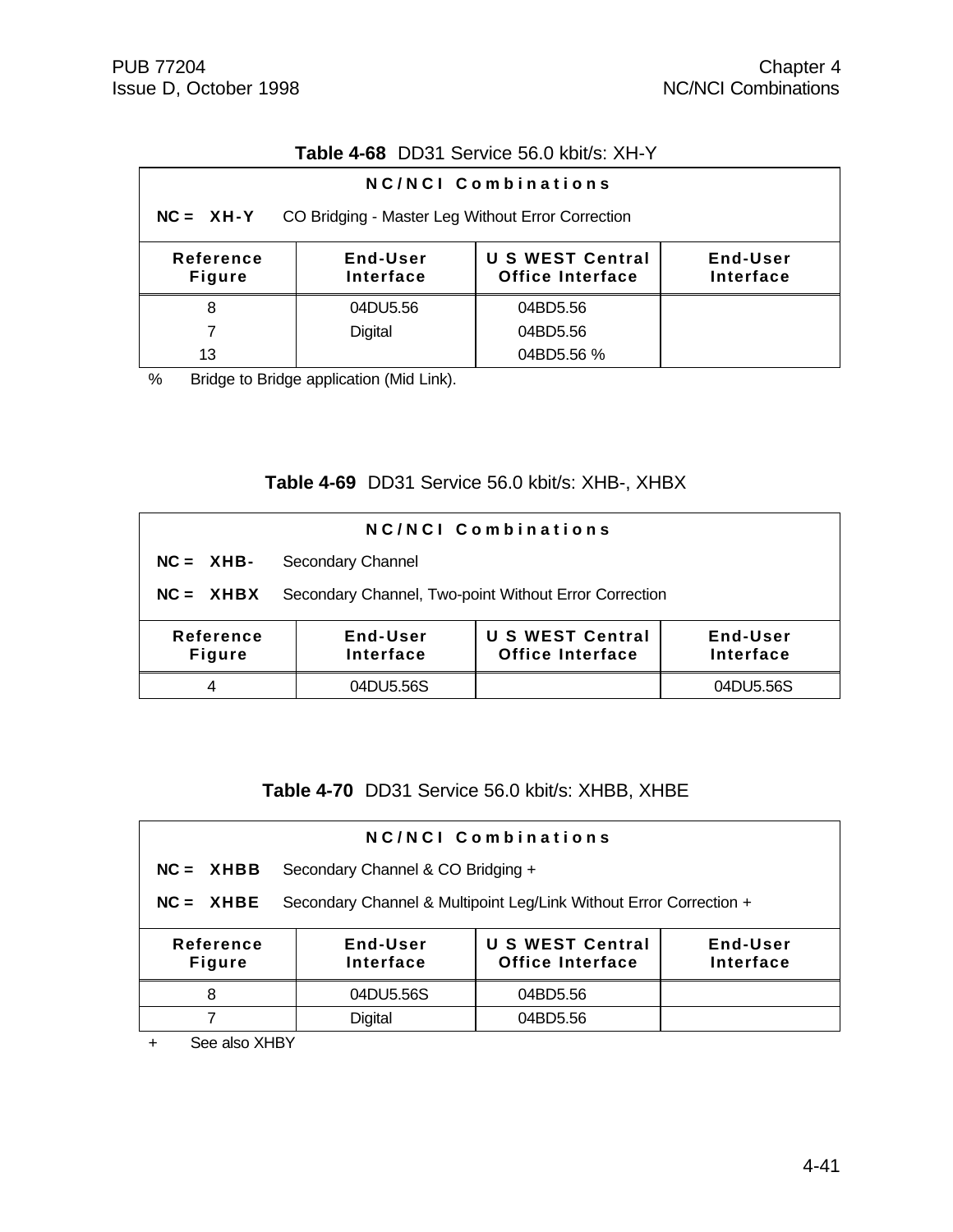#### **Table 4-71** DD31 Service 56.0 kbit/s: XHBY

| NC/NCI Combinations                                                                  |                       |                                                    |                       |  |  |
|--------------------------------------------------------------------------------------|-----------------------|----------------------------------------------------|-----------------------|--|--|
| Secondary Channel & CO Bridging - Master Leg Without Error Correction<br>$NC = XHBY$ |                       |                                                    |                       |  |  |
| Reference<br><b>Figure</b>                                                           | End-User<br>Interface | <b>U S WEST Central</b><br><b>Office Interface</b> | End-User<br>Interface |  |  |
| 8                                                                                    | 04DU5.56S             | 04BD5.56                                           |                       |  |  |
|                                                                                      | CCC Digital #         | 04BD5.56                                           |                       |  |  |
| 13                                                                                   |                       | 04BD5.56 %                                         |                       |  |  |

% Bridge to Bridge application (Mid Link).

# CCC Digital denotes a DS1 with CCC or, at higher data rates, a channel transporting a DS1 with CCC. The master or control leg of a multipoint circuit with secondary channel requires that any DS1 used for transport have CCC.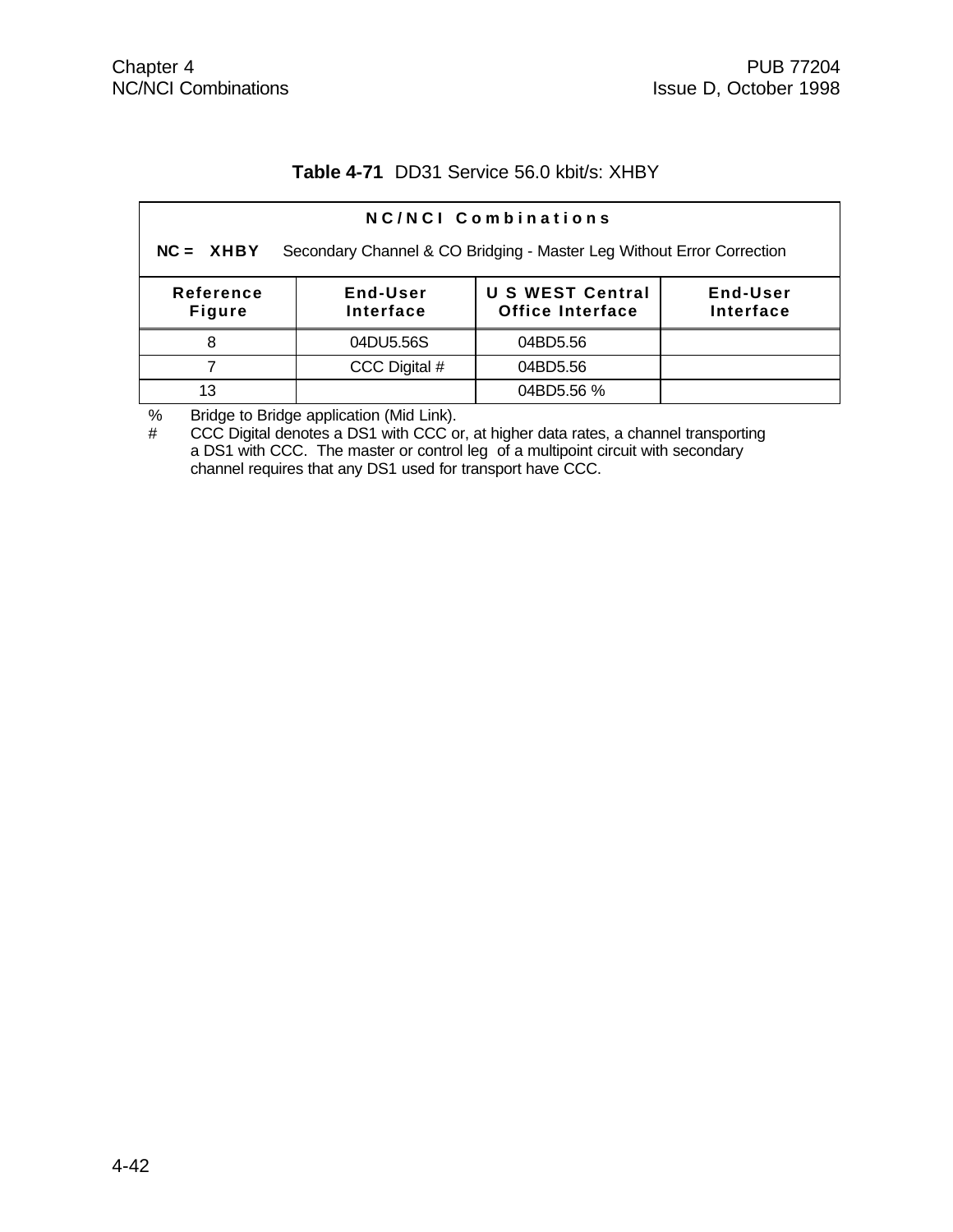#### **4.7 64.0 kbit/s Services**

This service requires that any DS1 used for transport have CCC. The 64 kbit/s rate specific XD code has replaced the rate generic XE code. See Section 4.1.1 for explanation of the term "CCC Digital" and "CCC DS1/3 Digital". See Section 4.1.8 for information about the Reference Figures.

#### **4.7.1 DA6 Access Service**

|  |  | Table 4-72 DA6 Service 64.0 kbit/s: XD--, XD-X |  |
|--|--|------------------------------------------------|--|
|--|--|------------------------------------------------|--|

| NC/NCI Combinations |                                                |             |                         |                  |  |
|---------------------|------------------------------------------------|-------------|-------------------------|------------------|--|
|                     | $NC = XP$<br>No Options                        |             |                         |                  |  |
|                     | $NC = XD-X$<br><b>Without Error Correction</b> |             |                         |                  |  |
| Reference           | <b>Access Customer</b>                         |             | U S WEST Central Office | <b>End-User</b>  |  |
| <b>Figure</b>       | Interface                                      | <b>CONI</b> | <b>CLEC NI</b>          | <b>Interface</b> |  |
|                     | CCC Digital #                                  |             |                         | 04DU5.64         |  |
| 3                   | CCC Digital #                                  |             |                         | CCC Digital #    |  |
|                     |                                                |             | CCC DS1/3 Digital       | 04DU5.64         |  |
| 4                   |                                                |             | 04DO5.F*                | 04DU5.64         |  |

\* See Section 3.4.2.

# CCC Digital denotes a DS1 with CCC or, at higher data rates, a channel transporting a DS1 with CCC.

#### **4.7.2 DD31 Non-Access Service**

#### **Table 4-73** DD31 Service 64.0 kbit/s: XD--, XD-X

| NC/NCI Combinations        |                                 |                                                    |                       |  |
|----------------------------|---------------------------------|----------------------------------------------------|-----------------------|--|
| $NC = XD$                  | No Options                      |                                                    |                       |  |
| $NC = XD-X$                | <b>Without Error Correction</b> |                                                    |                       |  |
| Reference<br><b>Figure</b> | End-User<br>Interface           | <b>U S WEST Central</b><br><b>Office Interface</b> | End-User<br>Interface |  |
|                            | 04DU5.64                        |                                                    | 04DU5.64              |  |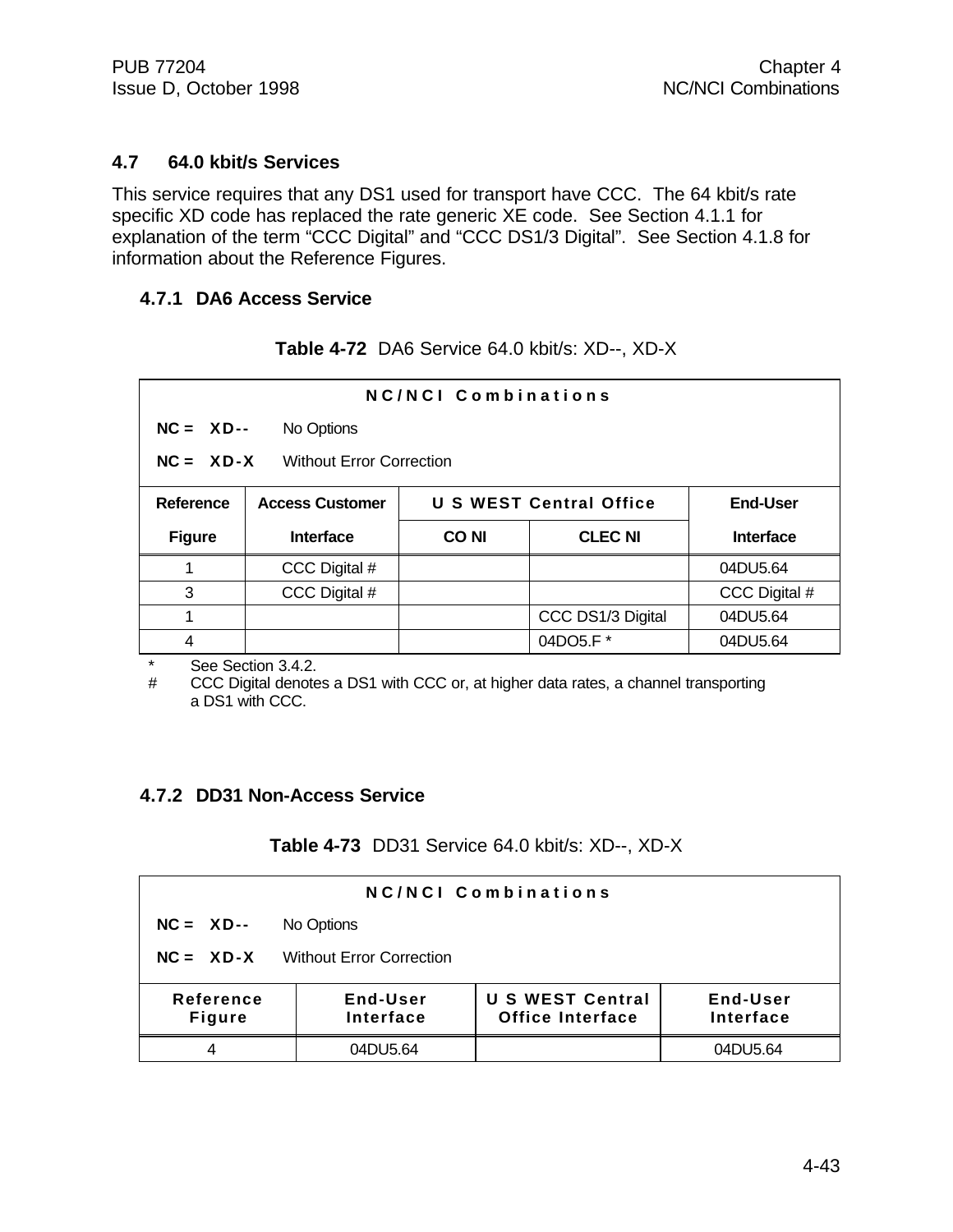# **4.8 Direct Digital Access Line**

The new XH-E rate specific NC code has replaced the XE-D rate generic NC code. See Section 4.1.1 for explanation of the term "Digital".

**Table 4-74** 56.0 kbit/s: XH-E DDAL

| NC/NCI Combinations<br>Direct Digital Access Line - DDAL for 56 kbit/s Public Switched Digital Service<br>$NC = XH-E$ |                        |       |                         |                  |
|-----------------------------------------------------------------------------------------------------------------------|------------------------|-------|-------------------------|------------------|
| <b>Reference</b>                                                                                                      | <b>Access Customer</b> |       | U S WEST Central Office | <b>End-User</b>  |
| <b>Figure</b>                                                                                                         | <b>Interface</b>       | CO NI | <b>CLEC NI</b>          | <b>Interface</b> |
|                                                                                                                       | Digital                |       |                         | 04DU5.56C        |
|                                                                                                                       |                        |       | DS1/3 Digital           | 04DU5.56C        |
| 4                                                                                                                     |                        |       | 04DO5.E *               | 04DU5.56C        |

\* See Section 3.4.2.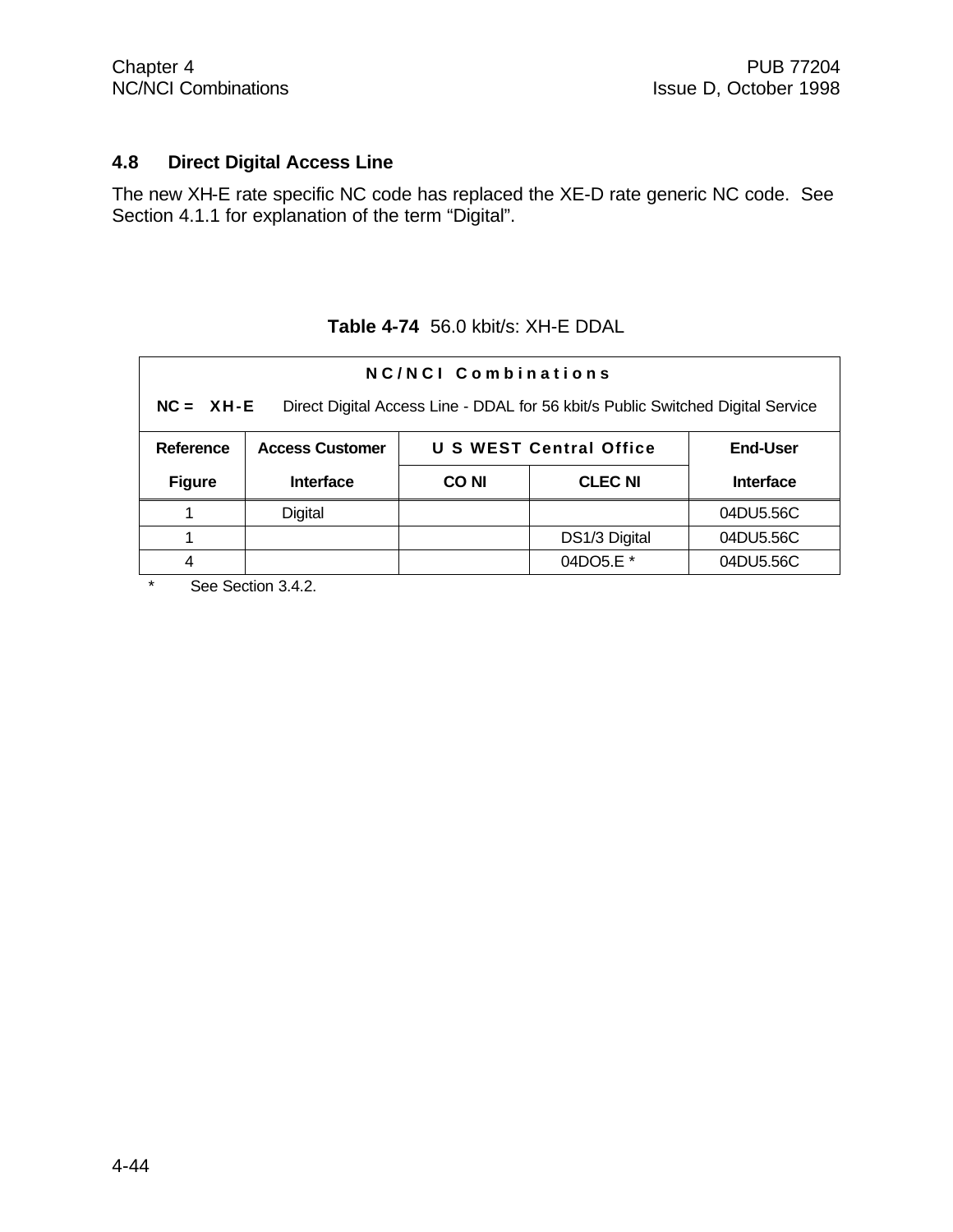#### **4.9 Subrated DS0 Service**

The term SRMX denotes a subrate multiplexer or subrate multiplexing. The Subrated DS0 channel does not require CCC on any DS1 used for transport. The 04DU5.64A code has replaced the 04DU5.64 NCI code to indicate this non-CCC characteristic. The 64 kbit/s Subrated DS0 channel is also known as a DS0-B. See Section 4.1.1 for explanation of the term "Digital".

## **Table 4-75** HC0 Service Subrated DS0: HS--, HSB-

| NC/NCI Combinations                                                |                              |                   |                         |                  |  |
|--------------------------------------------------------------------|------------------------------|-------------------|-------------------------|------------------|--|
| $NC = HS$                                                          | 64 kbit/s Connecting Channel |                   |                         |                  |  |
| 64 kbit/s Connecting Channel and Secondary Channel<br>$NC = HSB$ - |                              |                   |                         |                  |  |
| Reference                                                          | <b>Access Customer</b>       |                   | U S WEST Central Office | <b>End-User</b>  |  |
| <b>Figure</b>                                                      | <b>Interface</b>             | <b>DDS Hub NI</b> |                         | <b>Interface</b> |  |
| 3                                                                  | Digital                      |                   |                         | <b>Digital</b>   |  |
| 3                                                                  | Digital +                    |                   |                         |                  |  |

\* See Section 3.4.2.<br>
+ Access Customer to

† Access Customer to Access Customer Mux-to-Mux Connecting Arrangement.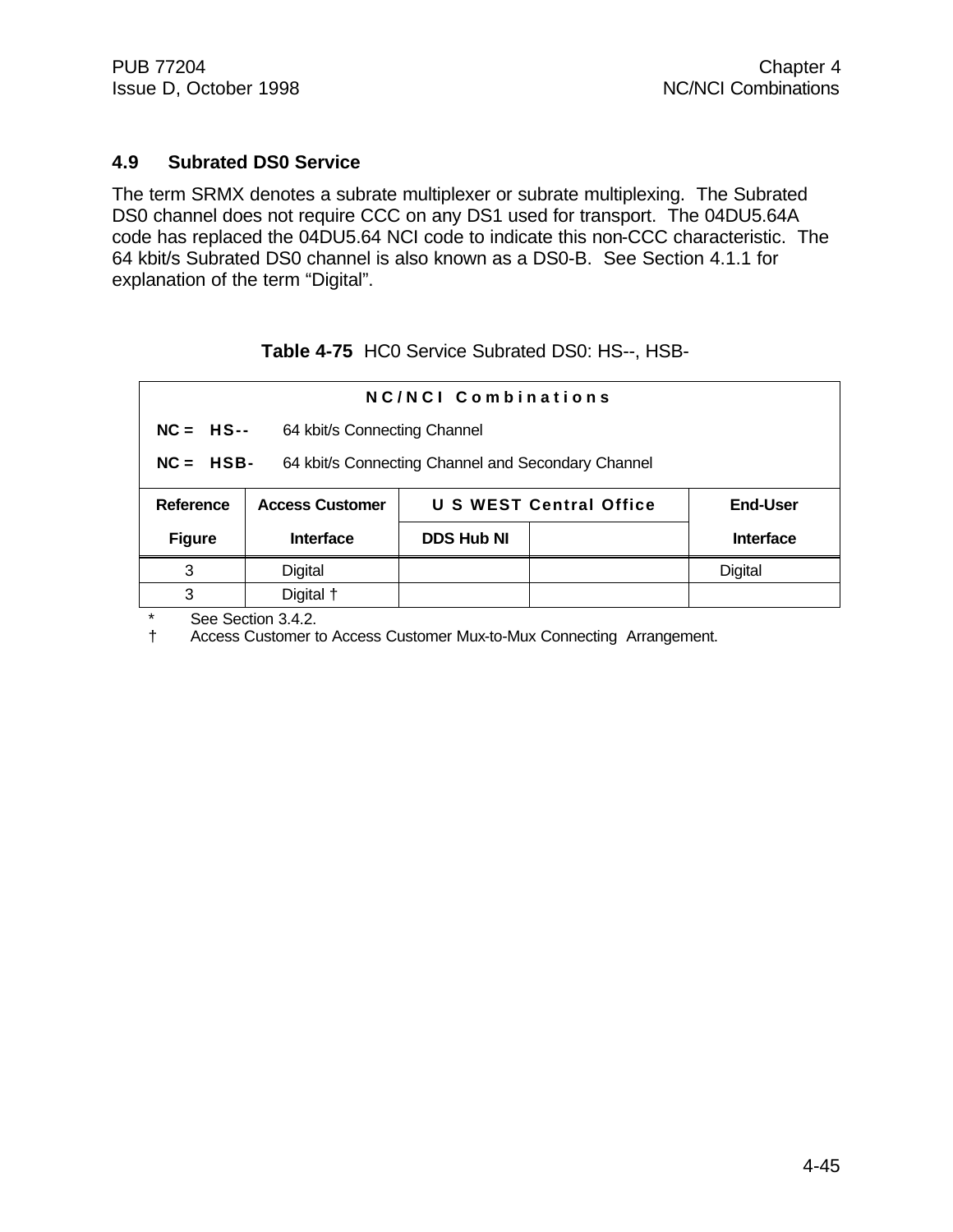**Table 4-76** HC0 Service Subrated DS0: HS-A, HSBA, HS-C, HSBC, HS-D, HSBD

|                                                   |                                                                              | NC/NCI Combinations                   |                                                             |                  |
|---------------------------------------------------|------------------------------------------------------------------------------|---------------------------------------|-------------------------------------------------------------|------------------|
|                                                   | $NC = HS-A$<br>DS0-B Channel With 2.4 kbit/s CO SRMX                         |                                       |                                                             |                  |
| $NC = HSBA$                                       |                                                                              |                                       | DS0-B Channel With 2.4 kbit/s CO SRMX and Secondary Channel |                  |
| $NC = HS-C$                                       |                                                                              | DS0-B Channel With 4.8 kbit/s CO SRMX |                                                             |                  |
| $NC = HSBC$                                       |                                                                              |                                       | DS0-B Channel With 4.8 kbit/s CO SRMX and Secondary Channel |                  |
| $NC = HS-D$ DS0-B Channel With 9.6 kbit/s CO SRMX |                                                                              |                                       |                                                             |                  |
|                                                   | <b>NC = HSBD</b> DS0-B Channel With 9.6 kbit/s CO SRMX and Secondary Channel |                                       |                                                             |                  |
| Reference                                         | <b>Access Customer</b>                                                       |                                       | U S WEST Central Office                                     | End-User         |
| <b>Figure</b>                                     | <b>Interface</b>                                                             | DDS Hub NI +                          |                                                             | <b>Interface</b> |
| 10                                                | Digital                                                                      | <b>SRMX</b>                           |                                                             |                  |
| 10                                                |                                                                              | <b>SRMX</b>                           |                                                             | Digital          |

11 **SRMX** | 04DU5.64A

See Section 3.4.2.

+ See Section 4.1.4.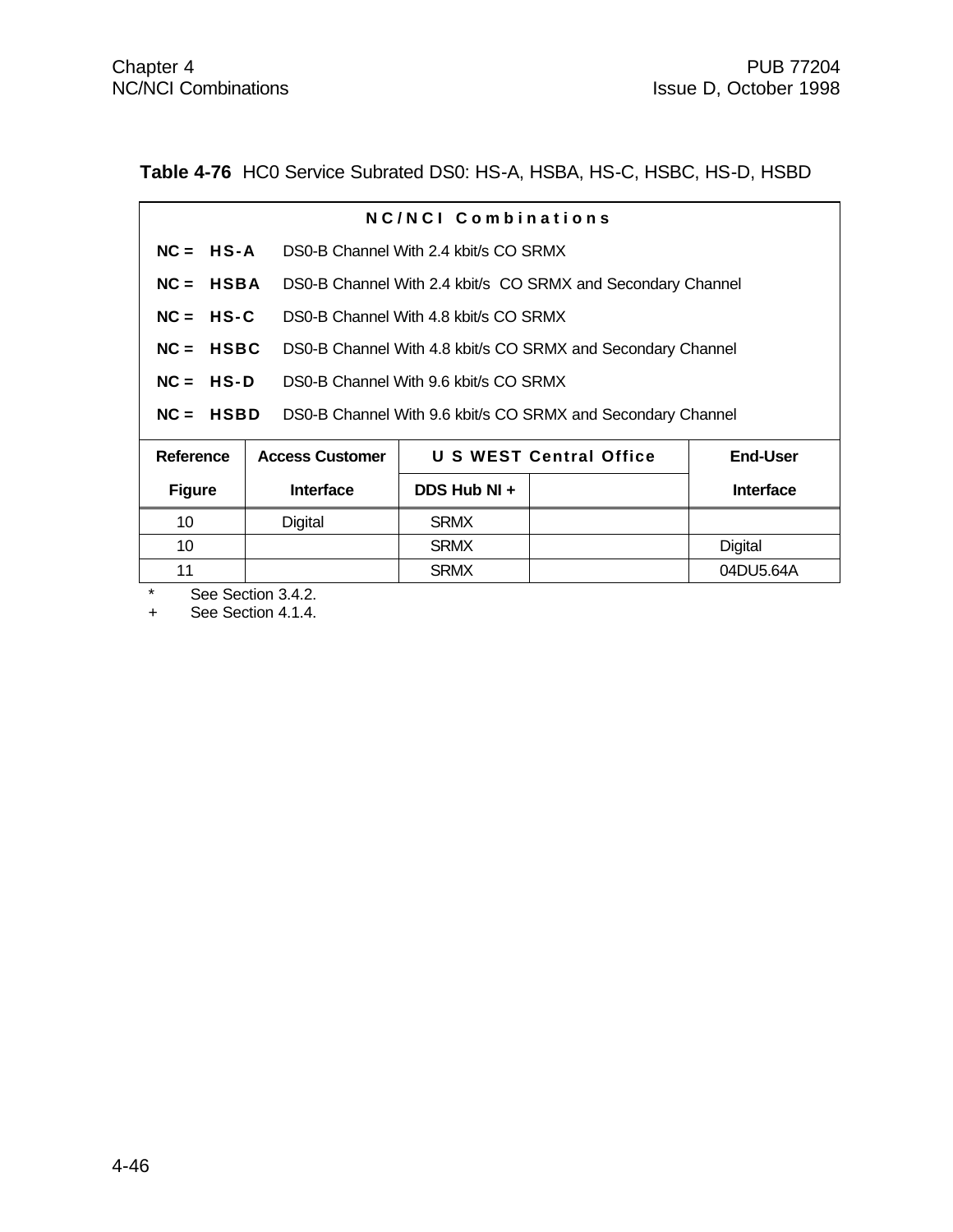Table 4-77 HC0 Service Subrated DS0: HS-G, HSBG, HS-H, HSBH, HS-I, HSBI

|                                                                                         |                                                                   | NC/NCI Combinations                                                      |                         |                  |
|-----------------------------------------------------------------------------------------|-------------------------------------------------------------------|--------------------------------------------------------------------------|-------------------------|------------------|
| $NC = HS-G$                                                                             |                                                                   | DS0-B Channel With 2.4 kbit/s CO SRMX at Both Ends                       |                         |                  |
| $NC = HSBG$                                                                             | Channel                                                           | DS0-B Channel With 2.4 kbit/s CO SRMX at Both Ends and Secondary         |                         |                  |
| $NC = HS-H$                                                                             |                                                                   | DS0-B Channel With 4.8 kbit/s CO SRMX at Both Ends                       |                         |                  |
| $NC = HSBH$                                                                             |                                                                   | DS0-B Channel With 4.8 kbit/s CO SRMX at Both Ends and Secondary Channel |                         |                  |
|                                                                                         | $NC = HS-I$<br>DS0-B Channel With 9.6 kbit/s CO SRMX at Both Ends |                                                                          |                         |                  |
| $NC = HSBI$<br>DS0-B Channel With 9.6 kbit/s CO SRMX at Both Ends and Secondary Channel |                                                                   |                                                                          |                         |                  |
| <b>Reference</b>                                                                        | <b>Access Customer</b>                                            |                                                                          | U S WEST Central Office | <b>End-User</b>  |
| <b>Figure</b>                                                                           | <b>Interface</b>                                                  | DDS Hub NI +                                                             |                         | <b>Interface</b> |

See Section 3.4.2.

See Section 4.1.4.

%% SRMX at two DDS Hubs.

12 | SRMX %%

#### **4.10 Custom Service**

Digital Data - Custom (e.g., XA-Z) involves custom designs for non-standard offerings. The use of standard interfaces may or may not be used with these designs. No standard compatibility tables are included since they may not apply. The availability of a requested custom design will vary with jurisdiction, location, and available technical capabilities.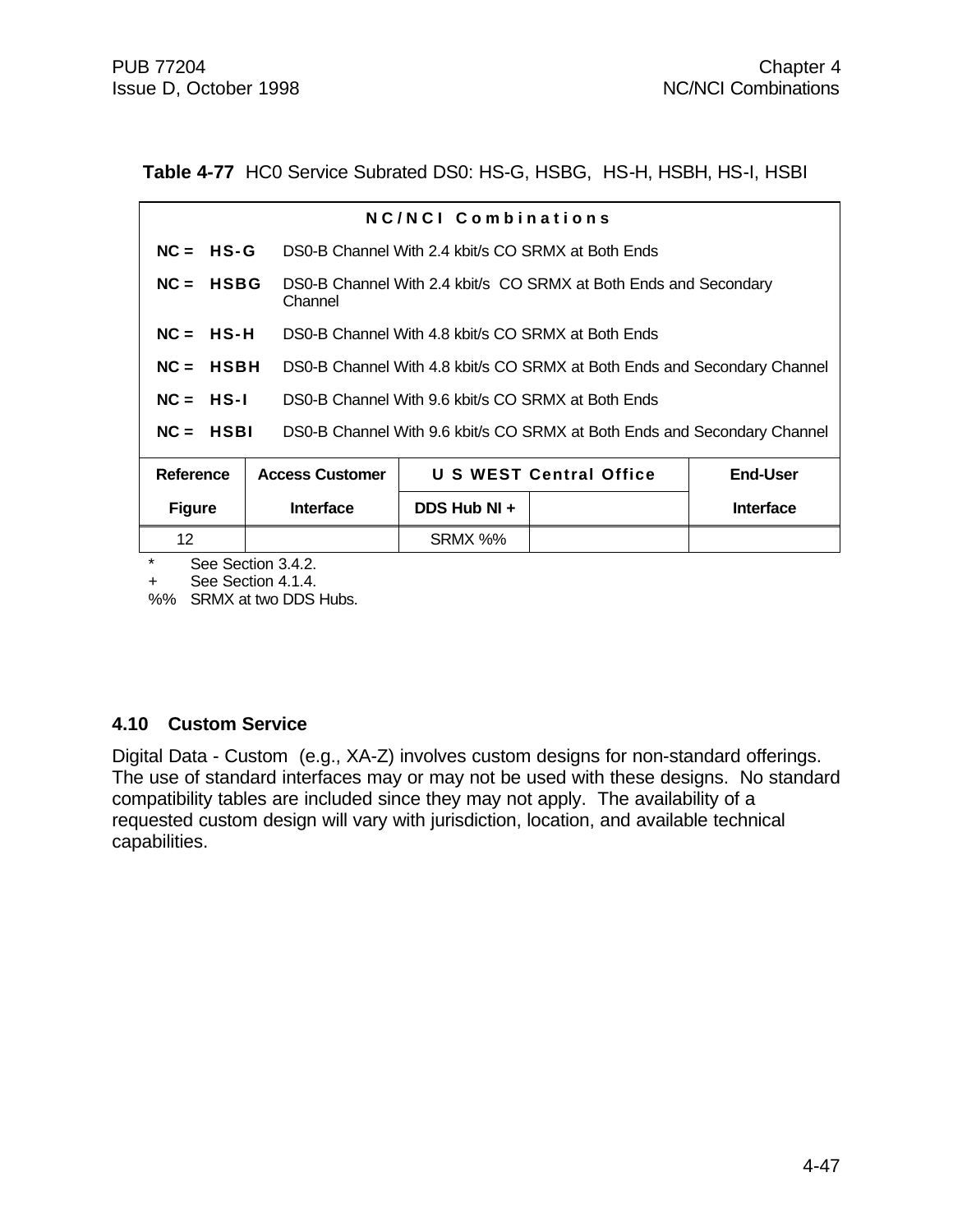# **CONTENTS**

## **Chapter and Section Page**

| 5. |     |  |          |  |
|----|-----|--|----------|--|
|    | 5.1 |  | $-5-1$   |  |
|    | 5.2 |  |          |  |
|    | 5.3 |  | $5 - 3$  |  |
|    |     |  | $5 - 3$  |  |
|    |     |  |          |  |
|    | 5.4 |  |          |  |
|    |     |  | $5-5$    |  |
|    |     |  |          |  |
|    |     |  |          |  |
|    | 5.5 |  | $5 - 7$  |  |
|    | 5.6 |  | $5 - 8$  |  |
|    | 5.7 |  |          |  |
|    |     |  | $5-9$    |  |
|    |     |  | $5 - 10$ |  |
|    | 5.8 |  | $5 - 11$ |  |
|    |     |  |          |  |

# **Figures**

| $5 - 1$ |                                                            | $5 - 2$  |
|---------|------------------------------------------------------------|----------|
| $5 - 2$ |                                                            | $5 - 2$  |
| $5 - 3$ |                                                            | $5 - 3$  |
| $5 - 4$ |                                                            | $5 - 4$  |
| $5 - 5$ |                                                            | $5-5$    |
| $5 - 6$ | Subrated Service Delivered As a 64 kbit/s Channel          | $5 - 6$  |
| $5 - 7$ |                                                            | $5 - 7$  |
| $5 - 8$ |                                                            | $5 - 7$  |
| $5-9$   |                                                            | $5 - 8$  |
|         |                                                            | $5-9$    |
|         | 5-11 Mux-to-Mux Connecting Arrangement, DS0-to-DS0         | $5 - 10$ |
|         | 5-12 Mux-to-Mux Connecting Arrangement, Subrate-to-Subrate | $5 - 10$ |
|         |                                                            |          |

# **Tables**

|--|--|--|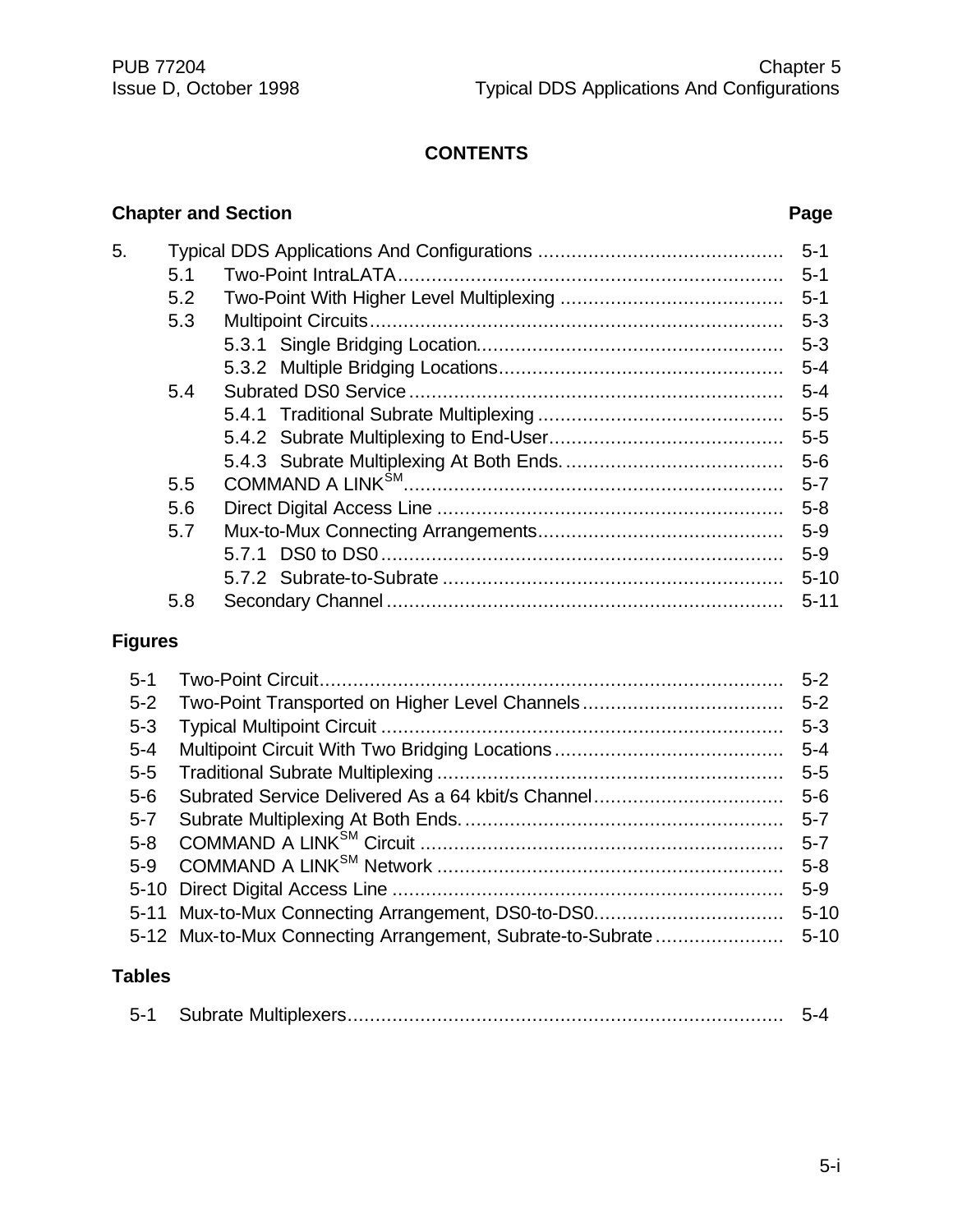## **5. Typical DDS Applications And Configurations**

This chapter contains a number of illustrations of different service configurations showing proper Network Channel (NC) and Network Channel Interface (NCI) code usage. The drawings are simple block diagrams with minimal detail.

Technical details about the interfaces may be found in Technical Publication 77312. This document contains a description of the services in Chapter 2 and NC/NCI code descriptions in Chapters 3. The applications were selected to illustrate different NC/NCI code combinations found in Chapter 4.

Typical customer applications may include:

- Remote computer access
- LAN-to-LAN Interconnection
- Computer assisted design
- Computer assisted manufacturing

## **5.1 Two-Point IntraLATA**

The simplest configuration is the standard two-point circuit with no options. Figure 5-1 illustrates such an application. The NC and NCI describe a 2.4 kbit/s channel (NC code  $=$ XA--) between two customer locations (NCI code = 04DU5.24). This combination can be found in Table 4-1. The figure could also apply to other data rates or a two-point channel with Secondary Channel.

This diagram also shows some representative customer provided equipment (CPE). The CPE includes a Customer Service Unit/Data Service Unit (CSU/DSU) or the functional equivalent. The remaining diagrams in this chapter will omit the CPE.

#### **5.2 Two-Point With Higher Level Multiplexing**

Access channels are frequently transported on separately ordered high capacity systems with CO multiplexing. Figure 5-2 illustrates a common example where a DS3 channel with CO multiplexing is ordered. Then a DS1 channel with CO multiplexing is ordered. The customer provides a Connecting Facility Assignment (CFA) to tell U S WEST where to put the DS1 on the DS3 multiplexer (i.e., which channel of the DS3). The final step is to order the DDS channel and provide a CFA for the DS1 multiplexer.

The customer at the left NI is typically an Interexchange Carrier (IC) while the customer on the right is typically an End-User.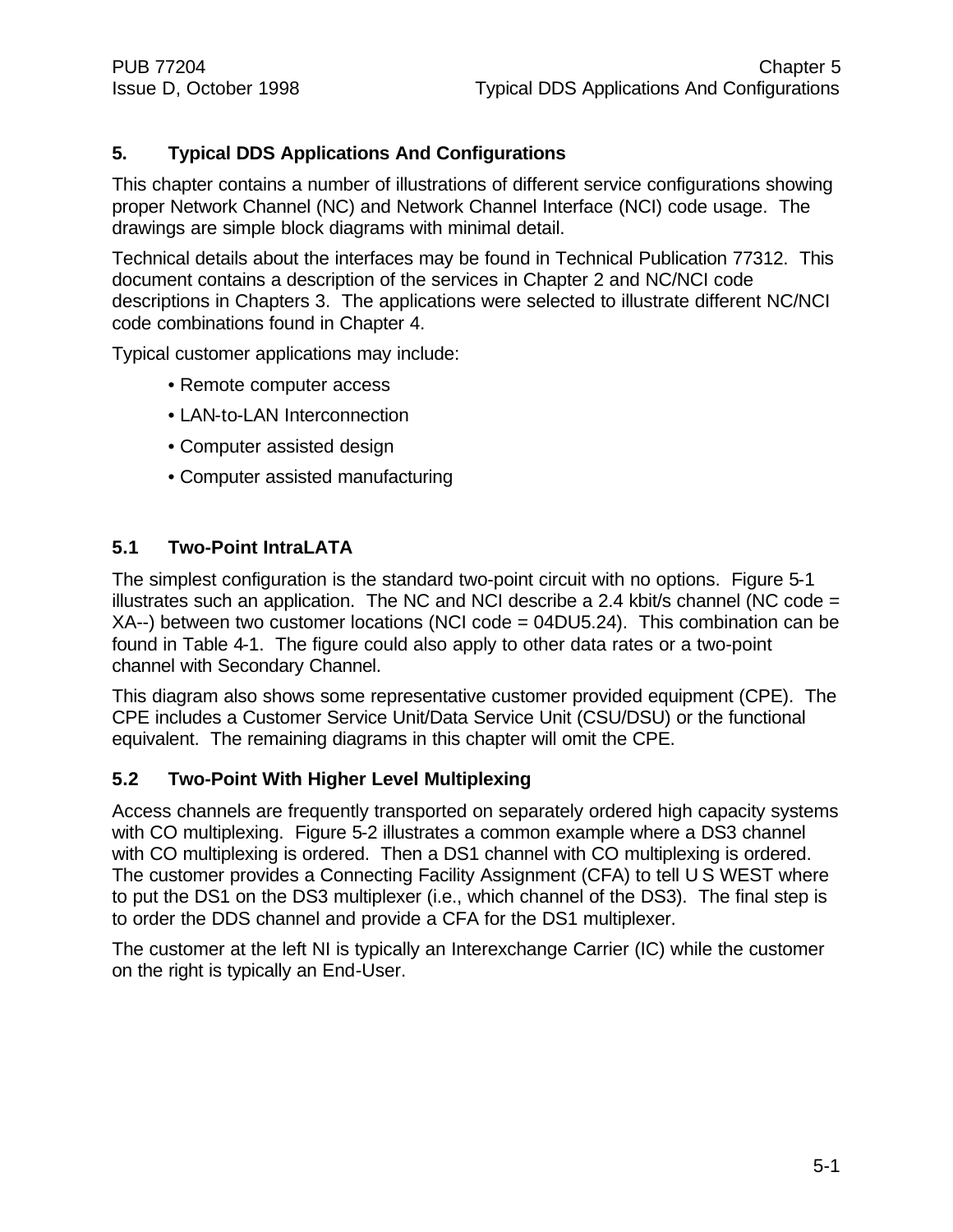

CPE = Customer Provided Equipment  $NI = Network Interface$ 

**Figure 5-1** Two-Point Circuit



**Figure 5-2** Two-Point Transported on Higher Level Channels

The NCI code on the left, 04DS6.44, is a DS3 level NCI code which is represented by "Digital" in the tables in Chapter 4. The channel with CO multiplexing is represented by the NC code HF-1. The channel goes from the left NI to the DS3 to DS1 MUX. See Technical Publication 77324, *"U S WEST DS3 Service"*, for further information about the DS3 Service.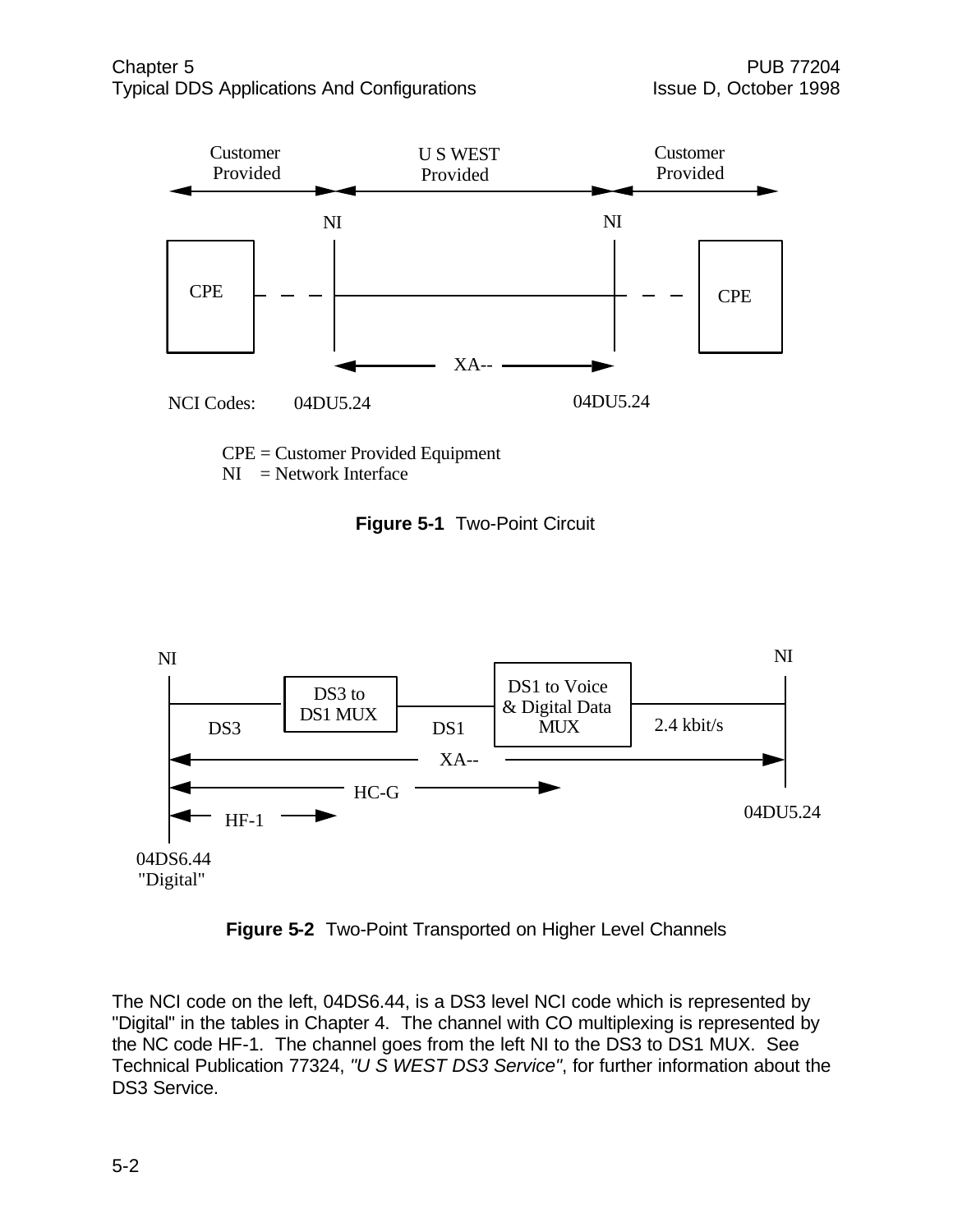The DS1 channel goes from the left NI to the DS1 to Voice & Digital Data MUX. The NC code HC-G may be found in Table 3-4.

The 2.4 kbit/s channel goes from the left NI to the right NI and is represented by the NC code XA--. The right NI is defined by the NCI code 04DU5.24.

The remaining applications in this chapter omit the higher capacity channels used for transport unless the inclusion adds to the illustration. Most applications are valid if the NC/NCI combinations include "Digital" as a NCI code.

## **5.3 Multipoint Circuits**

Multipoint circuits are used to connect three or more stations, all operating at the same data rate, together into a single DDS circuit. The circuits consist of a single master leg and two or more remote legs. The legs are connected together in a DDS Hub by a bridge. Each leg is designed separately.

The CPE connected to the control leg controls the circuit. The bridge broadcasts the information transmitted by the control station to all remote legs. The control station maintains protocol so that the proper remote station recognizes the incoming information as being for that station.

The bridge adds together all information coming upstream from the remote stations and passes the resulting signal on to the master station. The master station's protocol insures that only one remote station is talking at a time to avoid garble.

## **5.3.1 Single Bridging Location**

Figure 5-3 illustrates a 9.6 kbit/s multipoint circuit with five legs. The leg to the left is the master or control leg. The legs on the right are all remote legs controlled by the master leg. The NC code fourth position Y (XG-Y) denotes the master leg. The NC code XG-B denotes the remote legs. The NCI code 04DU5.96 describes all five NI's as being 9.6 kbit/s. The NC/NCI code combinations for this example are listed in Table 4-31 and Table 4-33.



**Figure 5-3** Typical Multipoint Circuit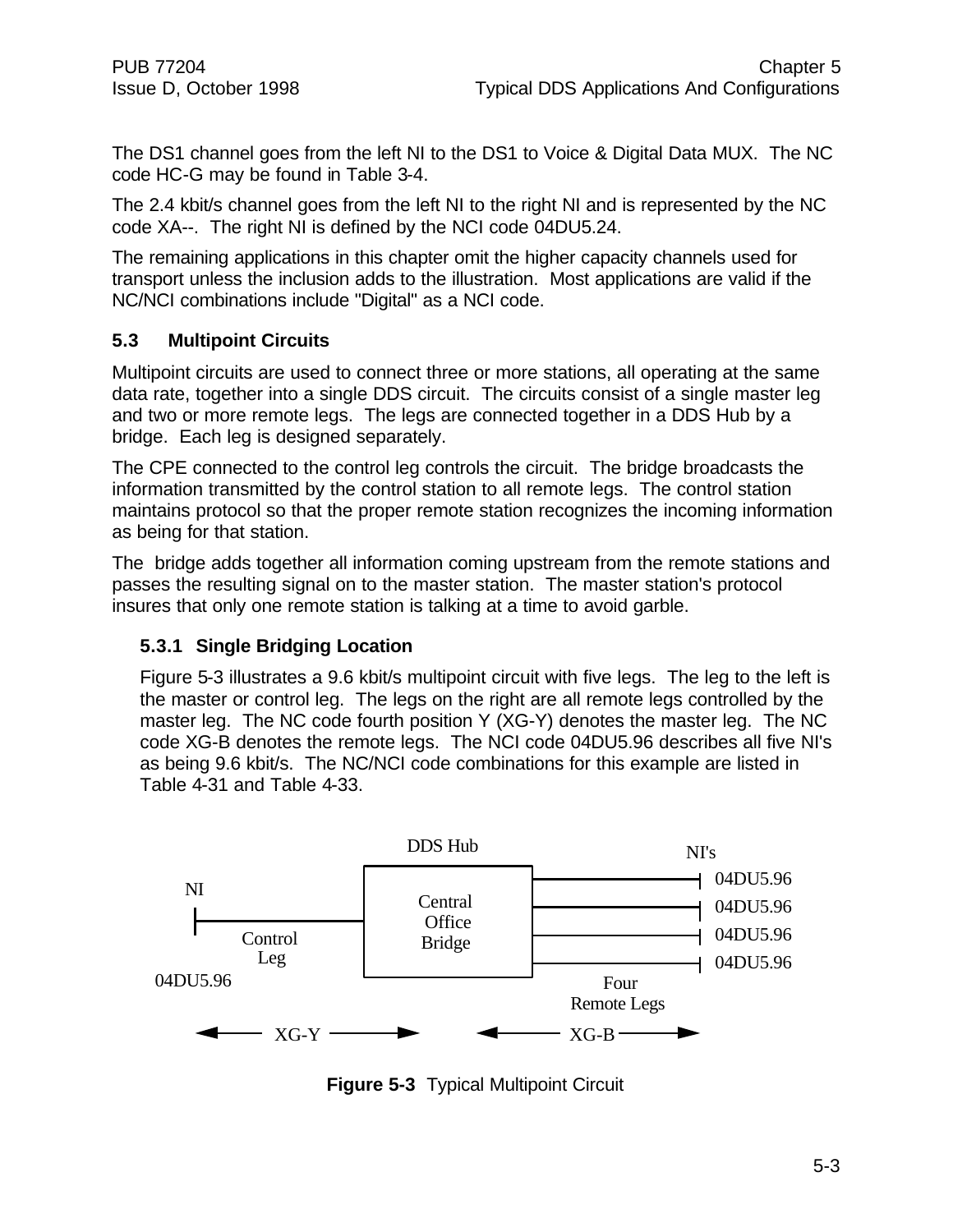## **5.3.2 Multiple Bridging Locations**

There may be occasions where it may be appropriate to have the bridging done in more than one DDS Hub as was illustrated in Figure 5-3. Figure 5-4 illustrates a two hub application. This circuit also has five legs. The left most leg (XG-Y) is the control leg. Two remote legs (XG-B) are bridged in each hub. The link (XG-Y) between the two bridges is often called a "Mid Link" and performs the same control leg functions for the second bridge. The Mid Link NC/NCI combination (Bridge - Bridge) appears in Table 4-33.



**Figure 5-4** Multipoint Circuit With Two Bridging Locations

#### **5.4 Subrated DS0 Service**

The Subrated DS0 Service provides two basic functions: Subrate Multiplexing and the Mux-to-Mux Connecting Arrangement. The latter is discussed in Section 5.8.

Subrate multiplexing allows the multiplexing of several channels, operating at the same data rate, into a single 64 kbit/s DS0-B channel. Table 5-1 lists the data rates and capacities of these multiplexed systems. The examples in this section use the ten channel 4.8 kbit/s application.

| Data Rate  | Number of<br>Channels |
|------------|-----------------------|
| 2.4 kbit/s | 20                    |
| 4.8 kbit/s | 10                    |
| 9.6 kbit/s |                       |

|  |  | Table 5-1 Subrate Multiplexers |
|--|--|--------------------------------|
|--|--|--------------------------------|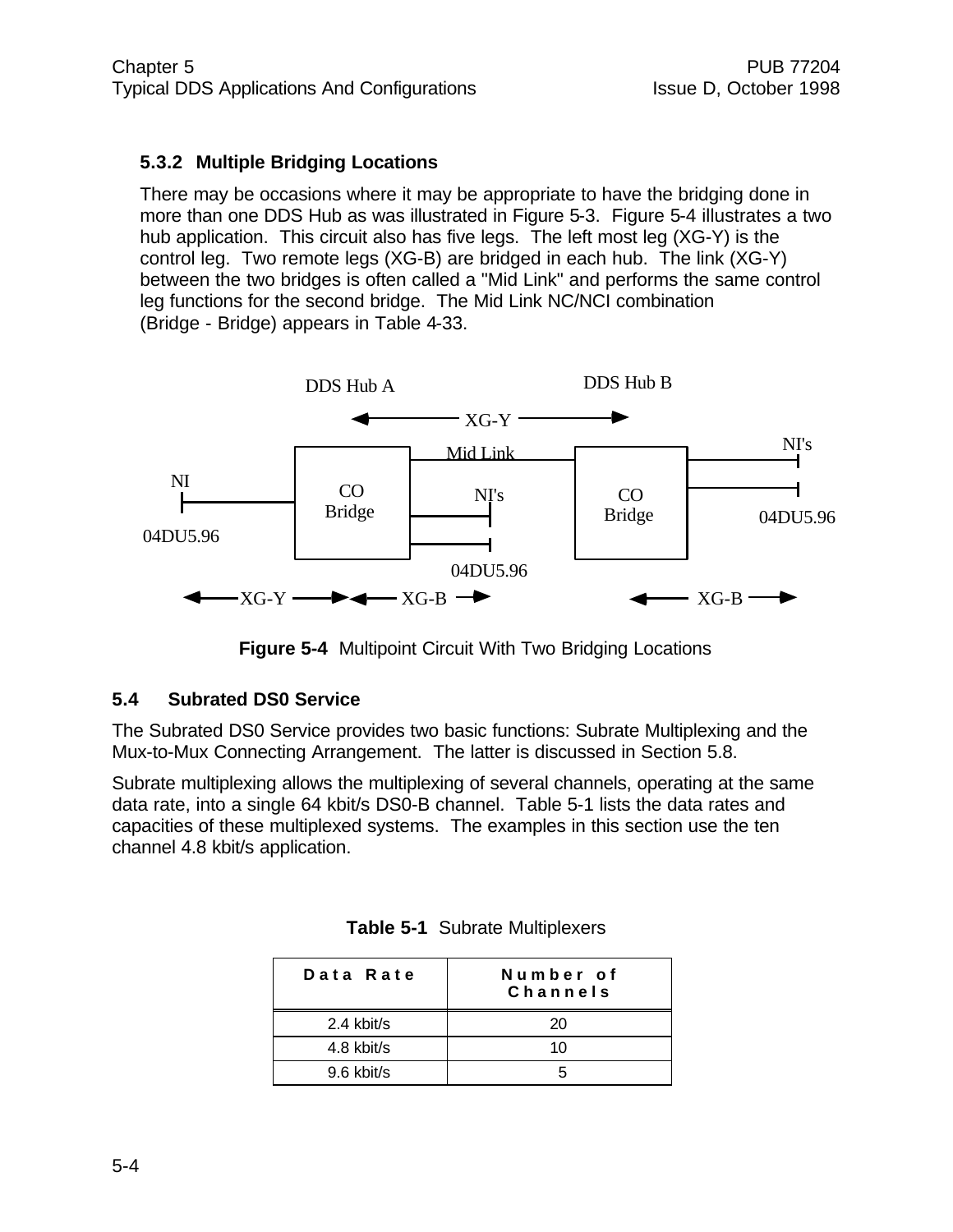## **5.4.1 Traditional Subrate Multiplexing**

Traditionally, the DS0-B output of a subrate multiplexer has been placed on a channel of a DS1 with CO multiplexing and connected to the NI at a DS1 or higher data rate. Figure 5-5 illustrates a DS1 interface application. The NCI code at the NI is shown as 04DS9.15. The tables in Chapter 4 use the term "Digital" to represent DS1 or higher rate interfaces.





The DS1 with CO Multiplexing (HC-G) is ordered with a 04DS9.15 interface. This NCI code is represented by "Digital" in Chapter 4.

Then The Subrated DS0 Service with CO Multiplexing is ordered with a CFA provided. In this example, a ten channel 4.8 kbit/s HS-C DS0-B is ordered. The NC/NCI combinations may be found in Table 4-76 (Digital - SRMX).

The final order is for the 4.8 kbit/s XB-- channel with a CFA provided for channel assignment to the Subrate Multiplex. Table 4-16 contains the Digital - 04DU5.48 NC/NCI combination.

## **5.4.2 Subrate Multiplexing to End-User**

An alternative method is available to deliver a single DS0-B subrate channel to an End-User via the standard metallic loop. This is illustrated in Figure 5-6. Both two-point and multipoint applications are shown. U S WEST provides a subrate multiplexer in a DDS Hub. The customer provides a matching subrate multiplexer on their side of the left interface. The NC/NCI combinations for the HS-C channel (04DU5.64A - SRMX) may be found in Table 4-76.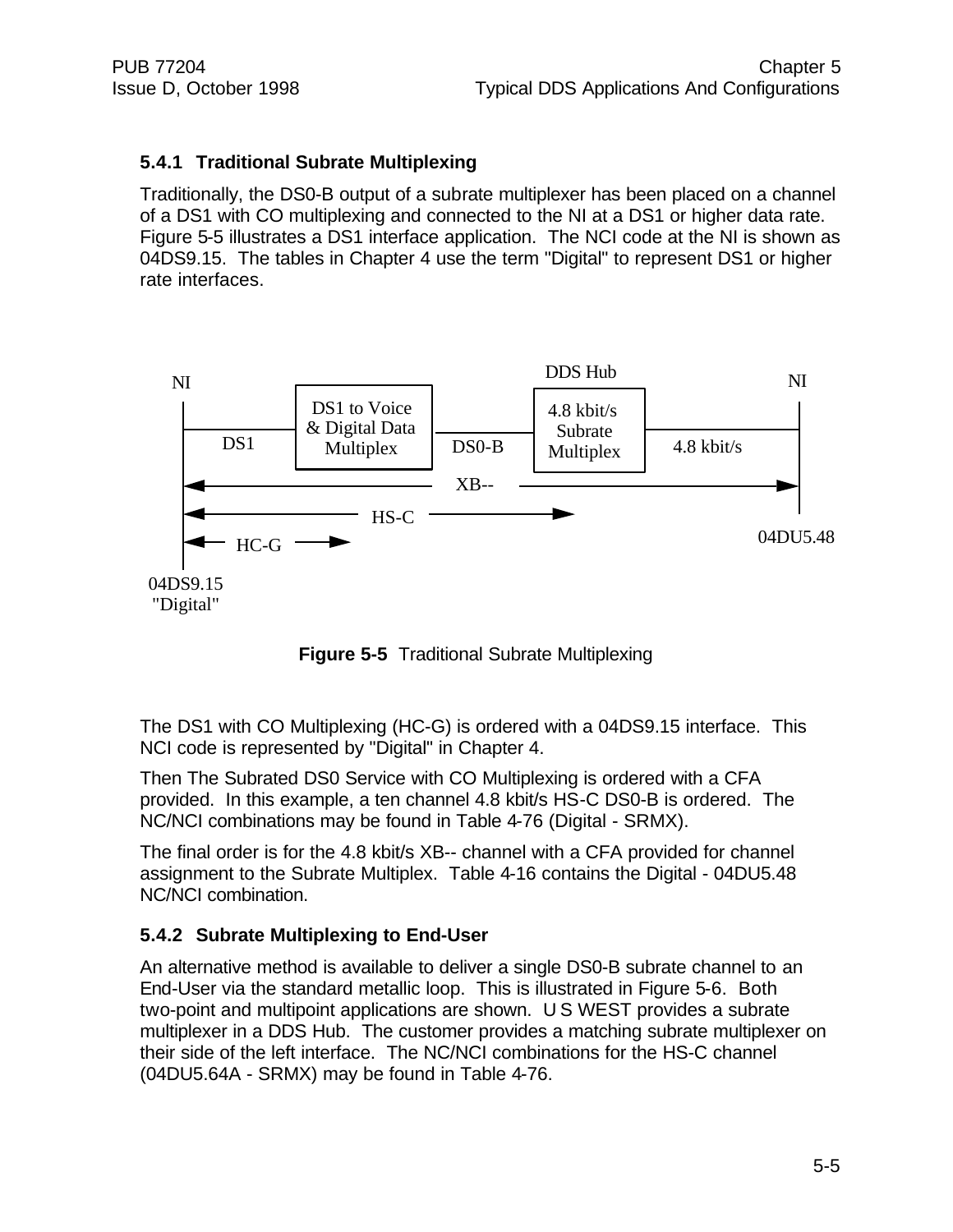The advantage of this application is that the mileage charge for up to ten 4.8 kbit/s channels is replaced by a single Subrated DS0 (DS0-B) channel mileage charge between the DDS Hub and the CO nearest the customer's location (not shown).



## **Two-point Application**







## **5.4.3 Subrate Multiplexing At Both Ends.**

Another application to save mileage transport charges is to use a Subrated DS0 Service with CO multiplexing in two different DDS Hubs. The example illustrated in Figure 5-7 shows one of up to ten 4.8 kbit/s channels being transported on a DS0-B with subrate multiplexers located in two different DDS Hubs. The NC/NCI "combination" SRMX ("SRMX " is not really a NCI code) for the HS-H may be found in Table 4-77.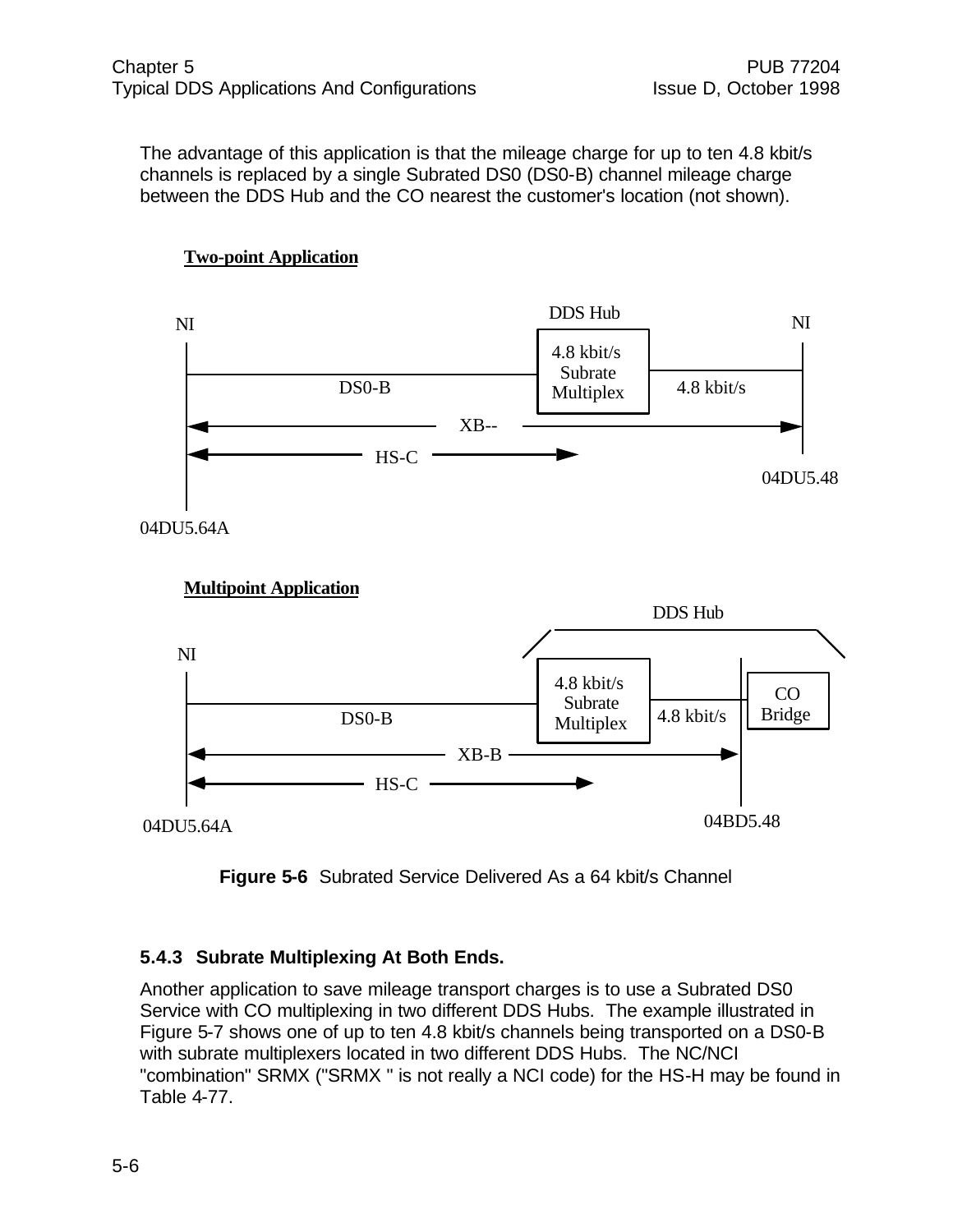

**Figure 5-7** Subrate Multiplexing At Both Ends.

## **5.5 COMMAND A LINKSM**

The basic building block of the COMMAND A LINK $^{SM}$  service is a circuit from a customer location to the central office located Digital Cross-Connect System (DCS). These building blocks are then connected together to form a network. Figure 5-8 illustrates a 56 kbit/s channel application.



Figure 5-8 COMMAND A LINK<sup>SM</sup> Circuit

Information about the NC and NCI codes may be found in PUB 77371. The 04DU5.56 NI at the customer location denotes a standard 56 kbit/s interface. The 04CS9.10R at the DCS denotes that the CO interface is on a 1/0 DCS and is customer reconfigurable. The 56 kbit/s channel is described by the XH-C NC code.

Figure 5-9 illustrates a typical customer DDS network using COMMAND A LINK<sup>SM</sup> to control the network. The network consists of several 56 kbit/s circuits, some transported on DS1 channels, connected by the DCS. The connections are controlled by the customer via the COMMAND A LINK<sup>SM</sup> controller. Four customer locations are indicated.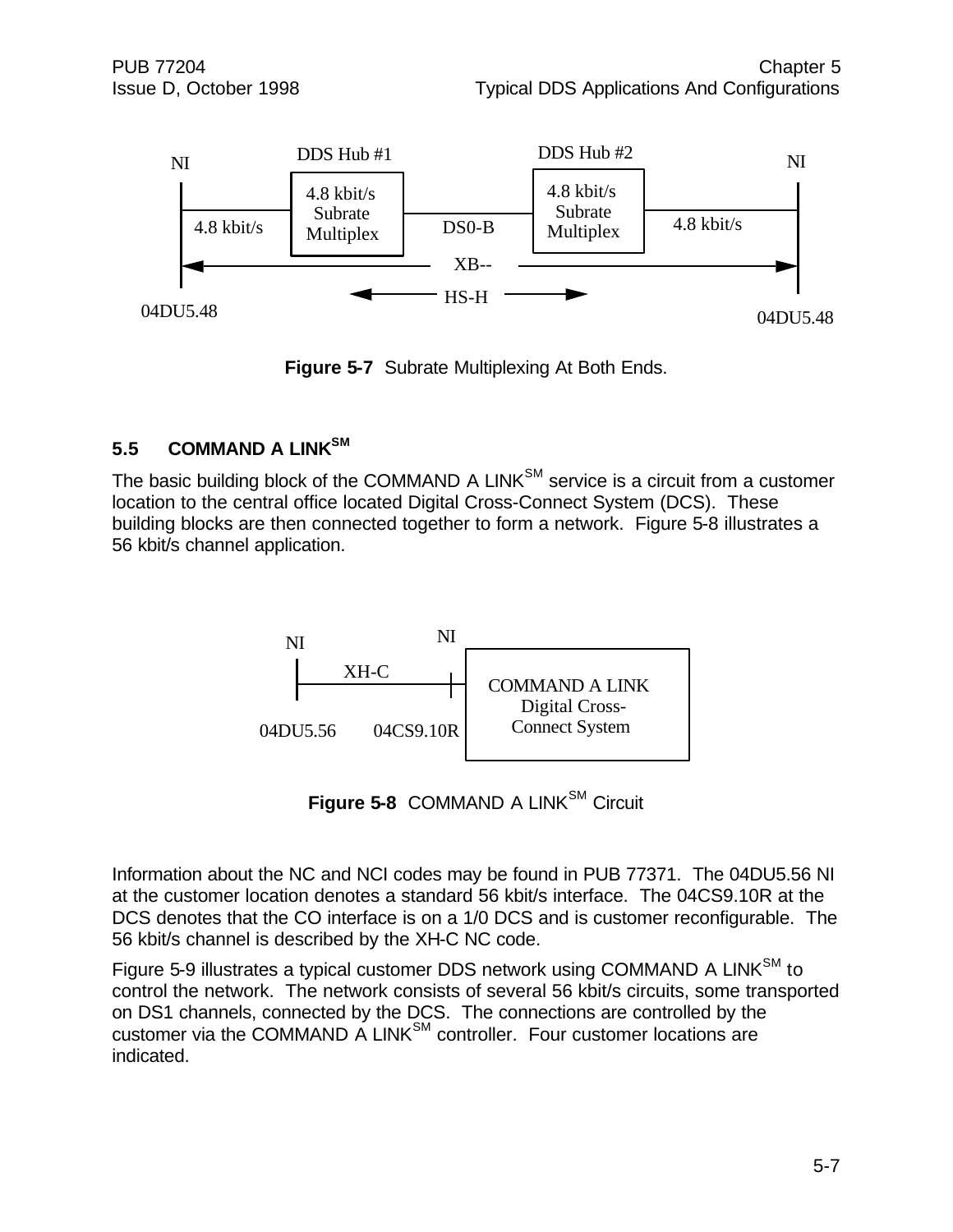

**Figure 5-9 COMMAND A LINK<sup>SM</sup> Network** 

The two XH-C circuits on the left are connected via DS0 ports to the DCS. The two DS1 channels on the right are connected, via DS1 ports, to an End-User (04DU9.B) and an Interexchange Carrier (04DS9.15). These DS1 channels may carry additional XH-C channels as well as other services. The XH-C channels can then be connected together in any manner.

## **5.6 Direct Digital Access Line**

Figure 5-10 illustrates a typical Direct Digital Access Line (DDAL) application. A customer orders a DS1 with CO Multiplexing (HC-G) to their interface and their 56 kbit/s Public Switched Digital Service (PSDS) switch. The term "Digital" implies that the DS1 could be multiplexed to higher data rates. The 56 kbit/s access line (XH-E, formerly XE-D) is then ordered from the customer location (04DU5.56C) for transport on the DS1. The DDAL NC/NCI code combination may be found in Table 4-74.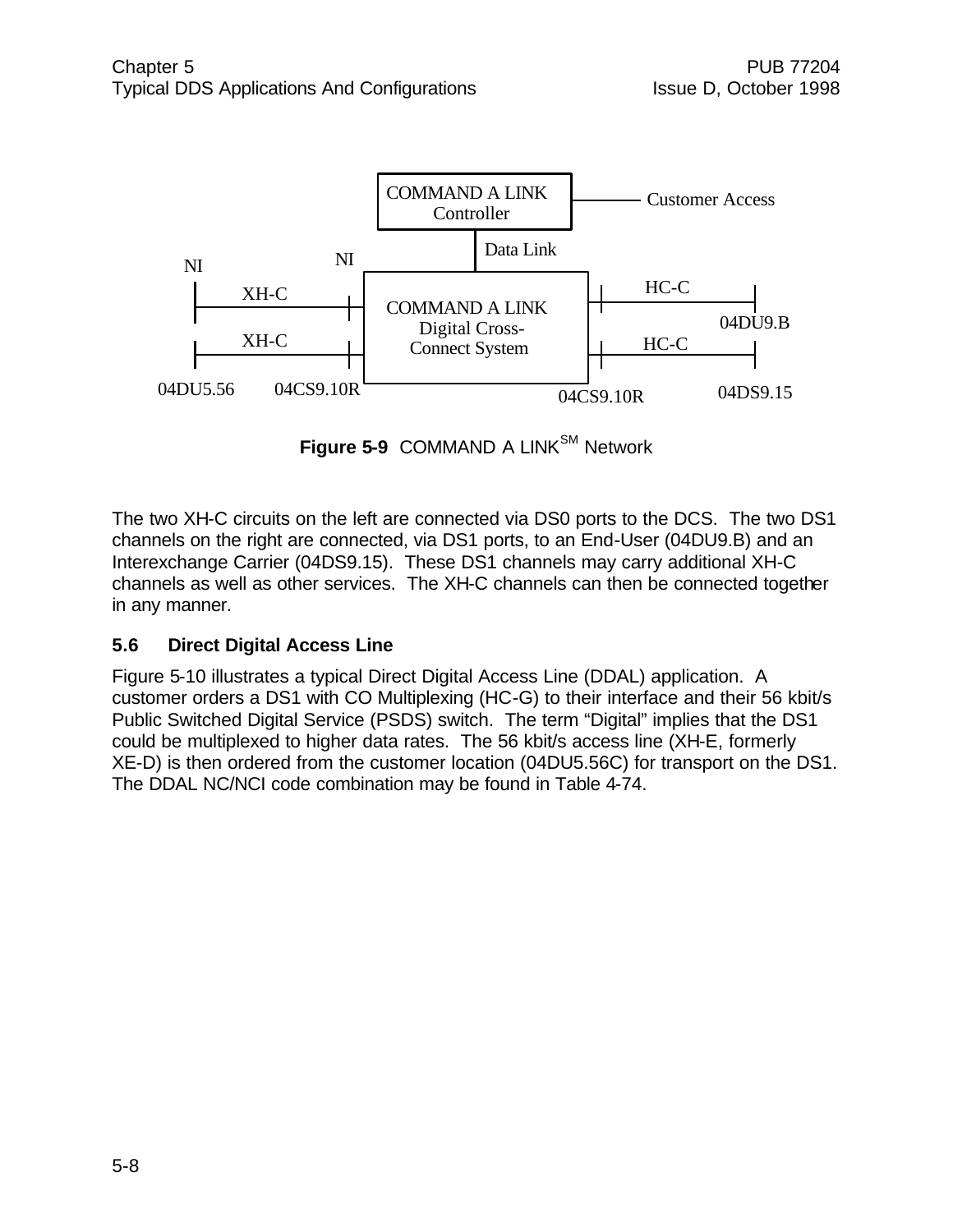

\* Formerly XE-D



## **5.7 Mux-to-Mux Connecting Arrangements**

Mux-to-Mux Connecting Arrangements are available in several types. This section contains the two applications commonly found with the DDS service.

## **5.7.1 DS0 to DS0**

The DS0 to DS0 application connects the channels of two separately ordered DS1-to-DS0, DS1-to-Voice and Digital Data, or DS1-to-T1DM multiplexers. Figure 5-11 illustrates a typical application. The DS0 may consist of any DS0, either DS0-A or DS0-B. The NC code can be HS--, HSB- (Table 4-75), or any of the "X" codes (e.g., XAB-, XH--, or XD--) as long as the channels do not use subrate multiplexing. A DS0-B would use either HS-- or HSB- as appropriate. The particular application shows a HS-- code. The contents of the HS-- could be any DS0-A or DS0-B. The advantage of using the "X" codes for DS0-A applications is that U S WEST knows the data rate of the DS0-A as a maintenance aid.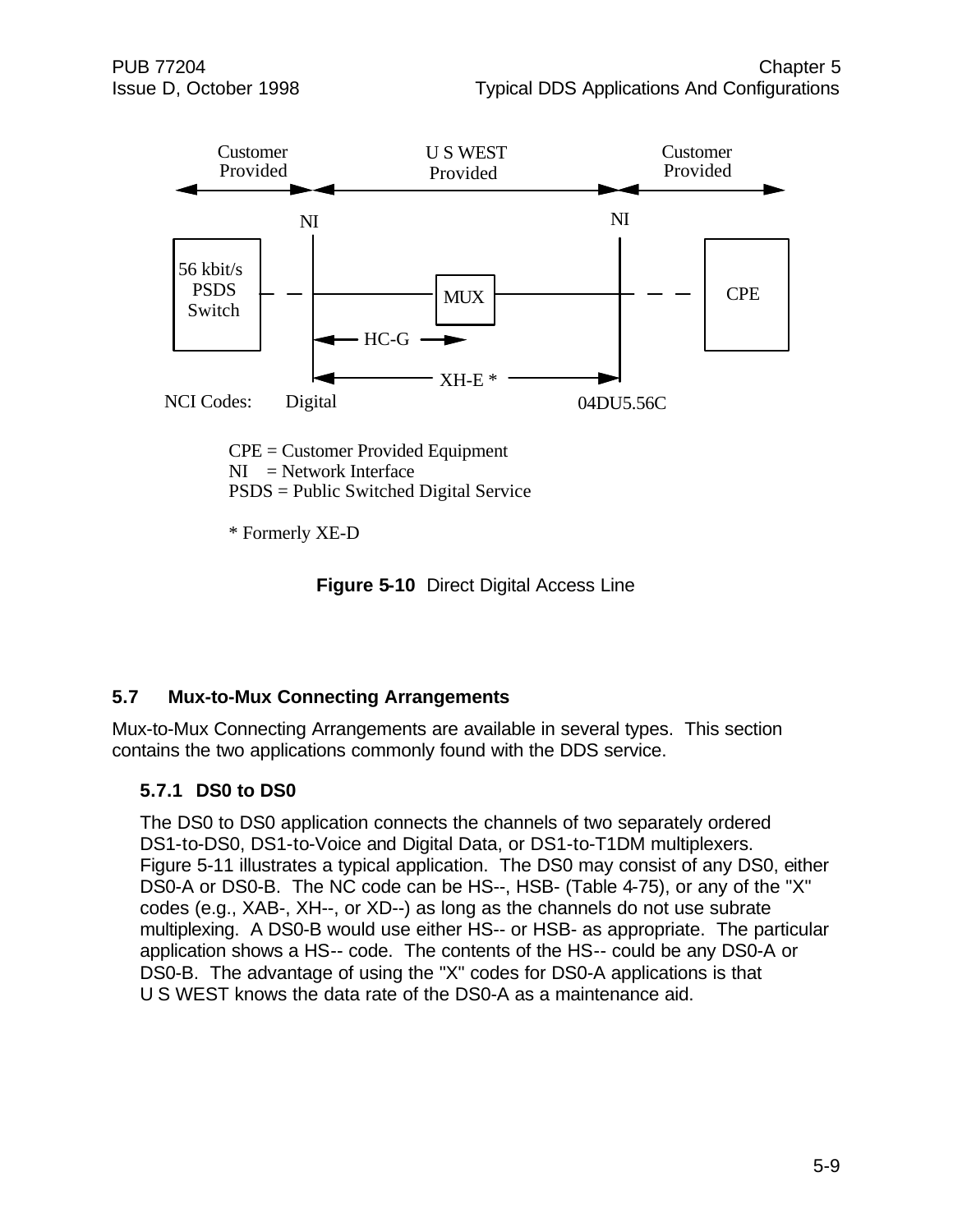

**Figure 5-11** Mux-to-Mux Connecting Arrangement, DS0-to-DS0

## **5.7.2 Subrate-to-Subrate**

The Subrate-to-Subrate application is similar to the DS0-to-DS0 application except that the DS0 channel is a DS0-B and two separately ordered subrate multiplexers are provided. Figure 5-12 illustrates a 4.8 kbit/s with secondary channel application.



**Figure 5-12** Mux-to-Mux Connecting Arrangement, Subrate-to-Subrate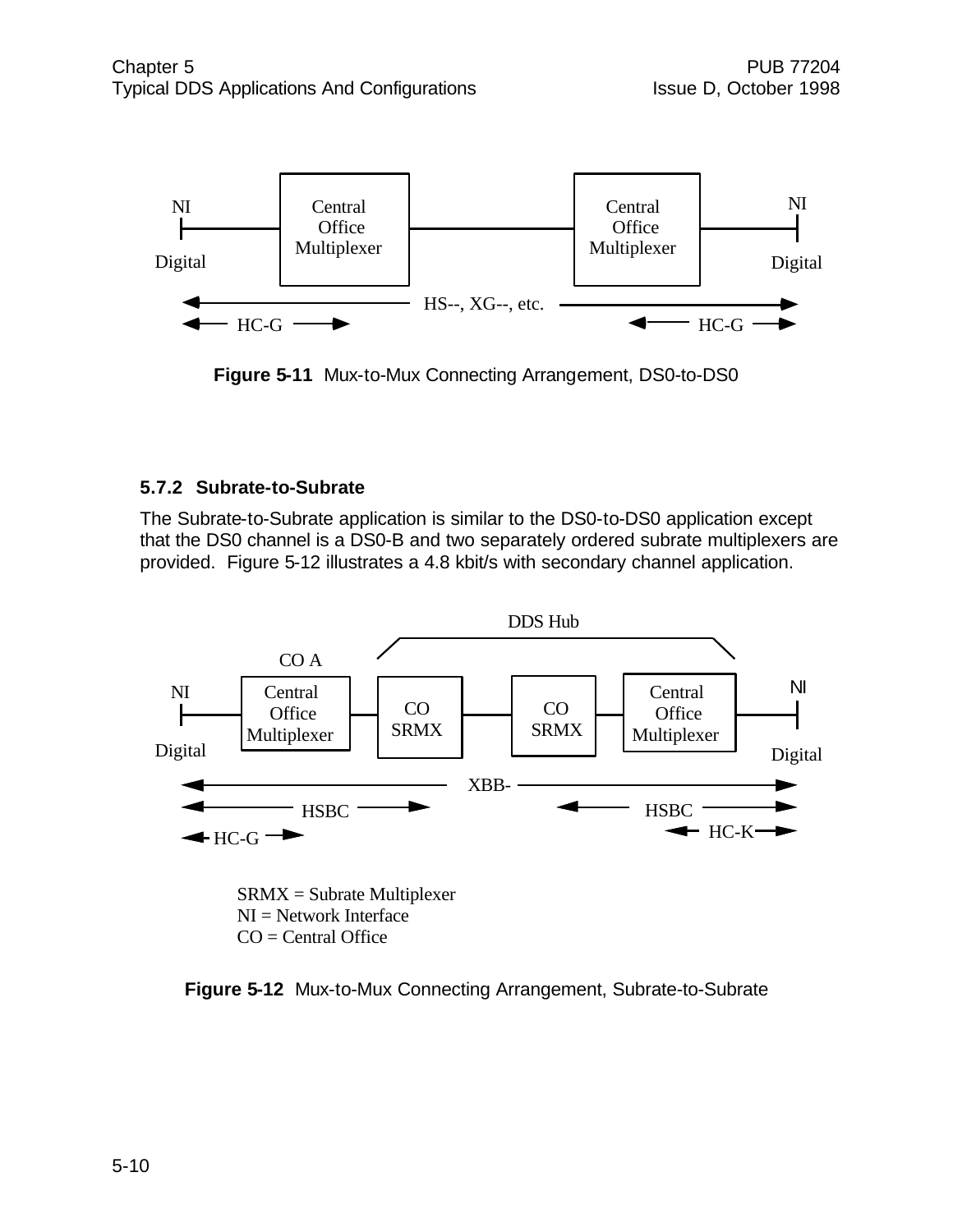The DS1-to -Voice and Digital Data multiplexer (HC-G) located in office A does not have to be in a DDS Hub. However, the DS1-to-DS0 (HC-K) must be in a DDS Hub as do the subrate multiplexers (HSBC). The NC/NCI combinations for the HSBC may be found in Table 5-76. The 4.8 kbit/s channel combinations may be found in Table 5-20.

#### **5.8 Secondary Channel**

Applications for secondary channel differ only in that the second channel is denoted by different NC and NCI code options. The typical 2.4 kbit/s two point circuit, illustrated in Figure 5-1, would have a NC code of XAB- and a NCI code of 04DU5.24S at the right NI. The code combination may be found in Table 4-6.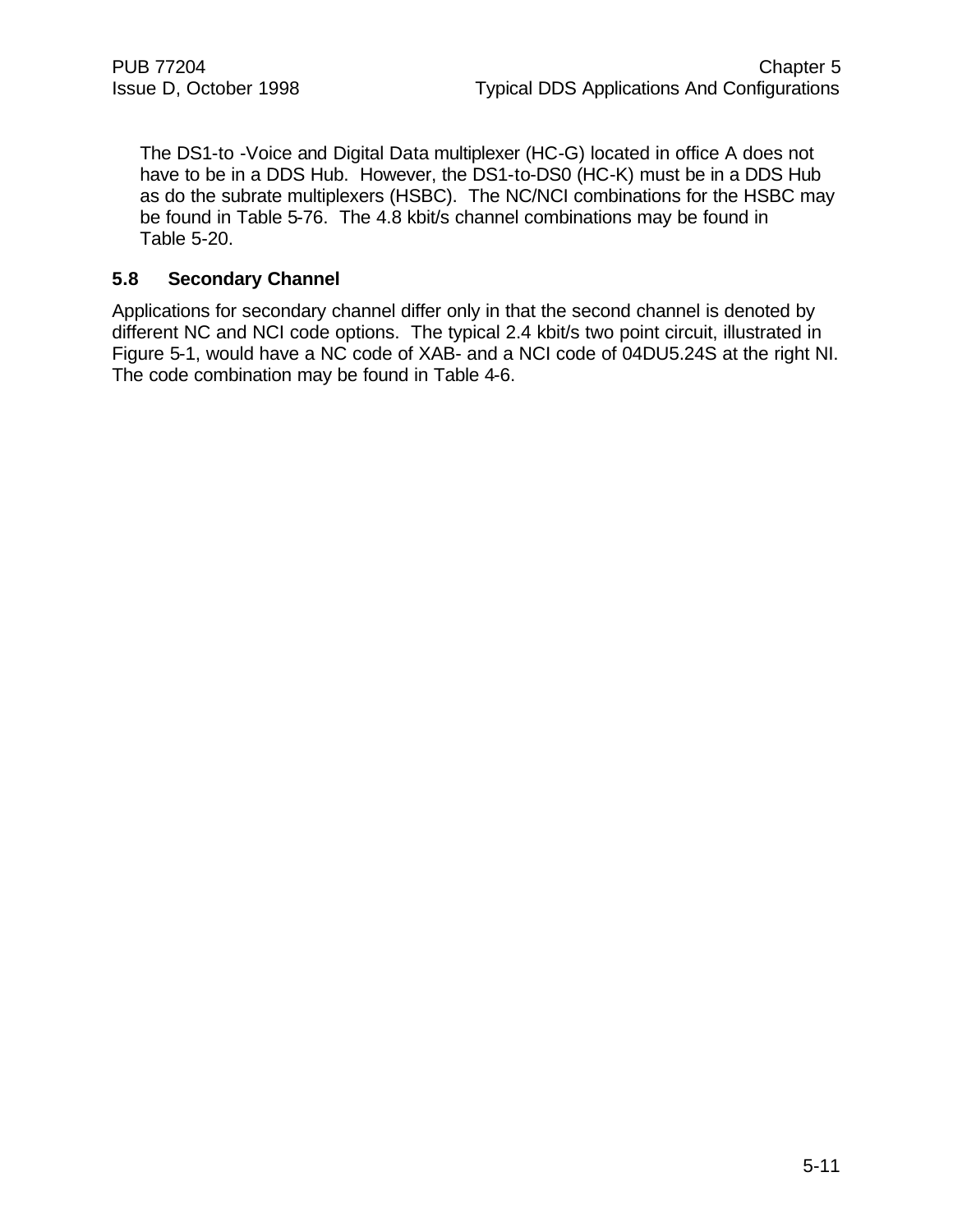## **CONTENTS**

# **Chapter and Section**

# Page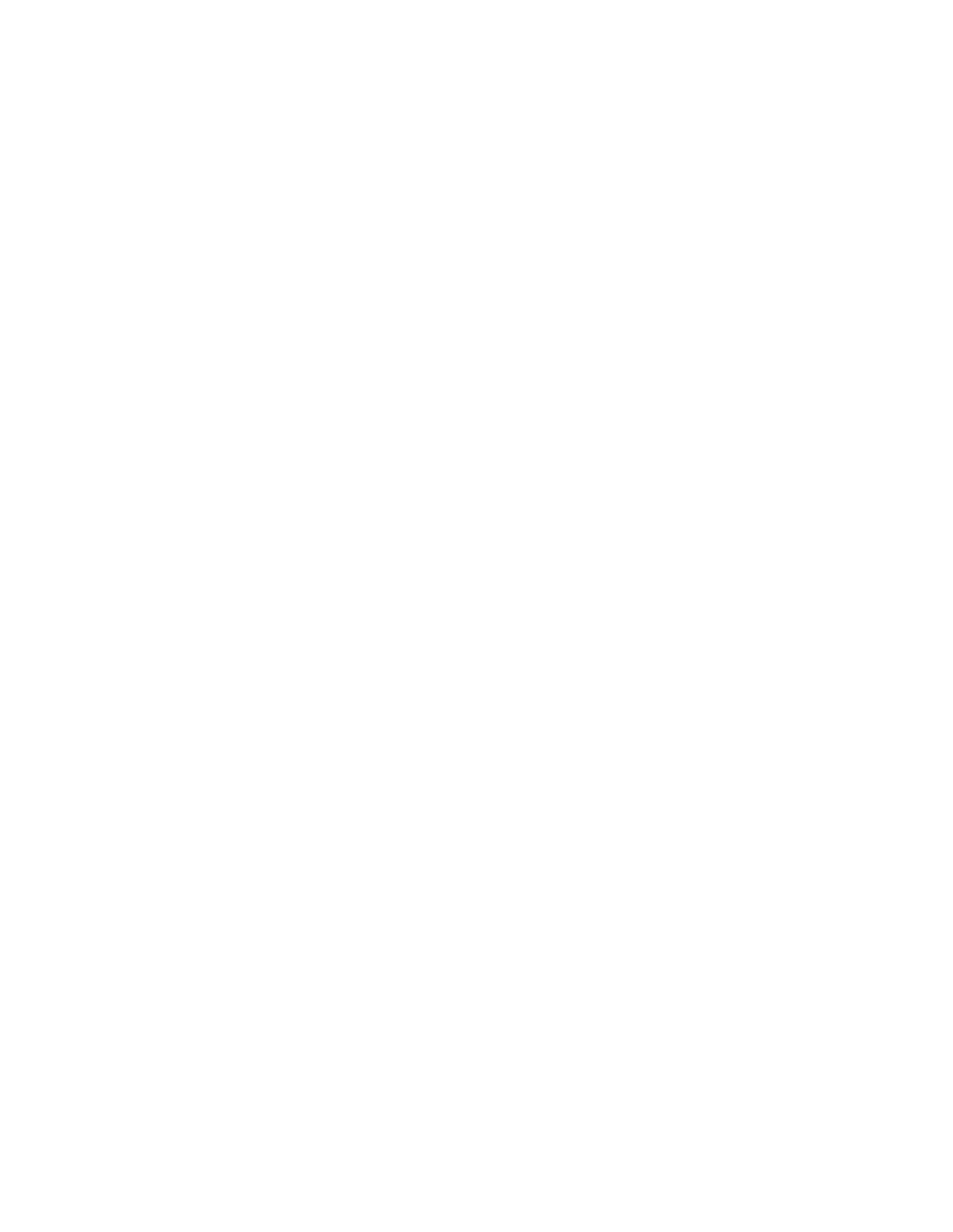# **6. Definitions**

This chapter contains acronyms and definitions that appear in this publication.

# **6.1 Acronyms**

| <b>AGC</b>      | <b>Automatic Gain Control</b>                                               |  |  |
|-----------------|-----------------------------------------------------------------------------|--|--|
| <b>ANSI</b>     | America National Standards Institute                                        |  |  |
| B8ZS            | Bipolar with 8 Zero Substitution                                            |  |  |
| <b>BIT</b>      | <b>Binary Digit</b>                                                         |  |  |
| B8ZS            | <b>Bipolar With 8 Zero Substitution</b>                                     |  |  |
| <b>BPRZ</b>     | <b>Bipolar Return to Zero</b>                                               |  |  |
| <b>BPNRZ</b>    | Bipolar Non-Return to Zero                                                  |  |  |
| CCC             | <b>Clear Channel Capability</b>                                             |  |  |
| <b>CFA</b>      | <b>Connecting Facility Assignment</b>                                       |  |  |
| <b>CLEC</b>     | Certified Local Exchange Carrier                                            |  |  |
| <b>CO</b>       | <b>Central Office</b>                                                       |  |  |
| <b>CPE</b>      | <b>Customer Provided Equipment</b>                                          |  |  |
| CSU             | <b>Channel Service Unit</b>                                                 |  |  |
| dB              | decibel                                                                     |  |  |
| dc              | <b>Direct Current</b>                                                       |  |  |
| <b>DCS</b>      | <b>Digital Cross-Connect System</b>                                         |  |  |
| <b>DDAL</b>     | <b>Direct Digital Access Line</b>                                           |  |  |
| <b>DDS</b>      | <b>Digital Data Service</b>                                                 |  |  |
| <b>DLC</b>      | <b>Digital Loop Carrier</b>                                                 |  |  |
| DS <sub>1</sub> | High Capacity 1.544 Mbit/s Service<br>Digital Signal Level 1 (1.544 Mbit/s) |  |  |
| D <sub>S0</sub> | Digital Signal Level 0 (64 kbit/s) (1 voice channel)                        |  |  |
| DSU             | Data Service Unit                                                           |  |  |
| EFS             | <b>Error Free Seconds</b>                                                   |  |  |
| EIA             | <b>Electronic Industries Association</b>                                    |  |  |
| ES              | Errored Second(s)                                                           |  |  |
| EU              | <b>End User</b>                                                             |  |  |
| EU-POT          | <b>End-User-Point of Termination</b>                                        |  |  |
|                 |                                                                             |  |  |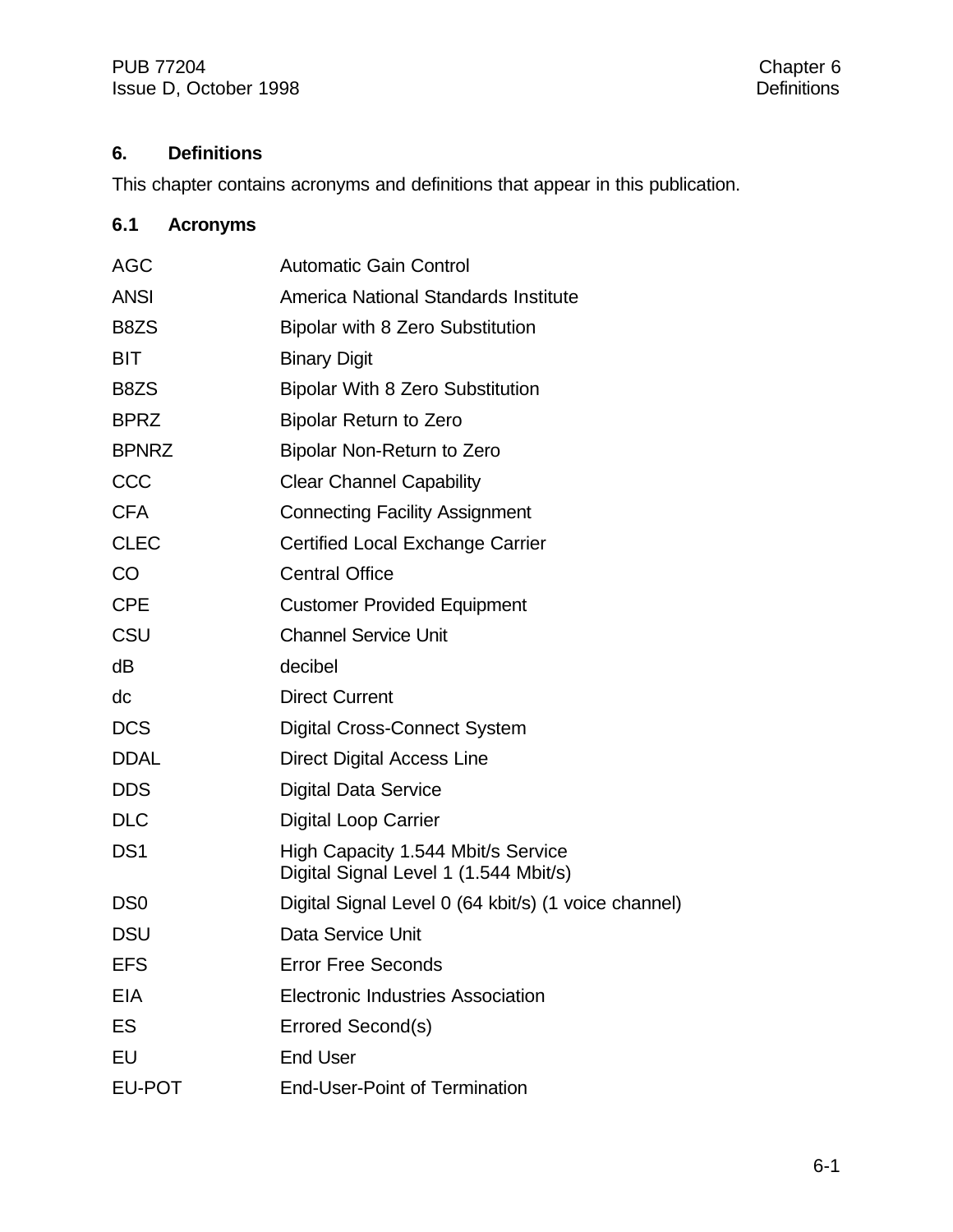# Chapter 6 PUB 77204<br>Definitions Belling Research Manuscript (Separation Super Public Research Manuscript Chapter 1998 Issue D, October 1998

| <b>FCC</b>       | <b>Federal Communications Commission</b>       |  |  |
|------------------|------------------------------------------------|--|--|
| <b>HERTZ</b>     | <b>Cycles per Second</b>                       |  |  |
| Hz               | 1 Hertz (formerly 1 cycle per second)          |  |  |
| IC               | Interexchange Carrier (or IEC)                 |  |  |
| <b>IntraLATA</b> | IntraLocal Access and Transport Area           |  |  |
| kbit/s           | kilobits per second (1,000 bit/s)              |  |  |
| kHz              | Kilohertz (1,000 Cycles Per Second)            |  |  |
| <b>LATA</b>      | Local Access and Transport Area                |  |  |
| <b>LEC</b>       | <b>Local Exchange Carrier</b>                  |  |  |
| <b>MUX</b>       | Multiplexer                                    |  |  |
| <b>NCI</b>       | Network Channel Interface                      |  |  |
| <b>NCTE</b>      | Network Channel Terminating Equipment          |  |  |
| <b>NECA</b>      | National Exchange Carrier Association          |  |  |
| <b>NI</b>        | <b>Network Interface</b>                       |  |  |
| OCU              | <b>Office Channel Unit</b>                     |  |  |
| <b>POT</b>       | <b>Point Of Termination</b>                    |  |  |
| <b>PSDS</b>      | <b>Public Switched Digital Services</b>        |  |  |
| <b>SRDM</b>      | <b>Subrate Data Multiplexing</b>               |  |  |
| <b>SRMX</b>      | <b>Subrate Multiplexer</b>                     |  |  |
| <b>TIA</b>       | <b>Telecommunications Industry Association</b> |  |  |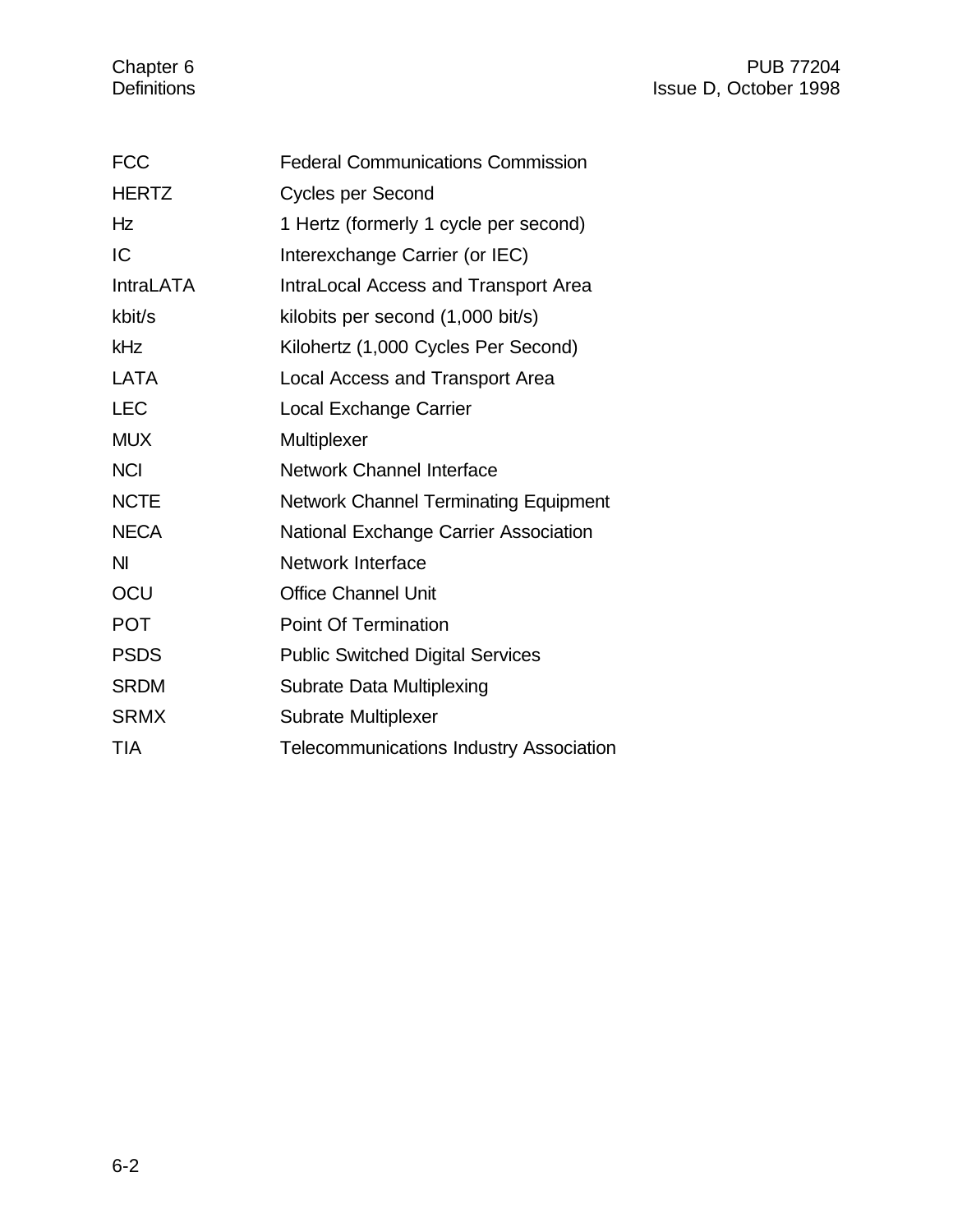## **6.2 Glossary**

#### **Acceptance Limit**

The maximum deviation from a design parameter that is allowed at service turnup or customer acceptance.

#### **Actual Measured Loss**

The actual measured insertion loss of a circuit at a given frequency (see Insertion Loss).

#### **Alternate Mark Inversion (AMI)**

A one (mark) pulse which is the opposite polarity as its predecessor

#### **American National Standard Institute (ANSI)**

An organization supported by the telecommunications industry to establish performance and interface standards.

#### **Automatic Gain Control (AGC)**

The process by which gain is automatically adjusted in a specified manner as a function of input or other specified parameters.

#### **Automatic Protection Switch**

A device which monitors a channel and automatically switches the channel to another facility whenever the channel fails or when specified parameters go beyond a specified threshold.

#### **Availability**

The relative amount of time that a service is "usable" by a customer, represented as a percentage over a consecutive 12 month period.

#### **Bipolar With 8 Zero Substitution (B8ZS)**

Bipolar 8 Zero Substitution is an application of BPRZ and is an exception to the Alternate Mark Inversion (AMI) line-code rule. It is one method of providing bit independence for digital transmission by providing a minimum 1s density of 1 in 8 bits.

#### **Bit (Binary Digit)**

A binary unit of information. It is represented by one of two possible conditions, such as the value 0 or 1, on or off, high potential or low potential, conducting or not conducting, magnetized or demagnetized. A Bit is the smallest unit of information, by definition.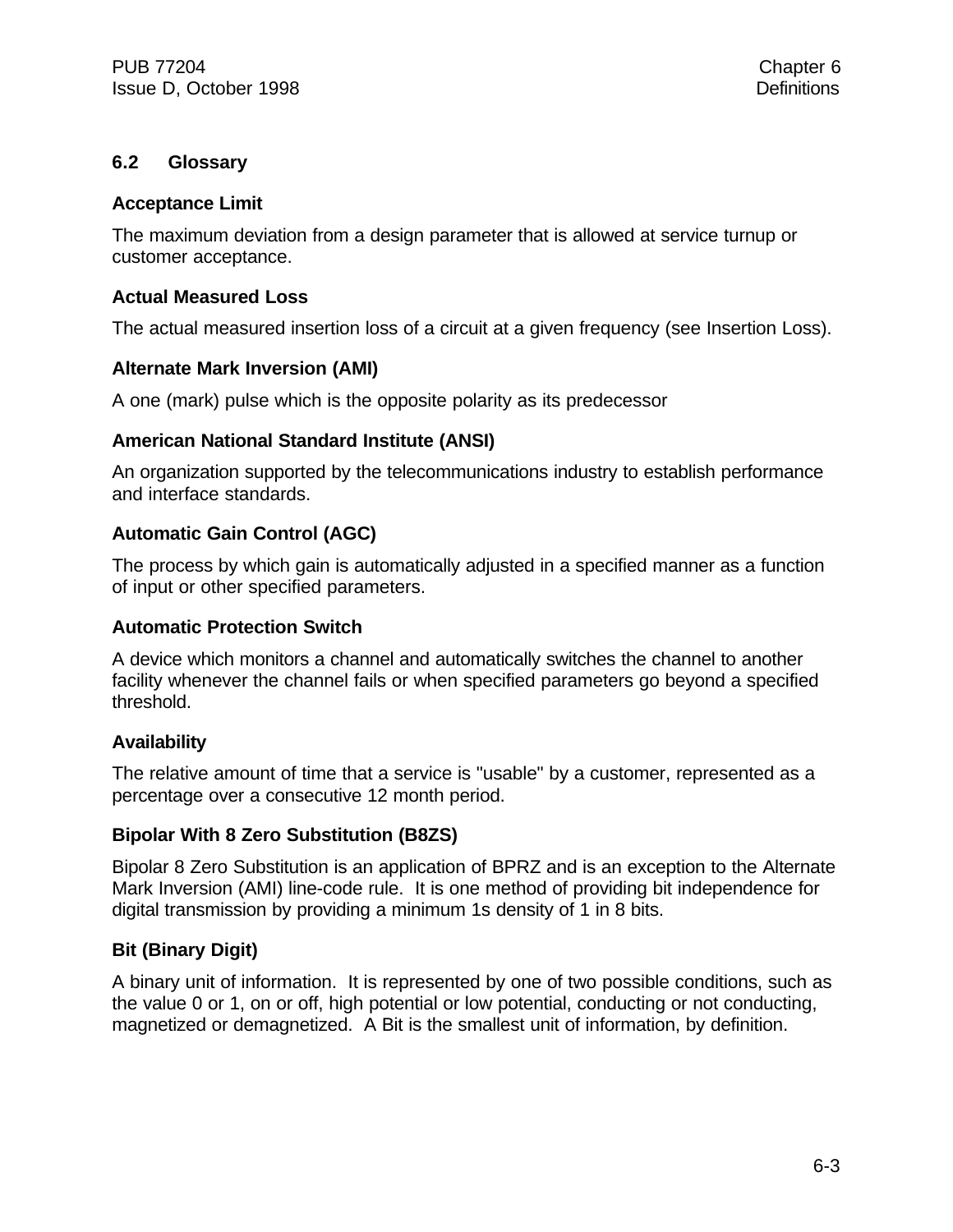## **Bits/second (bit/s)**

Bits per second, e.g., 1200 bit/s. In data transmission, it is the number of binary zero and one bits transmitted in 1 second. Modern terminology uses "bit/s" e.g., 1200 bit/s.

## **Bit Error Rate**

The ratio of the number of bit errors to the total number of bits transmitted in a given time interval.

## **Bridging (MULTIPOINT-SERVICE)**

Denotes the process of connecting three or more customer locations.

#### **Byte**

A consecutive number of bits usually constituting a complete character or symbol. If the length of the byte is not specified, it is conventionally assumed to have a length of 8-bits. In the Digital Data System, a byte refers to an arbitrary group of 8 consecutive bits; it does not correspond to a byte of customer data.

#### **Carrier**

An organization whose function is to provide telecommunications services. Examples are: Local Exchange Carriers, Interexchange Carriers, Cellular Carriers, etc.

## **Central Office (CO)**

A local switching system (or a portion thereof) and its associated equipment located at a wire center.

#### **Channel**

An electrical or photonic, in the case of fiber optic based transmission systems, communications path between two or more points of termination.

#### **Channel Service Unit (CSU)**

This unit provides regeneration of the signal received from the network, controls the pulse shape and amplitude for transmission of the signal into the network, and possibly provides loop-back. the CSU function is frequently found within a Data Service Unit (DSU).

## **Clear Channel Capability (CCC)**

A characteristic of a transmission path in which the bit positions allocated for customer data may represent any combination of zeroes and ones.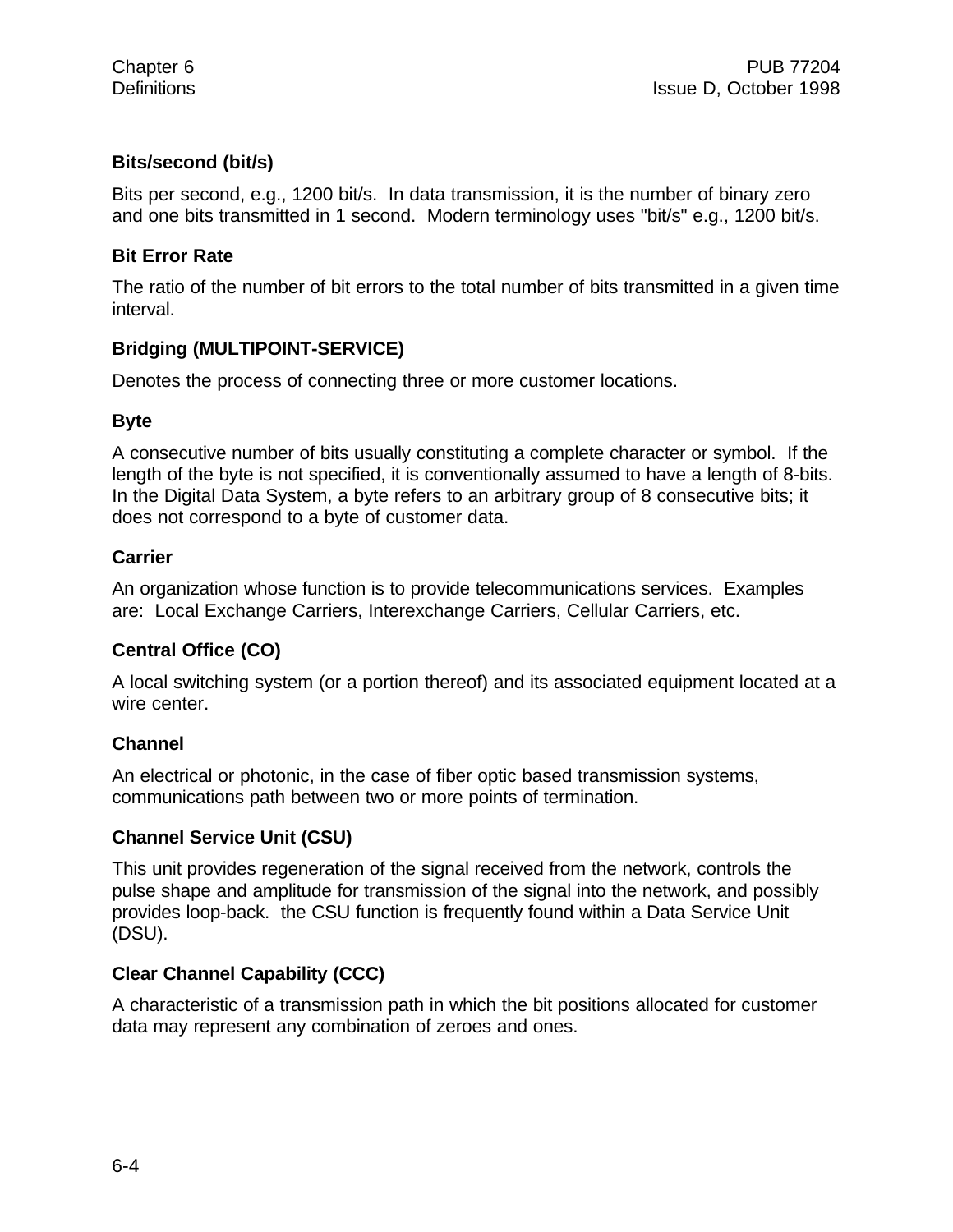## **Customers**

Denotes any individual, partnership or corporation who subscribes to the services provided by U S WEST customers are divided into two distinct and separate categories: (1) carriers, who provide interexchange services for hire for others, and (2) end-users, who request services only for their own use.

## **Customer Installation (CI)**

Equipment and wiring at the customer's location on the customer side of the Network Interface.

## **Customer Interface**

The interface with a customer at a point of termination.

## **Customer Premises**

Denotes a building or portion(s) of a building occupied by a single customer or end-user either as a place of business or residence. Adjacent buildings and the buildings on the same continuous property occupied by the customer and not separated by a public thoroughfare, are also considered the customer's premises.

## **Customer Provided Equipment (CPE)**

Equipment owned and maintained by the customer and located on their side of the End-User Point of Termination (EU-POT) network interface. In the U S WEST Digital Data Service application, CPE typically includes the DSU (CSU/DSU) and data terminal equipment which are connected to the channel.

## **Data Service Unit (DSU)**

Digital, customer premises equipment used to recover timing from a baseband BPRZ signal, and which converts from BPRZ line signals to a business machine interface signal such as V.35. At 64 kbit/s and below, DSU and Channel Service Unit (CSU) functions are, in modern equipment, combined in a single unit sometimes called a General Service Unit (GSU), Basic Service Unit (BSU) or Data Service Unit-A (DSU-A) so that it is part of the Data Communications Equipment (DCE). Above 64 kbit/s, DSU functions are frequently contained in the Data Terminal Equipment (DTE). the DSU usually contains circuitry to recognize, and respond to, loop-back commands from the serving test center.

## **DDS End Office**

A central office which provides all DDS Hub functions except for subrate multiplexing and bridging functions.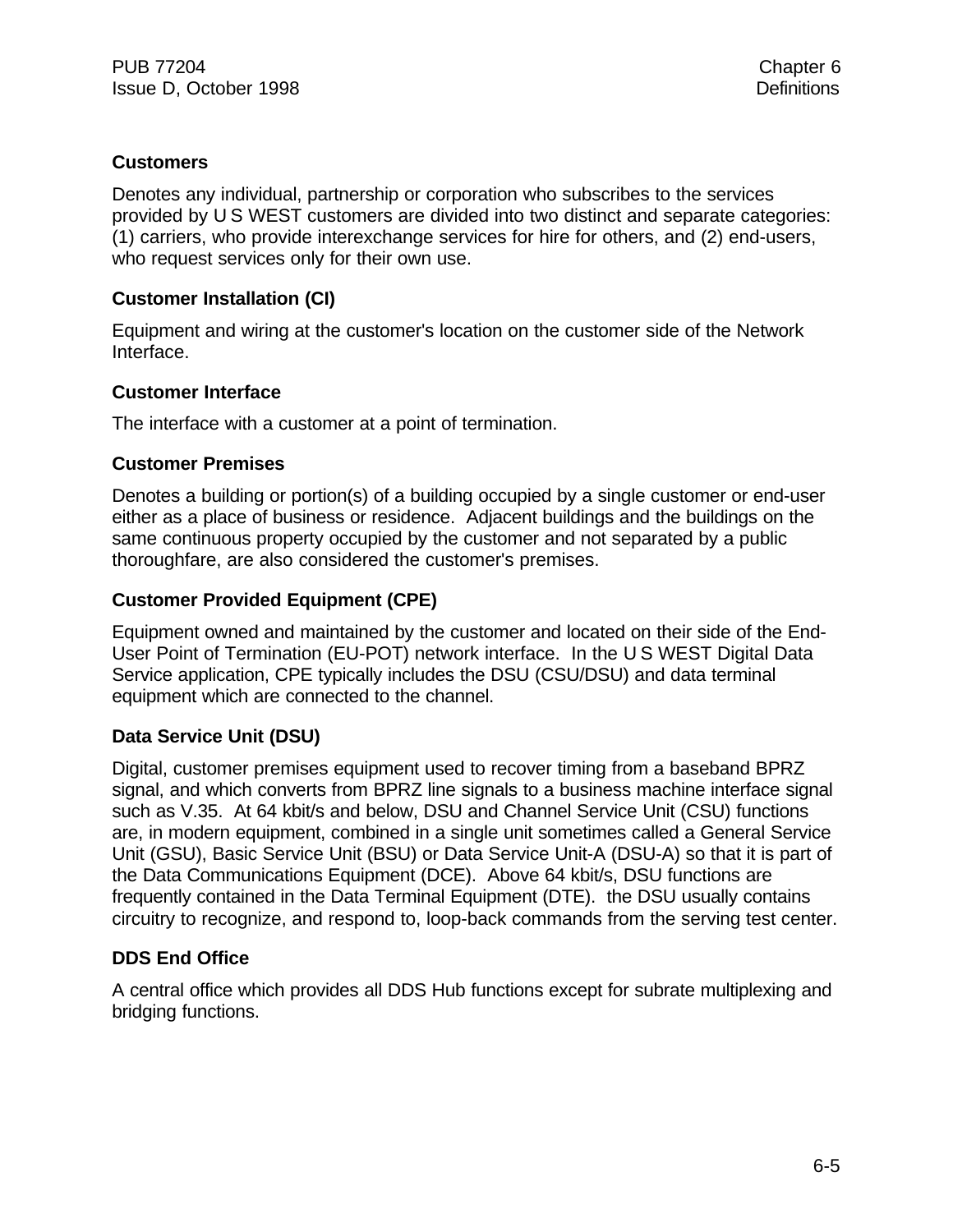## **DDS Hub**

A Hub, identified in the FCC #4 (NECA) tariff, used to provide multiplexing, test access, cross-connecting and bridging functions for U S WEST Digital Data Service (DDS) or DDS like services.

## **Decibel (dB)**

A unit measurement of transmission loss, gain, or relative level. It is the logarithmic unit of signal power ratio most commonly used in telephony. It is used to express the relationship between two signal powers, usually between two acoustic, electrical, or optical signals; it is equal to ten times the common logarithm of the ratio of the two signal powers.

## **Demultiplexing**

The opposite of multiplexing. That is, the multiplexer combines signals and the demultiplexer takes them apart again. Also see Multiplexing.

## **Digital Cross-Connect System (DCS)**

An intelligent (processor controlled) digital terminal that provides the capability to perform electronic cross-connects on digital channels operating at or below the bit rate of the transport systems terminated on the unit. This unit may also provide other features, e.g., bridging.

## **Digital Data Service (DDS)**

While DATAPHONE® Digital Service is a registered brand name for AT&T's Digital Data Service, common usage has come to use the DDS generically to mean the digital data service offering at 64 kbit/s and below.

## **Digital Hierarchy Level**

The level in the digital hierarchy. The levels and the respective bit rates are:

| Level             | <b>Bit Rate</b> | Level | <b>Bit Rate</b> |
|-------------------|-----------------|-------|-----------------|
| D <sub>S0</sub>   | $64.0$ kbit/s   | DS3   | 44.736 Mbit/s   |
| DS <sub>1</sub>   | 1.544 Mbit/s    | DS4NA | 139.264 Mbit/s  |
| DS <sub>1</sub> C | 3.152 Mbit/s    | DS4   | 274.176 Mbit/s  |
| DS <sub>2</sub>   | 6.312 Mbit/s    |       |                 |

## **Digital Island**

A single central office (or two or more central offices connected with digital interoffice transport facilities) that has (have) no digital connectivity beyond the office(s).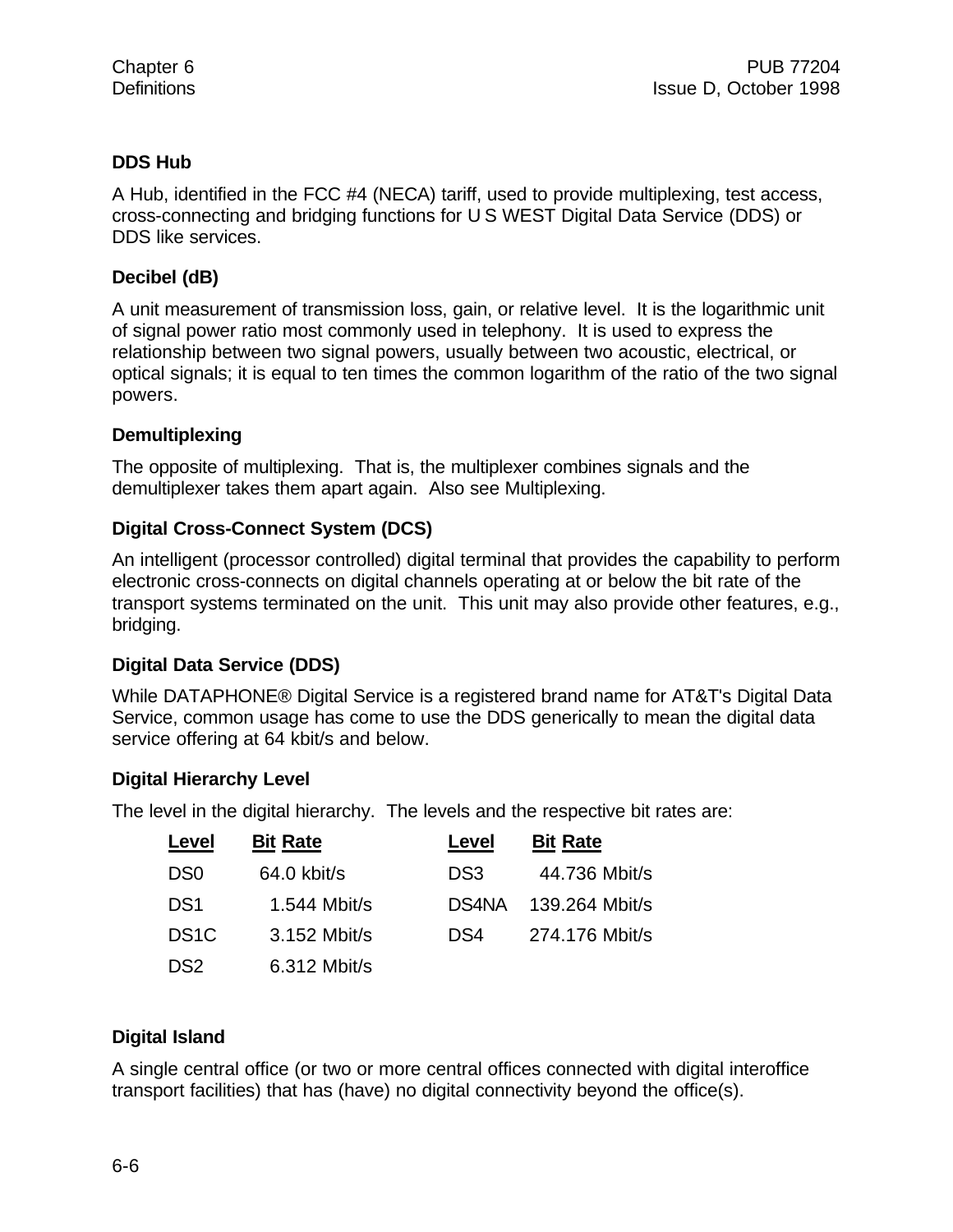## **Digital Loop Carrier (DLC)**

A digital transport facility used to carry circuits or channels on part of all of the loop between the serving wire center and the customer's location. Copper or fiber is normally used as the transport medium.

## **DS0-A**

A DS0 signal that carries data for only one signal.

## **DS0-B**

A DS0 signal that carries data multiplexed from several subrate signal.

## **DS1 Clear Channel**

Denotes that 1.535 Mbit/s of a 1.544 Mbit/s DS1 facility are available for customer information. The remaining 8 kilobits, or overhead, are for error correction, framing, and network performance/status/information.

## **End-User (EU)**

The term "end-user" denotes any customer of telecommunications service that is not a carrier, except that a carrier shall be deemed to be an "end-user" to the extent that such carrier uses a telecommunications service for administrative purposes without making such service available to others, directly or indirectly. The term is frequently used to denote the difference between a Carrier interface and an interface subject to unique regulatory requirements at non-Carrier customer premises (FCC Part 68, etc.)

## **End-User POT (EU-POT)**

The Network Interface at the end-user's premises at which U S WEST Communication, Inc.'s responsibility for the provision of service ends.

## **Error Correction - DDS**

Error correction is a technique used with "dataport" provisioning methods to improve transmission quality. The subrate DS0-A dataport signal contains multiple copies which are used to employ a "voting" scheme to minimize errors. the use of error correction above the 19.2 kbit/s rate requires a second DS0 channel.

## **Error Free Second (EFS)**

A one-second interval which does not contain any bit-errors. Usually expressed as a percent over a consecutive 24-hour period.

## **Errored Second (ES)**

A one second interval with one or more bit errors.

Note - A period of no signal shall be considered a period of errored bits.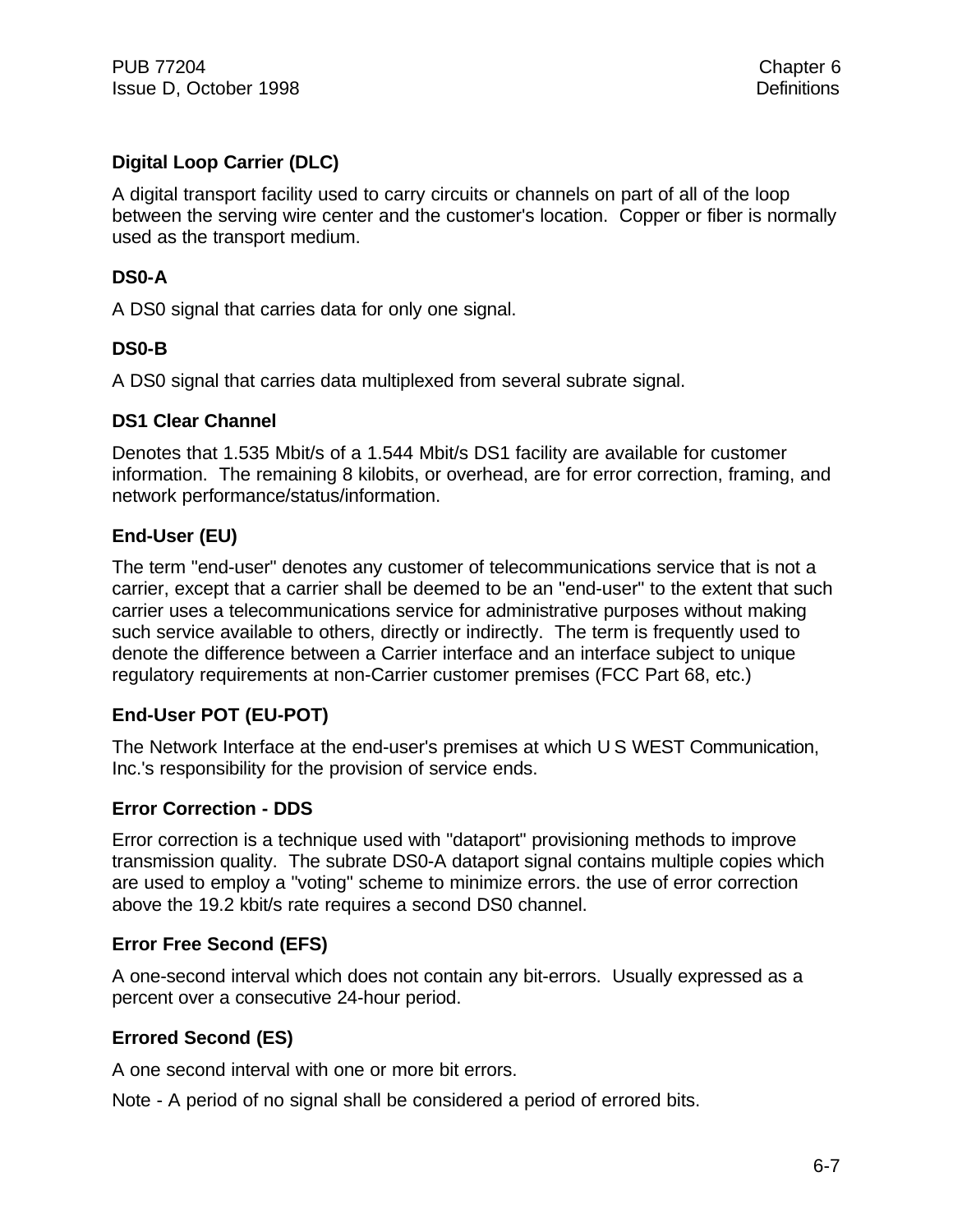## **Facilities**

Facilities are the transmission paths between the demarcation points serving customer locations, a demarcation point serving a customer location and a U S WEST Central Office, or two U S WEST offices.

#### **Full Duplex**

Simultaneous transmission in both directions between two points.

## **Hub**

A U S WEST designated serving wire center at which bridging and multiplexing functions are performed. See also Digital Data Service (DDS) Hub.

#### **Immediate Action Limit**

The bound of acceptable performance and the threshold beyond which U S WEST will accept a customer's trouble report and take immediate corrective action.

#### **Impulse Noise**

Any momentary occurrence of the noise on a channel significantly exceeding the normal noise peaks. It is evaluated by counting the number of occurrences that exceed a threshold.

## **Inserted Connection Loss**

This term denotes the 1004 Hz power difference (in dB) between the maximum power available at the originating end, and the actual power reaching the terminating end through the inserted connection.

#### **Insertion Loss**

Insertion loss is the ratio (expressed in dB) of the power delivered to a specified load at the receiving interface by a specified source at the transmitting interface to the power delivered by the same source directly to an identical load.

## **Intelligent Network Element (INE)**

A software programmable network component.

## **Interexchange Carrier (IC)/(IEC)** or Interexchange Common Carrier

Any individual, partnership, association, joint-stock company, trust, governmental entity or corporation engaged for hire in interstate or foreign communication by wire or radio, between two LATA's.

## **Interface Code**

See Network Channel Interface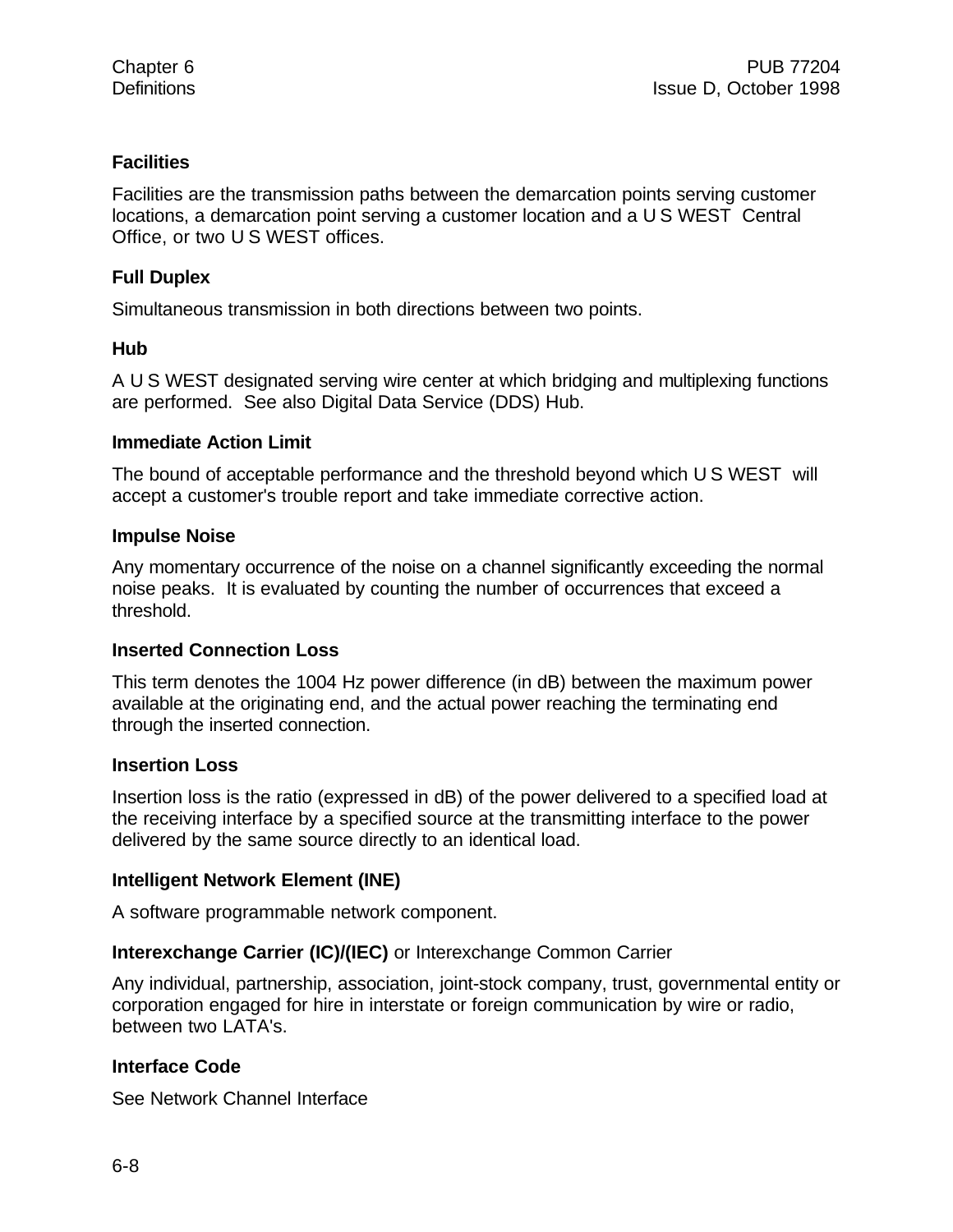#### **Jitter**

Random timing distortions of a digital signal, whereby the appearance of a pulse differs from where the pulse should occur relative to time.

## **Key Activated Transfer Arrangement**

An arrangement that allows the customer to transfer a leg of a Private Line Transport Service to either spare or working channel that terminates in either the same or a different customer premises. A key activated control service is required to operate the transfer arrangement.

## **Kilobit/Second (kbit/s)**

One thousand (1000) bits/second

#### **Loaded Cable**

Inductance, in the form of "Load Coils", is placed on longer metallic cables to improve the cable's voice transmission performance.

## **Local Access and Transport Area (LATA)**

A geographic area for the provision and administration of communications service. It encompasses designated exchanges that are grouped to serve common social, economic and other purposes.

#### **Local Exchange Carrier (LEC)**

The regulated entity providing Access and Intra-LATA services.

#### **Loopback**

An out-of-service test procedure applied to a full duplex channel that causes a received signal to be returned to the source.

#### **Master Station**

Denotes the equipment located on the customer's premises which controls communications between the master station and remote stations.

#### **Multiplex**

See multiplexer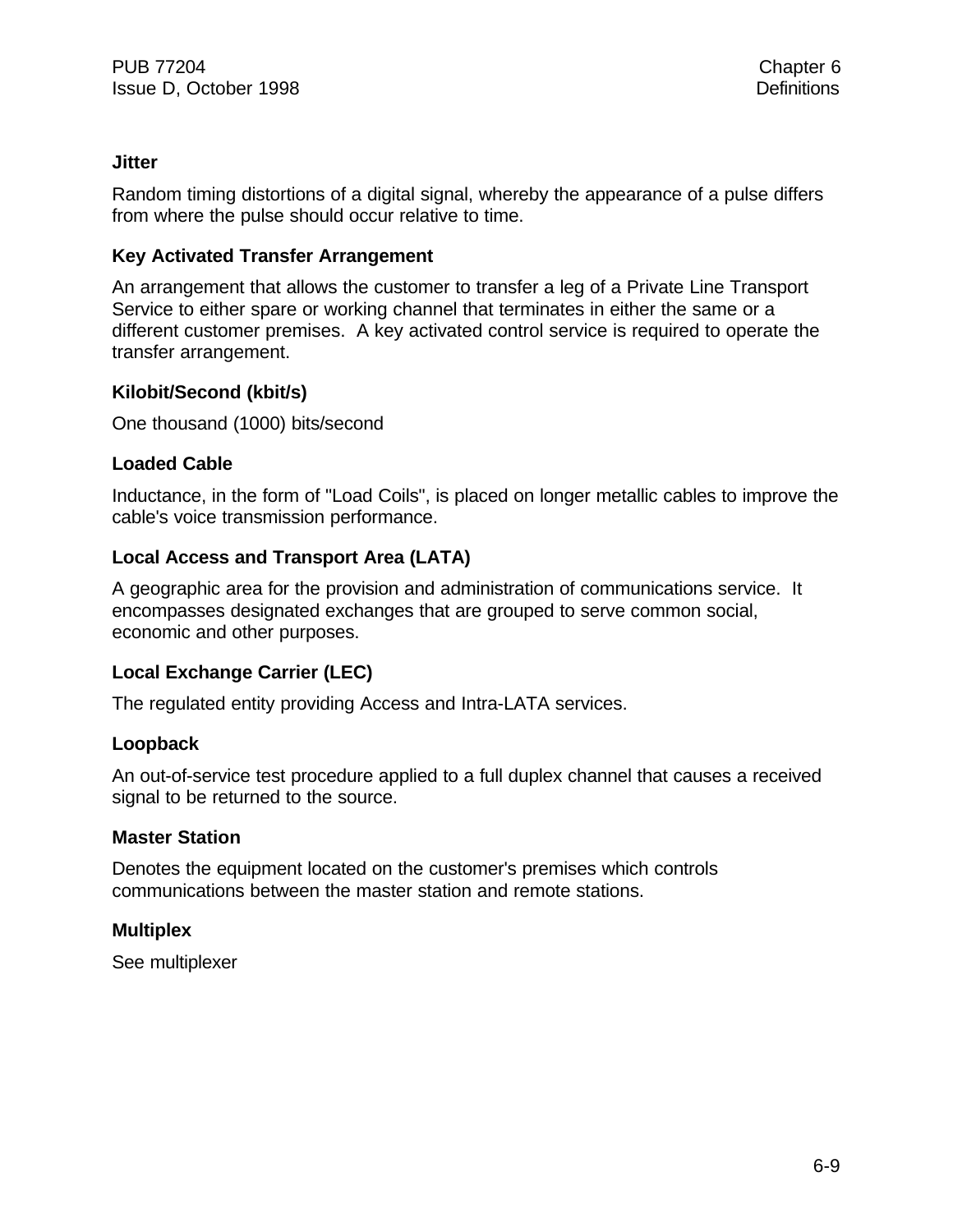## **Multiplexer (Mux)**

An equipment unit to multiplex, or do multiplexing: Multiplexing is a technique of modulating (analog) or interleaving (digital) multiple, relatively narrow bandwidth channels into a single channel having a wider bandwidth (analog) or higher bit-rate (digital). the term Multiplexer implies the demultiplexing function is present to reverse the process so it is not usually stated.

## **Network Channel Interface (NCI) Code**

The Network Channel Interface (NCI) code is an encoded representation used to identify five (5) interface elements located at a Point of Termination (POT) at a central office or at the Network Interface at a customer location. The Interface code elements are: Total Conductors, Protocol, Impedances, Protocol Options, and Transmission Level Points (TLP). (At a digital interface, the TLP element of the NCI code is not used.)

#### **Network Interface (NI)**

The point of demarcation on the customer's premises at which U S WEST's responsibility for the provision of service ends.

#### **Ohm**

The unit of electric resistance.

#### **Phase Jitter**

Intermittent, random displacements in time of digital bits, from their ideal placement in time.

#### **Point of Termination (PO**T)

The physical telecommunications interface that establishes the technical interface, the test point(s), and the point(s) of operational responsibility. (See Network Interface).

#### **Premises**

Denotes a building or portion(s) of a building occupied by a single customer or end-user either as a place of business or residence.

#### **Protocol**

The rules for communication system operation which must be followed if communication is to be effected; the complete interaction of all possible series of messages across an interface. Protocols may govern portions of a network, types of service, or administrative procedures.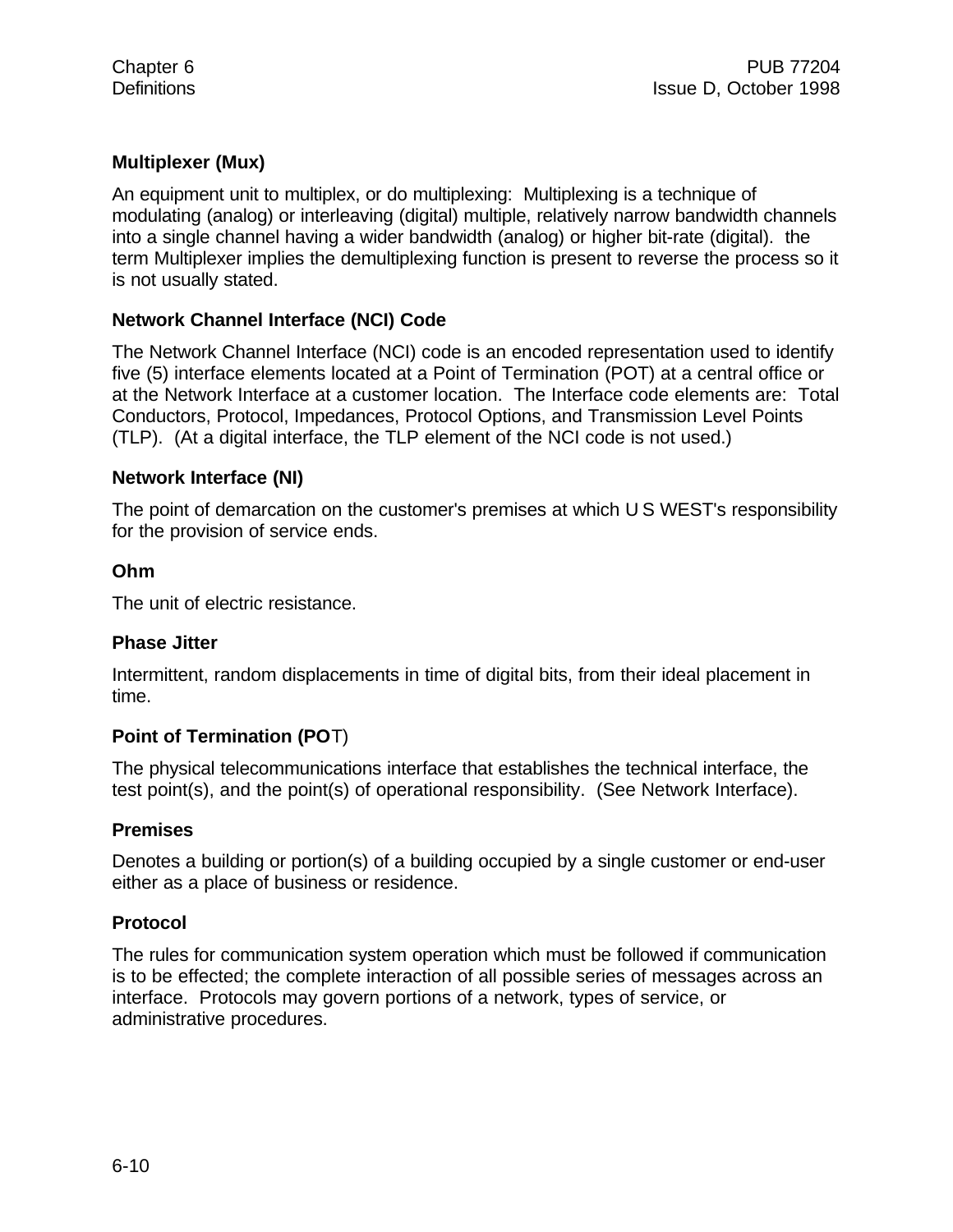## **Protocol Code**

The Protocol (character positions 3 and 4 or the Network Channel Interface [NCI] Code) is a two-character alpha code that defines requirements for the interface regarding signaling and transmission.

#### **Service Acceptance Limit**

The maximum deviation from a design parameter that is allowed at service turnup or customer acceptance.

## **Signaling**

The transmission of information to establish, monitor, or release connections and/or provide Network Control.

#### **Special Access Service**

A service that provides a transmission path within a LATA to directly connect a Point Of Termination (POT) to an end-user premises or to another POT.

#### **Synchronous Transmission**

A transmission process such that between any two significant instants in the overall bitstream there is always an integral number of unit intervals.

#### **Transmission Path**

Denotes a path capable of transporting signals within the range of the service offering. A transmission path is comprised of physical or derived facilities consisting of any form or configuration of plant typically used in the telecommunications industry.

#### **Wire Center**

A building in which one or more central offices, used for the provision of local exchange services, are located.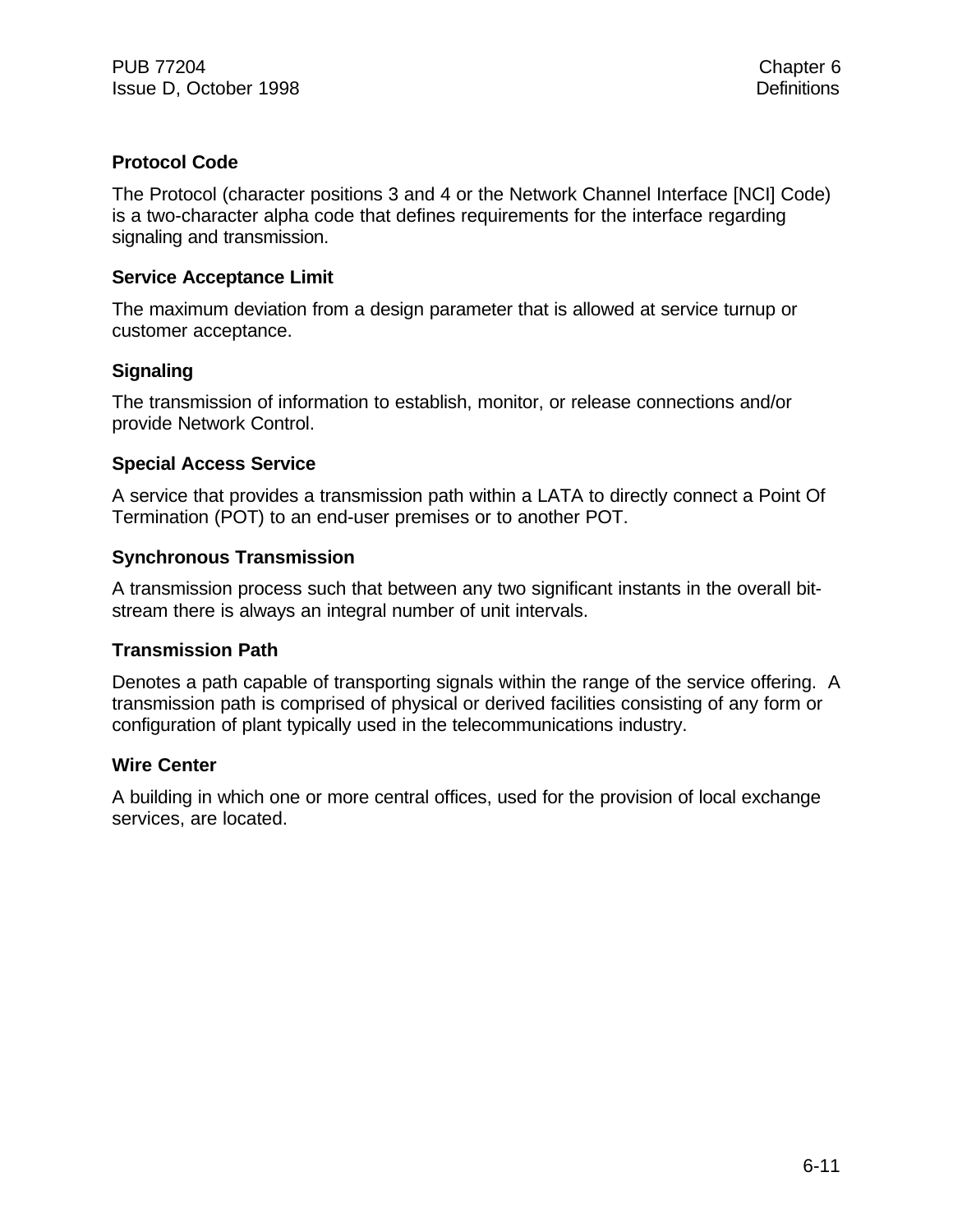## **CONTENTS**

# **Chapter and Section Page**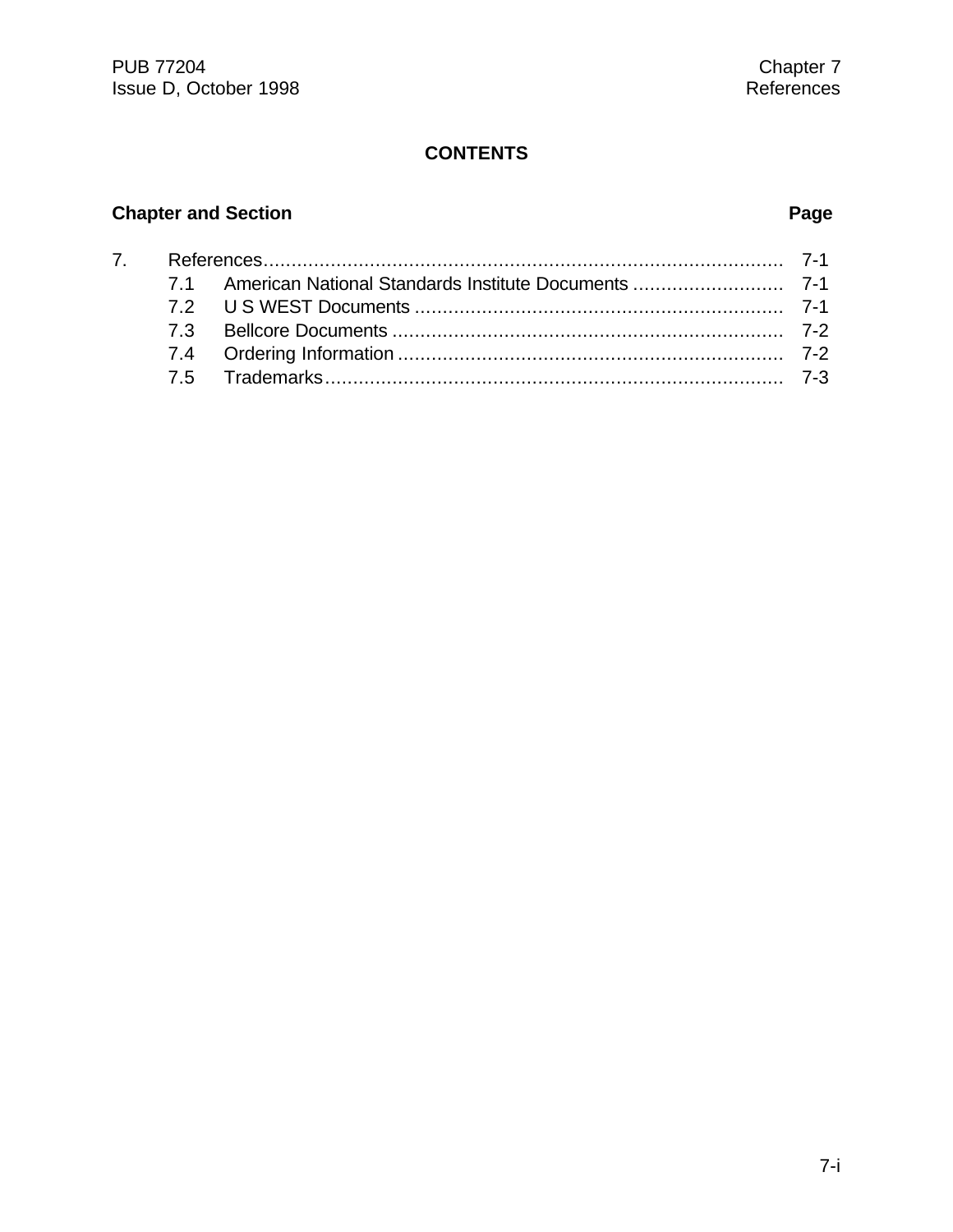### **7. References**

This Chapter contains reference documents and the information needed to order the documents.

#### **7.1 American National Standards Institute Documents**

| ANSI T1.107-1995             | Digital Hierarchy - Formats Specifications                                                                                                                                       |
|------------------------------|----------------------------------------------------------------------------------------------------------------------------------------------------------------------------------|
| ANSI T1.223-1997             | Information Interchange - Structure and Representation of<br>Network Channel (NC) and Network Channel Interface (NCI)<br>Codes for the North American Telecommunications System. |
| ANSI T1.410-1992             | Carrier-to-Customer Metallic Interface - Digital Data at<br>64 kbit/s and Subrates                                                                                               |
| <b>ANSI/TIA/EIA 596-1992</b> | <b>Network Channel Terminating Equipment for Public</b><br><b>Switched Digital Service.</b>                                                                                      |

#### **7.2 U S WEST Documents**

- PUB 77200 *U S WEST DS1 Service, and U S WEST DS1 Rate Synchronization Service, Network Channel and Network Channel Interface Code Combinations.*. Issue D, October 1995.
- PUB 77312 *U S WEST Digital Data Service, Technical Description.* Issue F, October 1998.
- PUB 77324 *U S WEST DS3 Service.* Issue C, April 1993.
- PUB 77331 *Simultaneous Voice and Data Service (SVDS) (Digital Data Over Voice Technology) - Digital Access Arrangements, Network Interface Specifications.* Issue D, July 1995.
- PUB 77332 *U S WEST Self Healing Network Service (DS1, DS3, OC3 & OC12).* Issue J, February 1998.
- PUB 77340 *Self-Healing Alternate Route Protection (SHARP).* Issue E, June 1994.
- PUB 77344 *U S WEST Diversity and Avoidance.* Issue A, November 1990.
- PUB 77359 *U S WEST DIGIPAC® Service Interface Specifications for Public Packet Switching Network*. Issue H, April 1997.
- PUB 77371 *COMMAND A LINKSM Technical Description And Interface Combinations.* Issue C, May 1997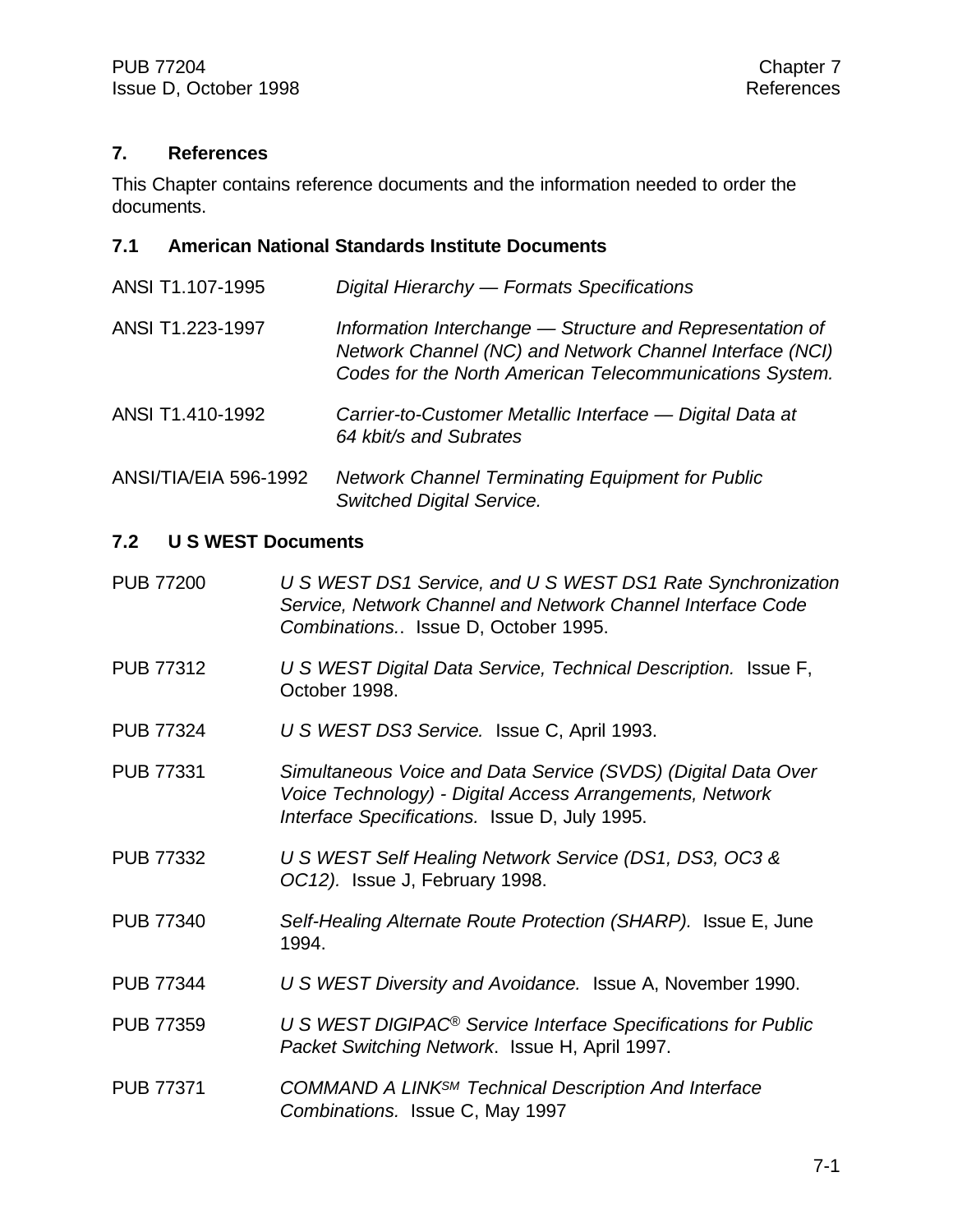- PUB 77375 *1.544 Mbit/s Channel Interfaces. Technical Specifications for Network Channel Interface Codes Describing Electrical Interfaces at Customer Premises and at U S WEST Communications Inc. Central Offices.* Issue D, October 1995.
- PUB 77386 *Interconnection and Collocation for Transport and Switched Unbundled Network Elements and Services..* Issue B, April, 1997. Issue C will be available in December 1998 or January 1999.

### **7.3 Bellcore Documents**

| GR-436-CORE   | <b>Digital Synchronization Network Plan</b>                               |
|---------------|---------------------------------------------------------------------------|
| SR-STS-000307 | NC/NCI Code Dictionary Industry Support Interface Published<br>each year. |
| TA-TSY-000189 | Generic Requirements for the Subrate Multiplexer                          |
| TR-TSY-000458 | Digital Signal Zero "A" (DS-0A 64 kb/s) Systems Interconnection           |

## **7.4 Ordering Information**

All documents are subject to change and their citation in this document reflects the most current information available at the time of printing. Readers are advised to check status and availability of all documents.

Those who are not U S WEST employees may order:

American National Standards Institute (ANSI) documents from:

American National Standards Institute Attn: Customer Service 11 West 42nd Street New York, NY 10036 Phone: (212) 642-4900 Fax: (212) 302-1286

ANSI has a catalog available which describes their publications.

Bellcore documents from:

Bellcore Customer Relations 8 Corporate Place, PYA 3A-184 Piscataway, NJ 08854-4196 Fax: (908) 336-2559 Phone: (800) 521-CORE (2673) (U.S. and Canada) Phone: (908) 699-5800 (Others)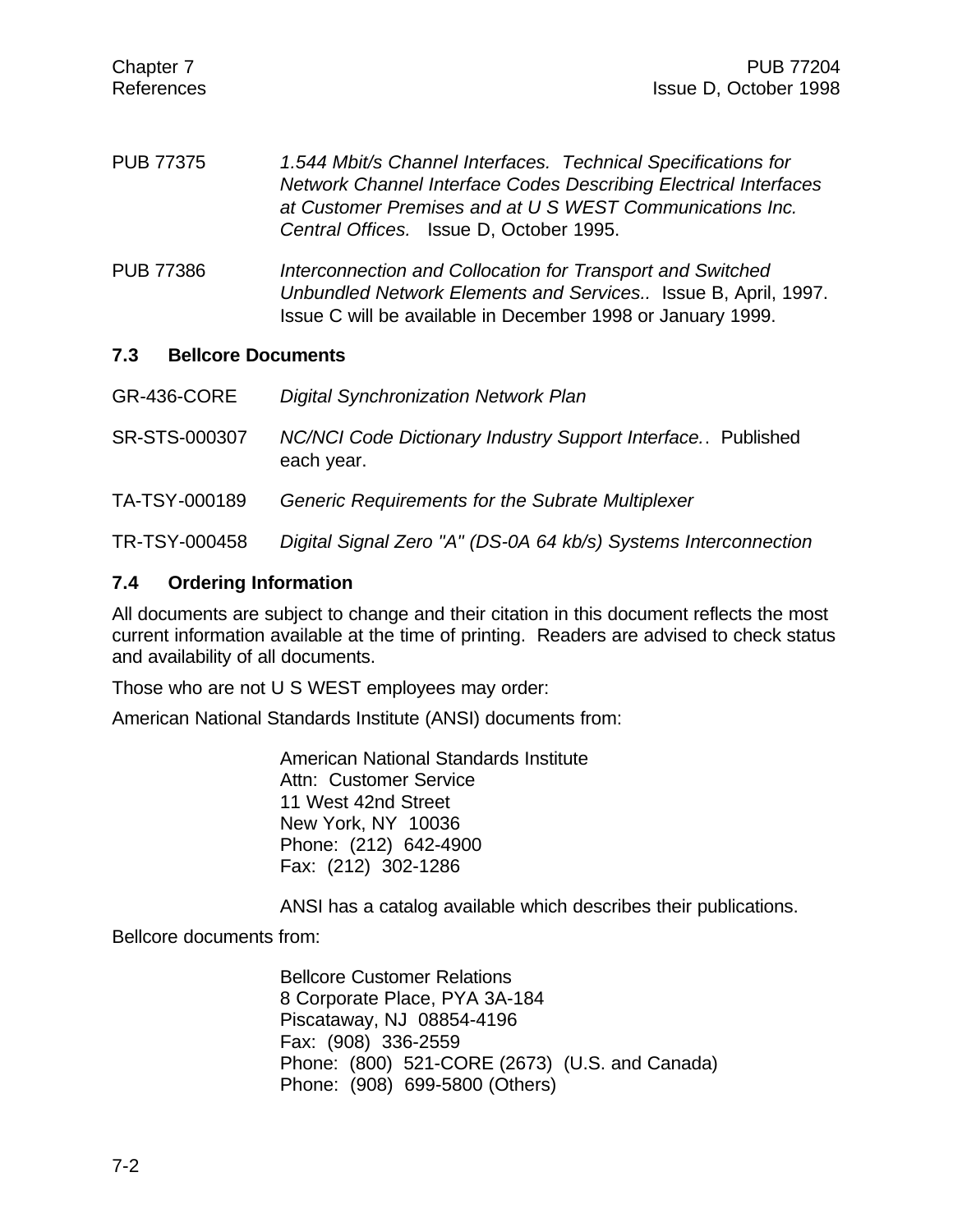U S WEST Technical Publications from:

Faison Office Products Company Suite 200 3251 Revere St. Aurora, CO 80011 Phone: (800) 777-3672 Fax: (303) 340-1905

Ordering Information for Employees of U S WEST Communications, Inc. Submit form RG 31-0033 to:

> Information Resource Management (IRM) Group 1801 California St., Rm. 1340 Denver, CO 80202 Telephone: (303) 965-3467 Fax: (303) 896-7663

Most U S WEST publications are available to employees on the company network (E\*MEDIA). Call the above number for further information.

#### **7.5 Trademarks**

| <b>COMMAND A LINK</b>  | Service Mark of U S WEST Communications, Inc.                 |
|------------------------|---------------------------------------------------------------|
| <b>COMMON LANGUAGE</b> | Registered Trademark of Bell Communications Research,<br>Inc. |
| <b>DIGICOM</b>         | Registered Trademark of U S WEST Communications, Inc.         |
| <b>DIGIPAC</b>         | Registered Trademark of U S WEST Communications, Inc.         |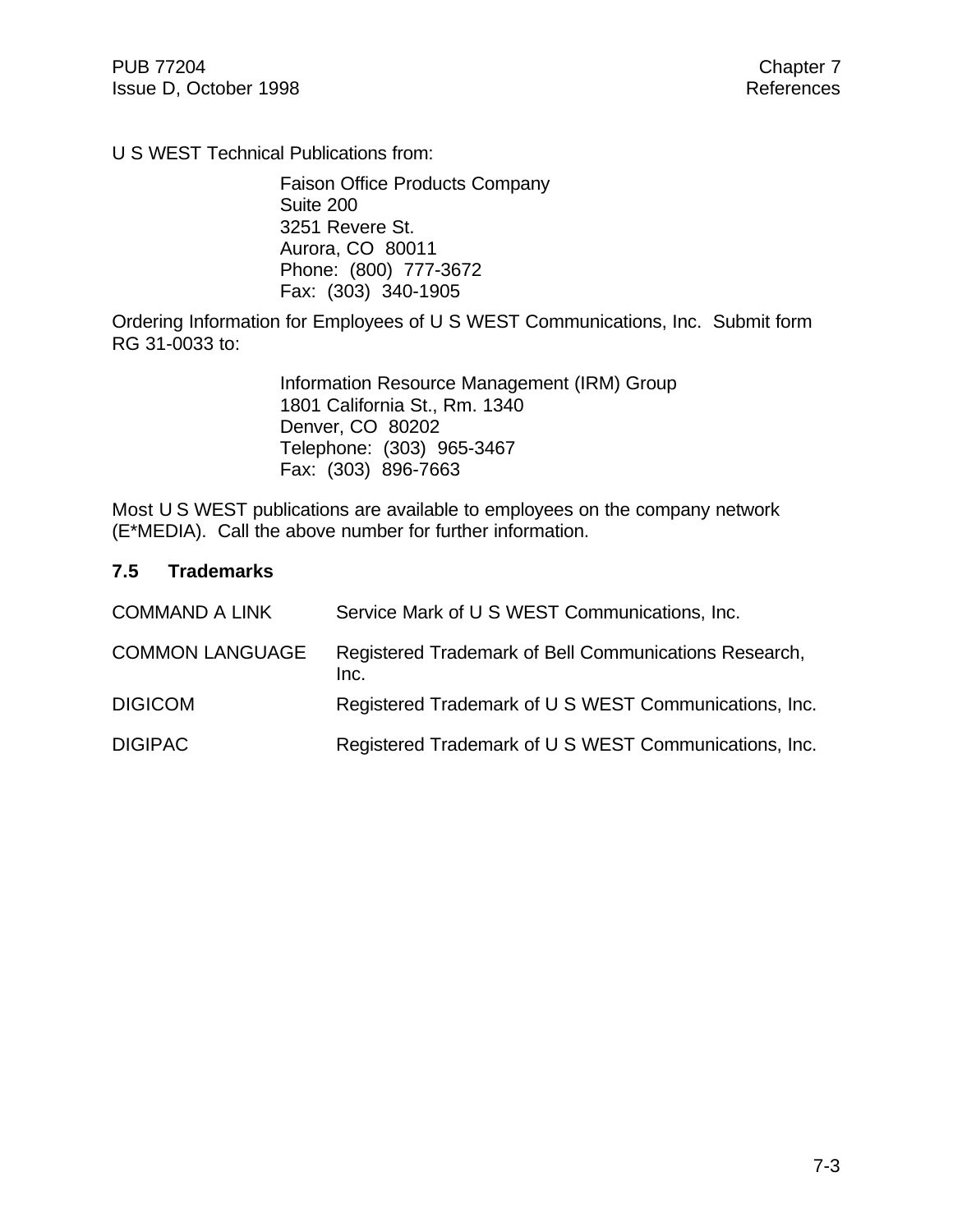## **CONTENTS**

## **Chapter and Section Page**